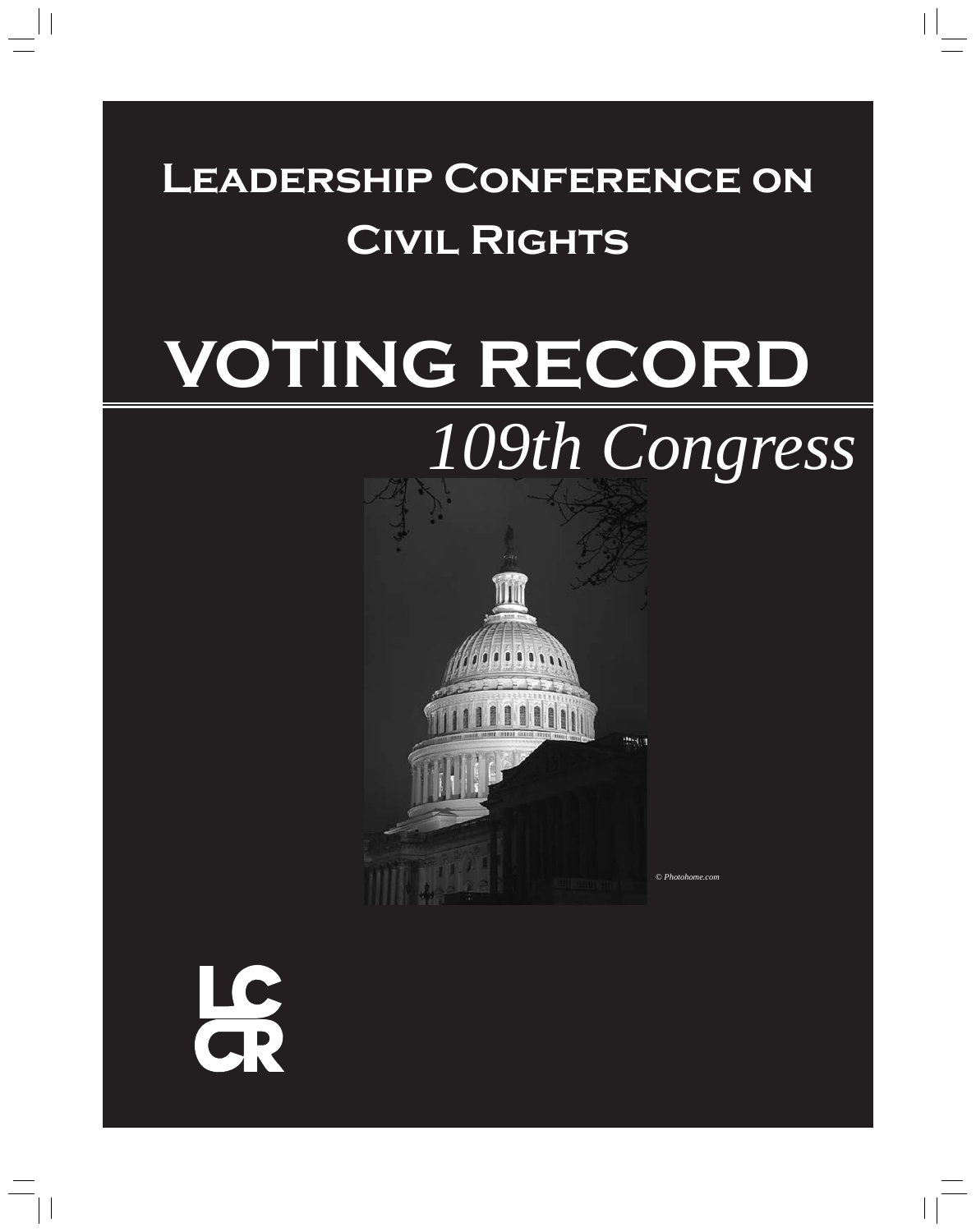# **Introduction** The 109th Congress

The 109th Congress was marked by an extreme partisan atmosphere, similar to that which has prevailed in recent years. This inability to work effectively on a bipartisan basis has made our work to press an aggressive civil rights agenda all the more difficult. However, despite the overall negative tone in the Congress, there were bright lights.

Of tremendous importance to the civil rights community, Republicans and Democrats came together to renew key expiring provisions of the Voting Rights Act of 1965. In an historic moment, the fiercely divided Congress renewed and strengthened one of the most important and effective civil rights laws in our nation's history. The bill, "The Fannie Lou Hamer, Rosa Parks and Coretta Scott King Voting Rights Act Reauthorization and Amendments Act," restores the Act's temporary provisions for 25 years, and clarifies the standard for stopping discriminatory voting changes, in response to two recent Supreme Court cases. On July 27, 2006, President George W. Bush signed the renewed Voting Rights Act into law.

In addition to this important victory, there were a few other positive actions on civil rights issues in the 109th Congress. The House rejected an amendment that would have undermined affirmative action in higher education, and passed a strengthened federal hate crimes bill, housing relief for the victims of Hurricane Katrina, and increased funding for peacekeeping in Darfur.

The Senate beat back efforts to enact draconian voter identification requirements, and passed increased spending for Low Income Energy Assistance, as well as an increase in Pell Grant awards. Although many of these efforts did not ultimately become law, they demonstrated Congress's capacity to work on a bipartisan basis to advance civil and human rights.

However, for much of the 109th Congress, House and Senate leaders continued to prioritize message, ideology, and special interest legislation to the detriment of passing meaningful bills that would positively impact the American people. For example, Congress passed the Bankruptcy Reform Bill and Class Action Reform Act, which were bad for working Americans and only good for big corporate interests. They also enacted the REAL ID Act, a national ID law that will drive immigrants underground, while imposing massive new burdens on everyone else. At the same time, measures to improve the lives of ordinary Americans, such as Social Security reform, progressive immigration reform, an increase in the minimum wage, and increased funding for education, were not approved.

In the 109th, Congress also pushed through a number of very controversial appointments to the federal courts, including many who are far outside the mainstream of American jurisprudence. The Bush administration's appointment of these far right judges served to further solidify the conservative grip on the federal judiciary.

Thus, while the 109th Congress saw some civil rights advances, the overall record on LCCR's priority issues was poor. Sadly, those who are most vulnerable and who would benefit most from a proactive civil rights agenda are getting the least from this Congress.

LCCR is eager to return to a time in which civil rights issues generally enjoy broad bipartisan support in both the House and Senate. Just over 20 years ago (in the 97th Congress), 220 representatives, and 52 senators voted in support of civil rights issues at least 80 percent of the time. Today, LCCR can count on only **181**  representatives and **36** senators to support its priorities on **80 percent** or more of the votes in the *LCCR Voting Record*, while **135** representatives and **49** senators support LCCR priorities less than **20 percent** of the time. We hope that the bipartisan reauthorization of

**1**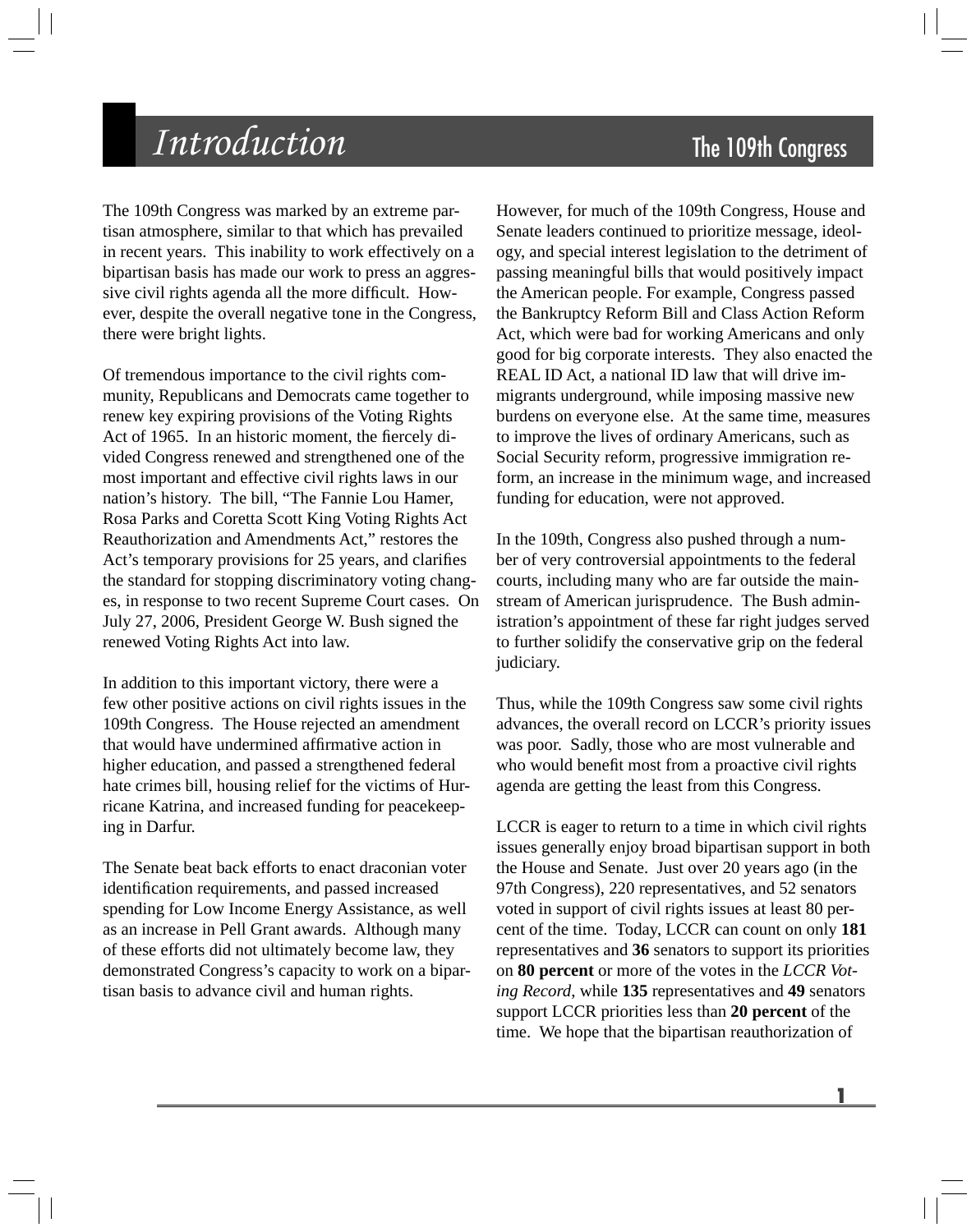the Voting Rights Act will bring Congress back to the earlier time.

## **About LCCR**

LCCR is the nation's oldest, largest, and most diverse civil and human rights coalition. Founded in 1950, LCCR is currently made up of nearly 200 organizations representing persons of color, women, children, labor unions, individuals with disabilities, older Americans, major religious groups, gays and lesbians, and civil liberties and human rights groups. LCCR works to effect meaningful legislation, policies, and executive branch appointments, and to ensure the proper enforcement of civil rights laws to unite us as a nation true to its promise of equal justice, equal opportunity, and mutual respect.

## **Reading the LCCR Voting Record**

Based on these votes, each member of Congress earns a percentage rating for support of LCCR priorities. This rating cannot indicate the full extent of a legislator's support for or opposition to LCCR positions and represents neither endorsement nor condemnation of any member of Congress.

LCCR has taken a sample of bills considered during the 109th Congress. The LCCR Voting Record was created with the bills in this sample. While it is difficult to predict what legislation will be enacted at the end of the session, the sample of bills that have already been considered reflects how members of Congress have aligned with LCCR priority areas during the 109th Congress.

A vote in accordance with LCCR's position is a "+" vote; a vote contrary to LCCR's position is a "-" vote. An "X" indicates a "yea" or "nay" vote was not cast. An "I" indicates the member of Congress was not in office for the full term. A "+" or "-" in parenthesis

reflects the announced position of the member, but is not reflected in the overall "report total."

Rep. Christopher Cox, R. Calif., resigned and was succeeded by Rep. John Campbell, R. Calif.; Rep. Doris O. Matsui, D. Calif., won a special election in March 2005; Rep. Robert J. Portman, R. Ohio, resigned and was succeeded by Rep. Jean Schmidt, R. Ohio, Rep. Brian Bilbray, R. Calif., won a special election in June 2006, Rep. Tom DeLay, R. Texas, resigned. Sen. Jon Corzine, D. NJ, resigned and appointed Sen. Robert Menendez, D. NJ, in January 2006.

The votes of the District of Columbia delegate do not appear in the LCCR Voting Record because although D.C. residents must pay federal taxes, they are not given voting representation in Congress.

The LCCR Voting Record for the 109th Congress reflects positions taken by every senator and representative on the legislative priorities of the Leadership Conference on Civil Rights (LCCR) and its coalition members. The priorities for the 109th Congress include reauthorization of the Voting Rights Act, civil rights, judicial appointments, hate crimes, education, bankruptcy reform, tax cuts, the budget, class action reform, judicial appointments, rights of workers, relief for victims of Hurricane Katrina, immigration reform, and religious freedom.

The Voting Record reflects only roll call votes that were officially recorded on the floor of the U.S. Senate or House of Representatives. While the LCCR Voting Record is an important tool in monitoring the actions of Congress, it is important to recognize that it is not the sole reflection of a legislator's record.

For more information, please contact LCCR's Public Policy Department at 202/466-3311.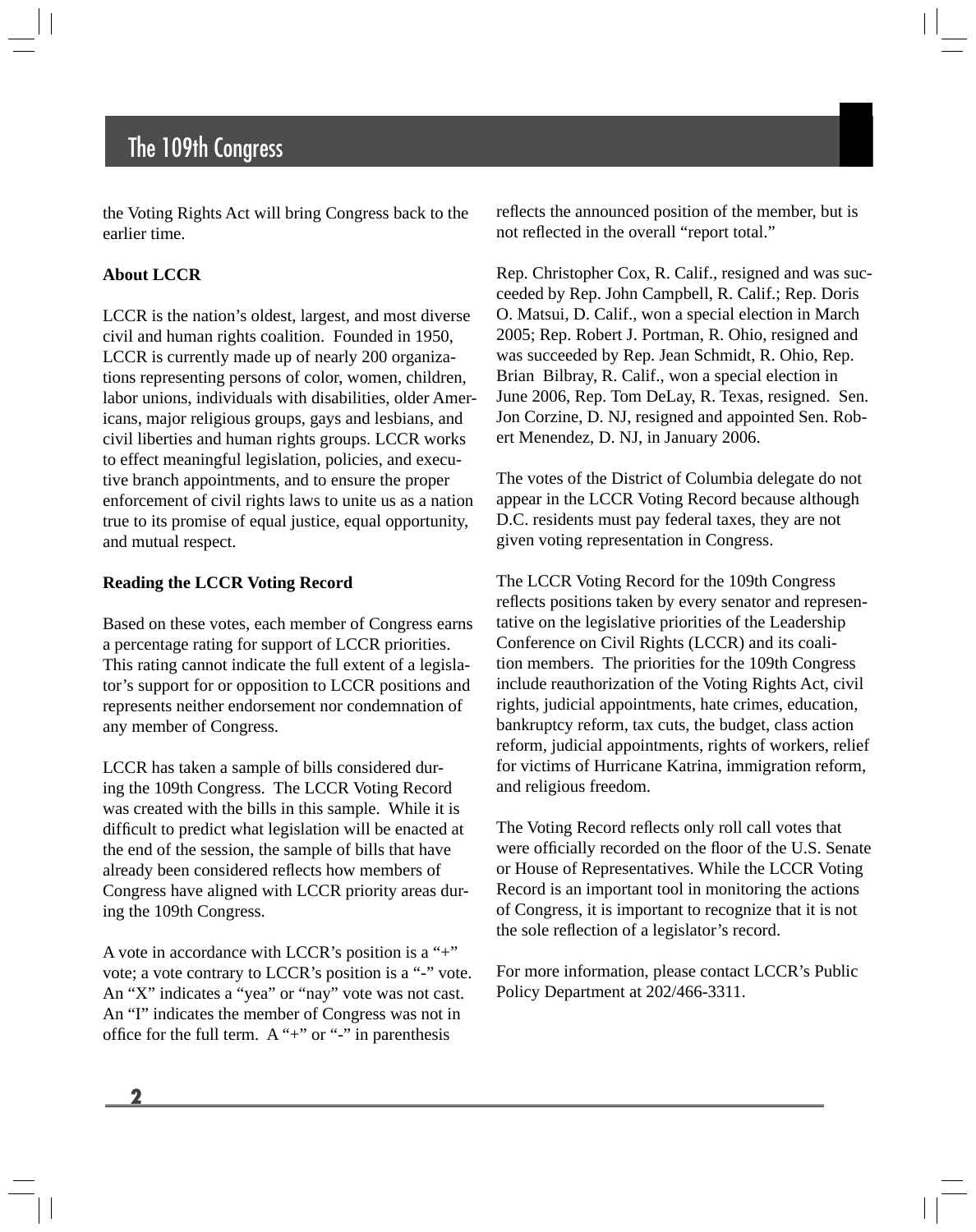# $House \ Votes$  The 109th Congress

# **Affi rmative Action**

## **Higher Education Act Reauthorization -- Demographics of Admissions (H.R. 609)**

Rep. Steve King, R. Iowa, offered an amendment that would require institutions that receive federal funding to report each year to the Education Department on whether and how race, color, or national origin is considered in the process of admitting students.

LCCR opposed the King amendment because it threatened equal access to higher education, violated the privacy rights of college students, and imposed burdensome reporting requirements on institutions of higher education. The amendment would have discouraged colleges and universities from maintaining the equal opportunity programs they need to create diverse educational environments for students.

*The House rejected the King amendment (83-337). A vote against the amendment was counted as a + vote. Roll Call No. 79 (3/30/2006)* 

# **Budget**

## **Budget Reconciliation-Passage (H.R. 4241)**

The Budget Reconciliation sets broad changes to government spending programs over the next five years. The Reconciliation calls for an overall reduction in spending of \$49.5 billion, including cuts for student loans by \$14.3 billion, reduction in aid to states to enforce child support payments by \$4.9 billion, and a more than \$11 billion reduction in federal spending on Medicaid in the next five years. The bill also cut foster care programs, SSI funding, and food stamps.

LCCR opposed the final Budget Reconciliation because it balances the budget on the backs of the most vulnerable Americans -- those who are least able to bear it. This Reconciliation calls for cuts in some of the most important and needed programs for low-

income families. The Budget Reconciliation facilitates further tax cuts at the expense of social services programs like food stamps, Medicaid, student loans, foster care and education. This reconciliation would result in decreased spending, not to offset the growing deficit, but to pay for continuing tax cuts that benefit the wealthy. It has been the longstanding position of LCCR to oppose any budget plan that results in tax breaks for the wealthy at the expense of the social service needs of low income Americans, women, children and the elderly. The House-passed bill will result in increased hardship for low income and working families, and as these individuals are forced to pay more for services or find a growing reduction in basic services, many will be pushed deeper into poverty.

*The House passed this legislation (217-215). A vote against this bill was recorded as a + vote. Roll Call No. 601 (11/18/2005).* 

# **Education**

## **Higher Education Act Reauthorization -- Democratic Substitute (H.R. 609)**

Rep. George Miller, D. Calif., introduced a substitute amendment that would reauthorize for another five years provisions of the 1998 Higher Education Act that were not included in the recently enacted budget reconciliation law. The substitute would cut in half the student loan interest rate for borrowers that are most in need. It would provide for year-round Pell grants and repeal the single lender rule, which requires student borrowers to consolidate their loans with their existing lender.

LCCR supported the substitute because we believe that the Higher Education Act has been vital in helping to open the doors of higher education for many lower income Americans, students of color and women. Important provisions of the law were allowed to expire in the House bill to reauthorize the law. The Miller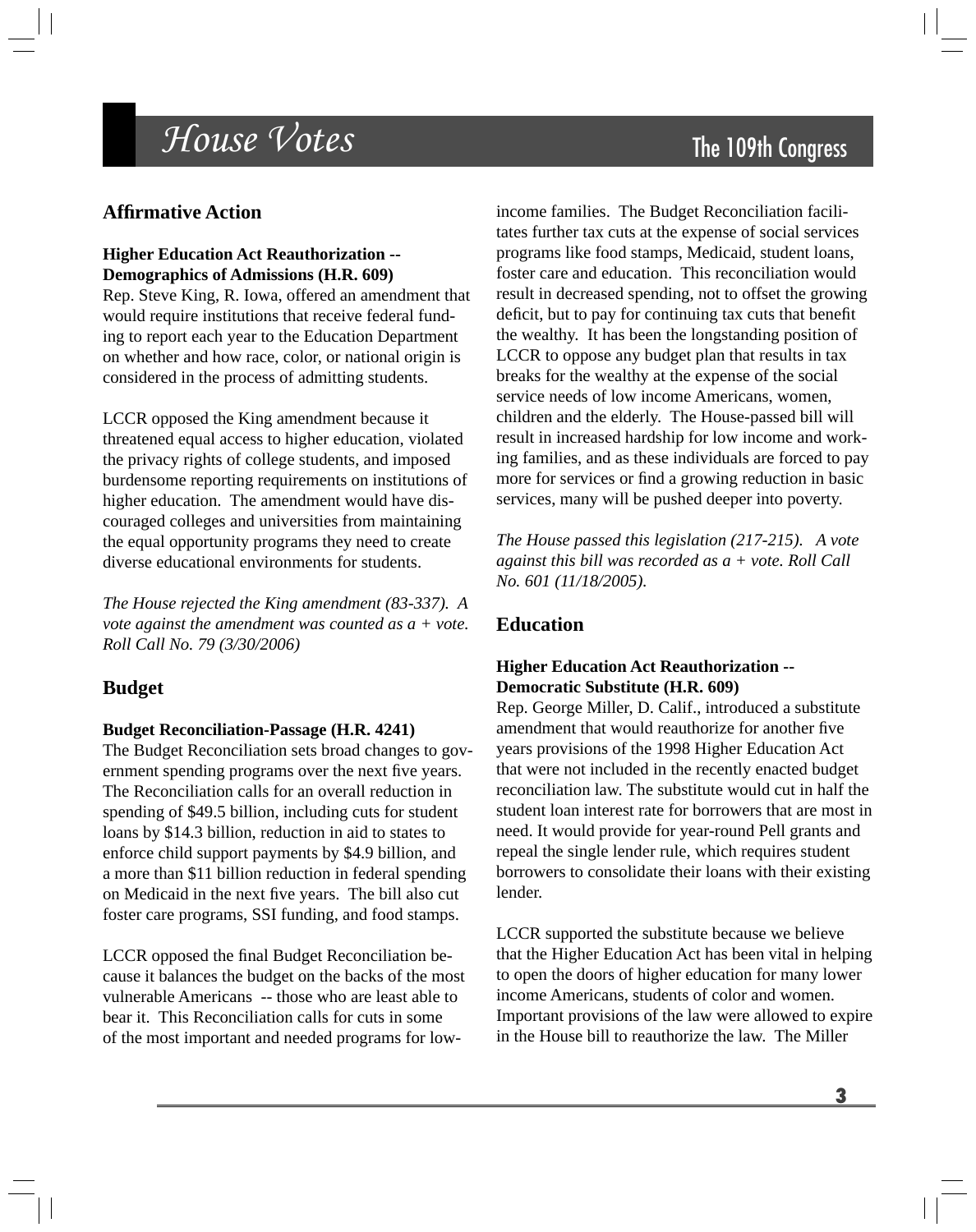amendment would have corrected that flaw and would have lowered student loan interest rates for the neediest students while introducing more flexibility, choice, and competition to the Act.

*The House rejected the Miller amendment (200-220). A vote in favor of the amendment was recorded as a + vote. Roll Call No. 80 (3/30/2006)* 

## **Fiscal 2006 Labor-HHS-Education Appropriations-Conference (H.R. 3010)**

The Labor-HHS-Education Appropriations bill provided \$602 billion in appropriations, including \$142.5 billion in discretionary spending for the Labor, Health and Human Services and Education departments and related agencies in fiscal 2006. The bill provides \$63.5 billion for the Education Department, including \$13.2 billion for Pell Grants; \$14.8 billion for the Labor Department, including \$5.1 billion for training and employment services; and \$474.1 billion for Health and Human Services, including \$28.5 billion for the National Institutes of Health. Overall funding, however, was below FY 05 levels, with education, job training, rural health care and employment benefits taking deep cuts. Additionally, the bill provided no earmarks for existing or new projects traditionally funded under this Appropriations bill.

LCCR opposed this legislation because of the inadequate funding levels that will have a devastating impact on social services programs that help working families, children, and the unemployed. This bill cuts funding for job training and employment programs; eliminates any increase to Pell Grants and freezes all other student aid programs; cuts access to health care initiatives in rural and urban areas; and reduces spending on education programs under No Child Left Behind to below FY 05 levels. This legislation makes it impossible to fund current services for the most vulnerable Americans, with cuts to education, health care and job training drastically undermining any opportunity for those individuals and their families to get ahead. Additionally, program cuts at minority-serving institutions will disproportionately impact people of color and undermine efforts to eliminate disparities in education and health care.

*The House rejected this legislation (209-224). A vote against this bill was recorded as a + vote. Roll Call No. 598 (11/17/2005).* 

#### **NASA Reauthorization-Minority-Serving Institutions (H.R. 3070)**

This amendment, offered by Rep. Nita Velazquez, D. N.Y., to the NASA Reauthorization Bill (H.R. 3070), would have created a four-year pilot program focused on the development of technology laboratories in minority-serving institutions. Under the amendment, \$4 million is authorized to award grants to minority-serving institutions for the development of NASA research facilities and infrastructure. The authorization would be for FY 2006 through 2009 and would require each grant to have a matching amount provided from a nonfederal source.

LCCR supported this amendment because it would have created opportunities for students to pursue technology careers and help train those students for jobs of the future, especially in fields where minority students are underrepresented. This program would have also helped to create a talent pool of students prepared to meet the needs of NASA and other agencies and expose those students to the types of science and technology that these agencies need and are pursuing. Additionally, students would have received mentoring and developed knowledge and understanding of the inner working of NASA, which would place them in a better position to pursue entrepreneurial opportunities at the agency. By focusing on developing technology laboratories that are specific to the needs of NASA, this pilot program would have helped young scientists develop successful careers while ensuring that there were resources for NASA to use to fulfill its small and minority business contracting goals.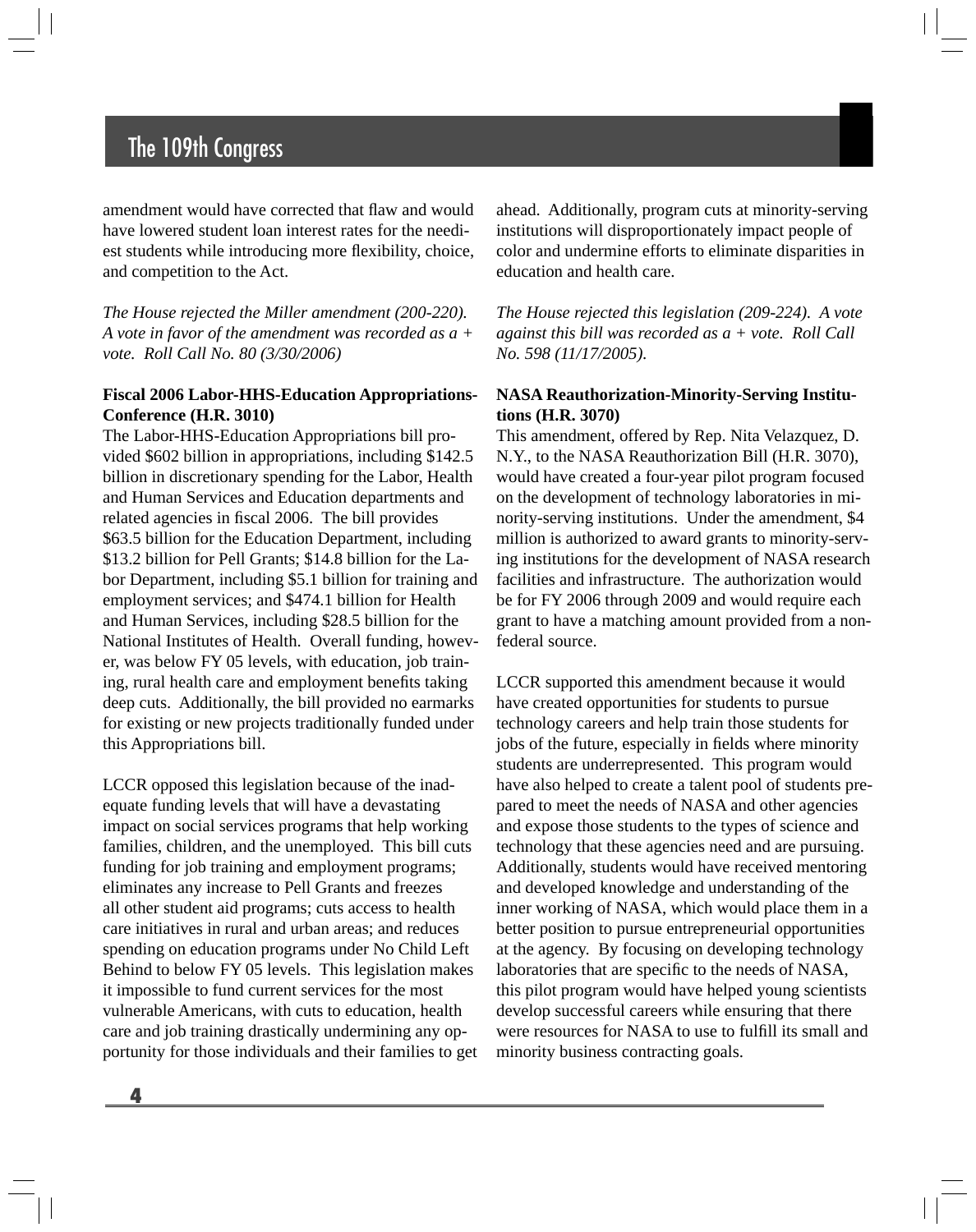The House rejected the vote by (192-206). A vote in favor of this amendment was recorded as  $a + v$ ote. Roll Call No. 415 (7/22/2005).

# **Election Reform**

## **Election Infrastructure Funding for Hurricane-Devastated Areas (H.R. 4939)**

During consideration of a bill to provide supplemental appropriations for the war in Iraq and for Hurricane Katrina and Rita recovery efforts, Rep. Juanita Millender-McDonald, D. Calif., offered an amendment to provide the Federal Emergency Management Agency (FEMA) with an additional \$50 million to repair and replace election systems in hurricane-damaged areas.

LCCR supported the amendment. Because the right to vote is the most important civil right of all, LCCR believes that disaster recovery efforts must make the rebuilding of election infrastructure a high priority. Hurricanes Katrina and Rita destroyed hundreds of polling places, necessitated the replacement of voting machines and registration lists, and displaced hundreds of thousands of registered voters. FEMA denied it had the legal authority to help states restore election infrastructure. The amendment was especially important because New Orleans was scheduled to hold local elections approximately a month later.

*The House rejected the amendment (194-227). A vote for it was counted as a + vote. Roll Call No. 58 (3/16/2006).* 

# **Hate Crimes**

## **Local Law Enforcement Hate Crime Prevention Act (H.R. 3132)**

Rep. John Conyers, D. Mich., proposed an amendment to the Children's Safety Act of 2005 (H.R. 3121) to attach the Local Law Enforcement Hate Crimes Prevention Act (H.R. 2662). The amendment would

eliminate overly-restrictive obstacles to federal involvement in certain hate crimes based on race, national origin, or religion, and would allow federal prosecution of offenses motivated by the victim's sex, disability, or sexual orientation. It also would authorize funds for the Justice Department to assist states and local authorities in investigating and prosecuting hate crimes.

LCCR supported the Conyers amendment because of the need to strengthen existing federal hate crime laws. Across the country, we continue to witness hate crime violence directed toward racial, ethnic, religious, and other minorities, as well as an unfortunate and deeply disturbing rise in the incidence of hate-motivated violence against Arab Americans, Muslims, South Asians and Sikhs. Documentation on hate crime activity makes clear that additional governmental action is necessary to address the problem. While LCCR recognizes that bigotry cannot be legislated out of existence, we strongly believe Congress must do everything possible to empower the federal government to assist in local hate crime prosecutions and, where appropriate, expand existing federal authority to permit a wider range of investigations and prosecutions.

*The House passed the motion to amend the Children's Safety Act with the Local Law Enforcement Hate Crimes Prevention Act (223-199). A vote in favor of the motion was counted as a + vote. Roll Call No. 469 (September 14, 2005).* 

# **Housing and Lending**

## **Ban on Voter Registration & Participation Efforts in Affordable Housing Legislation (H.R. 1461)**

During consideration of H.R. 1461, the Federal Housing Finance Reform Act of 2005, Rep. Michael Oxley, R. Ohio, offered an amendment that included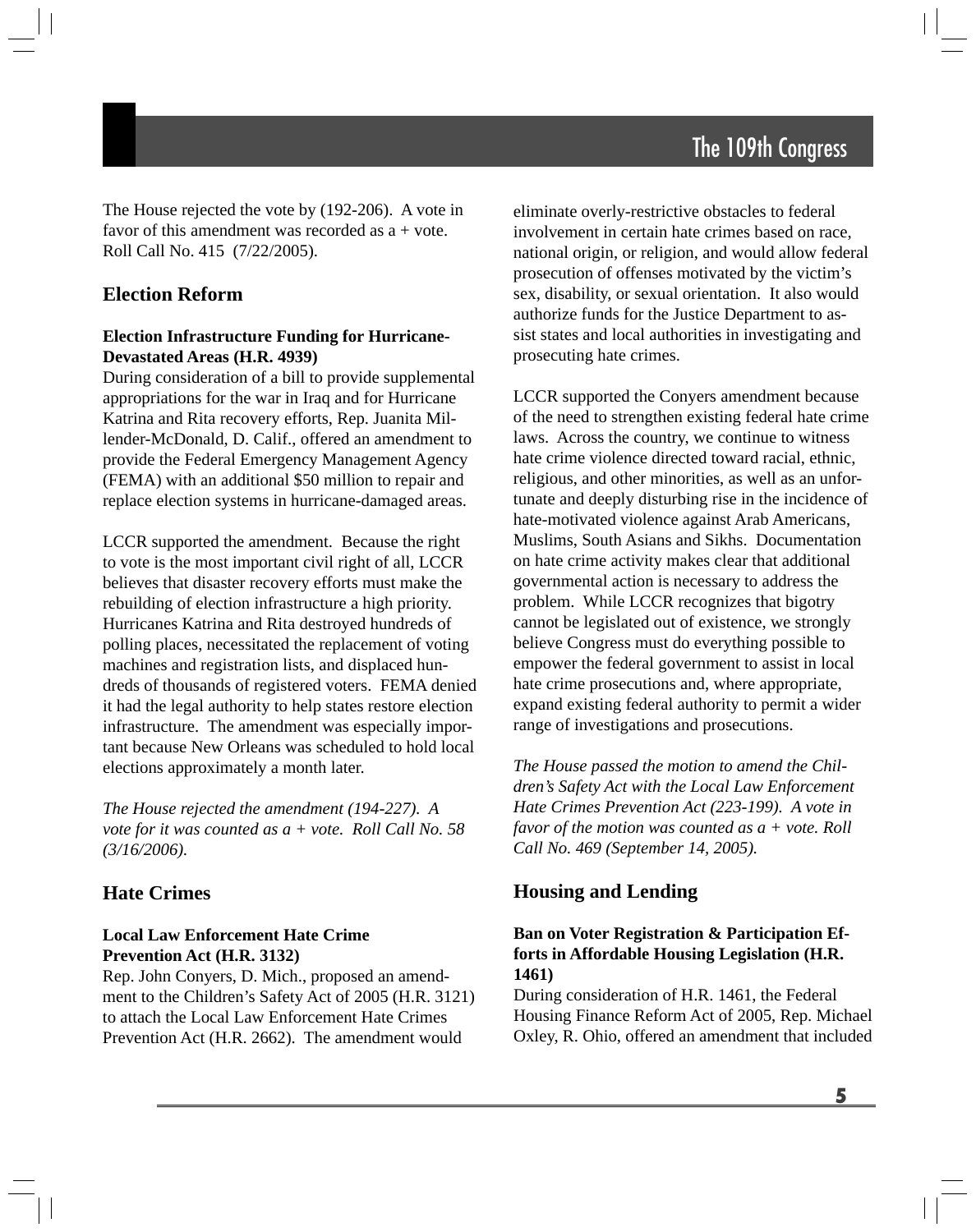language to disqualify nonprofit organizations from participating in a new Affordable Housing Fund – a fund meant to increase the supply of affordable homes for low and extremely low-income families – if the organizations have, in the previous twelve months, engaged in nonpartisan voter registration, get-outthe-vote, other voter participation activities, or certain forms of lobbying and grassroots lobbying.

LCCR opposed the amendment. While there is nothing wrong with prohibiting Affordable Housing Fund recipients from using federal dollars for voter registration or other nonpartisan election-related activities, the amendment would prohibit recipients from even using their own separate funds for such efforts. As such, it probably violates the First Amendment. In addition, it would have conflicted with the National Voter Registration Act ("Motor Voter" law), which requires certain nonprofit organizations to register voters – meaning that many organizations would have to choose between their legal obligation to register voters and their ability to provide housing to individuals who need it most.

*The House agreed to the amendment (210-205). A vote against it was counted as a + vote. Roll Call No. 541 (10/26/2005).* 

## **Immigration**

## **Requiring State & Local Governments to Share Information about Immigrants (H.R. 5441)**

During consideration of a bill to fund the Department of Homeland Security, Rep. Steve King, R. Iowa, offered an amendment that would prohibit any money in the bill from being spent on state or local governments, if they have restrictions on sharing information with the federal government about an individual's immigration status.

LCCR opposed the amendment, as it would force state and local police officers to double as federal immigration agents, without providing them with the extensive training necessary for such a role. It would also undermine law enforcement efforts, as undocumented immigrants would be far less likely to report crimes, if they fear being turned over by local police to immigration authorities. Rather than enact measures that treat hardworking immigrants like criminals, Congress should focus its efforts on enacting comprehensive immigration reform.

*The House agreed to the amendment (218-179). A vote against it was counted as a + vote. Roll Call No. 223 (6/6/2006).* 

#### **Passage of REAL ID Act (H.R. 418)**

Touted by its sponsors as an anti-terrorism measure, the "REAL ID Act": (1) institutes broad new federal requirements for drivers' licenses, including a requirement that motor vehicle agencies investigate and verify each piece of ID that an applicant shows as proof of identity; (2) for noncitizens, requires drivers' licenses to expire on the same date as an applicant's visa; (3) authorizes the Secretary of Homeland Security to waive "all laws" that might impede the construction of roads and barriers at U.S. borders; and (4) introduces new rules of evidence in asylum cases that will make it more difficult to prove legitimate claims. It also changes the process for appealing some deportation orders in federal court.

LCCR opposed the REAL ID Act. The drivers' license provisions are extremely burdensome and expensive, for citizens and noncitizens alike, and will do little to reduce the threat of terrorism. Rather than preventing terrorists from boarding planes as they did on September 11, the requirements will increase discrimination and will simply lead to more unlicensed drivers on the roads. The waiver of "all laws" is an extremely disturbing and unprecedented assault on our most basic constitutional principles. Under it, the Secretary can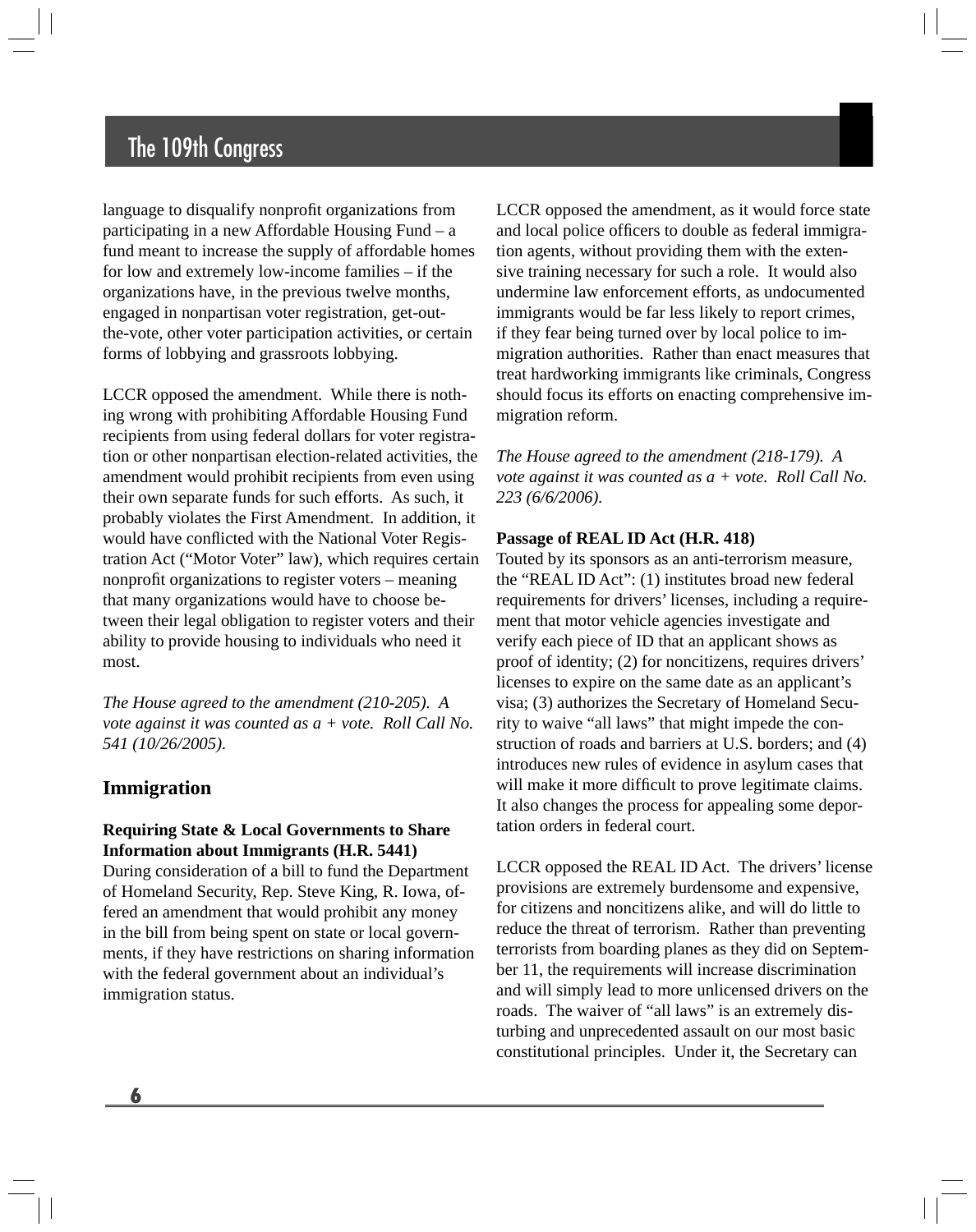ignore not only environmental protections, as previous law allowed in limited circumstances, but also any civil rights laws, immigration laws, labor laws or even criminal laws that he unilaterally believes pose a burden. The asylum provisions will prevent many legitimate refugees from obtaining safe haven in the United States, while doing little to prevent terrorism, as terrorists are already barred from asylum or any other immigration benefit.

*The House passed the REAL ID Act (261-161). A vote against H.R. 418 was counted as a + vote. H.R. 418 was subsequently attached to an unrelated bill to provide emergency funding for U.S. troops and tsunami relief (H.R. 1268), and was enacted into law. Roll Call No. 31 (2/10/2005).* 

#### **Border Protection, Antiterrorism, and Illegal Immigration Control Act (H.R. 4437)**

In December 2005, the House considered H.R. 4437, an immigration enforcement bill that included a number of extremely harsh and unjustified provisions.

LCCR opposed the measure. Among its many troubling provisions, H.R. 4437 would treat any unlawful presence in the United States, even a visa overstay, as a felony – instantly turning millions of undocumented immigrants into criminals. It would also criminalize anyone who tried to help undocumented immigrants in any way, even by providing humanitarian assistance, and would allow the government to keep immigrants locked up behind bars indefinitely if they cannot be deported to their native countries. H.R. 4437 was just as troubling for what it did not include: a comprehensive approach to immigration reform that would provide safe, effective alternatives for hardworking, non-criminal immigrants to obtain legal status. Instead of controlling unauthorized immigration, H.R. 4437 would simply drive millions of immigrants further underground.

*The House passed H.R. 4437 (239-182). A vote against it was counted as a + vote. Roll Call No. 661 (12/16/2005).* 

## **International Human Rights**

## **Funding for Peacekeeping Efforts in Darfur (H.R. 4939)**

During consideration of a bill to provide supplemental appropriations for the war in Iraq, Hurricane Katrina and Rita recovery efforts, and other purposes, Rep. Michael Capuano, D. Mass., offered an amendment to provide an additional \$50 million of funding, in addition to the \$290 million already provided in the bill, for African Union troops who were on a peacekeeping mission in the Darfur region of western Sudan.

LCCR supported the amendment. By the time it was offered, an estimated 400,000 people had died and millions of people had been displaced in Darfur at the hands of the Janjaweed, an armed militia group encouraged by the Sudanese government. A mission by the African Union, an organization comprised of 53 African states, sent 7,700 troops to Darfur to protect civilians from the ongoing genocide. While there have been plans to expand the African Union mission in Darfur into a broader multinational peacekeeping force, its forces were outmanned and outnumbered, making more resources and support necessary.

*The House agreed to the amendment (213-208). A vote for it was counted as a + vote. Roll Call No. 46 (3/16/2006).* 

## **Judiciary/Legal Rights**

#### **Pledge Protection Act (H.R. 2389)**

In June 2006, the House considered H.R. 2389, a bill that would deprive all federal courts, including the U.S. Supreme Court, of jurisdiction to consider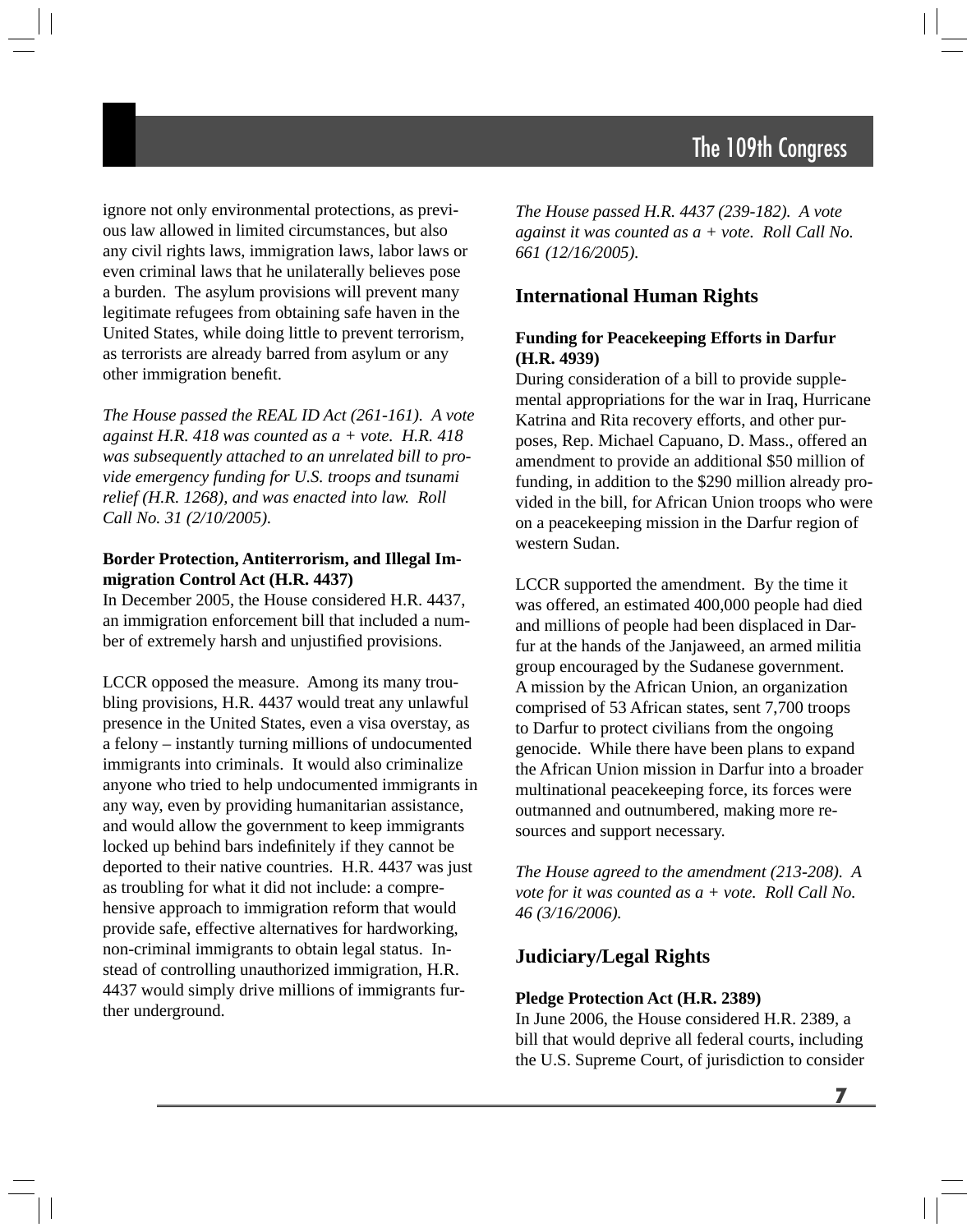any constitutional challenge to the language of the Pledge of Allegiance. The bill was first introduced in response to a 2002 federal appellate court ruling that the phrase "under God" violated the Establishment Clause of the First Amendment.

LCCR opposed H.R. 2389. For decades, the judicial branch has often served as the sole protector of the rights of minority groups against the will of the popular majority. Any law that interferes with this role, by declaring that an issue involving civil rights or liberties is off limits to judicial review, would set a dangerous precedent and could ultimately make it harder for other minority groups to obtain relief when their civil rights have been violated.

*The House passed H.R. 2389 (260-167). A vote against it was counted as a + vote. Roll Call No. 385 (7/19/2006).* 

#### **Federal Marriage Amendment (H.J. Res. 88)**

This resolution, if passed by a two-thirds majority of both chambers of Congress and ratified by threefourths of the states, would amend the U.S. Constitution to prohibit same sex couples from marrying. The Senate had considered and blocked an identical proposal (S.J. Res. 1) the previous month.

LCCR opposed the Federal Marriage Amendment because it would, for the first time in American history, use the Constitution to restrict the rights of citizens rather than expand them. H. J. Res. 88 is highly divisive, wholly unnecessary under current law, and sets an extremely dangerous precedent. It is so far-reaching that it would not only prohibit states from granting equal marriage rights to same sex couples, but may also deprive same sex couples and their families of fundamental legal protections whether conveyed through marriage or other legally recognized partnerships. Such a proposal runs afoul of basic principles of fairness and does little but harm children and families in the process.

*The House defeated H.J. Res. 88 (236-187). A vote against H.J. Res. 88 was counted as a + vote. Roll Call No. 378 (7/18/2006).* 

## **Veterans' Memorials, Boy Scouts, Public Seals, and Other Public Expressions of Religion Protection Act of 2006 (H.R. 2679)**

This bill would prevent parties who win lawsuits brought under the Establishment Clause of the First Amendment from recovering attorneys fees, and would make injunctive and declaratory relief the only types of remedies available in such cases.

LCCR opposed H.R. 2679. It would, for the first time, single out one area of constitutional protections under the Bill of Rights and prevent its full enforcement. Citizens would be less likely to enforce their rights under the Establishment Clause, because it would become prohibitively expensive to pursue a case without the possibility of recovering attorneys fees or other court costs. As such, it would effectively insulate constitutional violations from judicial review, making it easier for government officials to engage in illegal religious coercion of public school students or in blatant discrimination against particular religions.

*The House passed H.R. 2679 (244-173). A vote against H.R. 2679 was recorded as a + vote. Roll Call No. 480 (9/26/2006).* 

## **Labor/Working Families/Employment**

## **Job Training Reauthorization -- Religious Preferences (H.R. 27)**

During consideration of H.R. 27, a bill to reauthorize the Workforce Investment Act (WIA), Rep. Bobby Scott, D. Va., offered an amendment to strike a provision in the bill that would permit faith-based organizations to use religion as a factor in hiring decisions. The underlying bill allowed faith-based employers who received federal grant dollars under the Work-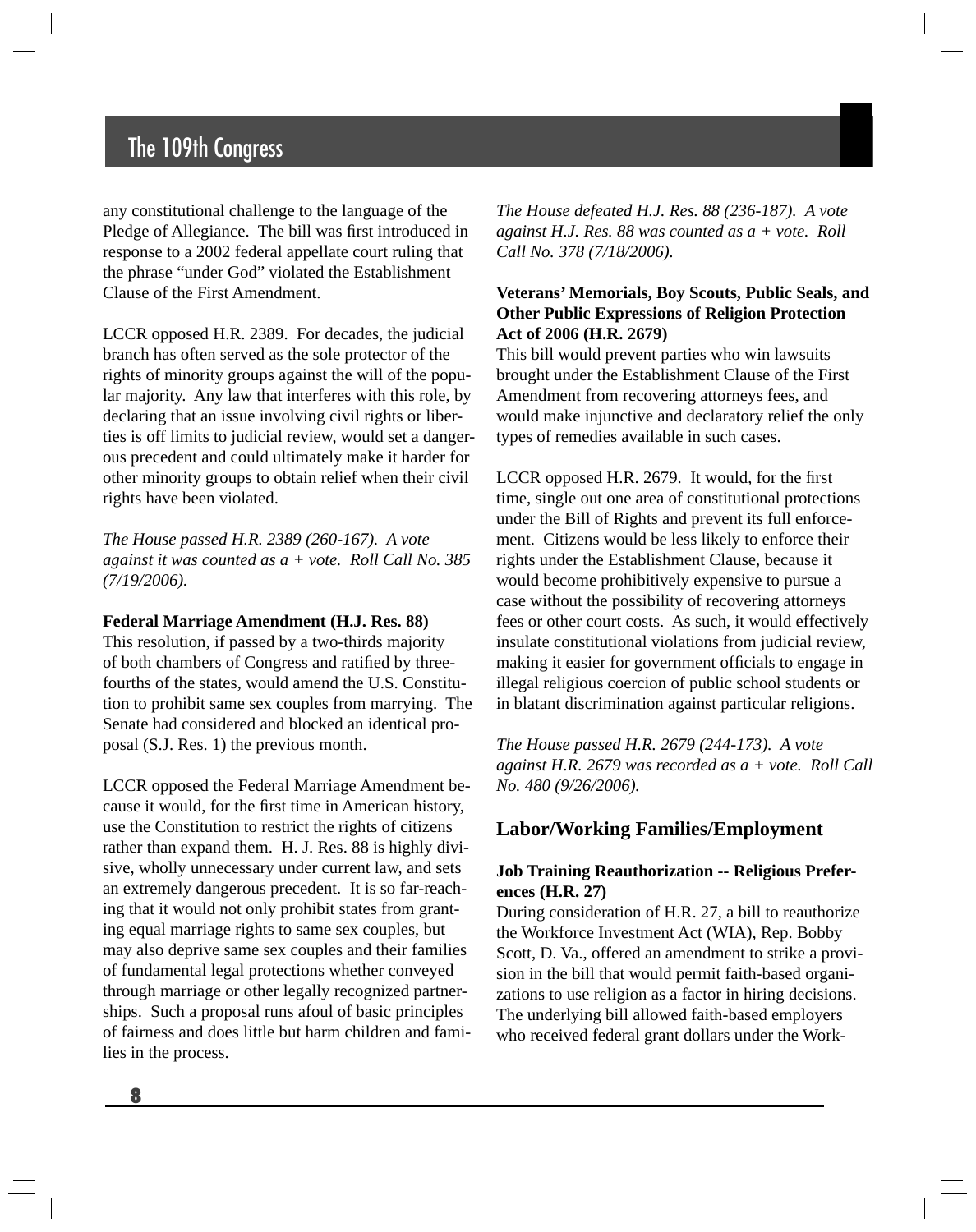force Investment Act to discriminate based on religion when they are hiring employees under the WIA program. The amendment provided that if a religious organization chose to take federal funds to do job training or workforce preparation under the WIA, they cannot then discriminate using those federal funds. The amendment would have retained existing law that allows religious institutions to make hiring decisions based on religion as long as the position for which they are hiring is not funded with federal dollars.

LCCR supported the Scott amendment because of the importance of ensuring that entities that receive federal funds under the Workforce Investment Act are prohibited from engaging in discrimination in employment decisions. The Scott amendment would make clear that the Title VII exemptions for religious organizations remain in effect for privately funded activity, while any organization that accepts funds or grants under the WIA program is prohibited from engaging in employment discrimination for any position that is funded through those taxpayer dollars. The amendment prevented institutions that receive federal funding for job training under H.R. 27 from discriminating when hiring people to deliver the job training. The distinction between publicly-funded and privatelyfunded activity is important and reinforces a bedrock principle of our nation's civil rights policy: that federal civil rights obligations to prohibit discrimination follow federal dollars, regardless of who receives them.

*The House rejected the amendment (186-239). A vote in favor of the amendment was recorded as a + vote. Roll Call No. 46 (3/2/05).* 

## **Head Start Reauthorization -- Religious Organizations (H.R. 2123)**

During consideration of the School Readiness Act of 2005 (H.R. 2123), Rep. John Boehner, R. Ohio, proposed an amendment that would allow faith-based charities that operate Head Start programs to consider religion as a factor in hiring decisions.

LCCR opposed this amendment because it would roll back 30 years of existing civil rights protections that have always been a part of the bipartisan Head Start program. It would authorize faith-based providers of Head Start programs to discriminate in their hiring practices when spending federal money, and even allow parent volunteers who held different religious beliefs to be excluded from participating in their child's Head Start program. The amendment is unnecessary because religious institutions are already active participants in Head Start and are already exempt from Title VII's religious discrimination prohibition when spending their own money. Even the association representing Head Start providers found the amendment so offensive as to oppose the final passage of the full Head Start reauthorization because the provision was included.

*A vote in favor of the amendment was a vote in support of the president's position. A vote against the amendment was counted as a + vote. The House adopted the amendment (220-196). Roll Call No. 492 (9/22/05).* 

# **Voting Rights**

## **Federal Election Integrity Act of 2006 (H.R. 4844)**

This bill would require anyone voting in a federal election, starting in 2008, to show a government-issued photo identification. Beginning in 2010, any photo ID used for voting would also have to include proof of U.S. citizenship. For most voters, only a U.S. passport (which currently costs \$97) would meet this requirement.

LCCR opposed H.R. 4844. While there is nothing wrong with wanting to ensure that voters are who they claim to be, photo ID requirements – and H.R. 4844 in particular – place an often-severe financial burden on low-income and minority citizens, who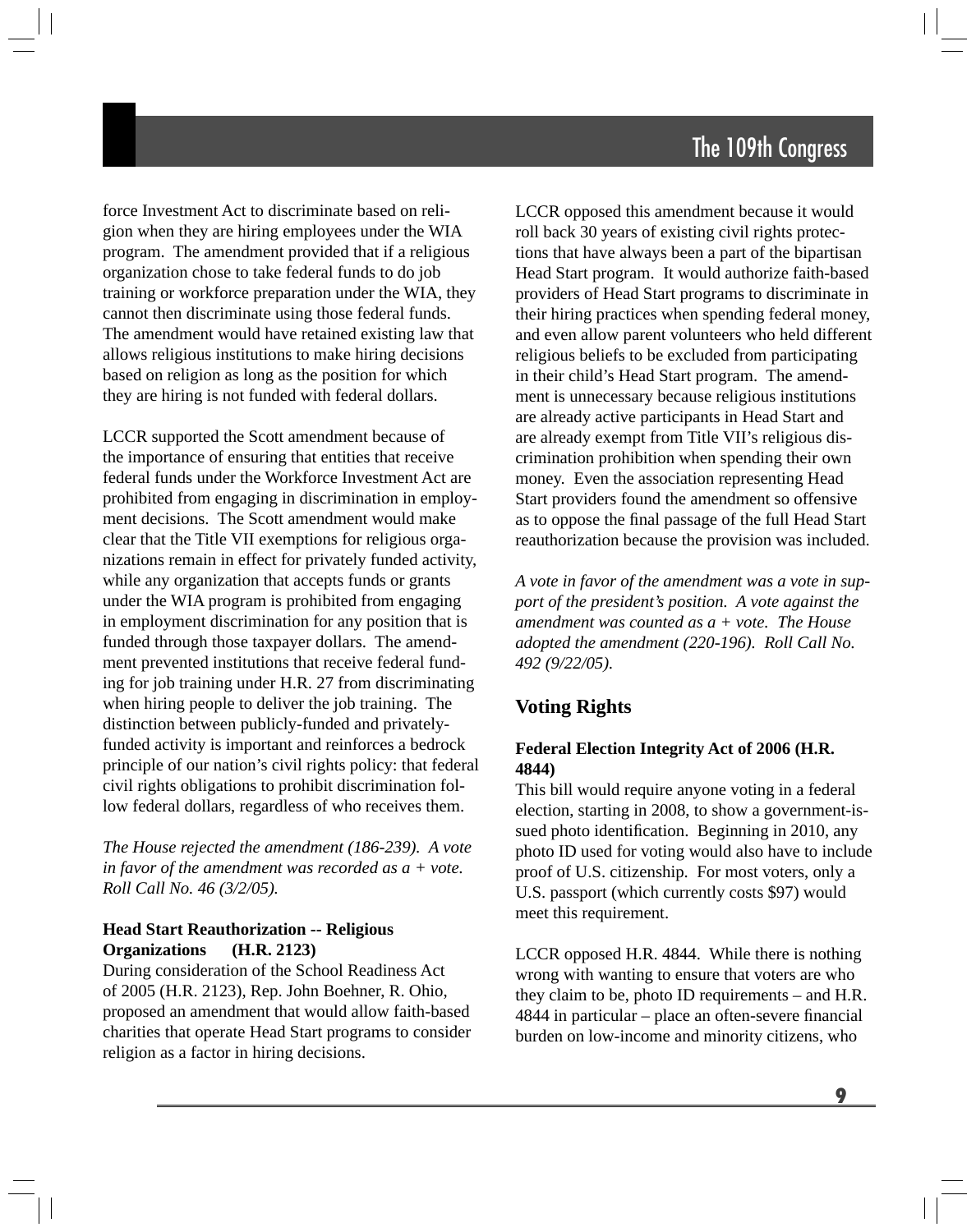are less likely to have photo ID. Photo ID requirements also give poll workers a tremendous amount of discretion to accept or reject the validity of the photo ID, opening the door to widespread racial and ethnic discrimination at polling places.

*The House passed H.R. 4844 (228-196). A vote against H.R. 4844 was counted as a + vote. Second Session Roll Call No. 459 (9/20/2006).* 

#### **Voting Rights Act Reauthorization and Amendments Act (H.R. 9) – Final Passage**

Passage of the bill that would extend expiring provisions of the 1965 Voting Rights Act for 25 years, including a requirement that states with a history of voter discrimination pre-clear any voting law changes with the federal government and a requirement that states provide language assistance to citizens who need it. H.R. 9 is a direct response to the evidence of discrimination that was gathered by the House Judiciary Subcommittee on the Constitution during 10 oversight hearings. The bill addresses this compelling record by renewing the Voting Rights Act's temporary provisions for 25 years; restoring the ability of the Attorney General, under Section 5 of the Act, to block implementation of voting changes motivated by a discriminatory purpose; clarifying that Section 5 is intended to protect the ability of minority citizens to elect their candidates of choice; and authorizing recovery of expert witness fees in lawsuits brought to enforce the Voting Rights Act.

LCCR supported passage of H.R. 9 because the right to vote is the foundation of our democracy and the Voting Rights Act provides the legal basis to protect this right for all Americans.

*The House passed H.R. 9 (390-33). A vote in favor of the bill was counted as a + vote. Roll Call No. 374 (07/13/2006)* 

# **Voting Rights Act Reauthorization and**

**Amendments Act (H.R. 9) – Bail out Amendment**  Rep. Lynn Westmoreland, R. Ga., offered an amendment to the VRARA that would require the Attorney General to annually determine whether each state and political subdivision subject to Section 5 preclearance requirements meets the requirements for bailout. The Attorney General would then be required to inform the public and each state and political subdivision that they are eligible to bail out. Also, the amendment requires that the Attorney General consent to the bail out in federal court.

LCCR opposed the Westmoreland amendment because this profound change to the existing bailout structure would weaken the incentives to comply with the Act and to provide equal voting opportunities. Currently the burden to establish eligibility for bailout appropriately rests with the covered jurisdictions, requiring that those who are uniquely positioned with the evidence prove compliance with the Act. Moreover, requiring an exhaustive annual review of the nearly 900 jurisdictions covered by Section 5 would shut down enforcement of the Voting Rights Act by the Department of Justice.

*The House rejected the amendment (118-302). A vote against the amendment was counted as a + vote. Roll Call No. 373 (7/13/06)* 

## **Voting Rights Act Reauthorization and Amendments Act (H.R. 9) – Amendment to Repeal Minority Language Provisions of the Act**

Rep. Steve King, R. Iowa, offered an amendment to the VRARA that would repeal the requirement in the Voting Rights Act that mandates certain jurisdictions with concentrations of citizens who don't speak English very well to provide language assistance to voters who need it.

LCCR opposed the King amendment because it amounted to an attack on the fundamental right to vote

**10**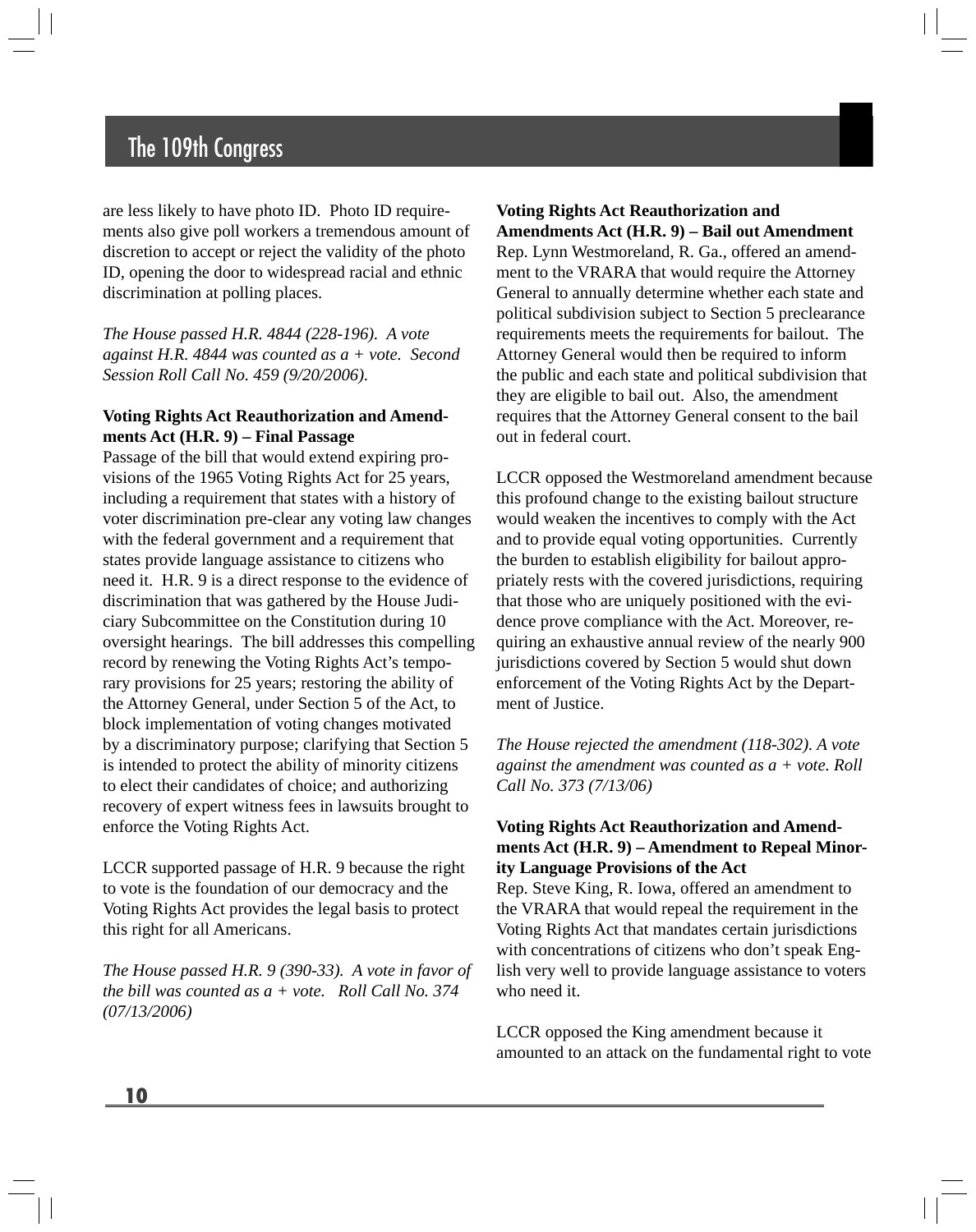for millions of American citizens across the country. According to the most recent information from the Census, more than 70 percent of citizens who use language assistance are native born, including American Indians, Alaska natives and Puerto Ricans. The denial of language assistance to citizens who need it amounts to a modern-day literacy test for voting.

*The House rejected the amendment (185-238). A vote against the amendment was counted as a + vote. Roll Call No. 372 (7/13/06)* 

#### **Voting Rights Act Reauthorization and Amendments Act (H.R. 9) – Ten-year extension**

Rep. Louie Gohmert, R. Texas, offered an amendment to the VRARA that would reduce the reauthorization period from 25 to 10 years.

LCCR opposed the Gohmert amendment because limiting the extension of the Voting Rights Act to ten years would undermine the Act's goal of eliminating racial discrimination in voting. The evidence presented in the House record demonstrates a level of continued discrimination that is unlikely to be eradicated in 10 years. In the past, when Congress has reauthorized the Act for short periods of time, it created an incentive for jurisdictions to "wait out" their obligations, thus contributing to the widespread non-compliance with the statute that continued into the late 1970s. Further, given the huge investment of Congressional resources in compiling and considering the detailed record necessary for reauthorization, renewing the Act for too short a period would have been inefficient.

*The House rejected the amendment (134-288). A vote against the amendment was counted as a + vote. Roll Call No. 371 (7/13/06)* 

## **Voting Rights Act Reauthorization and Amendments Act (H.R. 9) – Replace Section 5 coverage formula**

Rep. Charles Norwood, R. Ga., offered an amendment to the VRARA that would replace the existing Section 5 coverage formula with one keyed to whether a jurisdiction has a test or device or voter turnout of less than 50 percent in any of the three most recent presidential elections.

LCCR opposed the Norwood amendment because it would amount to a repeal of Section 5, even though voting discrimination continues to occur in the currently covered jurisdictions. In 1965, low registration and turnout numbers were indicators of the problem of discrimination, not the problem itself. The problem is thus solved not by raising turnout, but by ending discrimination. Under current law, jurisdictions that are free from voting discrimination for ten years can bail out of their Section 5 obligations. Any amendment that would de-link Section 5 coverage from a record of discrimination also would have made the statute vulnerable to a constitutional challenge.

*The House rejected the amendment (96-318). A vote against the amendment was counted as a + vote. Roll Call No. 370 (7/13/06)*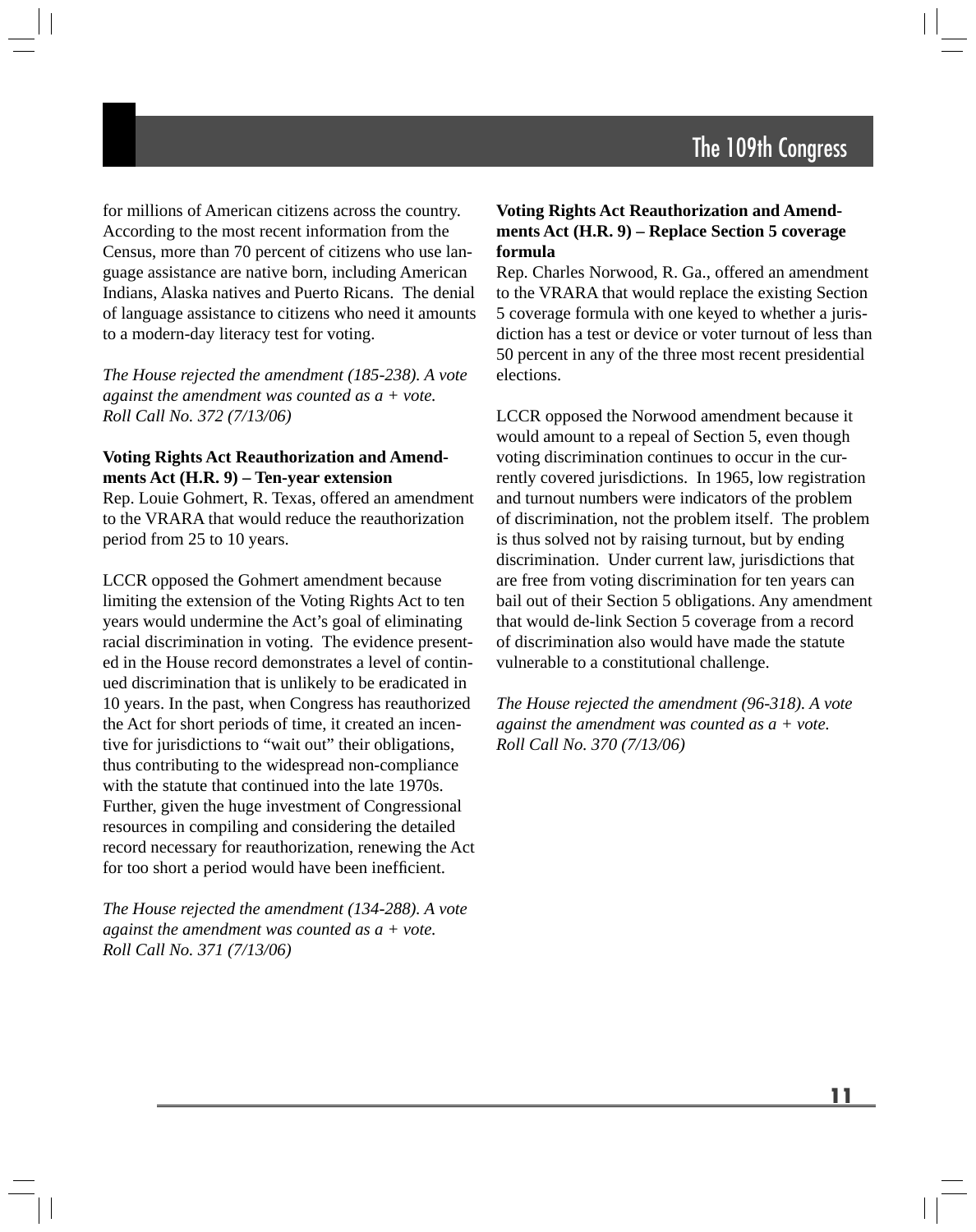# **Budget**

## **Permanent Repeal of the Estate Tax (H.R. 8)**

Motion to invoke cloture (thus limiting debate) on the motion to proceed to a bill that would permanently repeal the estate tax.

LCCR opposed the motion to invoke cloture. America's working families are already struggling to overcome the challenges of rising health care and housing costs and cuts in public education. A repeal of the estate tax would cost our nation nearly \$1 trillion during the first ten years. Reducing revenues so dramatically would divert needed funds from investments in education, healthcare, and other vital services, such as rebuilding the devastated Gulf Coast. At a time when some Congressional leaders are responding by cutting the safety net for vulnerable Americans, it is reprehensible to grant costly tax breaks to millionaires and billionaires.

*The Senate rejected the motion to invoke cloture (57- 41). 60 votes are required to invoke cloture. A vote against the motion was counted as a + vote. Roll Call No. 164 (6/8/2006).* 

# **Education**

## **Fiscal 2007 Budget Resolution -- After-School Programs (S. Con. Res. 83)**

Sen. Barbara Boxer, D. Calif., introduced an amendment (no. 3105) that would raise the discretionary spending limit by \$750 million to allow additional funding for after-school programs. It would be offset by eliminating tax breaks for individuals with annual incomes of more than \$1 million.

LCCR supported the amendment because we believe that successful education reform requires funding for supplemental services like quality after-school programs. In order for the bipartisan No Child Left

Behind Act to succeed, Congress must be willing to invest the necessary funds so that the remedial provisions of the law will help failing schools raise the academic performance of their students. Eliminating tax breaks for the wealthiest Americans is a reasonable way to finance necessary programs for children in need.

*The Senate rejected the Boxer amendment to authorize additional funding for after-school programs (43-57). A vote in favor of the amendment was recorded as a + vote. Roll Call No. 69 (3/16/2006)* 

## **Fiscal 2007 Budget Resolution -- Title I Grants (S. Con. Res. 83)**

Sen. Daniel Akaka, D. Hawaii, introduced an amendment (no. 3071) that would raise the discretionary spending cap by \$3 billion to allow for additional funding for Title I education grants. It would be offset by eliminating certain corporate tax breaks.

LCCR supported the amendment because we believe that Title I is the most important federal education law and it requires full funding. Title I is intended to provide additional federal funding for schools and districts serving the poorest children in the nation. Nationally, approximately 45 percent of education funding is local, most of which is derived from property taxes. Districts serving the lowest income families have significantly lower property values and therefore lower tax bases to provide for educational funding. While LCCR believes that states bear the ultimate responsibility for equalizing funding between districts, the federal government must play a role by boosting funding to the schools and districts in the greatest need, particularly in light of the fact that they have the most work to do to comply with federal accountability requirements.

*The Senate rejected the Akaka amendment to raise the spending cap on Title I grants (49-51). A vote in favor of the amendment was recorded as a + vote. Senate Roll Call No. 64 (3/16/2006)*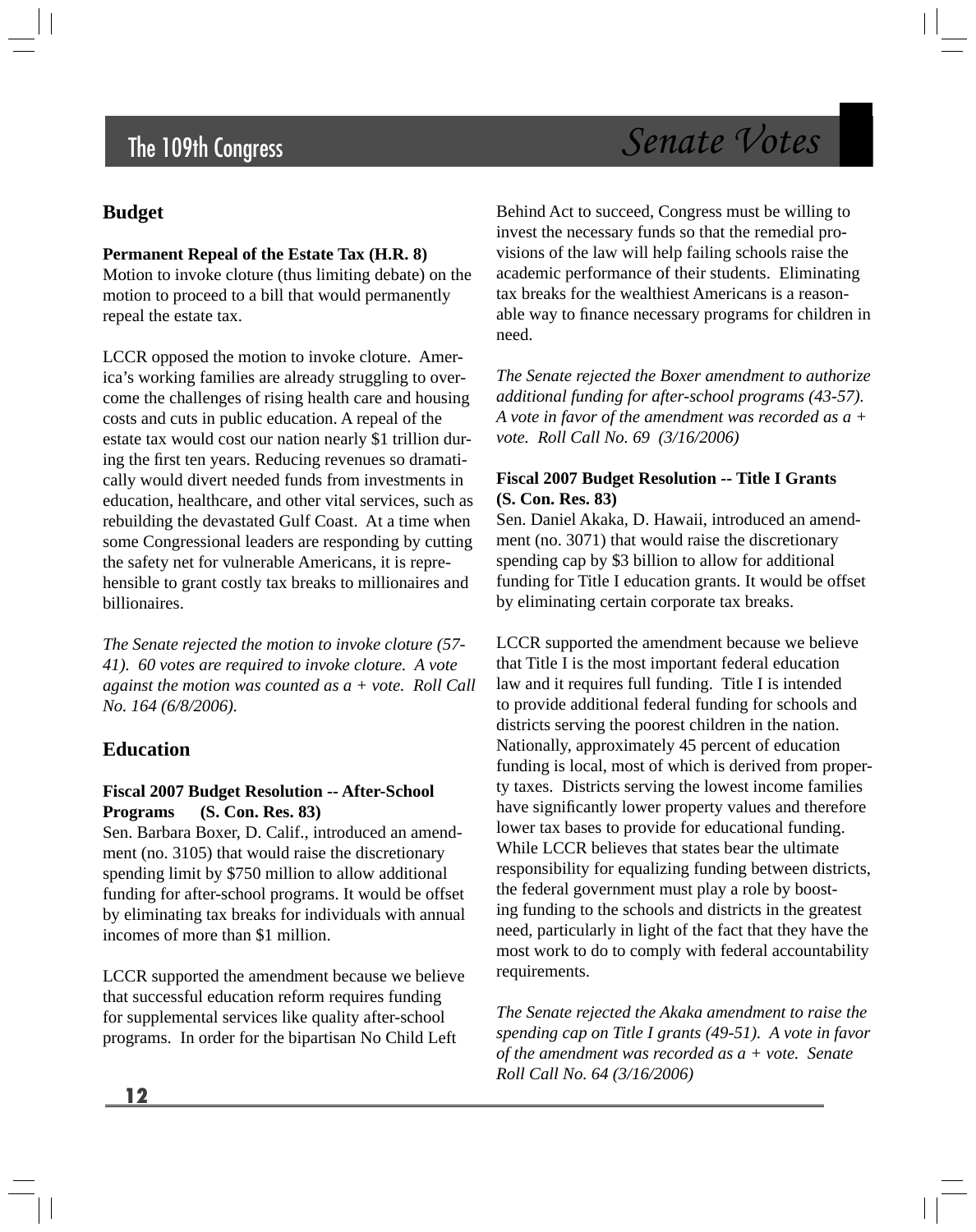#### **Fiscal 2007 Budget Resolution -- Education Funding (S. Con. Res. 83)**

Sen. Edward Kennedy, D. Mass., introduced an amendment (no. 3028) that would increase the discretionary spending limit in the budget by \$6.3 billion to \$879.3 billion to restore education program cuts and increase the maximum Pell Grant award to \$4,500. The additional spending would be offset by closing certain corporate tax loopholes.

LCCR supported the amendment because we believe that Pell Grants are crucial to providing low-income students access to higher education. The maximum Pell Grant amount has not kept up with the rapid increase in the cost of post-secondary education, often closing the door to students with the greatest need. The amendment would also have restored cuts to other education programs at a time when the American educational system is in the greatest need of federal support. Closing federal tax loopholes for corporations that would benefit from a better educated workforce is a reasonable and appropriate way to pay for maintaining crucial education programs.

*The Senate rejected the Kennedy amendment to increase Pell Grants and undue budget cuts to education programs (50-50). A vote in favor of the amendment was recorded as a + vote. Roll Call No. 39 (3/14/2006)* 

## **Amendment to Increase Elementary and Secondary Education Funding (S. Con. Res. 18)**

During consideration of the FY 2006 budget resolution, Senator Jeff Bingaman, D. N.M., proposed an amendment that would increase education funding for FY 2006 by \$4.75 billion, restoring it to fiscal 2005 levels, and reduce the federal debt by \$4.75 billion. It would be offset by a \$9.5 billion reduction in tax cuts.

LCCR supported the amendment because schools and students will continue to struggle to meet the requirements of the No Child Left Behind Act until the bipartisan law is fully funded. The Budget Resolution fell

woefully short of the commitment of financial support that was made when the law was passed. It only spends two cents of every federal dollar on education, and completely eliminates funding for 48 important programs, including the Teacher Quality Enhancement program and the Excellence in Economic Education Act. Full funding of the No Child Left Behind Act should be a national priority.

*The Senate rejected the Bingaman amendment to increase education funding (44-49). A vote in favor of the amendment was recorded as a + vote. Roll Call No. 45 (3/14/2005).* 

## **Amendment to Increase Higher Education Funding (S. Con. Res. 18)**

During consideration of the fiscal year 2006 budget resolution, Senator Kennedy, D. Mass., offered an amendment that would increase the discretionary spending limit in the budget by \$5.4 billion, to a total of \$848.8 billion, in order to increase the maximum Pell Grant award to \$4,500; restore vocational education programs that were facing cuts including Perkins Grants; and expand student loan forgiveness programs for future math and science teachers. It would decrease the five-year tax cut reconciliation instruction figure by \$5.4 billion.

LCCR supported the Kennedy amendment. It is essential that the Pell Grant program continue to provide equal educational opportunity, by increasing the grants in response to continually rising college tuition costs. The Kennedy amendment would make it possible for more low-income children to pursue higher education. The loan forgiveness programs would help to attract and retain 57,000 teachers in math, science, and another woefully understaffed area, special education. Finally, this amendment would ensure the future competitiveness of the workforce by preserving investments in workforce development, adult literacy, and vocational education – giving adults the tools they need to be economically productive.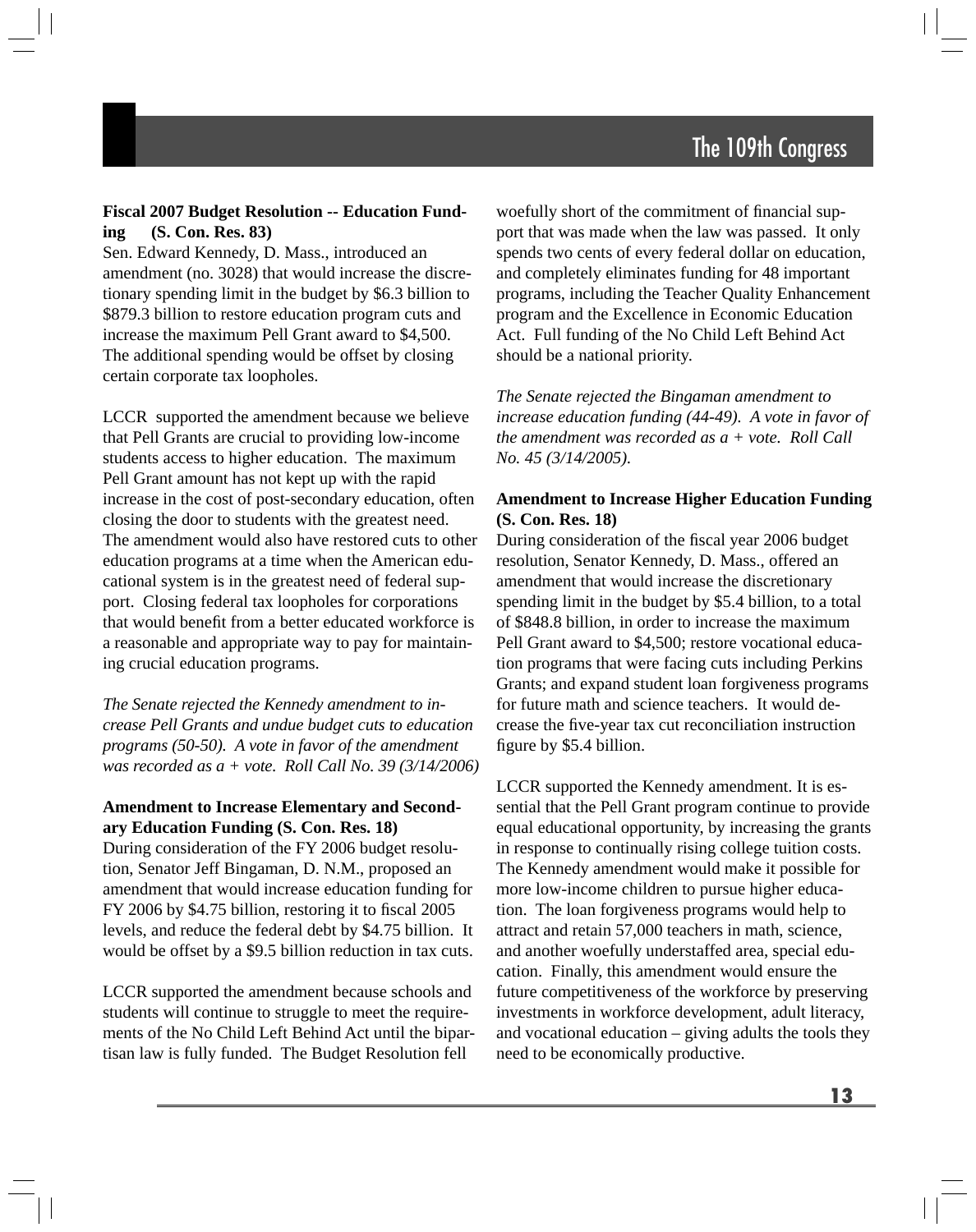*The Senate adopted the Kennedy amendment (51-49). A vote in favor of the amendment was counted as a + vote. Roll Call No. 68 (3/17/2005).* 

## **GLBT**

#### **Federal Marriage Amendment (S.J. Res. 1)**

This resolution, if passed by a two-thirds majority of both chambers of Congress and ratified by threefourths of the states, would amend the U.S. Constitution to prohibit same sex couples from marrying. When the Senate leadership attempted to bring S. J. Res. 1 to the floor for consideration, a number of senators objected. In response, Senator Mitch McConnell, R. KY, filed a motion to invoke cloture, which would force the Senate to proceed with the consideration of the proposed amendment. A motion to invoke cloture requires a three-fifths vote (60) of the Senate to succeed.

LCCR opposed the Federal Marriage Amendment because it would, for the first time in American history, use the Constitution to restrict the rights of citizens rather than expand them. S. J. Res. 1 is highly divisive, wholly unnecessary under current law, and sets an extremely dangerous precedent. It is so far-reaching that it would not only prohibit states from granting equal marriage rights to same sex couples, but may also deprive same sex couples and their families of fundamental legal protections whether conveyed through marriage or other legally recognized partnerships. Such a proposal runs afoul of basic principles of fairness, and does little but harm children and families in the process.

*The motion to invoke cloture on S. J. Res. 1 failed (49-48). A vote against the motion was counted as a + vote. Roll Call No. 163 (6/7/2006).* 

## **Immigration**

#### **Requiring Voters to Show "REAL ID" Card (S. 2611)**

During consideration of S. 2611, the "Comprehensive Immigration Reform Act of 2006," Senator Mitch McConnell, R. Ky., offered an amendment that would require all voters, beginning in 2008, to present a new form of high-tech photo ID that states are already expected to produce under the so-called "REAL ID Act of 2005" (Public Law 109-13). Senator Christopher Dodd, D. Conn., moved to table, or kill, the McConnell amendment.

LCCR supported the Dodd motion. LCCR strongly opposed the "REAL ID Act" when it was enacted, and believes its expansion would make a bad law even worse. Under the law, in order for a state ID to be acceptable for federal purposes (including boarding an airplane), the issuing authority must verify that the applicant is legally present in the U.S. and verify all supporting documents (such as a birth certificate) with the issuing agency, among other requirements. The states have estimated that the law will cost \$11 billion to implement, and they are still waiting on federal guidelines before they can move forward. As such, it remains unclear when "REAL ID" cards will become available, or how much they will cost individual applicants. Making the right to vote depend on the implementation of the REAL ID Act, as the McConnell amendment would do, would likely have disastrous consequences for the voting rights of all Americans.

*The Dodd motion to table the McConnell amendment failed (48-49), but the amendment was subsequently withdrawn. A vote in favor of the motion was recorded as a + vote. Roll Call No. 143 (5/24/2006).*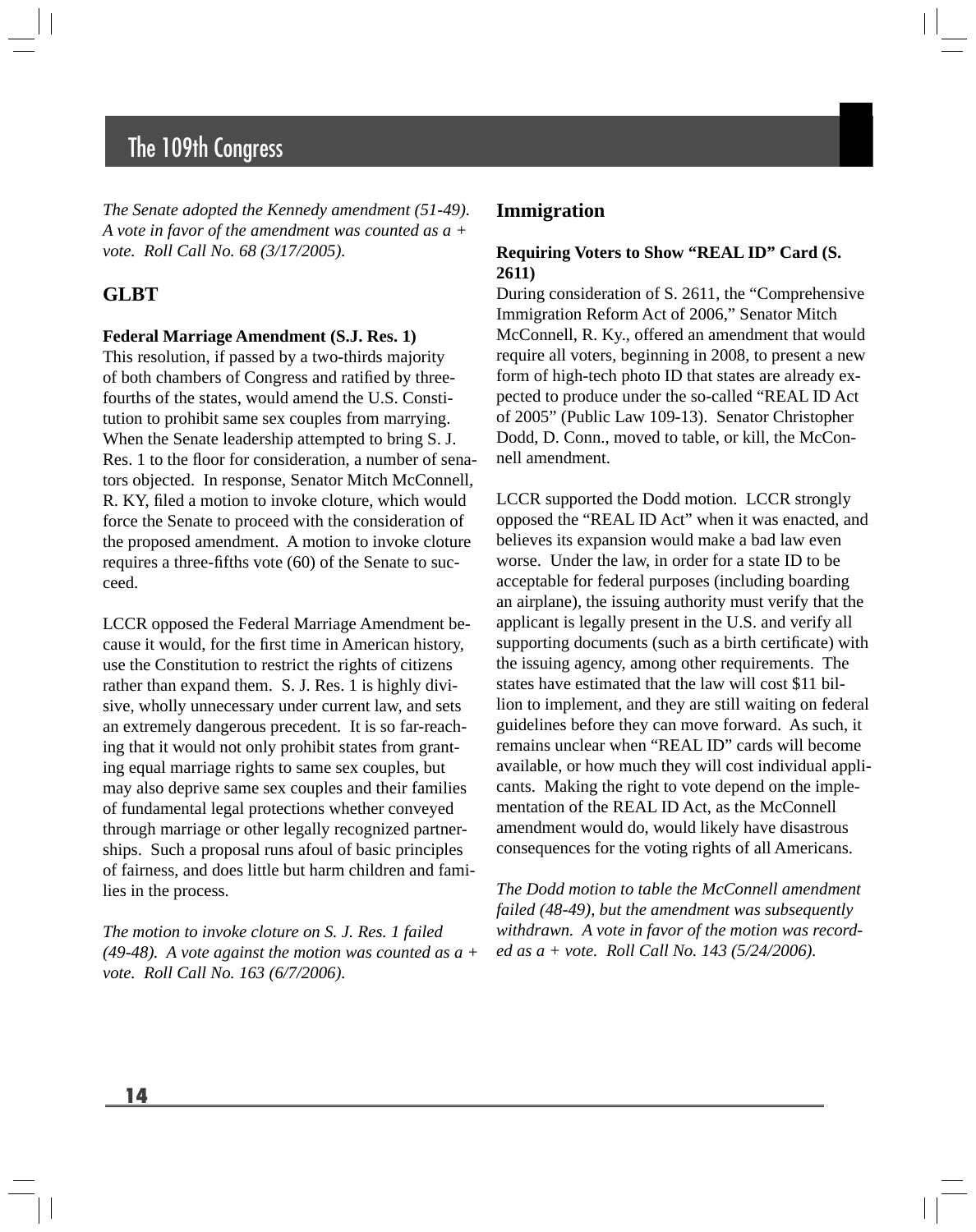## **Path to Legalization for Agricultural Guestworkers (H.R. 1268).**

H.R. 1268 was introduced as an emergency measure to provide badly-needed funds for U.S. troops serving in Iraq as well as for tsunami relief efforts. During its consideration, however, the House leadership attached the text of H.R. 418, the REAL ID Act (see House votes). When the bill reached the Senate, and because the bill had now become a vehicle for unrelated immigration amendments, Senators Larry Craig, R. Idaho, and Edward Kennedy, D. Mass., offered the text of the Agricultural Job Opportunity, Benefits, and Security Act of 2005 ("AgJOBS") as another amendment. AgJOBS is a compromise bill that has been endorsed by both farmworkers and their agricultural employers, as it would give employers a stable labor supply and provide farmworkers – the majority of whom are undocumented – a realistic path to legalization.

LCCR supported the AgJOBS amendment. The treatment of guestworkers is of great importance to the civil rights community, because guestworkers have long faced severe social and economic discrimination as well as a shortage of labor protections. They are subject to below-poverty level wages, non-existent or substandard housing, and a lack of coverage by basic labor standards that other American workers take for granted. The long-overdue AgJOBS bill would significantly improve the status and conditions of agricultural workers. Because opponents of the measure tried to prevent it from getting an up-or-down vote, 60 votes were required in order to invoke "cloture," or cut off debate and proceed to a vote on the amendment itself.

*The motion to invoke cloture on the Craig amendment failed (53-45). A vote in favor of the motion was counted as a + vote. First Session Roll Call No. 98 (4/19/05).* 

# **Indigenous Peoples**

## **Native Hawaiian Government Reorganization Act of 2005 (S. 147)**

This bill would reaffirm the right of Native Hawaiians to self-determination and would establish a process for federal recognition of a reorganized Native Hawaiian government. Its sponsor, Senator Daniel Akaka, D. Hawaii, had attempted to bring it to the Senate floor, but opponents blocked the measure from being considered. In an effort to move the bill forward, Sen. Akaka moved to invoke cloture, which requires a three-fifths vote in order to succeed.

LCCR supported S. 147. Unlike other indigenous peoples living in the lands that now constitute the United States, Native Hawaiians currently do not have a process for establishing a government-to-government relationship. As it has done with American Indians and Alaska Natives, Congress should formally acknowledge the right of Native Hawaiians to selfdetermination. While opponents have argued that S. 147 would create a race-based government, such an argument distorts the true purpose of the 14th and 15th Amendments, which were created in order to prohibit discrimination against individuals and were never intended to prevent the political empowerment of a class of sovereign, indigenous people. S. 147 would simply establish parity in the federal government's treatment of all indigenous peoples.

*The motion to invoke cloture on S. 147 failed (56-41). A vote in favor of the motion was recorded as a + vote. Roll Call No. 165 (6/8/2006).* 

# **Judiciary/Legal Rights**

#### **Confirmation of Jerome A. Holmes**

The Senate confirmed President Bush's nomination of Jerome A. Holmes to serve on the U.S. Court of Appeals for the Tenth Circuit.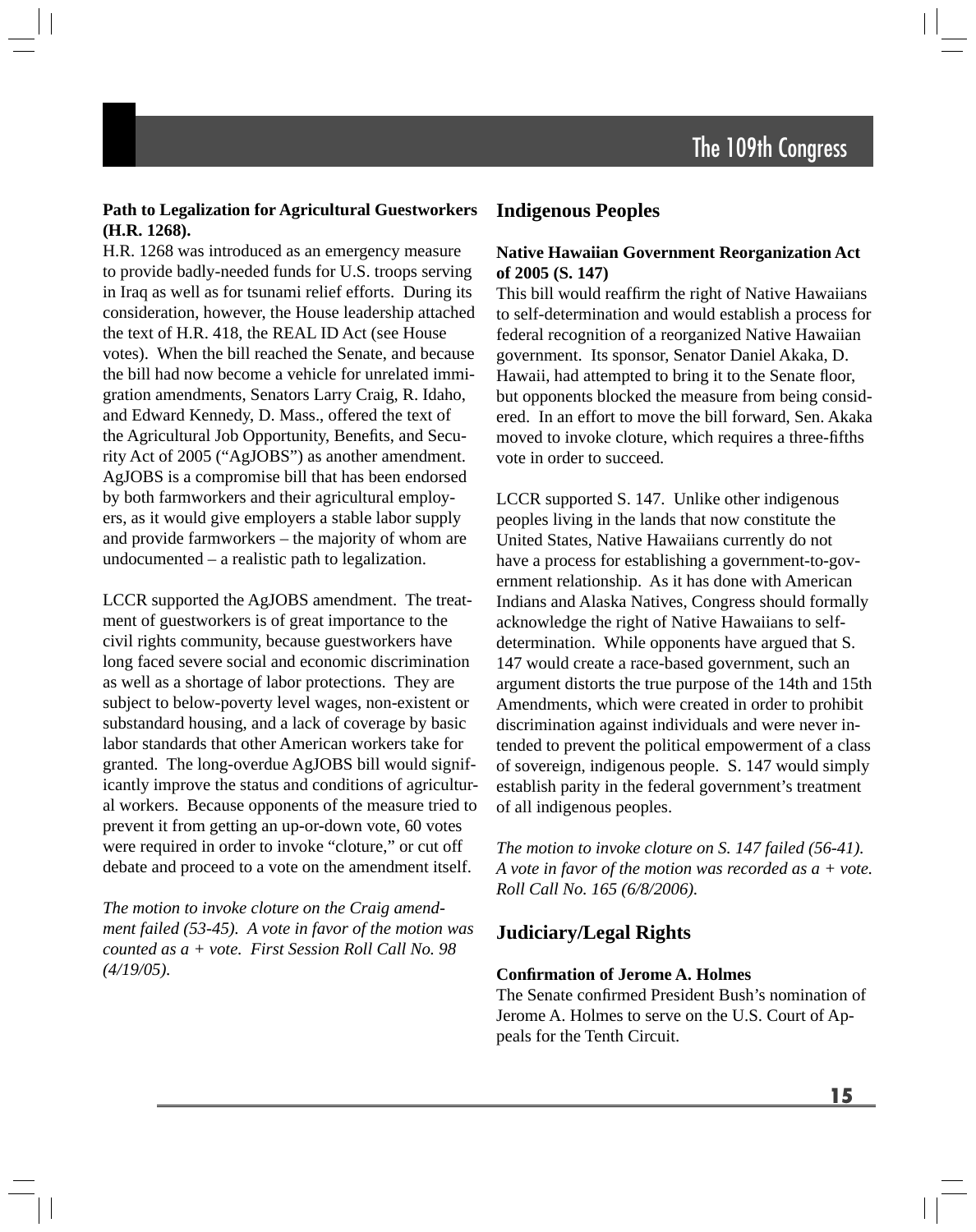LCCR opposed the confirmation of Mr. Holmes because he failed to assure senators that he would separate his personal views from how he would rule on cases involving civil and human rights. In a number of published articles, Mr. Holmes has expressed open hostility to affirmative action programs, referring to such policies as a way to sow "the seeds of racial disharmony" and criticizing the Supreme Court for missing "an important opportunity to drive the final nail in the coffin of affirmative action." He has also expressed troubling views regarding criminal justice, on matters such as wrongful executions and racial bias in the jury system.

*The Senate confirmed the nomination of Jerome A. Holmes (67-30). A vote against confirmation was counted as a + vote. Second Session Roll Call Vote No. 213 (7/25/2006).* 

#### **Confirmation of Brett M. Kavanaugh**

The Senate confirmed President Bush's nomination of Brett M. Kavanaugh of Maryland to be a judge on the U.S. Court of Appeals for the District of Columbia Circuit.

LCCR opposed his confirmation. While serving in the White House Counsel's office, one of Kavanaugh's primary responsibilities was helping to select most of President Bush's most controversial nominees, including Priscilla Owen, Dennis Shedd, Janice Rogers Brown, Miguel Estrada, and William Pryor – nominees whose records strongly suggested they would undermine federal civil and human rights protections. Kavanaugh's aggressive support for such nominees raises troubling questions about his own legal philosophy. In addition, LCCR was also troubled by Kavanaugh's lack of legal experience. Of the ten most significant "litigated" matters he reported to the Senate Judiciary Committee, two consisted only of filing friend-of-the-court briefs, and several others did not even involve a court appearance. He has less legal experience than virtually any Republican or Democratic

nominee to the D.C. Circuit in more than 30 years. In short, Kavanaugh's record displays only the strident workings of a political operative, not the legal experience and judgment necessary to serve as a judge on the nation's second most important court.

*The Senate confi rmed the nomination of Brett M. Kavanaugh (57-36). A vote against confirmation was counted as a + vote. Second Session Roll Call Vote No. 159 (5/26/2006).* 

#### **Confirmation of Samuel A. Alito, Jr.**

The Senate leadership moved to invoke cloture and thereby proceed to a vote on confirmation of President Bush's nomination of Judge Samuel A. Alito of New Jersey to be Associate Justice of the Supreme Court of the United States.

As explained below in further detail, LCCR opposed the confirmation of Judge Alito because his record revealed a history of troubling decisions in the areas of civil rights, civil liberties, and fundamental freedoms. After only three days of debate on the Senate floor, the Senate leadership moved to cut off all further consideration and proceed to a final vote ("invoke cloture") on confirmation. Sen. John Kerry, D. Mass., announced he would attempt to prolong debate through a parliamentary tactic known as a filibuster. LCCR supported this filibuster and opposed the motion to invoke cloture because prematurely cutting off debate would unfairly deny the American people their right to fully understand Judge Alito's record and to communicate with senators. Because Supreme Court justices are appointed for life, the stakes were simply far too high to rush the process.

*The Senate invoked cloture on the Alito nomination (72-25). A vote against cloture was counted as a + vote. Second Session Roll Call No. 1 (1/30/06).*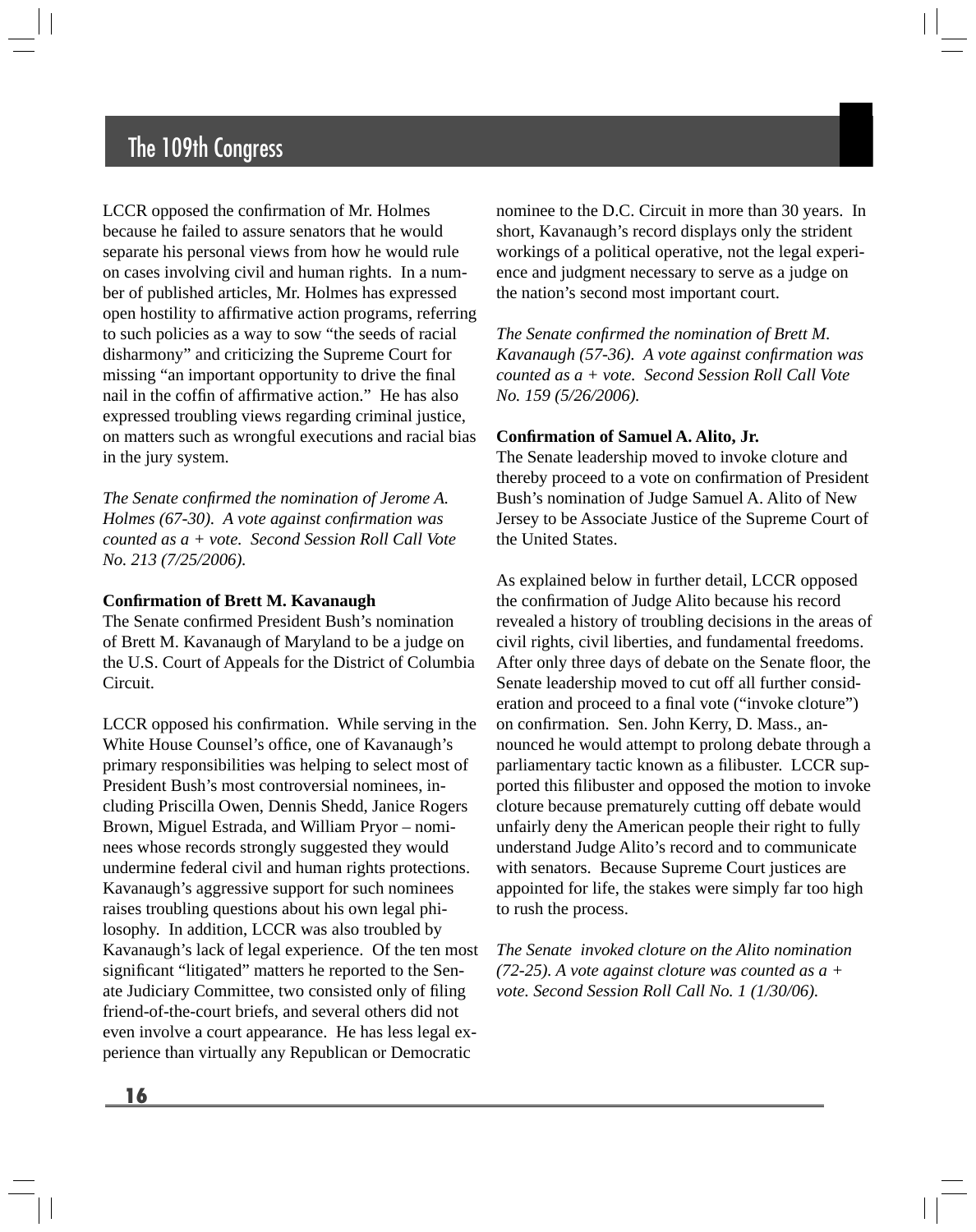#### **Confirmation of Samuel A. Alito, Jr.**

The Senate confirmed President Bush's nomination of Judge Samuel A. Alito of New Jersey to be Associate Justice of the Supreme Court of the United States.

LCCR opposed the confirmation of Judge Alito because his record revealed a history of troubling decisions in the areas of civil rights, civil liberties, and fundamental freedoms, decisions that undermine the power of the Constitution and of Congress to protect the civil and human rights of all Americans. His record raised doubts that he would vigorously uphold our nation's civil rights and labor laws, as his decisions show a pattern of narrowly interpreting such laws and placing greater burdens on civil rights plaintiffs to prove discrimination, thereby making it harder for Congress to protect workers. In cases involving criminal justice, he showed an excessive tendency to defer to police and prosecutors, often at the expense of the constitutional rights of individual Americans, which raises concerns about whether Judge Alito would help enable governmental abuses of power. He showed the same excessive deference to the government in cases involving the rights of immigrants. He also demonstrated a strong tendency to favor "states' rights" over the rights of ordinary Americans, by engaging in an excessively narrow reading of the Commerce Clause and an overly broad reading of state sovereign immunity under the 11th Amendment, undercutting Congress' ability to protect Americans. Finally, his rulings in Establishment Clause cases indicated that he would not fully protect the religious liberties of a very diverse America.

*The Senate confirmed the nomination of Judge Samuel A. Alito, Jr. (58-42). A vote against confirmation was counted as a + vote. Second Session Roll Call Vote No. 2 (1/31/2006).* 

#### **Confirmation of John G. Roberts**

The Senate confirmed President Bush's nomination of Judge John G. Roberts of Maryland to be Chief Justice of the United States.

LCCR opposed the confirmation of Judge Roberts because during the course of his professional career, Judge Roberts took an extremely narrow and rigid view of our nation's civil rights laws and consistently demonstrated a clear hostility to broad civil rights protections at odds with mainstream jurisprudence. Specifically, Judge Roberts' background revealed serious efforts to limit the scope of the Voting Rights Act of 1965, including attempts to weaken the law in a manner that would have made it virtually impossible to eliminate discriminatory practices and would have brought voting rights litigation to a grinding halt. Judge Roberts also demonstrated hostility to affirmative action, endorsed views that make it more difficult for the federal government to aid those who are disabled, and argued for narrow interpretations of laws that protect women, minorities and those who have had their federal rights violated. Judge Roberts' record showed an aggressive approach to limiting Congressional authority, troubling views on immigrant rights, and support for court stripping legislation that would make it more difficult for courts to protect vital constitutional rights. Judge Roberts also had a very troubling and dismissive view toward gender discrimination, as indicated by his writings that seemed to deny that gender-based discrimination even existed, his attempts to limit the scope of Title IX of the Education Amendments of 1972, and his positions that raised serious questions about his willingness to protect women from discrimination. In short, Judge Roberts failed to demonstrate a commitment to protecting individual rights and putting our freedoms, civil rights, and liberties above any political agenda.

*The Senate confirmed the nomination of Judge John G. Roberts (78-22). A vote against the confirmation of John G. Roberts was counted as a + vote. Roll Call Vote No. 245 (9/29/2005).*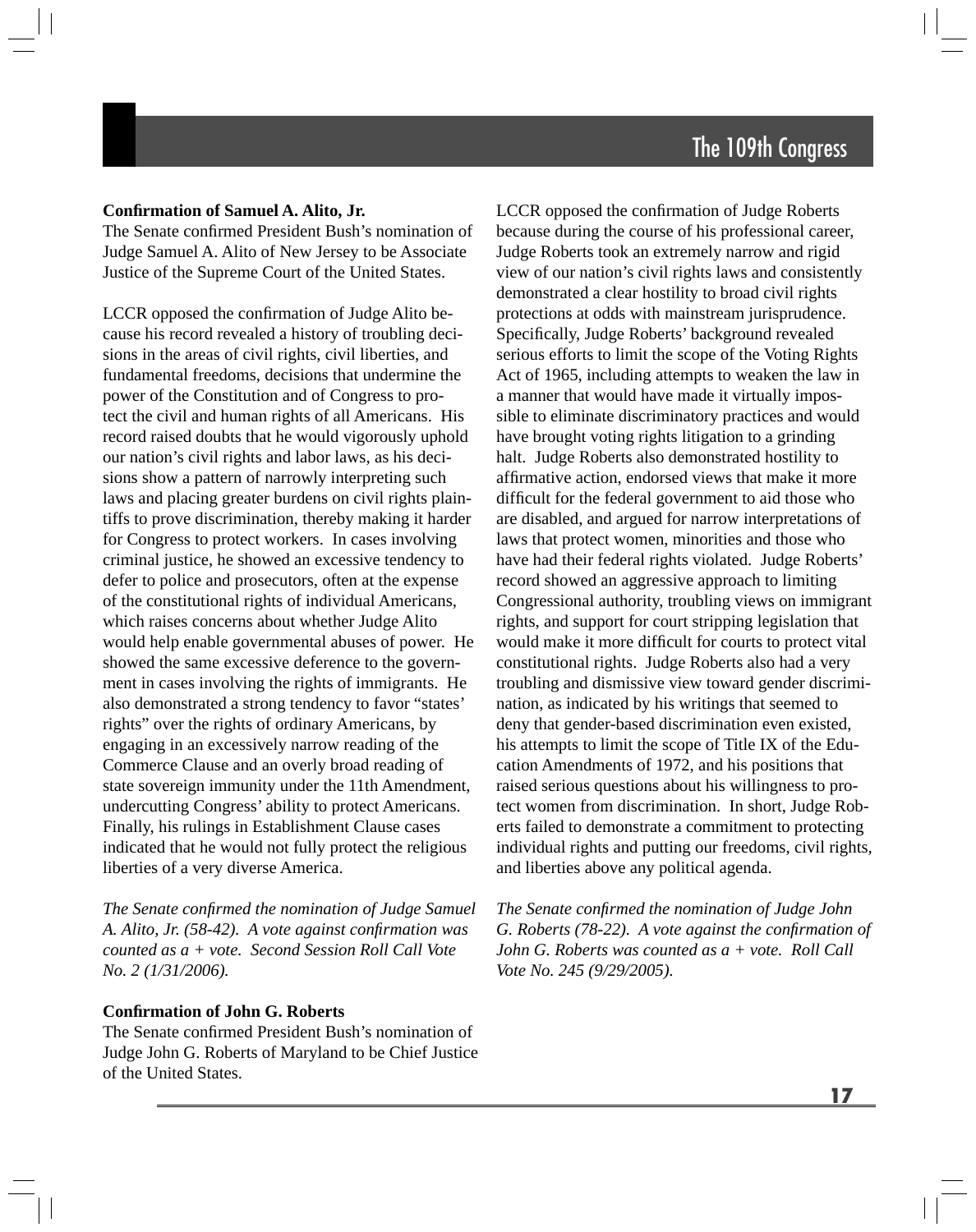## **Confirmation of Thomas Griffith**

The Senate confirmed President Bush's nomination of Thomas Griffith of Utah to be a judge on the U.S. Court of Appeals for the District of Columbia Circuit.

LCCR opposed the confirmation of Thomas Griffith because of his extremely troubling views on educational equity for women and girls and the implications those views had for the continued vigorous enforcement of our nation's civil rights laws. While serving on the Commission on Opportunity in Athletics ("Title IX Commission"), Griffith supported a series of recommendations that would have seriously weakened Title IX. He made a recommendation to the Title IX Commission that would have abolished a vital component of the law that guarantees that male and female students are provided with equal opportunities. If successful, Mr. Griffith's proposal would have eliminated the critical tool schools use to make sure that male and female athletes are getting athletic opportunities in proportion to their representation in the student body. Mr. Griffith's approach and opposition to numeric measures raised serious concerns about what actions, if any, he would find appropriate to remedy and prevent discrimination.

*The Senate confirmed the nomination of Thomas Griffith (73-24). A vote against the confirmation of Thomas Griffith was counted as a + vote. Roll Call No. 136 (6/14/2005).* 

### **Confirmation of Alberto R. Gonzales**

The Senate confirmed President Bush's nomination of White House Counsel Alberto R. Gonzales to be Attorney General.

LCCR opposed Alberto Gonzales' confirmation as Attorney General for several reasons. First, even though serious concerns had been raised about Gonzales' handling of death penalty cases while he served as counsel to then-Governor Bush, Gonzales failed to assure the Senate that he would administer death penalty cases

fairly and in accordance with the law. Second, Gonzales failed to fully answer a wide range of questions regarding civil rights and liberties issues, suggesting that such issues would be low on his list of priorities. Finally, he failed to clarify his role or release important documents related to the administration's policy on torture, detention, and interrogation in the war on terror, a policy that appears to have paved the way for the horrific incidents at Abu Ghraib and Guantanamo.

*The Senate confirmed the nomination of Alberto R. Gonzales (60-36). A vote against the confirmation of Alberto R. Gonzales was counted as a + vote. Roll Call No. 3 (2/3/2005).* 

## **Confirmation of Priscilla R. Owen**

The Senate confirmed President Bush's nomination of Priscilla R. Owen of Texas to be a judge for the U.S. Court of Appeals on the Fifth Circuit.

LCCR opposed the nomination of Priscilla Owen because her record on the Texas Supreme Court revealed her to be an extremely conservative judicial activist with a particularly troubling record and extreme views on important civil rights, workers' rights, consumer rights, and women's rights issues that are outside the mainstream of judicial thought. Owen's immoderate positions and tendency toward conservative judicial activism should have disqualified Priscilla Owen from serious consideration for any federal court, much less the important Fifth Circuit. The Fifth Circuit, composed of Mississippi, Louisiana, and Texas, has the largest percentage of African Americans and Hispanics of any federal circuit court in the country. It has also, in recent years, become one of the two most conservative federal circuit courts in the country and has issued many of the most extreme anti-civil rights rulings in the country.

*The Senate confirmed the nomination of Priscilla R. Owen (55-43). A vote against the confirmation of Priscilla R. Owen was counted as a + vote. Roll Call No. 128 (5/25/05).*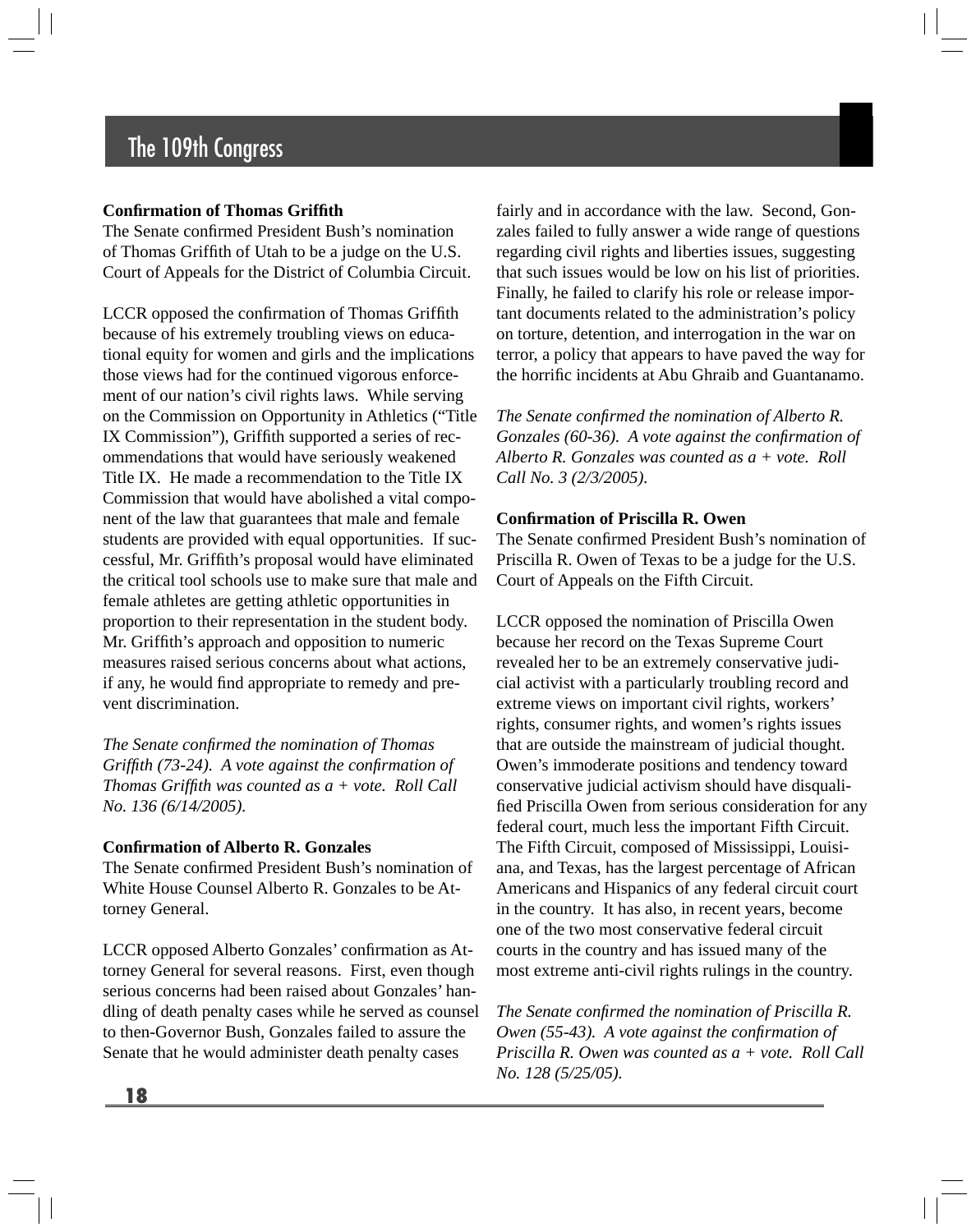## **Confirmation of Janice Rogers Brown**

The Senate confirmed President Bush's nomination of Janice Rogers Brown to be a judge on the U.S. Court of Appeals for the District of Columbia Circuit.

LCCR opposed the nomination of Janice Rogers Brown because her record as a California Supreme Court justice demonstrated a strong, persistent, and disturbing hostility toward affirmative action, civil rights, the rights of individuals with disabilities, workers' rights, and the fairness of the criminal justice system. Her views were so far out of the judicial mainstream that she was not fit for a lifetime appointment to the federal bench. Her record demonstrated an inability to dispassionately review cases, and her opinions were based on her extremist ideology that ignored judicial precedent, even that set by the United States Supreme Court.

*The Senate confirmed the nomination of Janice Rogers Brown (56-43). A vote against the confirmation of Janice Rogers Brown was counted as a + vote. Roll Call No. 131 (6/8/05).* 

## **Confirmation of William H. Pryor, Jr.**

The Senate confirmed President Bush's nomination of William H. Pryor, Jr. of Alabama to be a judge on the U.S. Court of Appeals for the 11th Circuit.

LCCR opposed the nomination of William H. Pryor, Jr. because his record revealed him to be an ultra-conservative legal activist whose record disqualified him from a lifetime appointment to the federal judiciary. Pryor's record of hostility to important civil rights principles, including his leadership in the so-called "states' rights" movement that seeks to take away Congress' power to enact legislation protecting the rights of individuals to be free from discrimination, was sufficient to reject his confirmation to the Eleventh Circuit.

*The Senate confi rmed the nomination of William H. Pryor, Jr. (53-45). A vote against the confirmation of William H. Pryor, Jr. was counted as a + vote. Roll Call No. 133 (6/9/05).* 

# **Labor/Working Families**

## **Amendment to Increase the Minimum Wage (S. 2766)**

Senator Kennedy, D. Mass, proposed an amendment to the fiscal 2007 Defense Authorization bill (S. 2766) to raise the minimum wage to \$6.55 per hour 12 months later and to \$7.25 per hour the following year.

LCCR supported the Kennedy amendment because our nation's workers are long overdue for an increase in the minimum wage. When adjusted for inflation, the current minimum wage of \$5.15 per hour is the second lowest minimum wage in 45 years. As such, full time workers who earn the current minimum wage – who are disproportionately women, racial and ethnic minorities and older Americans – are likely to remain locked below the poverty line. A meaningful increase in the minimum wage is critical to the long term economic health and stability of millions of American families.

*The Senate rejected the Kennedy amendment (52- 46). Note: By unanimous consent, the Senate agreed to raise the majority requirement for adoption of the Kennedy amendment to 60 votes. A vote in favor of the Kennedy amendment was counted as a + vote. Roll Call No. 179. (6/21/2006).* 

## **Class Action Overhaul-Civil Rights and Labor Exemption (S. 5)**

Senators Kennedy, D. Mass., and Cantwell, D. Wash., proposed an amendment to the Class Action Fairness Act (S. 5) that would have exempted civil rights and wage-and-hour state law cases from the provisions of the bill that would limit the ability of plaintiffs to bring class action lawsuits in state court.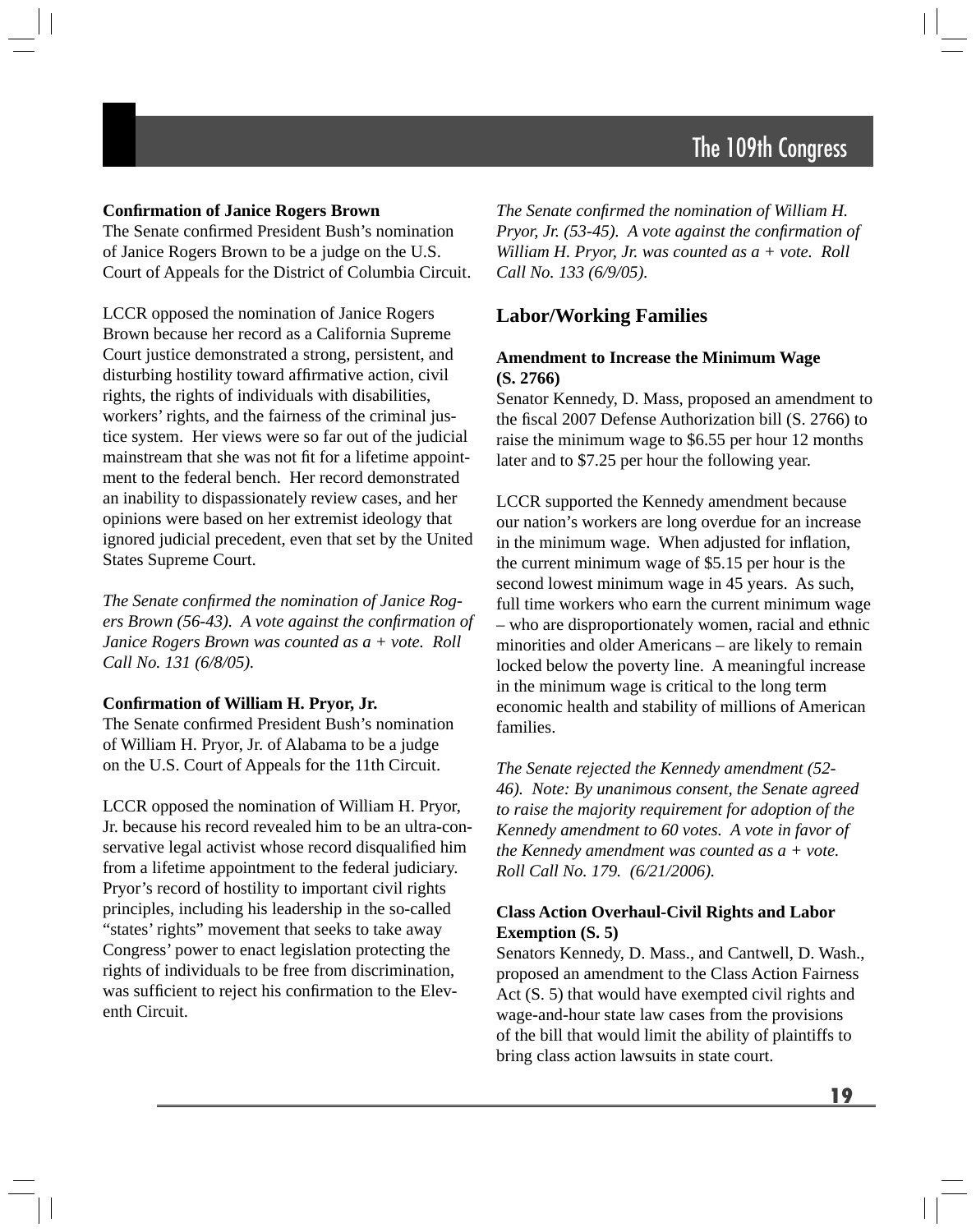LCCR supported the amendment because it would have protected the rights of workers and victims of discrimination to effectively vindicate their claims. By allowing dozens of individuals to bring one lawsuit together, class action lawsuits are frequently the only means for low wage workers and victims of discrimination to obtain relief. Class actions level the playing field between individuals and those with more power and resources, and permit courts to decide cases more efficiently. Requiring state law class action suits to be heard in already-overburdened federal courts, as S. 5 will do, will delay and often deny justice for working men and women and victims of discrimination.

*The Senate rejected the Kennedy motion (40-59). A vote in favor of the motion was counted as a + vote. Roll Call No. 6 (2/9/2005).* 

## **Poverty/Welfare**

## **Additional Funding for the Low-Income Home Energy Assistance Program (S. Con. Res. 83)**

Senator Jack Reed, D. RI, sponsored an amendment to the Fiscal 2007 Budget Resolution that would raise the discretionary spending limit by \$3.3 billion to allow an increase in funding for the Low Income Energy Assistance Program (LIHEAP). The increase would be offset by eliminating certain corporate tax breaks.

LCCR supported the Reed amendment because without adequate funding for LIHEAP, many low-income and older Americans will be at risk in the winter. May LIHEAP recipients are "working poor" or older Americans who do not receive any other public assistance, such as food stamps or subsidized housing. The LIHEAP program provides vital assistance to these individuals and families, particularly as the cost of fuel to heat homes has increased dramatically in recent years. Low-income and older Americans are more likely to live in older, poorly insulated homes and are therefore at a higher risk of hypothermia. Among

low-income households, the proportion of income expended for energy is 3-4 times that spent by households generally.

*The Senate adopted the Reed amendment (51-49). A vote in favor of the amendment was counted as a + vote. Roll Call No. 57 (3/16/2006).* 

#### **The Bankruptcy Abuse Prevention and Consumer Protection Act (S. 256)**

This bill makes it more difficult for families who are facing economic catastrophe to discharge their debts and start over with a clean slate. As such, it poses significant concerns for the economic self-sufficiency of all working people – particularly racial and ethnic minorities, the elderly and women, who are more likely to face financial hardships that lead to bankruptcy. In addition, hundreds of thousands of women and children who are owed child support or alimony will be harmed under S. 256, as it forces them to compete with credit card issuers for the assets of an individual who has filed for bankruptcy protection. Finally, the bill also fails to address one of the key reasons that bankruptcy filings have increased in recent years: the aggressive marketing of credit cards to our most financially vulnerable citizens, including women, students, seniors, and the working poor.

LCCR opposed S.256 because it will radically alter the bankruptcy system in a way that imposes hardships particularly on the most vulnerable populations. Supporters claim that S. 256 is necessary to prevent the abuse of bankruptcy laws. Yet most people who file are not abusing the system; rather, they have experienced financial catastrophe. For too many people, S. 256 would make starting over virtually impossible.

*The Senate passed S. 256 (74-25), which became law on April 20, 2005. A vote against final passage was counted as a + vote. Roll Call No. 44 (3/10/2005).*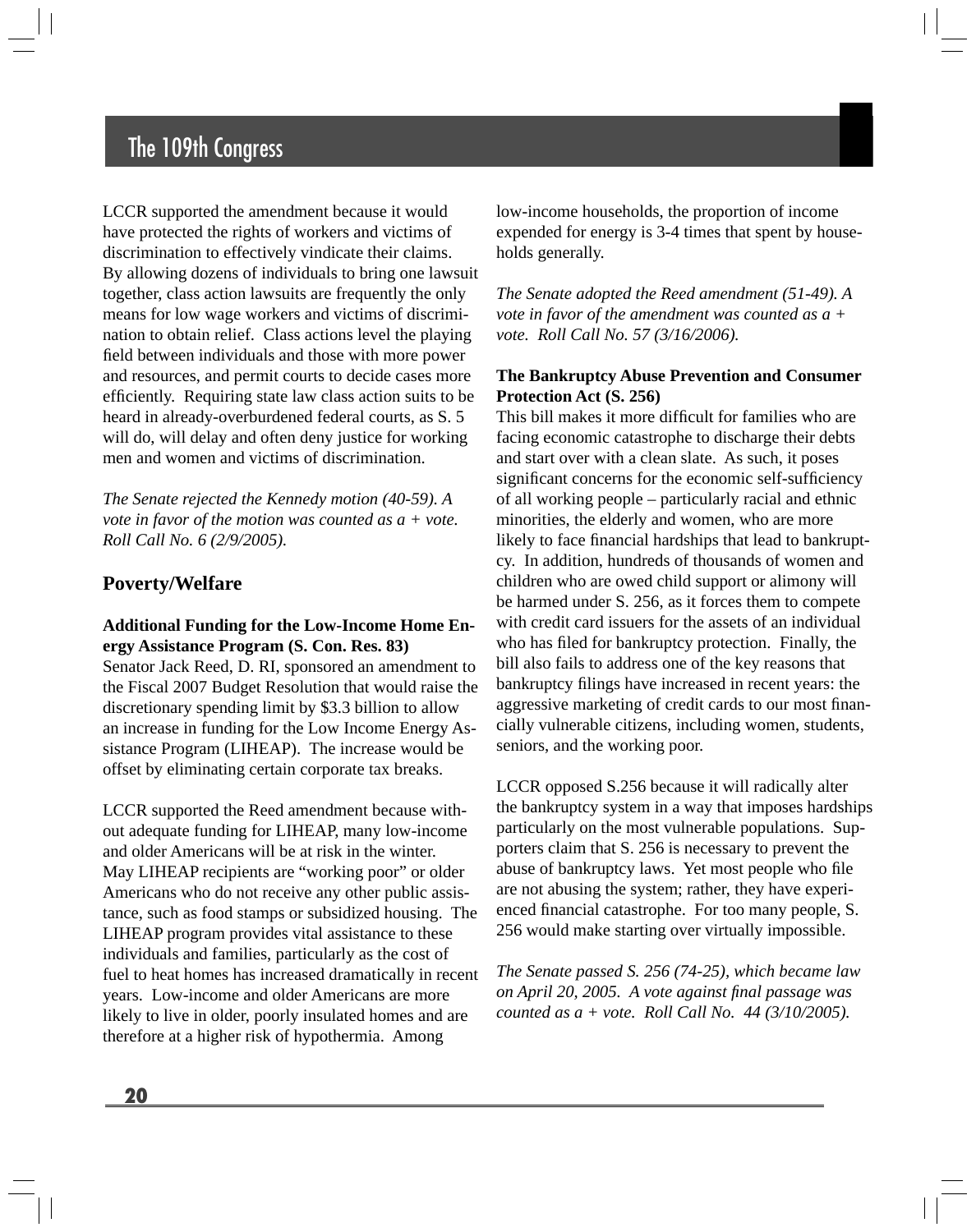## **Amendment to Deter Predatory Lending Practices (S. 256)**

During consideration of the Bankruptcy Abuse Prevention and Consumer Protection Act (S. 256), Senator Richard Durbin, D. Ill., added an amendment that would prohibit high cost mortgage lenders from collecting on their claims in bankruptcy court if they extend credit in violation of the Truth in Lending Act.

LCCR supported the Durbin amendment because predatory lending is one of the greatest threats to many Americans who are on the road to financial security. Victims of abusive lending practices are much more likely to be minority and lower-income borrowers, female single heads of households, and the elderly. By trapping these individuals into unfair mortgages and other loan agreements, predatory lenders deprive many low-income and minority Americans of the opportunity to own and enjoy a home of their own.

*The Senate defeated the Durbin amendment (40-58). A vote in favor of the amendment was counted as a + vote. Roll Call No. 22 (3/3/2005).* 

# **Social Security**

## **Fiscal 2006 Budget Resolution -- Social Security (S. Con. Res. 18)**

Senator Bill Nelson, D. Fla., proposed an amendment to the budget that would express the sense of the Senate that Congress should reject any Social Security plan that requires deep benefit cuts or a massive increase in the federal debt. It also would urge Congress to take action to address Social Security solvency.

LCCR supported the amendment to the budget resolution because of our opposition to the deep cuts in Social Security's guaranteed benefits that have been proposed by the administration and in Congress. We oppose both the cuts to guaranteed benefits that would accompany any plan to privatize

Social Security and the vast cuts to working class and middle class benefits that would result from various price-indexing proposals. LCCR also strongly opposes Social Security proposals that would create huge increases in the federal debt, particularly those caused by financing private accounts, because they would create enormous fiscal pressure on other crucial social programs, particularly Medicaid.

*The Senate rejected the amendment to the budget resolution (50-50). A vote in favor of the amendment was counted as a + vote. Roll Call No. 49 (03/15/2005).* 

# **Voting Rights**

## **Voting Rights Act Reauthorization and Amendments Act (H.R. 9) – Final Passage**

Passage of the bill that would extend expiring provisions of the 1965 Voting Rights Act for 25 years, including a requirement that states with a history of voter discrimination pre-clear any voting law changes with the federal government and a requirement that states provide language assistance to citizens who need it.

H.R. 9 is a direct response to the evidence of discrimination that was gathered by the House Judiciary Subcommittee on the Constitution during 10 oversight hearings. The bill addresses this compelling record by renewing the Voting Rights Act's temporary provisions for 25 years; restoring the ability of the Attorney General, under Section 5 of the Act, to block implementation of voting changes motivated by a discriminatory purpose; clarifying that Section 5 is intended to protect the ability of minority citizens to elect their candidates of choice; and authorizing recovery of expert witness fees in lawsuits brought to enforce the Voting Rights Act.

LCCR supported passage of H.R. 9 because the right to vote is the foundation of our democracy and the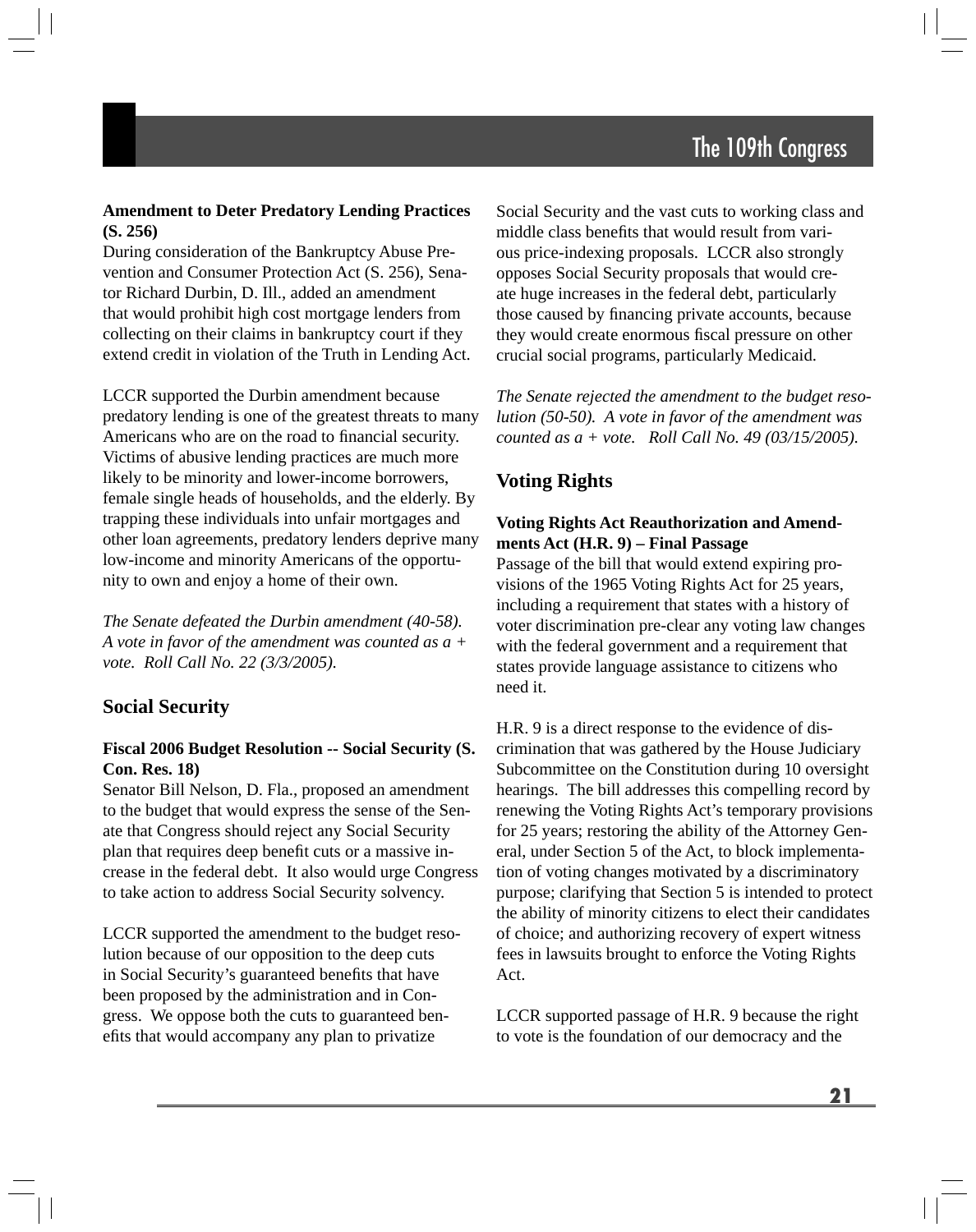Voting Rights Act provides the legal basis to protect this right for all Americans.

*The Senate passed H.R. 9 (98-0). A vote in favor of the bill was counted as a + vote. Roll Call No. 212 (07/20/2006)*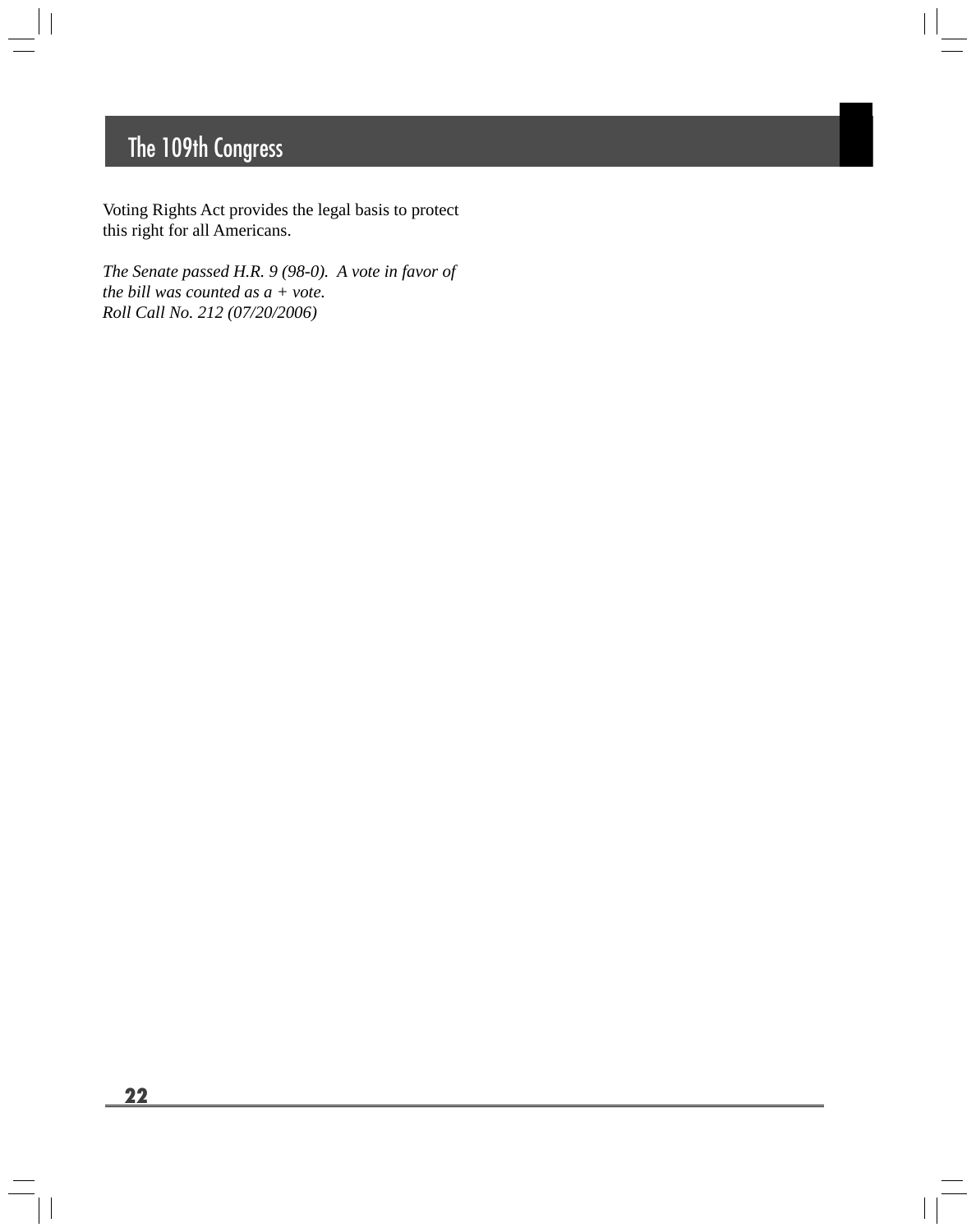| Becerra (D            | Baca<br>Ĝ        | <b>California</b> | Snyder (D         | Ross $(D)$       | <b>Boozman</b><br>$\widehat{\pi}$ | Berry (D          | <b>Arkansas</b> | <u>Shadegg (R</u> | <u>Renzi (R</u> | Pastor (D | Kolbe (R       | <b>Hayworth (R</b> | Grijalva (D         | Franks, T.<br>$\widehat{\pi}$ | Flake (R       | Arizona | Young, D.<br>$\widehat{\pi}$ | Alaska | Rogers,<br>Mike<br>U | Everett (R     | Davis,<br>ح.<br>∂ | <b>Cramer</b><br>$\widehat{\mathbf{c}}$ | <b>Bonner</b><br>$\widehat{\pi}$ | Bachus, S.<br>$\widehat{\pi}$ | Aderholt (R    | <u>Alabama</u> |                  |               |                    |
|-----------------------|------------------|-------------------|-------------------|------------------|-----------------------------------|-------------------|-----------------|-------------------|-----------------|-----------|----------------|--------------------|---------------------|-------------------------------|----------------|---------|------------------------------|--------|----------------------|----------------|-------------------|-----------------------------------------|----------------------------------|-------------------------------|----------------|----------------|------------------|---------------|--------------------|
|                       |                  |                   |                   |                  |                                   |                   |                 |                   |                 |           |                |                    |                     |                               |                |         |                              |        | $\widehat{\pi}$      |                |                   |                                         |                                  |                               |                |                |                  |               |                    |
| $\frac{100\%}{100\%}$ |                  |                   | $\frac{10006}{8}$ | $\sqrt{4\%}$     | $\frac{18\%}{2}$                  | $\frac{20\%}{\%}$ |                 | %                 | 35%             | 100%      | 35%            | $\frac{1}{86}$     | 100%                | %                             | 17%            |         | 27%                          |        | 22%                  | 4%             |                   | $\frac{65%}{978}$                       | $\frac{6}{2}$                    | $\frac{48}{8}$                |                |                | <b>Positions</b> | ≧             |                    |
| 100%                  | $\frac{9696}{5}$ |                   | $-100%$           | $\frac{74\%}{2}$ | $\frac{17\%}{2}$                  | $\overline{20\%}$ |                 | %                 | 35%             | 96001     | 35%            | $\frac{906}{5}$    | $\frac{100\%}{200}$ | 9%                            | 17%            |         | 26%                          |        | 22%                  | 4%             | 85%               |                                         | န္တုန္စ                          |                               | $rac{4\%}{\%}$ |                | Total            | <b>Report</b> |                    |
| $\ddot{}$             | +                |                   | +                 | ×                | $\blacksquare$                    | $\blacksquare$    |                 | $\blacksquare$    | $\blacksquare$  | $\ddot{}$ | $\blacksquare$ | $\blacksquare$     | +                   | $\blacksquare$                | $\blacksquare$ |         | +                            |        | ı,                   | $\blacksquare$ | ×,                | $\blacksquare$                          | $\blacksquare$                   | $\blacksquare$                | $\blacksquare$ |                |                  |               | IMM                |
| $\ddot{}$             | +                |                   | +                 | +                | $\blacksquare$                    | +                 |                 | p                 | ×               | $\ddot{}$ | $\blacksquare$ | $\blacksquare$     | +                   | ٠                             | ı,             |         | ٠                            |        | ٠                    | ٠              | +                 |                                         | ٠                                | $\blacksquare$                | $\blacksquare$ |                |                  |               | REL. PREF          |
| +                     | +                |                   | $\ddot{}$         | $\ddot{}$        | ٠                                 | $\ddot{}$         |                 | $\blacksquare$    | $\blacksquare$  | $\ddot{}$ | $\blacksquare$ | $\blacksquare$     | +                   | ı,                            | $\blacksquare$ |         | ı.                           |        | +                    | J.             | $\ddot{}$         | ٠                                       | $\blacksquare$                   | $\blacksquare$                | $\blacksquare$ |                |                  |               | <b>NASA</b>        |
| +                     | +                |                   | +                 | $\ddot{}$        | ٠                                 | J,                |                 | ×                 | ×               | $\ddot{}$ | +              | $\blacksquare$     | +                   | ı,                            | ı,             |         | ı.                           |        | ٠                    | ٠              | +                 | +                                       | ×,                               | $\blacksquare$                | $\blacksquare$ |                |                  |               | <b>HATE CRIMES</b> |
| +                     | +                |                   | +                 | +                | f,                                | $\ddot{}$         |                 | $\blacksquare$    | ×               | $\ddot{}$ | $\blacksquare$ | $\blacksquare$     | +                   | 1                             | ٠              |         | ٠                            |        | ٠                    | ٠              | +                 | +                                       | $\blacksquare$                   | $\blacksquare$                | $\blacksquare$ |                |                  |               | <b>HEAD START</b>  |
| $\ddot{}$             | +                |                   | +                 | $\ddot{}$        | ×                                 | +                 |                 | ×                 | ٠               | $\ddot{}$ | $\blacksquare$ | $\blacksquare$     | +                   | ı,                            | ı,             |         | ٠                            |        | ٠                    | ×,             | +                 | +                                       | ٠                                | $\blacksquare$                | $\blacksquare$ |                |                  |               | <b>GSE</b>         |
| $\ddot{}$             | +                |                   | +                 | $\ddot{}$        | ×,                                | +                 |                 | $\blacksquare$    | +               | $\ddot{}$ | $\blacksquare$ | $\blacksquare$     | +                   | ٠                             | ı,             |         | ı.                           |        | +                    | ٠              | +                 | +                                       | ٠                                | $\blacksquare$                | $\blacksquare$ |                |                  |               | LABOR HHS          |
| +                     | +                |                   | +                 | +                | ×,                                | +                 |                 | $\blacksquare$    | ï               | $\ddot{}$ | $\blacksquare$ | $\mathbf{r}$       | $\ddot{}$           | $\blacksquare$                | T,             |         | T,                           |        | ı.                   | $\blacksquare$ | +                 | +                                       | $\blacksquare$                   | $\blacksquare$                | $\mathbf{I}$   |                |                  |               | <b>BUDGET</b>      |
| +                     | +                |                   | +                 | 1                | ٠                                 | J,                |                 | p                 | $\blacksquare$  | $\ddot{}$ | E              | +                  | +                   | ٠                             | ı,             |         | $\times$                     |        | ٠                    | ٠              | +                 | J.                                      | ٠                                | $\blacksquare$                | $\blacksquare$ |                |                  |               | <b>BORDER</b>      |
| $\ddot{}$             | +                |                   | +                 | +                | ×                                 | $\ddot{}$         |                 | $\blacksquare$    | +               | $\ddot{}$ | $\blacksquare$ | $\blacksquare$     | +                   | ı,                            | ı,             |         | ı.                           |        | ٠                    | ٠              | +                 | +                                       | $\blacksquare$                   | $\blacksquare$                | $\blacksquare$ |                |                  |               | PEACEKEEPING       |
| $\ddot{}$             | +                |                   | +                 | +                | ٠                                 | +                 |                 | $\blacksquare$    | $\blacksquare$  | $\ddot{}$ | $\blacksquare$ | $\blacksquare$     | $\ddot{}$           | ı,                            | ı,             |         | ı.                           |        | ٠                    | J.             | +                 | +                                       | ٠                                | $\blacksquare$                | $\blacksquare$ |                |                  |               | <b>ELECTION</b>    |
| $\ddot{}$             | +                |                   | +                 | $\ddot{}$        | +                                 | $\ddot{}$         |                 | +                 | $\ddot{}$       | $\ddot{}$ | $\ddot{}$      | $\blacksquare$     | $\ddag$             | $\blacksquare$                | +              |         | ı.                           |        | +                    | $\ddot{}$      | $\ddot{}$         | +                                       | ×,                               | $\blacksquare$                | $\blacksquare$ |                |                  |               | HIGHER ED          |
| +                     | +                |                   | +                 | +                | ٠                                 | +                 |                 | $\blacksquare$    | $\blacksquare$  | +         | $\blacksquare$ | $\blacksquare$     | +                   | $\blacksquare$                | $\blacksquare$ |         | $\blacksquare$               |        | ٠                    | $\blacksquare$ | +                 | +                                       | $\blacksquare$                   | $\blacksquare$                | $\blacksquare$ |                |                  |               | DEM. SUBSTITUTE    |
| +                     | ×                |                   | +                 | 1                | ٠                                 | $\blacksquare$    |                 | $\blacksquare$    | $\blacksquare$  | +         | +              | $\blacksquare$     | +                   | $\mathbf{I}$                  | ٠              |         | ٠                            |        | ٠                    | $\blacksquare$ | $\times$          | J.                                      | ٠                                | $\blacksquare$                | $\blacksquare$ |                |                  |               | HOMELAND SEC       |
| +                     | +                |                   | +                 | +                | +                                 | +                 |                 | ٠                 | +               | +         | $\blacksquare$ | $\blacksquare$     | +                   | ٠                             | ٠              |         | +                            |        | +                    | $\blacksquare$ | +                 | +                                       | $\blacksquare$                   | +                             | $\blacksquare$ |                |                  |               | VRA PRE CLEAR      |
| +                     | +                |                   | +                 | +                | ٠                                 | +                 |                 | $\blacksquare$    | +               | +         | $\blacksquare$ | $\blacksquare$     | +                   |                               | ٠              |         | $\mathbf{I}$                 |        | $\mathbf{I}$         | $\blacksquare$ | +                 | +                                       | ٠                                | ×                             | $\blacksquare$ |                |                  |               | VRA REAUTH PERIOD  |
| +                     | +                |                   | +                 | +                | ٠                                 | +                 |                 | +                 | +               | +         | +              | $\mathbf{I}$       | +                   | $\mathbf{I}$                  | +              |         | +                            |        | $\blacksquare$       | $\mathbf{I}$   | +                 | +                                       | $\blacksquare$                   | $\mathbf{I}$                  | $\blacksquare$ |                |                  |               | IBILINGUAL VOTING  |
| +                     | +                |                   | +                 | +                | +                                 | +                 |                 | $\blacksquare$    | +               | +         | $\blacksquare$ | $\mathbf{I}$       | +                   | $\mathbf{I}$                  | I.             |         | +                            |        | ٠                    | $\blacksquare$ | +                 | +                                       | $\blacksquare$                   | $\blacksquare$                | $\blacksquare$ |                |                  |               | PRE CLEAR LIST     |
| +                     | +                |                   | +                 | +                | +                                 | +                 |                 | ×                 | +               | +         | +              | +                  | +                   | ٠                             | +              |         | +                            |        | +                    |                | +                 | +                                       | $\blacksquare$                   | +                             | +              |                |                  |               | VRA PASSAGE        |
| +                     | +                |                   | +                 | J,               | ٠                                 | J.                |                 | ×                 | ٠               | +         | +              |                    | +                   | ٠                             | <b>I</b>       |         | п                            |        | ×.                   | $\blacksquare$ | $\blacksquare$    | J.                                      | J.                               | ×                             | $\blacksquare$ |                |                  |               | <b>SAME SEX</b>    |
| +                     | +                |                   | +                 | ٠                | ٠                                 | ×                 |                 | $\blacksquare$    | ٠               | +         | +              | $\blacksquare$     | +                   | п.                            | +              |         | $\mathbf{I}$                 |        | п.                   | п.             | +                 | J.                                      | ٠                                | ٠                             | $\blacksquare$ |                |                  |               | PLEDGE             |
| +                     | +                |                   | +                 | +                | ٠                                 | +                 |                 | ٠                 | ٠               | +         | $\blacksquare$ | $\mathbf{I}$       | +                   | ٠                             | I.             |         | +                            |        | ٠                    | ٠              | +                 | +                                       | $\blacksquare$                   | ×                             | п              |                |                  |               | VOTER ID           |
| ٠.                    | +                |                   | +                 | 1                | ٠                                 | J,                |                 | $\blacksquare$    | $\blacksquare$  | +         | $\blacksquare$ | $\blacksquare$     | +                   | ٠                             | ٠              |         | ı.                           |        | ٠                    | ×              | +                 | J.                                      | ٠                                | ×,                            | $\blacksquare$ |                |                  |               | <b>PERA</b>        |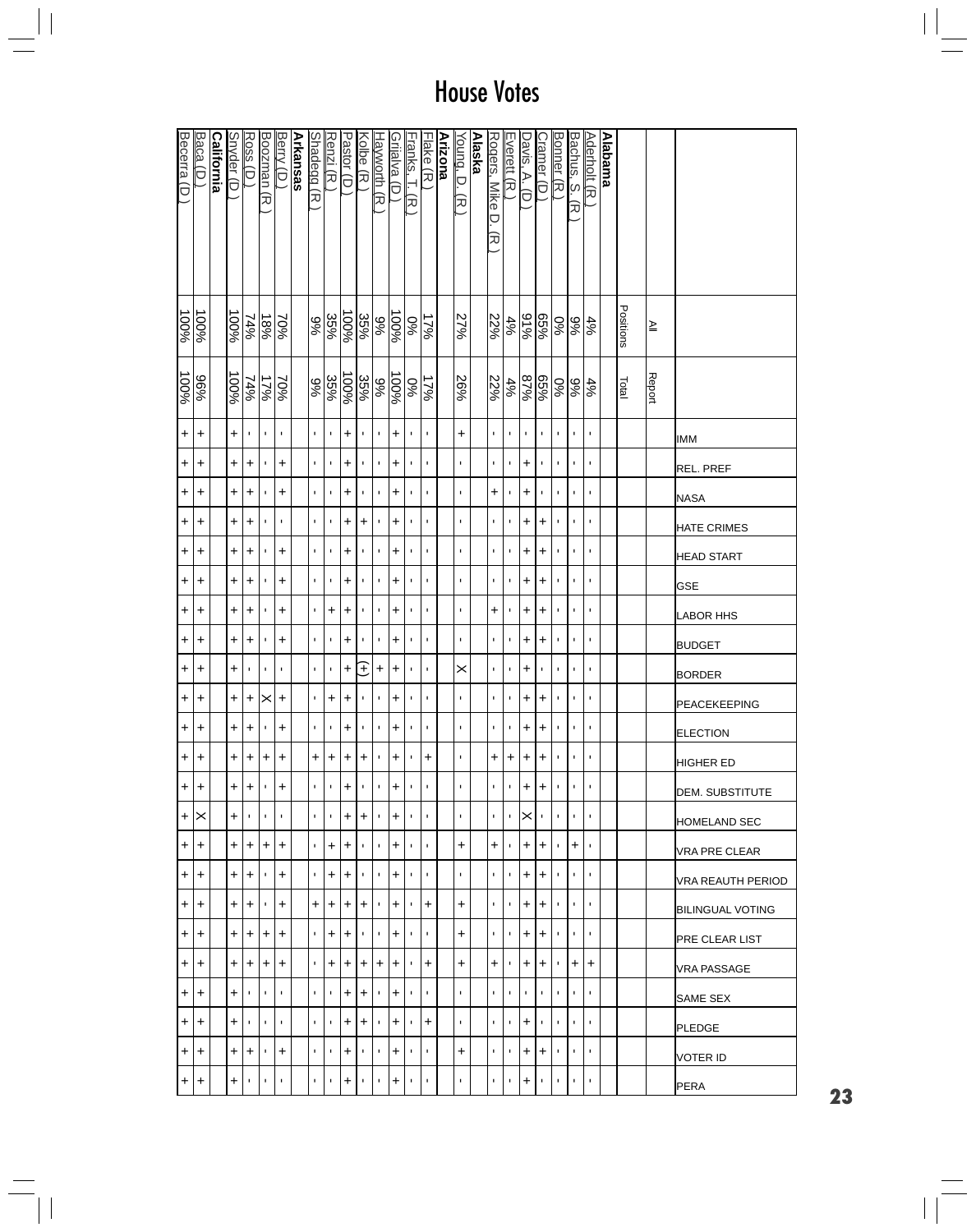| moren<br>$\widehat{\pi}$ | <u>otgren</u><br>Ū | ewis, Jerry<br>$\widehat{\pi}$ | ee (D           | antos (D  | ssa (R             | <b>Hunter</b><br>$\widehat{\pi}$ | Honda (D  | <u>Herger (R</u> | <u>Harman (D</u> | <u>Gallegly (R</u> | <b>Filner</b><br>$\widehat{\mathbf{C}}$ | Farr (D                  | Eshoo (D                 | <u>Dreier (R</u> | <u>Doolittle</u><br>$\widehat{\pi}$ | <u>Javis,</u><br>Ö,<br>∂ | Cunningham<br>$\widehat{\pi}$ | Cox (R | Costa (D )     | <u>Cardoza</u><br>$\widehat{\mathbf{d}}$ | Capps<br>$\widehat{\Theta}$ | <u>Campbell</u><br>$\widehat{\pi}$ | Calvert (R                | Bono (R        | <b>Bilbray</b><br>$\widehat{\pi}$ | <u>Berman (D</u>    |                  |               |                         |
|--------------------------|--------------------|--------------------------------|-----------------|-----------|--------------------|----------------------------------|-----------|------------------|------------------|--------------------|-----------------------------------------|--------------------------|--------------------------|------------------|-------------------------------------|--------------------------|-------------------------------|--------|----------------|------------------------------------------|-----------------------------|------------------------------------|---------------------------|----------------|-----------------------------------|---------------------|------------------|---------------|-------------------------|
| 9%                       | 26%<br>100%        |                                | $-6006$         | 100%      | $-596$             | 14%                              | 100%      | 4%               | 100%             | 22%                | $\frac{268}{86}$                        |                          | $\frac{100\%}{\%}$       | 22%              | $\sqrt{60}$                         | 96001                    | 0%                            | 9%     | 83%            | $rac{6}{8}$                              | 96001                       | $\sqrt{60}$                        | $\frac{17\%}{2}$          |                | $\frac{33\%}{32\%}$               | 96001               | <b>Positions</b> | ≧             |                         |
| 9%                       | $-200\%$           | 26%                            | $\frac{686}{6}$ | %56       | 17%                | 13%                              | 100%      | 4%               | 9/96             | 22%                | $\frac{100\%}{200}$                     | $\frac{96}{3}$           | 22%<br>06%               |                  | $\sqrt{60}$                         | 100%                     | $0\%$                         | 9%     | 83%            | $rac{2796}{8}$                           | 100%                        | $\sqrt{60}$                        | 17%                       | 30%            | 13%                               | $\frac{100\%}{200}$ | Total            | <b>Report</b> |                         |
|                          | +                  |                                | $\ddot{}$       | $\ddot{}$ | ٠                  | 1                                | (Ŧ)       | ÷                | +                | ٠                  | $\ddot{}$                               | $\pm$                    | $\ltimes$                | $\blacksquare$   | ٠                                   | +                        | ٠                             | ٠      | ٠              | 1                                        | +                           |                                    | $\mathbf{I}$              | ٠              |                                   | +                   |                  |               | IMM                     |
|                          | +                  | 1                              | +               | +         | ٠                  | $\blacksquare$                   | +         | ×                | +                | ٠                  | +                                       | +                        | +                        | $\blacksquare$   | ı                                   | +                        | 1                             | ٠      | +              | +                                        | +                           |                                    | $\mathbf{I}$              | ٠              |                                   | +                   |                  |               | REL. PREF               |
|                          | +                  | $\blacksquare$                 | $\ddot{}$       | +         | ٠                  | ٠                                | $\ddot{}$ | ×                | +                | ٠                  | $\ddot{}$                               | $\ddot{}$                | $\ddot{}$                | $\blacksquare$   | ٠                                   | +                        | $\times$                      | 0      | $\blacksquare$ | $\times$                                 | +                           |                                    | $\mathbf{r}$              |                |                                   | +                   |                  |               | NASA                    |
|                          | +                  | J,                             | +               | +         | ٠                  | $\blacksquare$                   | $\ddot{}$ | J.               | ×                | ٠                  | +                                       | $\ddot{}$                | +                        | $\blacksquare$   | 1                                   | +                        | ٠                             |        | +              | +                                        | +                           |                                    | $\blacksquare$            | +              |                                   | +                   |                  |               | <b>HATE CRIMES</b>      |
|                          | $\ddot{}$          | ٠                              | $\ddot{}$       | +         | ٠                  | $\blacksquare$                   | $\ddot{}$ | $\blacksquare$   | $\ddot{}$        | $\blacksquare$     | $\ddot{}$                               | $\ddot{}$                | $\ddot{}$                | $\blacksquare$   | $\blacksquare$                      | +                        | ٠                             |        | +              | +                                        | +                           |                                    | $\mathbf{r}$              | ٠              |                                   | +                   |                  |               | <b>HEAD START</b>       |
|                          | +                  | 1                              | +               | +         | ٠                  | ٠                                | +         | ×                | +                | ٠                  | +                                       | ٠                        | +                        | $\blacksquare$   |                                     | +                        | ٠                             |        | +              | +                                        | +                           |                                    | $\mathbf{I}$              | ٠              |                                   | +                   |                  |               | <b>GSE</b>              |
|                          | +                  | ٠                              | +               | $\ddot{}$ | ٠                  | $\blacksquare$                   | $\ddot{}$ | $\blacksquare$   | +                | $\blacksquare$     | $\ddot{}$                               | $\ddot{}$                | $\left  + \right\rangle$ | $\blacksquare$   | $\blacksquare$                      | +                        | ٠                             |        | +              | +                                        | +                           |                                    | $\mathbf{r}$              |                |                                   | +                   |                  |               | <b>LABOR HHS</b>        |
|                          | $\ddot{}$          | J,                             | $\ddot{}$       | +         |                    | 1                                | $\ddot{}$ | $\blacksquare$   | $\ddot{}$        | ٠                  | +                                       | $\left  + \right\rangle$ | $\ddot{}$                | $\blacksquare$   | $\blacksquare$                      | +                        | $\blacksquare$                |        | +              | +                                        | +                           |                                    | $\blacksquare$            |                |                                   | $\ddot{}$           |                  |               | <b>BUDGET</b>           |
|                          | +                  | ٠                              | +               | +         | ı.                 | 1                                | $\ddot{}$ | J.               | +                | ٠                  | +                                       | $\ddot{}$                | $\left  + \right\rangle$ | $\mathbf{I}$     | $\blacksquare$                      | +                        |                               |        | +              | +                                        | +                           | ٠                                  | $\mathbf{r}$              | ٠              |                                   | +                   |                  |               | <b>BORDER</b>           |
|                          | +                  |                                | +               | +         | ٠                  | 1                                | $\ddot{}$ | t                | +                | ٠                  | $\ddot{}$                               | $\ddot{}$                | +                        | $\blacksquare$   | 1                                   | Ŧ                        |                               |        | +              | +                                        | +                           | ٠                                  | $\mathbf{r}$              | ٠              |                                   | +                   |                  |               | <b>PEACEKEEPING</b>     |
|                          | +                  | $\blacksquare$                 | +               | +         | ٠                  | $\blacksquare$                   | +         | ×                | +                | ٠                  | +                                       | $\ddot{}$                | +                        | $\mathbf{I}$     |                                     | Ŧ                        |                               |        | +              | +                                        | +                           | f,                                 | $\blacksquare$            | $\blacksquare$ |                                   | +                   |                  |               | <b>ELECTION</b>         |
|                          | +                  | +                              | $\ddagger$      | $\ddot{}$ | $\mathord{\times}$ | $+$                              | $+$       | $\blacksquare$   | $\ddot{}$        | $\ddot{}$          | $\ddot{}$                               | $\left  + \right\rangle$ | $\left  + \right $       | $\blacksquare$   | ,                                   | $\ddot{}$                |                               |        | $\ddot{}$      | $\ddot{}$                                | +                           | ٠                                  | $\ddot{}$                 | ٠              |                                   | +                   |                  |               | <b>HIGHER ED</b>        |
| ٠                        | +                  | $\mathbf{I}$                   | +               | $\ddot{}$ | $\times$           | $\blacksquare$                   | $\ddot{}$ | $\blacksquare$   | +                | $\mathbf{L}$       | +                                       | +                        | +                        | $\mathbf{r}$     | $\blacksquare$                      | $^{+}$                   |                               |        | +              | +                                        | +                           | ×.                                 | $\blacksquare$            | $\blacksquare$ |                                   | +                   |                  |               | IDEM. SUBSTITUTE        |
| ٠                        | +                  | $\blacksquare$                 |                 | ו×ו×ו     | $\blacksquare$     | $\mathbf{r}$                     | I+        | $\blacksquare$   | $\times$         | ℂ                  | Ŧ                                       | +                        | $\ddot{}$                | $\blacksquare$   | $\blacksquare$                      | +                        |                               |        | +              | +                                        | +                           | ∣×∣                                | $\mathbf{L}_{\mathrm{c}}$ | ı×             |                                   | +                   |                  |               | IHOMELAND SEC           |
| +                        | +                  | +                              | +               | +         | ÷                  | $\times$ I+                      |           | +                | +                | +                  | +                                       | +                        | +                        | +                | $\blacksquare$                      | +                        |                               |        | +              | +                                        | +                           | ٠                                  | +                         | +              | +                                 | +                   |                  |               | VRA PRE CLEAR           |
|                          | +                  | l+                             | +               | +         | +                  | $\times$  +                      |           | $\blacksquare$   | +                | $\ddot{}$          | +                                       | $\pm$                    | $\ddot{}$                | $\ddot{}$        | $\blacksquare$                      | +                        |                               |        | +              | +                                        | +                           | $\blacksquare$                     | $\blacksquare$            | +              | +                                 | $\ddot{}$           |                  |               | VRA REAUTH PERIOD       |
|                          | +                  | $\ddot{}$                      | +               | +         | ٠                  | $\mathbf{I}$                     | $\ddot{}$ | $\blacksquare$   | +                | $\mathbf{I}$       | +                                       | I+                       | $\ddot{}$                | $\blacksquare$   | $\blacksquare$                      | +                        |                               |        | +              | +                                        | +                           | $\blacksquare$                     | $\blacksquare$            | +              | $\blacksquare$                    | $\ddot{}$           |                  |               | <b>BILINGUAL VOTING</b> |
|                          | +                  | +                              | +               | +         | +                  | $\ddot{}$                        | $\ddot{}$ | $\mathbf{I}$     | +                | $\pm$              | +                                       | $\pm$                    | $\ddot{}$                | +                | $\blacksquare$                      | +                        |                               |        | +              | +                                        | +                           | $\blacksquare$                     | +                         | +              | $\blacksquare$                    | +                   |                  |               | PRE CLEAR LIST          |
| +                        | $\ddot{}$          | $\ddot{}$                      | +               | +         | +                  | $\ddot{}$                        | +         | $\blacksquare$   | +                | +                  | +                                       | +                        | +                        | +                | ٠                                   | +                        |                               |        | +              | +                                        | +                           | ٠                                  | +                         | +              | +                                 | +                   |                  |               | VRA PASSAGE             |
|                          | +                  | $\blacksquare$                 | +               | +         | $\mathbf{I}$       | $\blacksquare$                   | +         | $\blacksquare$   | +                | л.                 | +                                       | +                        | +                        | +                | $\blacksquare$                      | +                        |                               |        | +              | +                                        | +                           | ٠                                  | $\blacksquare$            | +              | ٠                                 | +                   |                  |               | SAME SEX                |
| $\blacksquare$           | $\ddot{}$          | $\mathbf{I}$                   | $\ddot{}$       | $\ddot{}$ | $\mathbf{I}$       | $\blacksquare$                   | $+$       | $\blacksquare$   | $\ddot{}$        | $\mathbf{I}$       | +                                       | +                        | $\ddot{}$                | $\blacksquare$   | $\mathbf{I}$                        | $\ddot{}$                |                               |        | $\mathbf{I}$   | $\ddot{}$                                | +                           | $\mathbf{L}$                       | $\mathbf{I}$              | $\blacksquare$ | $\blacksquare$                    | $\pm$               |                  |               | PLEDGE                  |
| ٠                        | +                  | $\mathbf{I}$                   | +               | +         | ٠                  | ٠                                | $\ddot{}$ | $\blacksquare$   | +                | л.                 | +                                       | +                        | +                        | $\blacksquare$   | ٠                                   | +                        |                               |        | +              | +                                        | +                           | ٠                                  | $\blacksquare$            | $\blacksquare$ | $\blacksquare$                    | +                   |                  |               | VOTER ID                |
|                          | +                  |                                | +               | +         | $\mathbf{I}$       | $\blacksquare$                   | $\ddot{}$ | $\blacksquare$   | +                | $\blacksquare$     | +                                       | +                        | +                        | $\mathbf{I}$     | $\blacksquare$                      | +                        |                               |        | $\mathbf{I}$   | ٠                                        | +                           | $\blacksquare$                     | $\mathbf{L}$              | $\blacksquare$ | $\blacksquare$                    | +                   |                  |               | PERA                    |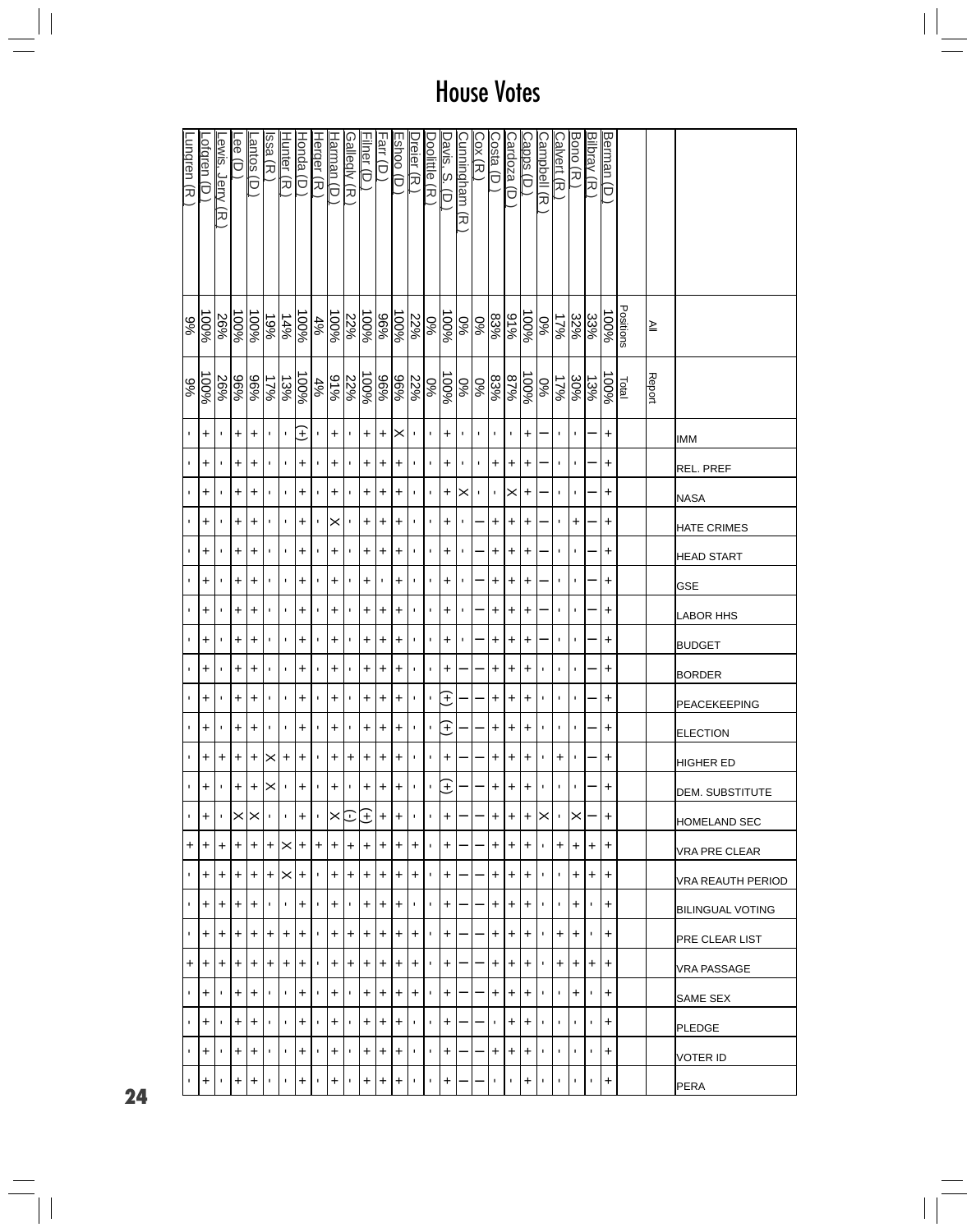| Woolsey (D | Waxman<br>∂ | Watson<br>$\Theta$ | Waters<br>$\Theta$ | hompson.<br>≤<br>ヮ            | homas,<br>ā<br>$\overline{\lambda}$ | auscher<br>$\widehat{\mathbf{d}}$ | Stark <sup>(</sup><br>$\widehat{\mathbf{d}}$ | Solis (<br>$\widehat{\Theta}$ | <b>Sherman</b><br>∂ | Schiff<br>$\widehat{\Theta}$ | Sanchez.<br>oretta.<br>U | Sanchez,<br>linda<br>U | Royce<br>$\widehat{\pi}$ | Roybal-Allard<br>$\widehat{\mathbf{d}}$ | Rohrabacher<br>$\widehat{\pi}$ | <b>Radanovich</b><br>$\overline{\lambda}$ | Pombo (R           | Pelosi<br>$\widehat{\Theta}$ | Nunes<br>$\widehat{\pi}$ | Napolitano<br>$\widehat{\mathsf{d}}$ | Miller, Gary (R | Miller, George<br>U | Millender-McDonald     | McKeon (R)     | Matsui, D.<br>$\widehat{\mathbf{c}}$ |              |               |                         |
|------------|-------------|--------------------|--------------------|-------------------------------|-------------------------------------|-----------------------------------|----------------------------------------------|-------------------------------|---------------------|------------------------------|--------------------------|------------------------|--------------------------|-----------------------------------------|--------------------------------|-------------------------------------------|--------------------|------------------------------|--------------------------|--------------------------------------|-----------------|---------------------|------------------------|----------------|--------------------------------------|--------------|---------------|-------------------------|
|            |             |                    |                    |                               |                                     |                                   |                                              |                               |                     |                              |                          |                        |                          |                                         |                                |                                           |                    |                              |                          |                                      |                 |                     | $\widehat{\mathbf{c}}$ |                |                                      |              |               |                         |
| $-6006$    | 96001       | 96001              | 96001              | $-6001$                       | 29%                                 | 96001                             | $\frac{100}{6}$                              | $\frac{100\%}{\%}$            | $\frac{100\%}{\%}$  | $\frac{60}{20}$              | %56                      | 100%                   | 5%                       | $00\%$                                  | 4%                             | %81                                       | 27%                | 96001                        | 23%                      | $\frac{600}{600}$                    | 9%              | 96001               | 9656                   | 96             | 96001                                | Positions    | ≧             |                         |
| $-6001$    | $96\%$      | 910 <sub>6</sub>   | $\frac{60}{6}$     | $\frac{\sqrt{25}}{\sqrt{25}}$ |                                     | $\frac{100\%}{\%}$                | 8%                                           | $\frac{100\%}{\%}$            | 8%                  | $\frac{100\%}{\%}$           | 9/96                     | $-6001$                | 4%                       | $-6001$                                 | 4%                             | 17%                                       | 26%                | 96001                        | 22%                      | $rac{6}{6}$                          | $\sqrt{60}$     | $-8001$             | %28                    | $\frac{9}{6}$  | 9/96                                 | <b>Total</b> | <b>Report</b> |                         |
| $\ddot{}$  | +           | +                  | +                  | $\ddot{}$                     | $\blacksquare$                      | +                                 | +                                            | +                             | +                   | +                            | $\mathbin{\times}$       | +                      | $\blacksquare$           | +                                       | ٠                              | л.                                        | +                  | +                            | ٠                        | +                                    | 1               | +                   | +                      |                |                                      |              |               | <b>IMM</b>              |
| $\ddot{}$  | +           | +                  | +                  | +                             | ٠                                   | +                                 | +                                            | +                             | +                   | +                            | +                        | +                      | ٠                        | +                                       | ٠                              | ٠                                         | ٠                  | +                            | ٠                        | ×                                    | ٠               | +                   | ×                      | 1              |                                      |              |               | REL. PREF               |
| $\ddot{}$  | ×           | +                  | +                  | +                             | $\left \times\right $               | +                                 | $\left \times\right $                        | +                             | +                   | +                            | +                        | +                      | ٠                        | +                                       | ٠                              | ×                                         |                    | +                            | J.                       | +                                    | 1               | +                   | +                      |                | +                                    |              |               | <b>NASA</b>             |
| $\ddot{}$  | +           | +                  | +                  | +                             |                                     | +                                 | +                                            | +                             | +                   | +                            | +                        | +                      | ×                        | +                                       | 1                              |                                           |                    | +                            |                          | +                                    |                 | +                   | +                      |                | +                                    |              |               | <b>HATE CRIMES</b>      |
| $\ddot{}$  | +           | +                  | +                  | $\ddot{}$                     | ٠                                   | $\ddot{}$                         | +                                            | $\ddot{}$                     | $\ddot{}$           | $\ddot{}$                    | +                        | +                      | ٠                        | +                                       | ٠                              | ٠                                         | ٠                  | +                            | ٠                        | +                                    |                 | +                   | +                      | ٠              | $\ddot{}$                            |              |               | <b>HEAD START</b>       |
| $\ddot{}$  | +           | +                  | +                  | +                             | ٠                                   | +                                 | +                                            | +                             | +                   | +                            | +                        | +                      | ٠                        | Ŧ                                       | ٠                              | ٠                                         | ٠                  | +                            | ٠                        | +                                    | ٠               | +                   | +                      | 1              | +                                    |              |               | <b>GSE</b>              |
| $\ddot{}$  | +           | +                  | +                  | +                             | +                                   | +                                 | +                                            | +                             | +                   | +                            | +                        | +                      | ٠                        | +                                       |                                | ٠                                         | л.                 | +                            | +                        | +                                    | ı               | +                   | +                      |                | +                                    |              |               | LABOR HHS               |
| +          | +           | +                  | +                  | +                             | $\blacksquare$                      | +                                 | +                                            | +                             | +                   | +                            | +                        | +                      | ٠                        | +                                       | 1                              | ×,                                        | $\blacksquare$     | +                            | ٠                        | +                                    | 1               | +                   | +                      | ٠              | +                                    |              |               | <b>BUDGET</b>           |
| +          | +           | +                  | +                  | +                             | +                                   | +                                 | +                                            | +                             | +                   | +                            | +                        | +                      | ı                        | +                                       | 1                              | +                                         | ٠                  | +                            | +                        | ×                                    |                 | +                   | +                      | ٠              | +                                    |              |               | <b>BORDER</b>           |
| +          | +           | +                  | +                  | +                             | $\blacksquare$                      | +                                 | +                                            | +                             | +                   | +                            | +                        | +                      | +                        | +                                       | $\blacksquare$                 | +                                         | $\blacksquare$     | +                            | л.                       | +                                    | $\blacksquare$  | +                   | +                      | $\blacksquare$ | +                                    |              |               | PEACEKEEPING            |
| $\ddot{}$  | +           | +                  | +                  | +                             | ٠                                   | +                                 | +                                            | +                             | +                   | +                            | ٠                        | +                      | ٠                        | +                                       | ٠                              | ٠                                         | ٠                  | +                            | ٠                        | +                                    | 1               | +                   | +                      |                | +                                    |              |               | <b>ELECTION</b>         |
| $+$ $+$    |             | $ \times +$        |                    | $ + $                         |                                     | $ + + + $                         |                                              | $+$                           | $+$                 | +                            | $\pm$                    | +                      | $\blacksquare$           | $+$                                     | $\blacksquare$                 | $\blacksquare$                            | $\left  + \right $ | $\left  + \right $           | $\left  + \right $       | $\pm$                                | $\blacksquare$  | $\ddot{}$           | +                      | +              | $\ddot{}$                            |              |               | HIGHER ED               |
| $\ddot{}$  | +           | $\times$           | +                  | +                             | $\blacksquare$                      | +                                 | +                                            | +                             | +                   | +                            | +                        | +                      | $\mathbf{I}$             | +                                       | $\mathbf{I}$                   | $\blacksquare$                            | $\blacksquare$     | +                            |                          | +                                    | п               | +                   | I.                     | I.             | +                                    |              |               | DEM. SUBSTITUTE         |
| $\ddot{}$  | +           | +                  | ×                  | +                             | ٠                                   | +                                 | +                                            | +                             | $\times$            | +                            | +                        | +                      |                          | +                                       | ٠                              | $\blacksquare$                            | ٮ                  | ٠                            | $\blacksquare$           | +                                    | $\blacksquare$  | +                   | +                      |                | +                                    |              |               | <b>HOMELAND SEC</b>     |
| +          | +           | +                  | +                  | +                             | +                                   | +                                 | +                                            | +                             | +                   | +                            | +                        | +                      | ٠                        | +                                       | ٠                              | ٠                                         | +                  | +                            | ×                        | +                                    | ٠               | +                   | +                      | $\blacksquare$ | +                                    |              |               | VRA PRE CLEAR           |
| +          | +           | +                  | +                  | +                             | +                                   | +                                 | +                                            | +                             | +                   | +                            | +                        | +                      | $\blacksquare$           | +                                       | $\blacksquare$                 | ٠                                         | +                  | +                            | +                        | +                                    | $\blacksquare$  | +                   | +                      | $\blacksquare$ | +                                    |              |               | VRA REAUTH PERIOD       |
| +          | +           | +                  | +                  | +                             | $\blacksquare$                      | +                                 | +                                            | +                             | +                   | +                            | +                        | +                      | ٠                        | +                                       | ٠                              | $\blacksquare$                            | $\mathbf{I}$       | +                            | ٠                        | +                                    | 1               | +                   | +                      |                | +                                    |              |               | <b>BILINGUAL VOTING</b> |
| +          | +           | +                  | +                  | +                             | ×                                   | +                                 | +                                            | +                             | +                   | +                            | +                        | +                      |                          | +                                       |                                | +                                         | +                  | +                            | ٠                        | +                                    | 1               | +                   | +                      |                | +                                    |              |               | PRE CLEAR LIST          |
| +          | +           | +                  | +                  | +                             | +                                   | +                                 | +                                            | +                             | +                   | +                            | +                        | +                      | ٠                        | +                                       | ٠                              | +                                         | +                  | +                            | +                        | +                                    | ٠               | +                   | +                      | +              | +                                    |              |               | VRA PASSAGE             |
| $\ddot{}$  | +           | +                  | +                  | +                             | $\blacksquare$                      | +                                 | +                                            | +                             | +                   | +                            | +                        | +                      | ٠                        | +                                       | ٠                              | ٠                                         | ٠                  | +                            | ٠                        | +                                    | $\blacksquare$  | +                   | +                      | ٠              | +                                    |              |               | SAME SEX                |
| +          | +           | +                  | +                  | +                             | $\blacksquare$                      | +                                 | +                                            | +                             | +                   | +                            | +                        | +                      | ٠                        | +                                       | +                              | $\blacksquare$                            | $\blacksquare$     | +                            | ×                        | +                                    | $\blacksquare$  | +                   | +                      | I.             | +                                    |              |               | <b>PLEDGE</b>           |
| +          | +           | +                  | +                  | +                             | ٠                                   | +                                 | +                                            | +                             | +                   | +                            | +                        | +                      | ٠                        | +                                       | ٠                              | ٠                                         | ٠                  | +                            | ٠                        | +                                    | ٠               | +                   | +                      | 1              | +                                    |              |               | VOTER ID                |
| $\ddot{}$  | +           | +                  | +                  | +                             | ٠                                   | +                                 | +                                            | +                             | +                   | +                            | +                        | +                      | ٠                        | +                                       | ٠                              | ٠                                         | ×                  | +                            | ٠                        | +                                    | ٠               | +                   | "                      | ٠              | +                                    |              |               | PERA                    |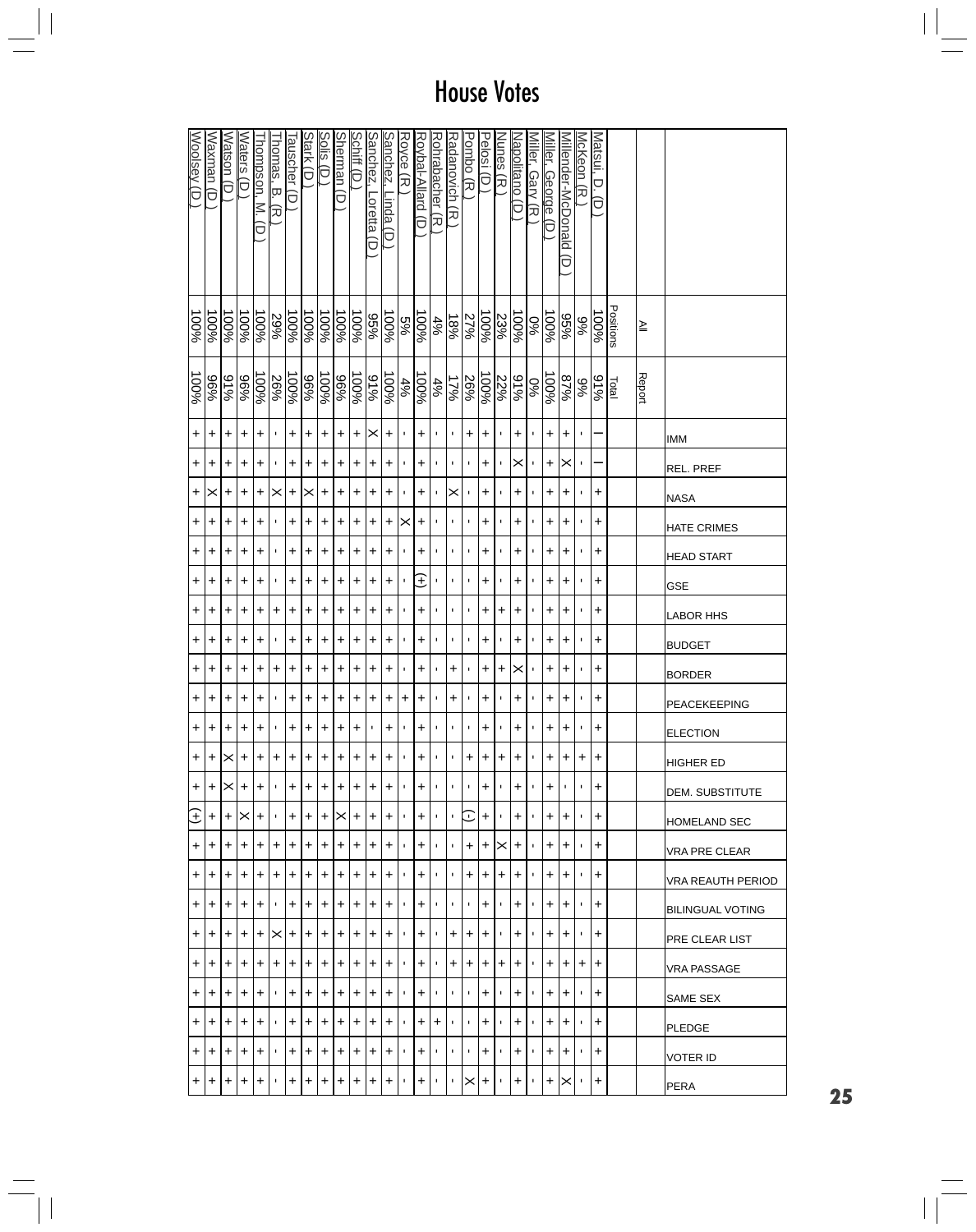|    | Foley (R     | <b>Feeney</b><br>$\widehat{\pi}$ | Diaz-Balart,<br>Μ.<br>$\widehat{\pi}$ | Diaz-Balart,<br>$\widehat{\pi}$ | Davis, Jim (D  | Crenshaw<br>ক্লি | Brown-Waite<br>$\widehat{\pi}$ | Brown, C.<br>$\widehat{\mathord{\text{\rm c}}}$ | Boyd (D)       | Bilirakis (R   | <b>Florida</b> | Castle (R      | <b>Delaware</b> | Simmons (R                | Shays (R         | arson, J.<br>∂      | <u>Johnson, N.</u><br>ਨੇ | <u>DeLauro (D</u> | <b>Connecticut</b> | Udall, M.<br>$\widehat{\mathbf{C}}$ | Tancredo (R        | Salazar, J.<br>$\widehat{\mathbf{c}}$ | Musgrave (R    | <b>Hefley (R</b> | DeGette (D)         | Beauprez (R      | <b>Colorado</b> |                  |               |                         |
|----|--------------|----------------------------------|---------------------------------------|---------------------------------|----------------|------------------|--------------------------------|-------------------------------------------------|----------------|----------------|----------------|----------------|-----------------|---------------------------|------------------|---------------------|--------------------------|-------------------|--------------------|-------------------------------------|--------------------|---------------------------------------|----------------|------------------|---------------------|------------------|-----------------|------------------|---------------|-------------------------|
|    | 41%          | 14%                              | 50%                                   | <b>50%</b>                      | $965\%$        | %66              | $5\%$                          | 100%                                            | $-8\%$         | 13%            |                | 45%            |                 | 9/9                       | $\frac{65}{6}$   | $\frac{100\%}{200}$ | $\frac{48\%}{20}$        | 96001             |                    | 21%                                 | 4%                 | 83%                                   | $4\%$          | 960              | $\frac{100\%}{200}$ | 14%              |                 | <b>Positions</b> | ≧             |                         |
|    | 39%          | 13%                              | $48\%$                                | 48%                             | 83%            | %                | 4%                             | $00\%$                                          | $78\%$         | 13%            |                | 43%            |                 | 9/9                       | $\frac{65%}{65}$ | $-6001$             | $\frac{48\%}{\%}$        | 96001             |                    | 94%                                 | $\frac{83\%}{4\%}$ |                                       | 4%             | $0\%$            | 86%                 | $\frac{13\%}{2}$ |                 | <b>T</b> otal    | <b>Report</b> |                         |
|    | ٠            | ∣×                               | $\ddot{}$                             | +                               | $\blacksquare$ | $\blacksquare$   | $\blacksquare$                 | $\ddot{}$                                       | $\blacksquare$ | $\blacksquare$ |                | $\blacksquare$ |                 | $\mathbf{r}$              | $\blacksquare$   | $\ddot{}$           | $\blacksquare$           | +                 |                    | $\ddot{}$                           | $\blacksquare$     | $\blacksquare$                        | $\blacksquare$ | $\blacksquare$   | $\ddot{}$           | $\blacksquare$   |                 |                  |               | <b>IMM</b>              |
|    | ٠            | $\blacksquare$                   | $\blacksquare$                        | $\blacksquare$                  | +              | $\blacksquare$   | $\blacksquare$                 | +                                               | +              | $\blacksquare$ |                | $\blacksquare$ |                 | +                         | +                | +                   | 1                        | +                 |                    | +                                   | $\blacksquare$     | +                                     | ı,             | $\mathbf{I}$     | +                   | $\blacksquare$   |                 |                  |               | REL. PREF               |
|    | ٠            | $\blacksquare$                   | $\blacksquare$                        | $\blacksquare$                  | +              | $\times$         | ı                              | +                                               | +              | $\blacksquare$ |                | $\blacksquare$ |                 | ŧ,                        | ٠                | +                   | 1                        | +                 |                    | $\blacksquare$                      | 1                  | +                                     | $\blacksquare$ | $\blacksquare$   | $\times$            | $\blacksquare$   |                 |                  |               | <b>NASA</b>             |
|    | +            | $\blacksquare$                   | +                                     | +                               | +              | $\blacksquare$   | $\blacksquare$                 | +                                               | +              | $\blacksquare$ |                | +              |                 | $\ddot{}$                 | +                | +                   | +                        | +                 |                    | +                                   | $\blacksquare$     | +                                     | $\blacksquare$ | $\mathbf{I}$     | +                   | ×                |                 |                  |               | <b>HATE CRIMES</b>      |
|    | ٠            | $\blacksquare$                   | $\blacksquare$                        | $\blacksquare$                  | +              | ٠                | $\blacksquare$                 | $\ddot{}$                                       | $\ddot{}$      | $\blacksquare$ |                | T,             |                 | +                         | $\ddot{}$        | +                   | $\ddot{}$                | +                 |                    | +                                   | $\blacksquare$     | +                                     | 1              | ×                | +                   | $\blacksquare$   |                 |                  |               | <b>HEAD START</b>       |
|    | ×            |                                  | ×                                     | $\times$                        | +              | л.               | $\times$                       | $\ddot{}$                                       | +              | $\blacksquare$ |                | T,             |                 | $\ddot{}$                 | ٠                | +                   | 1                        | +                 |                    | +                                   | $\blacksquare$     | +                                     | ٠              | $\mathbf{r}$     | +                   | ×,               |                 |                  |               | <b>GSE</b>              |
|    | ٠            | $\blacksquare$                   | $\blacksquare$                        | $\blacksquare$                  | +              | $\blacksquare$   | $\blacksquare$                 | +                                               | +              | $\blacksquare$ |                | +              |                 | +                         | ٠                | +                   | +                        | +                 |                    | +                                   | ×                  | +                                     | $\blacksquare$ | $\blacksquare$   | +                   | $\blacksquare$   |                 |                  |               | <b>LABOR HHS</b>        |
|    | ٠            | $\blacksquare$                   | $\blacksquare$                        | $\blacksquare$                  | +              | $\blacksquare$   | $\blacksquare$                 | +                                               | $\pmb{+}$      | $\blacksquare$ |                | T,             |                 | $\ddot{}$                 | +                | +                   | +                        | +                 |                    | +                                   | $\blacksquare$     | +                                     | ı,             | $\mathbf{I}$     | +                   | $\blacksquare$   |                 |                  |               | <b>BUDGET</b>           |
|    | J,           | $\blacksquare$                   | Ŧ                                     | +                               | +              | ٠                | $\blacksquare$                 | +                                               | +              | $\blacksquare$ |                | $\blacksquare$ |                 | $\mathbf{r}$              | J,               | +                   | $\blacksquare$           | +                 |                    |                                     | $\blacksquare$     | $\blacksquare$                        | $\blacksquare$ | $\mathbf{r}$     | +                   | $\blacksquare$   |                 |                  |               | <b>BORDER</b>           |
|    | +            | $\blacksquare$                   | $\blacksquare$                        | $\mathbf{I}$                    | +              | $\blacksquare$   | $\mathbf{I}$                   | +                                               | $\blacksquare$ | $\blacksquare$ |                | $\blacksquare$ |                 | $\mathbf{r}$              | +                | +                   | $\blacksquare$           | +                 |                    | +                                   | $\ddot{}$          | +                                     | $\blacksquare$ | $\mathbf{r}$     | $\ddot{}$           | $\blacksquare$   |                 |                  |               | PEACEKEEPING            |
|    | ٠            | $\blacksquare$                   | $\blacksquare$                        | $\blacksquare$                  | +              | $\blacksquare$   | $\blacksquare$                 | +                                               | $\pmb{+}$      | $\blacksquare$ |                | $\blacksquare$ |                 | $\mathbf{r}$              | $\blacksquare$   | +                   | ,                        | +                 |                    | +                                   | ×                  | +                                     | $\blacksquare$ | $\mathbf{r}$     | +                   | $\blacksquare$   |                 |                  |               | <b>ELECTION</b>         |
|    | +            |                                  | +                                     | +                               | $\times$       | $\mathbf{L}$     | $\blacksquare$                 | $\ddot{}$                                       | $\ddot{}$      | $\ddot{}$      |                | +              |                 | $\ddot{}$                 | +                | $\ddot{}$           | E                        | +                 |                    | $\pmb{+}$                           | $\blacksquare$     | +                                     | $\blacksquare$ | $\mathbf{r}$     | $\ddot{}$           | +                |                 |                  |               | <b>HIGHER ED</b>        |
|    | $\mathbf{L}$ | $\blacksquare$                   | $\blacksquare$                        | $\blacksquare$                  | ×              | $\blacksquare$   | $\blacksquare$                 | $\ddot{}$                                       | $\ddot{}$      | $\blacksquare$ |                | ٠              |                 | $\ddot{}$                 | $\ddot{}$        | $\ddot{}$           | +                        | $\ddot{}$         |                    | $\ddot{}$                           | $\blacksquare$     | +                                     | ٠              | $\blacksquare$   | $\ddot{}$           | $\blacksquare$   |                 |                  |               | <b>DEM. SUBSTITUTE</b>  |
|    | ٠            | $\blacksquare$                   | +                                     | $\ddot{}$                       | +              | $\blacksquare$   | $\blacksquare$                 | +                                               | +              | $\blacksquare$ |                | +              |                 | $\mathbf{L}_{\mathrm{c}}$ | ٠                | +                   | $\blacksquare$           | +                 |                    | +                                   | $\blacksquare$     | +                                     | $\blacksquare$ | $\mathbf{I}$     | +                   | $\blacksquare$   |                 |                  |               | <b>HOMELAND SEC</b>     |
|    | +            | ÷                                | +                                     | +                               | +              | $\mathbf{I}$     | ٠                              | +                                               | +              | +              |                | +              |                 | +                         | +                | +                   | +                        | +                 |                    | +                                   | $\blacksquare$     | +                                     | ٠              | $\blacksquare$   | +                   | +                |                 |                  |               | VRA PRE CLEAR           |
|    | +            | $\blacksquare$                   | +                                     | +                               | +              | $\mathbf{I}$     | $\blacksquare$                 | +                                               | +              | $\blacksquare$ |                | +              |                 | +                         | +                | +                   | +                        | +                 |                    | +                                   | $\blacksquare$     | +                                     | $\blacksquare$ | $\blacksquare$   | +                   | $\blacksquare$   |                 |                  |               | VRA REAUTH PERIOD       |
|    | +            | $\blacksquare$                   | $\ddot{}$                             | +                               | +              | $\blacksquare$   | $\blacksquare$                 | $\ddot{}$                                       | $\ddot{}$      | $\blacksquare$ |                | +              |                 | +                         | +                | $\ddot{}$           | $\blacksquare$           | +                 |                    | $\ddot{}$                           | $\blacksquare$     | +                                     | $\blacksquare$ | $\mathbf{I}$     | +                   | ×,               |                 |                  |               | <b>BILINGUAL VOTING</b> |
|    | +            | +                                | +                                     | +                               | +              | +                | ٠                              | +                                               | +              | $\blacksquare$ |                | +              |                 | +                         | +                | +                   | +                        | +                 |                    | +                                   | $\blacksquare$     | +                                     | ٠              | $\mathbf{I}$     | +                   | $\blacksquare$   |                 |                  |               | <b>PRE CLEAR LIST</b>   |
|    | +            | +                                | +                                     | +                               | +              | +                | +                              | +                                               | +              | +              |                | +              |                 | +                         | +                | +                   | +                        | +                 |                    | +                                   | $\blacksquare$     | +                                     | +              | $\mathbf{I}$     | +                   | +                |                 |                  |               | <b>VRA PASSAGE</b>      |
|    | +            | $\blacksquare$                   | +                                     | +                               | +              | $\mathbf{I}$     | $\blacksquare$                 | +                                               | $\blacksquare$ | $\blacksquare$ |                | +              |                 | +                         | +                | +                   | +                        | +                 |                    | +                                   | $\blacksquare$     | +                                     | $\blacksquare$ | $\blacksquare$   | +                   | $\blacksquare$   |                 |                  |               | SAME SEX                |
|    | $\mathbf{r}$ | $\blacksquare$                   | $\blacksquare$                        | $\blacksquare$                  | +              | $\mathbf{I}$     | $\blacksquare$                 | +                                               | ٠              | $\blacksquare$ |                | ×,             |                 | $\mathbf{L}$              | +                | +                   | $\blacksquare$           | +                 |                    | +                                   | $\blacksquare$     | $\blacksquare$                        | $\blacksquare$ | $\mathbf{I}$     | +                   | $\blacksquare$   |                 |                  |               | PLEDGE                  |
|    | $\mathbf{L}$ | $\blacksquare$                   |                                       | $\blacksquare$                  | +              | $\blacksquare$   | ٠                              | +                                               | +              | $\blacksquare$ |                | ٠              |                 | $\mathbf{L}$              | J.               | $\ddot{}$           | 1                        | +                 |                    | +                                   | $\blacksquare$     | +                                     | $\blacksquare$ | $\blacksquare$   | +                   | $\blacksquare$   |                 |                  |               | VOTER ID                |
| 26 | $\mathbf{L}$ | $\blacksquare$                   | $\blacksquare$                        | $\blacksquare$                  | $\times$       | $\mathbf{I}$     | ٠                              | +                                               | ٠              | $\blacksquare$ |                | ×              |                 | $\mathbf{L}$              | +                | +                   | $\blacksquare$           | +                 |                    | +                                   | $\blacksquare$     | л.                                    | $\mathbf{I}$   | $\mathbf{I}$     | +                   | $\blacksquare$   |                 |                  |               | <b>PERA</b>             |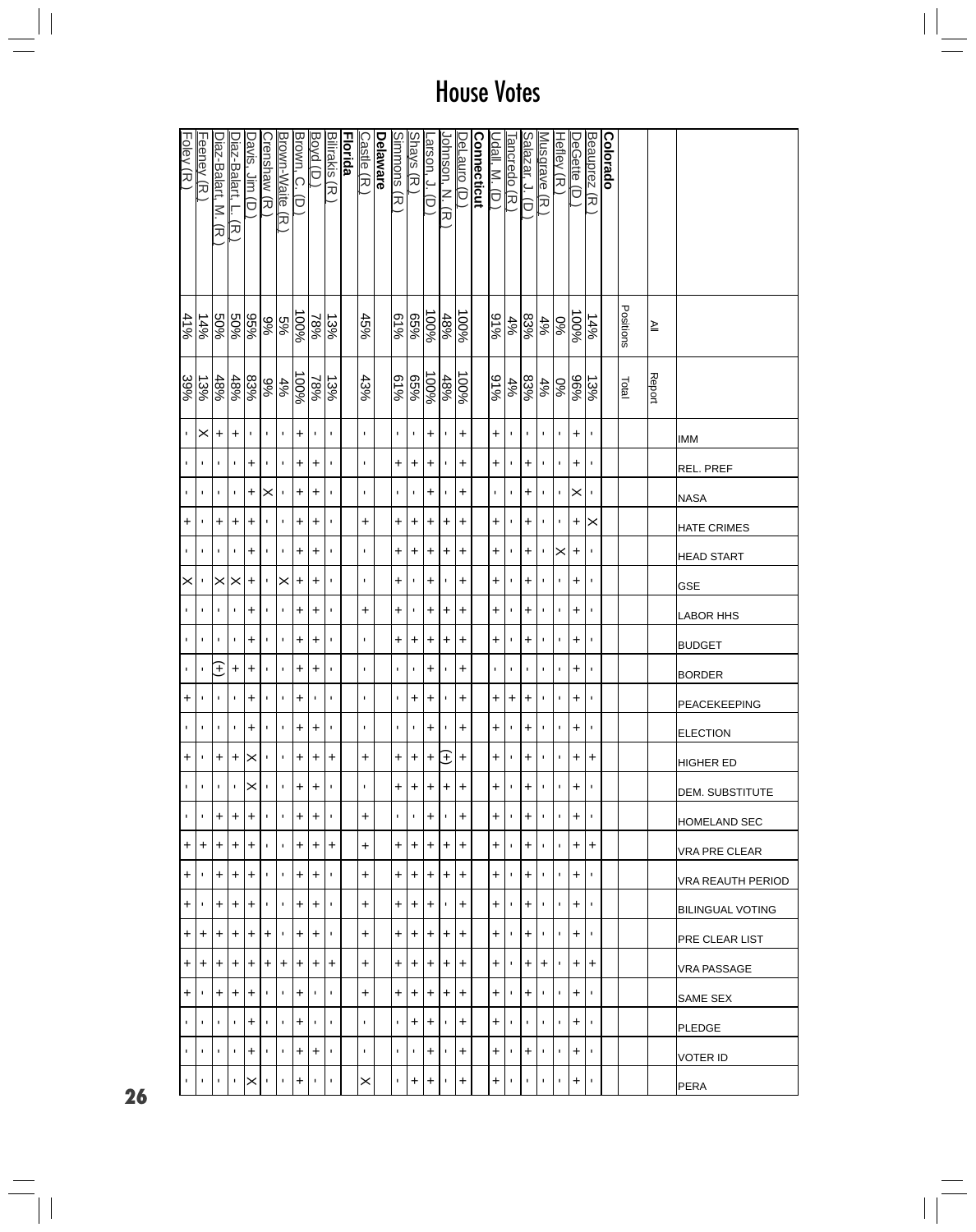| Norwood (R)    | <u>McKinney</u><br>Ӛ | Marshall<br>Ō  | -lnder<br>$\widehat{\pi}$ | ewis.<br>John<br>ヮ  | <u>Kingston</u><br>$\widehat{\pi}$ | <u>Gingrey</u> (R | Deal<br>ଚ      | Bishop.<br>ÖΟ.<br>Ō | Barrow (D      | Georgia | Young,<br>C.W.<br>$\widehat{\pi}$ | Wexler<br>$\Theta$ | Weldon,<br>ヮ<br>$\overline{\mathcal{X}}$ | Wasserman-Schultz<br>$\widehat{\mathbf{d}}$ | Stearns (R              | Shaw (R               | Ros-Lehtinen<br>মি | Putnam<br>$\widehat{\pi}$ | Miller, J.<br>$\widehat{\pi}$ | Mica<br>$\widehat{\pi}$ | Meek,<br>₹.<br>σ   | Mack (R        | Keller (R      | Hastings,<br>ح.<br>U | Harris (R      |           |               |                      |
|----------------|----------------------|----------------|---------------------------|---------------------|------------------------------------|-------------------|----------------|---------------------|----------------|---------|-----------------------------------|--------------------|------------------------------------------|---------------------------------------------|-------------------------|-----------------------|--------------------|---------------------------|-------------------------------|-------------------------|--------------------|----------------|----------------|----------------------|----------------|-----------|---------------|----------------------|
| 0%             | $\frac{100\%}{200}$  |                |                           |                     |                                    |                   | $\frac{6}{2}$  | $\frac{86}{6}$      | $61\%$         |         | 14%                               | 96001              | $5\%$                                    | 100%                                        | $\frac{\log 2}{\log 2}$ |                       |                    | $rac{4\%}{\%}$            | $\frac{18\%}{2}$              | 17%                     | 96001              | %6             | $5\%$          | 96001                | $\frac{5}{66}$ | Positions | ≧             |                      |
| 9%             | $rac{6}{6}$          |                |                           | $\frac{4888}{2528}$ |                                    | န္စ               | န္တ            | $\frac{83}{6}$      | $61\%$         |         | 13%                               | 9/96               | 4%                                       | $96\%$                                      | 22%<br>elle             |                       | $\frac{48\%}{100}$ | $\frac{4\%}{2}$           | $\frac{17\%}{2}$              | $\frac{25}{25}$         |                    | $\frac{6}{6}$  | 4%             | $87\%$               | 13%            | Total     | <b>Report</b> |                      |
| $\blacksquare$ | +                    | $\blacksquare$ | $\blacksquare$            | +                   | ×,                                 | ×,                | $\blacksquare$ | ,                   | $\blacksquare$ |         | 1                                 | +                  | ı                                        | +                                           | ı                       | ٠                     | +                  | ٠                         | $\blacksquare$                | 1                       | +                  |                | $\blacksquare$ | +                    | ı              |           |               | <b>IMM</b>           |
| $\blacksquare$ | +                    | 1              | ٠                         | +                   | ٠                                  | J,                | 1              | +                   | 1              |         | 1                                 | +                  | п                                        | +                                           | Ţ                       | J,                    | J,                 | J,                        |                               |                         | +                  |                |                | +                    | ×              |           |               | REL. PREF            |
| $\blacksquare$ | +                    | +              | J                         | +                   | ∣×                                 | ٠                 | 1              | +                   | $\ddot{}$      |         | ×                                 | ×                  | ×                                        | +                                           | ٠                       | ٠                     | ٠                  | ٠                         | ×                             | +                       | +                  | +              |                | ×                    | ı              |           |               | <b>NASA</b>          |
| $\blacksquare$ | +                    | +              | ٠                         | +                   | ٠                                  | ٠                 | 1              | +                   | $\ddot{}$      |         | ٠                                 | +                  | ı                                        | +                                           | ٠                       | ٠                     | +                  | ٠                         | ٠                             | ٠                       | +                  | ٠              |                | +                    |                |           |               | <b>HATE CRIMES</b>   |
| $\blacksquare$ | +                    | ٠              | ı                         | +                   | ٠                                  | ٠                 | 1              | +                   | $\blacksquare$ |         | 1                                 | +                  | J,                                       | +                                           | ı                       | ٠                     | ٠                  | ٠                         | ٠                             | 1                       | +                  | 1              | 1              | +                    | ı              |           |               | <b>HEAD START</b>    |
| $\blacksquare$ | +                    | +              | ٠                         | +                   | ٠                                  | $\blacksquare$    | ,              | $\times$            | $\ddot{}$      |         | $\mathbf I$                       | ×                  | ٠                                        | +                                           | ٠                       | $\boldsymbol{\times}$ | $\times$           | ٠                         | $\blacksquare$                | $\blacksquare$          | ×                  |                | 1              | +                    |                |           |               | <b>GSE</b>           |
| $\blacksquare$ | +                    | +              | ٠                         | +                   | ٠                                  | J,                | Ţ              | +                   | +              |         | 1                                 | +                  | п                                        | +                                           | +                       | ٠                     | ٠                  | ٠                         | ٠                             | п                       | +                  | п              | 1              | +                    | ٠              |           |               | <b>LABOR HHS</b>     |
| $\blacksquare$ | +                    | +              | $\blacksquare$            | +                   | $\blacksquare$                     | $\blacksquare$    | $\blacksquare$ | $\ddot{}$           | +              |         | 0                                 | +                  | ٠                                        | +                                           | 1                       | $\blacksquare$        | $\blacksquare$     | $\blacksquare$            | $\blacksquare$                | $\blacksquare$          | +                  | $\blacksquare$ | $\blacksquare$ | +                    | 1              |           |               | <b>BUDGET</b>        |
| $\blacksquare$ | +                    | $\mathbf{I}$   | $\blacksquare$            | +                   | $\blacksquare$                     | J.                | 1              | +                   | ,              |         | ×                                 | +                  | ٠                                        | +                                           | J,                      | ٠                     | +                  | ٠                         | J,                            | $\blacksquare$          | +                  | п              | $\blacksquare$ | +                    | ı              |           |               | <b>BORDER</b>        |
| $\blacksquare$ | +                    | $\blacksquare$ | $\blacksquare$            | +                   | $\blacksquare$                     | ×,                | $\blacksquare$ | +                   | +              |         | 1                                 | +                  | 1                                        | +                                           | $\blacksquare$          | ×,                    | ×,                 | ×,                        | $\blacksquare$                |                         | +                  | $\blacksquare$ | $\blacksquare$ | ×                    | 1              |           |               | PEACEKEEPING         |
| $\blacksquare$ | +                    | +              | ٠                         | +                   | ٠                                  | $\blacksquare$    | 1              | +                   | +              |         | 1                                 | +                  | J,                                       | +                                           | J,                      | ٠                     | ٠                  | J,                        | J,                            |                         | +                  |                |                | ×                    |                |           |               | <b>ELECTION</b>      |
| $\blacksquare$ | $\ddot{}$            | $\pm$          | l+                        | l+                  | $\blacksquare$                     | $\blacksquare$    | 1              | +                   | +              |         | +                                 | +                  | $\blacksquare$                           | +                                           | $\blacksquare$          | +                     | $\pm$              | $\blacksquare$            | P                             | $\ddot{}$               | $\left  + \right $ | $\blacksquare$ | 0              | +                    | $\ddot{}$      |           |               | <b>HIGHER ED</b>     |
| $\blacksquare$ | +                    | +              | $\blacksquare$            | +                   | $\blacksquare$                     | $\blacksquare$    | $\blacksquare$ | +                   | +              |         | $\blacksquare$                    | +                  | $\blacksquare$                           | +                                           | $\blacksquare$          | $\blacksquare$        | $\blacksquare$     | $\blacksquare$            | ஈ                             | $\blacksquare$          | +                  | $\blacksquare$ | $\blacksquare$ | +                    | I.             |           |               | DEM. SUBSTITUTE      |
| $\blacksquare$ | +                    | ×              | ×,                        | +                   | ٠                                  | $\blacksquare$    | $\blacksquare$ | +                   | $\blacksquare$ |         | $\blacksquare$                    | +                  | $\mathbf{I}$                             | ×                                           |                         | $\blacksquare$        | +                  | $\blacksquare$            | ٠                             | ٠                       | +                  | $\blacksquare$ | I.             | +                    | ٠              |           |               | HOMELAND SEC         |
| $\blacksquare$ | $\pm$                | +              | ×,                        | +                   | ٠                                  | ٠                 | $\blacksquare$ | +                   | +              |         | +                                 | +                  | ٠                                        | +                                           |                         | +                     | +                  | ٠                         | +                             | +                       | +                  | $\blacksquare$ | $\blacksquare$ | +                    | ×              |           |               | <b>VRA PRE CLEAR</b> |
| $\blacksquare$ | +                    | ٠              | ×,                        | +                   | ٠                                  | ٠                 | 1              | +                   | +              |         | $\blacksquare$                    | +                  | ٠                                        | +                                           | ٠                       | ٠                     | +                  | ٠                         | ٠                             | $\blacksquare$          | +                  | $\blacksquare$ | $\blacksquare$ | +                    | +              |           |               | VRA REAUTH PERIOD    |
| $\blacksquare$ | +                    | +              | $\blacksquare$            | +                   | $\blacksquare$                     | $\blacksquare$    | $\blacksquare$ | +                   | $\blacksquare$ |         | $\blacksquare$                    | +                  | $\blacksquare$                           | +                                           | $\blacksquare$          | +                     | +                  | $\blacksquare$            | $\mathbf{I}$                  | $\blacksquare$          | +                  | $\blacksquare$ | $\blacksquare$ | +                    | ٠              |           |               | BILINGUAL VOTING     |
| $\blacksquare$ | +                    | +              | ×,                        | +                   | $\blacksquare$                     | $\blacksquare$    | $\blacksquare$ | +                   | +              |         | $\blacksquare$                    | +                  | ٠                                        | +                                           | ٠                       | +                     | +                  | ٠                         | +                             | $\blacksquare$          | +                  | $\blacksquare$ | $\blacksquare$ | +                    | ×              |           |               | PRE CLEAR LIST       |
| $\blacksquare$ | +                    | +              | ×,                        | +                   | +                                  | ×,                | $\blacksquare$ | +                   | +              |         | +                                 | +                  | +                                        | +                                           | +                       | +                     | +                  | +                         | +                             | +                       | +                  | +              | +              | +                    | +              |           |               | VRA PASSAGE          |
| $\blacksquare$ | $\times$             | ٠              | $\blacksquare$            | +                   | ٠                                  | $\blacksquare$    |                | п                   | п              |         | $\blacksquare$                    | +                  | $\mathbf{I}$                             | +                                           | ٠                       | $\blacksquare$        | +                  | $\blacksquare$            | $\blacksquare$                | $\blacksquare$          | +                  | $\blacksquare$ | $\blacksquare$ | +                    | ٠              |           |               | SAME SEX             |
| $\blacksquare$ | ×                    | ٠              | $\blacksquare$            | +                   | T,                                 | ٠                 | $\blacksquare$ | I.                  | $\blacksquare$ |         | $\blacksquare$                    | +                  | $\mathbf{I}$                             | +                                           | ٠                       | $\blacksquare$        | $\blacksquare$     | $\blacksquare$            | $\blacksquare$                | ٠                       | +                  | $\blacksquare$ | $\blacksquare$ | +                    | ٠              |           |               | PLEDGE               |
| $\blacksquare$ | +                    | $\blacksquare$ | $\blacksquare$            | +                   | $\blacksquare$                     | $\blacksquare$    | $\blacksquare$ | +                   | +              |         | $\mathbf{I}$                      | +                  | $\blacksquare$                           | +                                           | $\mathbf{I}$            | $\blacksquare$        | $\blacksquare$     | ×                         | ×                             | $\blacksquare$          | +                  | $\blacksquare$ | $\times$       | +                    | ٠              |           |               | VOTER ID             |
| 1              | +                    | ٠              | ٠                         | ×                   | ٠                                  | ٠                 |                | +                   | ı              |         | 1                                 | +                  | 1                                        | +                                           | ٠                       | ٠                     | ٠                  | ٠                         | ٠                             | 1                       | +                  | J.             | ı              | +                    | ı              |           |               | PERA                 |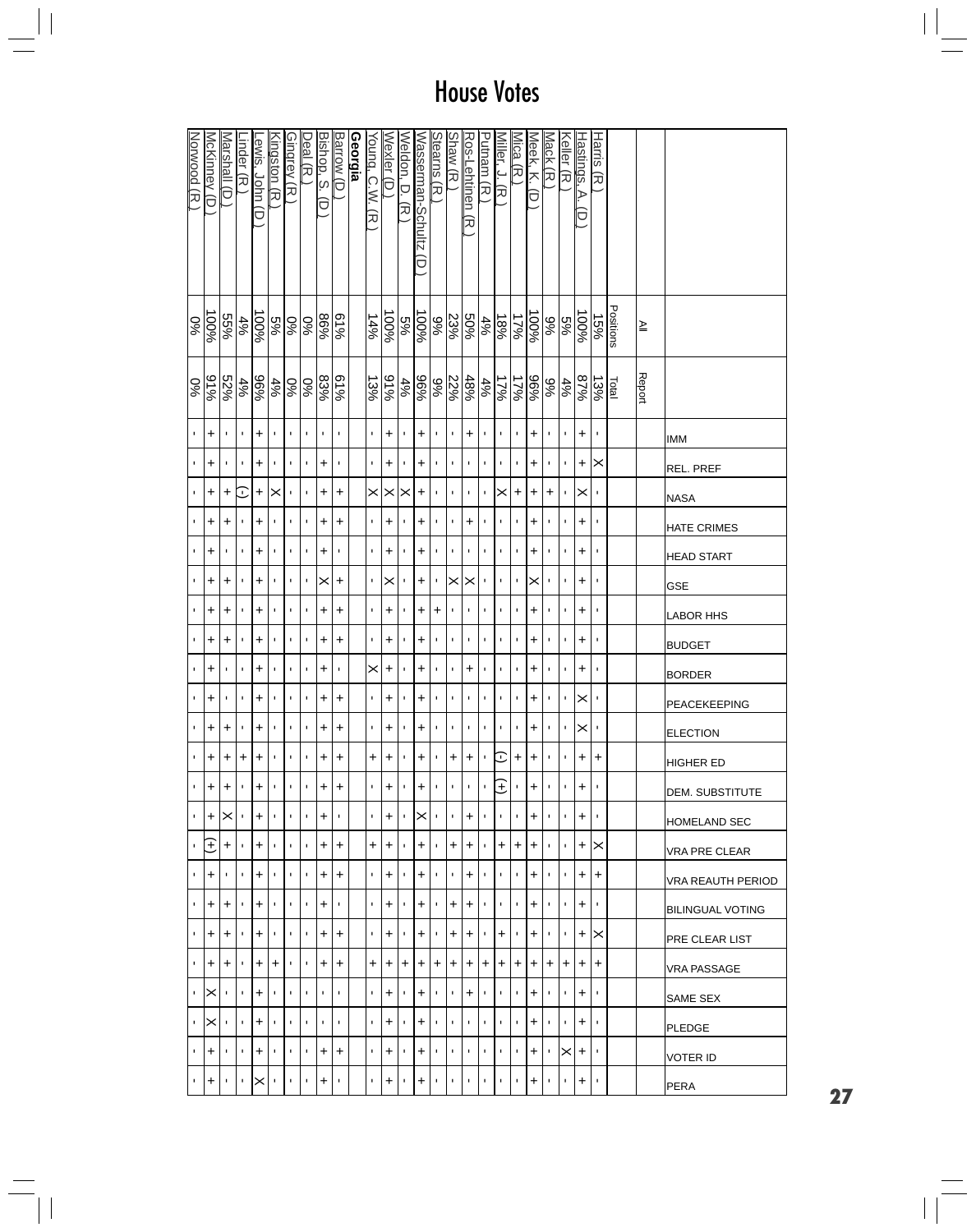|    | Schakowsky (<br>$\ominus$ | <b>Rush</b><br>Ӛ | <u>Manzullo (R</u> | <u>Lipinski (D</u> | <u>aHood (R</u> | <u>Kirk (R</u> | <u>Johnson,</u><br><u>Timothy</u><br>$\widehat{\pi}$ | Jackson, J.<br>$\widehat{\mathtt{c}}$ | <u>Hyde (R</u> | <u>Hastert (R</u>        | <b>Gutierrez</b><br>$\widehat{\mathtt{d}}$ | Evans (D                | Emanuel<br>$\widehat{\mathord{\text{e}}}$ | Davis, D.<br>$\widehat{\mathbf{d}}$ | Costello<br>U  | <u>Biggert (R</u> | Bean (D          | <u>Illinois</u> | <b>Simpson</b><br>$\widehat{\pi}$ | <u>Otter (R</u> | <u>Idaho</u> | Case <sub>1</sub><br>U | <u>Abercrombie</u><br>$\widehat{\Theta}$ | <u>Hawaii</u> | Westmoreland<br>$\widehat{\pi}$ | Scott, D.<br>$\widehat{\mathbf{d}}$ | Price,<br>⊣<br>$\widehat{\pi}$ |           |               |                         |
|----|---------------------------|------------------|--------------------|--------------------|-----------------|----------------|------------------------------------------------------|---------------------------------------|----------------|--------------------------|--------------------------------------------|-------------------------|-------------------------------------------|-------------------------------------|----------------|-------------------|------------------|-----------------|-----------------------------------|-----------------|--------------|------------------------|------------------------------------------|---------------|---------------------------------|-------------------------------------|--------------------------------|-----------|---------------|-------------------------|
|    | 96001                     | 100%             | 9%                 | $rac{5}{7}$        | $rac{27%}{25%}$ | 35%<br>57%     |                                                      | 96001                                 | 17%            | $\%0$                    | 100%                                       | $-00\%$                 | 100%                                      | $\frac{100\%}{200}$                 | 83%            | 43%               | $\frac{878}{3}$  |                 | 13%                               | $\sqrt{7\%}$    |              | $\frac{82}{3}$         | $\frac{100}{6}$                          |               | $\frac{5\%}{2}$                 | 83%                                 | 4%                             | Positions | ≧             |                         |
|    | 9696                      | 100%             | 9%                 | $74\%$             | 26%             |                | $\frac{358}{57\%}$                                   | 100%                                  | 17%            | $\sqrt{26}$              | 100%                                       | 39%                     | %96                                       | 999%                                | 83%            | 43%               | $\frac{87%}{65}$ |                 | 13%                               | 17%             |              | $\sqrt{88/2}$          | $\frac{100\%}{200}$                      |               | 4%                              | 83%                                 | $\frac{\text{Total}}{4\%}$     |           | <b>Report</b> |                         |
|    | +                         | +                | ٠                  | $\mathbf{r}$       | ٠               | $\blacksquare$ | $\blacksquare$                                       | +                                     | $\blacksquare$ | $\times$                 | $\ddot{}$                                  | +                       | $\ddot{}$                                 | +                                   | $\blacksquare$ | $\mathbf{r}$      | J.               |                 | $\mathbf{r}$                      | $\blacksquare$  |              | $\blacksquare$         | $\ddot{}$                                |               | $\mathbf{I}$                    | T,                                  | $\blacksquare$                 |           |               | <b>IMM</b>              |
|    | +                         | +                | ٠                  | $\blacksquare$     | ٠               | +              | 1                                                    | +                                     | $\blacksquare$ | $\times$                 | +                                          | +                       | +                                         | +                                   | +              | $\blacksquare$    | +                |                 | $\blacksquare$                    | $\blacksquare$  |              | +                      | +                                        |               | ŧ,                              | +                                   | ٠                              |           |               | <b>REL. PREF</b>        |
|    | +                         | +                | $\blacksquare$     | +                  | T,              | $\blacksquare$ | $\blacksquare$                                       | +                                     | $\blacksquare$ | $\mathord{\times}$       | Ŧ                                          | $\ddot{}$               | $\ddot{}$                                 | +                                   | +              | $\blacksquare$    | +                |                 | $\mathbf{r}$                      | $\blacksquare$  |              | $\ddot{}$              | $\ddot{}$                                |               | ×                               | +                                   | $\blacksquare$                 |           |               | <b>NASA</b>             |
|    | +                         | +                | ×,                 | +                  | +               | +              | $\blacksquare$                                       | +                                     | $\blacksquare$ | ∣≍                       | +                                          | +                       | $\ddot{}$                                 | +                                   | +              | +                 | +                |                 | ×.                                | $\blacksquare$  |              | +                      | +                                        |               | $\blacksquare$                  | +                                   | $\blacksquare$                 |           |               | <b>HATE CRIMES</b>      |
|    | +                         | +                | $\blacksquare$     | +                  | ٠               | +              | $\blacksquare$                                       | +                                     | $\blacksquare$ | $\times$                 | $\ddot{}$                                  | $\ddot{}$               | $\ddot{}$                                 | +                                   | +              | $\blacksquare$    | +                |                 | $\mathbf{r}$                      | $\blacksquare$  |              | $\blacksquare$         | $\ddot{}$                                |               | $\blacksquare$                  | $\ddot{}$                           | $\blacksquare$                 |           |               | <b>HEAD START</b>       |
|    | +                         | +                | ٠                  | +                  | ٠               | ٠              | +                                                    | +                                     | $\blacksquare$ | 1                        | +                                          | +                       | ×                                         | +                                   | +              | ٠                 | +                |                 | Ŧ,                                | +               |              | +                      | +                                        |               | $\blacksquare$                  | +                                   | ٠                              |           |               | <b>GSE</b>              |
|    | +                         | +                | $\blacksquare$     | +                  | ٠               | +              | $\blacksquare$                                       | +                                     | $\blacksquare$ | $\blacksquare$           | $\ddot{}$                                  | $\ddot{}$               | $\ddot{}$                                 | +                                   | +              | $\blacksquare$    | +                |                 | $\blacksquare$                    | +               |              | +                      | +                                        |               | $\blacksquare$                  | +                                   | ٠                              |           |               | <b>LABOR HHS</b>        |
|    | +                         | +                | ×,                 | +                  | ٠               | $\blacksquare$ | $\ddot{}$                                            | +                                     | $\blacksquare$ | $\blacksquare$           | $\ddot{}$                                  | +                       | $\ddot{}$                                 | +                                   | +              | $\blacksquare$    | +                |                 | $\mathbf{r}$                      | $\blacksquare$  |              | +                      | +                                        |               | $\blacksquare$                  | +                                   | J.                             |           |               | <b>BUDGET</b>           |
|    | +                         | +                | ٠                  | $\mathbf{r}$       | ×               | ×,             | $\blacksquare$                                       | +                                     | C              | $\blacksquare$           | +                                          | +                       | $\ddot{}$                                 | +                                   | T,             | $\blacksquare$    | $\blacksquare$   |                 | $\blacksquare$                    | $\blacksquare$  |              | $\blacksquare$         | +                                        |               |                                 | +                                   | 1                              |           |               | <b>BORDER</b>           |
|    | +                         | +                | ٠                  | +                  | ٠               | +              | $\blacksquare$                                       | +                                     | $\blacksquare$ | $\times$                 | $\ddot{}$                                  | $\times$                | $\ddot{}$                                 | ×                                   | +              | $\mathbf{r}$      | +                |                 | Ť.                                | $\blacksquare$  |              | +                      | $\ddot{}$                                |               | $\blacksquare$                  | +                                   | J.                             |           |               | <b>PEACEKEEPING</b>     |
|    | +                         | +                | ٠                  | +                  | ٠               | ×,             | $\blacksquare$                                       | +                                     | $\blacksquare$ | $\times$                 | $\ddot{}$                                  | ×                       | $\ddot{}$                                 | ×                                   | +              | $\blacksquare$    | +                |                 | r,                                | $\blacksquare$  |              | +                      | $\ddot{}$                                |               | $\blacksquare$                  | +                                   | $\blacksquare$                 |           |               | <b>ELECTION</b>         |
|    | +                         | +                | +                  | $\ddot{}$          | +               | $\ddot{}$      | $\left  + \right\rangle$                             | $\pm$                                 | $\ddot{}$      | $\left \times\right $    | $\ddot{}$                                  | $\mathsf{ \mathsf{x} }$ | $+$                                       | +                                   | $\ddot{}$      | $\ddot{}$         | +                |                 | +                                 | $\blacksquare$  |              | +                      | +                                        |               | +                               | $\ddot{}$                           | +                              |           |               | <b>HIGHER ED</b>        |
|    | +                         | +                | ٠                  | $\ddot{}$          |                 | $\blacksquare$ | $\ddot{}$                                            | +                                     | $\blacksquare$ | $\times$                 | +                                          | $\times$                | $\ddot{}$                                 | +                                   | +              | $\blacksquare$    | $\ddot{}$        |                 | $\mathbf{L}$                      | $\blacksquare$  |              | $\ddot{}$              | +                                        |               | $\blacksquare$                  | $\ddot{}$                           | $\blacksquare$                 |           |               | <b>DEM. SUBSTITUTE</b>  |
|    | $\times$  +               |                  | ⋉                  | +                  | ٠               | ٠              | $\blacksquare$                                       | +                                     | $\mathbf{L}$   | $\times$  +              |                                            | ı×ı                     | $\pm$                                     | $\ddot{}$                           | +              | $\mathbf{L}$      | $\ddot{}$        |                 | $\mathbf{r}$                      | $\blacksquare$  |              | $\blacksquare$         | +                                        |               | ı.                              | +                                   | $\blacksquare$                 |           |               | <b>HOMELAND SEC</b>     |
|    | +                         | +                | $\blacksquare$     | +                  | +               | +              | +                                                    | +                                     | $\blacksquare$ | $\times$  +              |                                            | $\times$                | $\ddot{}$                                 | $\ddot{}$                           | +              | +                 | +                |                 | +                                 | +               |              | +                      | +                                        |               | $\blacksquare$                  | +                                   | $\blacksquare$                 |           |               | <b>VRA PRE CLEAR</b>    |
|    | +                         | +                | $\mathbf{I}$       | +                  | +               | +              | +                                                    | +                                     | +              | l×l                      | +                                          | ×                       | $\ddot{}$                                 | +                                   | +              | +                 | +                |                 | $\mathbf{r}$                      | $\blacksquare$  |              | +                      | +                                        |               | T.                              | +                                   | $\blacksquare$                 |           |               | VRA REAUTH PERIOD       |
|    | +                         | +                | $\blacksquare$     | +                  | ٠               | +              | $\blacksquare$                                       | +                                     | $\mathbf{I}$   | $\times$ l+              |                                            | $\times$                | $\ddot{}$                                 | $^{+}$                              | +              | +                 | +                |                 | $\blacksquare$                    | $\blacksquare$  |              | +                      | +                                        |               | $\blacksquare$                  | +                                   | $\blacksquare$                 |           |               | <b>BILINGUAL VOTING</b> |
|    | +                         | +                | $\blacksquare$     | +                  | +               | +              | +                                                    | +                                     | +              | $\times$  +              |                                            | ∣×∣                     | $\ddot{}$                                 | +                                   | +              | +                 | +                |                 | $\mathbf{r}$                      | $\blacksquare$  |              | +                      | +                                        |               | ı.                              | +                                   | $\blacksquare$                 |           |               | <b>PRE CLEAR LIST</b>   |
|    | +                         | +                | +                  | +                  | +               | +              | +                                                    | +                                     | +              | $\mathsf{ \times +}$     |                                            | $\times$                | $\ddot{}$                                 | +                                   | +              | +                 | +                |                 | +                                 | +               |              | +                      | +                                        |               | $\mathbf{I}$                    | +                                   | $\blacksquare$                 |           |               | <b>VRA PASSAGE</b>      |
|    | +                         | +                | $\blacksquare$     | ×                  | ٠               | +              |                                                      | +                                     | $\mathbf{I}$   | $\blacksquare$           | +                                          | $\times$                | $\pm$                                     | $\pm$                               | л.             | +                 | +                |                 | $\mathbf{I}$                      | $\blacksquare$  |              | +                      | +                                        |               | $\blacksquare$                  | $\mathbf{I}$                        | $\blacksquare$                 |           |               | SAME SEX                |
|    | +                         | +                | $\blacksquare$     | $\blacksquare$     | ٠               | $\blacksquare$ | $\blacksquare$                                       | +                                     | $\mathbf{I}$   | $\mathsf{X}[\mathsf{+}]$ |                                            | $\times$                | $\ddot{}$                                 | +                                   | $\blacksquare$ | +                 | +                |                 | $\mathbf{I}$                      | $\blacksquare$  |              | +                      | +                                        |               | $\mathbf{I}$                    | ٠                                   | $\blacksquare$                 |           |               | <b>PLEDGE</b>           |
|    | +                         | +                | $\blacksquare$     | +                  | ٠               |                | $\blacksquare$                                       | +                                     | $\blacksquare$ | $\times$ l               | $\ddot{}$                                  | ∣×∣                     | $\ddot{}$                                 | +                                   | +              | ٠                 | I,               |                 | $\blacksquare$                    | $\blacksquare$  |              | ×                      | +                                        |               |                                 | +                                   | $\blacksquare$                 |           |               | <b>VOTER ID</b>         |
| 28 | +                         | +                | ٠                  | $\mathbf{I}$       | ٠               | +              | $\blacksquare$                                       | +                                     | $\blacksquare$ | ⊠                        | $\ddot{}$                                  | ×                       | $\ddot{}$                                 | +                                   | +              | +                 | +                |                 | $\mathbf{L}_{\rm{c}}$             | $\blacksquare$  |              | +                      | +                                        |               | ı.                              | I.                                  |                                |           |               | PERA                    |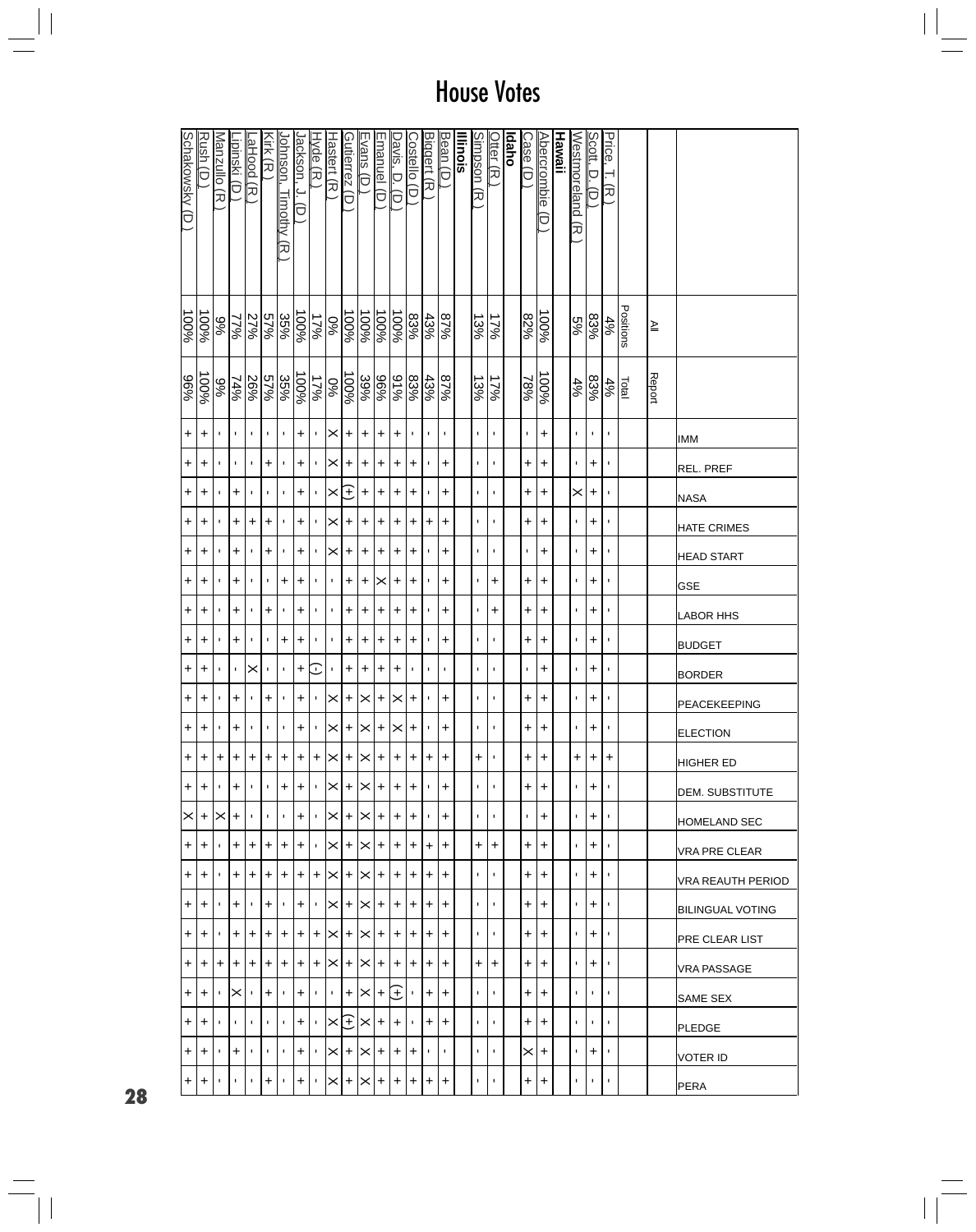| Lewis,<br>ᄍ.<br>⊼ | Davis,<br>ြ.<br>মি | <b>Chandler</b><br>$\widehat{\mathord{\text{e}}}$ | <b>Kentucky</b> | <u> Fiahrt (R</u>  | <u>Ryun, J.</u><br>$\widehat{\pi}$ | Moran, Jerry (R | Moore, D.<br>$\ominus$ | Kansas | Nussle (R      | Leach (R)      | atham (R       | King, S. (R    | Boswell (D     | <b>Lowa</b> | Visclosky (D     | Souder (R      | Sodrel (R      | Pence (R          | Hostettler (R  | Chocola (R     | Carson.<br>ې<br>∂ | <b>Buyer</b><br>$\widehat{\pi}$ | <b>Burton</b><br>ञ | <u>Indiana</u> | Weller (R      | <b>Shimkus (R</b> |           |               |                     |
|-------------------|--------------------|---------------------------------------------------|-----------------|--------------------|------------------------------------|-----------------|------------------------|--------|----------------|----------------|----------------|----------------|----------------|-------------|------------------|----------------|----------------|-------------------|----------------|----------------|-------------------|---------------------------------|--------------------|----------------|----------------|-------------------|-----------|---------------|---------------------|
| 17%               | 22%                | $\frac{20\%}{\%}$                                 |                 | $\frac{5}{2}$      | $\frac{4\%}{\%}$                   | 26%             | %56                    |        | 25%            | 929            | 22%            | <b>D%</b>      | 89%            |             | %96              | 17%            | 13%            | $ \mathcal{S}_6 $ | န္တ            | န့             | 100%              | 23%                             | $\frac{5}{6}$      |                | 22%            | 13%               | Positions | ≧             |                     |
| 17%               | 22%                | 70%                                               |                 | $\frac{4\%}{2}$    | $\frac{4\%}{\%}$                   | 26%             | 9616                   |        | 22%            | $65\%$         | 22%            | 960            | 7496           |             | $\frac{9696}{5}$ | 17%            | $13\%$         | န့                | $\frac{8}{6}$  | န့             | 32%               |                                 | $\sqrt{60}$        |                | 22%            | 13%               | Total     | <b>Report</b> |                     |
| $\mathbf{r}$      | ٠                  | $\blacksquare$                                    |                 | $\blacksquare$     | ×,                                 | $\blacksquare$  | +                      |        | $\blacksquare$ | $\blacksquare$ | $\blacksquare$ | $\mathbf{r}$   | +              |             | +                | $\mathbf{r}$   | $\blacksquare$ | $\blacksquare$    | $\blacksquare$ | $\blacksquare$ | +                 | $\blacksquare$                  | $\blacksquare$     |                | $\blacksquare$ | $\blacksquare$    |           |               | <b>IMM</b>          |
| $\blacksquare$    | ×                  | J.                                                |                 | ٠                  | ı                                  | $\blacksquare$  | +                      |        | $\blacksquare$ | ,              | $\blacksquare$ | $\blacksquare$ | +              |             | +                | $\blacksquare$ | $\blacksquare$ | $\blacksquare$    | ٠              | 1              | ×                 | 1                               | $\blacksquare$     |                | п              | 1                 |           |               | REL. PREF           |
| $\blacksquare$    | J,                 | +                                                 |                 | ٠                  | ı                                  | $\blacksquare$  | +                      |        | $\times$       | ,              | $\blacksquare$ | $\blacksquare$ | $\ddot{}$      |             | +                | $\blacksquare$ | $\blacksquare$ | ٠                 | ٠              | 1              | +                 | $\blacksquare$                  | $\blacksquare$     |                | п              | ı,                |           |               | <b>NASA</b>         |
| $\blacksquare$    | J,                 | +                                                 |                 | ٠                  | J,                                 | $\blacksquare$  | +                      |        | $\blacksquare$ | +              | $\blacksquare$ | ٠              | $\ddot{}$      |             | $\ddot{}$        | ×,             | $\blacksquare$ | $\blacksquare$    | ٠              | 1              | $\ddot{}$         | $\blacksquare$                  | $\blacksquare$     |                | +              | $\ddot{}$         |           |               | <b>HATE CRIMES</b>  |
| $\blacksquare$    | J,                 | ٠                                                 |                 | $\blacksquare$     | ı                                  | $\blacksquare$  | +                      |        | $\blacksquare$ | +              | $\blacksquare$ | $\blacksquare$ | $\times$       |             | $\ddot{}$        | $\mathbf{r}$   | $\mathbf{r}$   | $\blacksquare$    | T,             | $\blacksquare$ | +                 | ×                               | $\blacksquare$     |                | Ξ              | ٠                 |           |               | <b>HEAD START</b>   |
| ٠                 | ٠                  | +                                                 |                 | ٠                  | ٠                                  | $\blacksquare$  | +                      |        | $\blacksquare$ | +              | $\blacksquare$ | $\blacksquare$ | ×              |             | +                | $\mathbf{r}$   | $\blacksquare$ | $\blacksquare$    | ٠              | $\blacksquare$ | +                 | $\blacksquare$                  | $\blacksquare$     |                | I.             | $\blacksquare$    |           |               | <b>GSE</b>          |
| $\blacksquare$    | $\blacksquare$     | +                                                 |                 | ٠                  | ı                                  | +               | +                      |        | $\blacksquare$ | +              | $\blacksquare$ | $\blacksquare$ | $\times$       |             | $\ddot{}$        | $\blacksquare$ | $\blacksquare$ | ×,                | ٠              | ٠              | +                 | $\blacksquare$                  | $\blacksquare$     |                | $\blacksquare$ | $\blacksquare$    |           |               | <b>LABOR HHS</b>    |
| $\blacksquare$    | ٠                  | +                                                 |                 | $\blacksquare$     | $\blacksquare$                     | $\blacksquare$  | +                      |        | $\blacksquare$ | +              | $\blacksquare$ | $\blacksquare$ | ×              |             | $\ddot{}$        | $\blacksquare$ | $\blacksquare$ | ×,                | $\blacksquare$ | $\blacksquare$ | $\ddot{}$         | $\blacksquare$                  | $\blacksquare$     |                | $\blacksquare$ | $\blacksquare$    |           |               | <b>BUDGET</b>       |
| $\blacksquare$    | J.                 | $\blacksquare$                                    |                 | $\blacksquare$     | $\blacksquare$                     | $\blacksquare$  | $\blacksquare$         |        | $\blacksquare$ | +              | $\blacksquare$ | $\blacksquare$ | $\mathbf{I}$   |             | r,               | +              | $\blacksquare$ | $\blacksquare$    | $\blacksquare$ | ٠              | +                 | 1                               | $\blacksquare$     |                | I.             | $\blacksquare$    |           |               | <b>BORDER</b>       |
| ٠                 | $\blacksquare$     | +                                                 |                 | $\blacksquare$     | $\blacksquare$                     | $\blacksquare$  | +                      |        | $\blacksquare$ | $\blacksquare$ | $\blacksquare$ | $\blacksquare$ | $\ddot{}$      |             | +                | $\blacksquare$ | $\mathbf{r}$   | $\blacksquare$    | $\blacksquare$ | $\blacksquare$ | +                 | $\blacksquare$                  | $\blacksquare$     |                | $\blacksquare$ | $\blacksquare$    |           |               | PEACEKEEPING        |
| ٠                 | ٠                  | +                                                 |                 | ٠                  | ı                                  | $\blacksquare$  | +                      |        | $\blacksquare$ | ,              | $\blacksquare$ | ٠              | +              |             | +                | $\blacksquare$ | ×,             | $\blacksquare$    | ٠              | 1              | +                 | $\blacksquare$                  | $\blacksquare$     |                | $\blacksquare$ | 1                 |           |               | <b>ELECTION</b>     |
| +                 | $\ddot{}$          | $\ddot{}$                                         |                 | ı                  | ı                                  | +               | $\ddot{}$              |        | $\ddot{}$      | $\ddot{}$      | $\ddag$        | $\blacksquare$ | $\ddot{}$      |             | $\ddot{}$        | $\mathbf{r}$   | $\ddot{}$      | $\blacksquare$    | T,             | $\blacksquare$ | $\ddot{}$         | $\ddot{}$                       | $\blacksquare$     |                | +              | $\ddot{}$         |           |               | HIGHER ED           |
| $\mathbf{I}$      | $\blacksquare$     | +                                                 |                 | $\blacksquare$     | $\blacksquare$                     | $\blacksquare$  | +                      |        | $\blacksquare$ | +              | $\blacksquare$ | $\mathbf{I}$   | +              |             | +                | $\blacksquare$ | $\mathbf{L}$   | $\blacksquare$    | $\blacksquare$ | $\mathbf{I}$   | $\ddot{}$         | $\blacksquare$                  | $\blacksquare$     |                | $\blacksquare$ | $\blacksquare$    |           |               | DEM. SUBSTITUTE     |
| ٠                 | $\blacksquare$     | ٠                                                 |                 | $\blacksquare$     | ٠                                  | $\blacksquare$  | +                      |        | $\times$       | +              | $\blacksquare$ | $\mathbf{I}$   | +              |             | +                | $\mathbf{I}$   | $\blacksquare$ | Ξ                 | $\mathbf{r}$   | $\mathbf{I}$   | +                 | $\blacksquare$                  | $\blacksquare$     |                | $\blacksquare$ | $\blacksquare$    |           |               | <b>HOMELAND SEC</b> |
| +                 | +                  | +                                                 |                 | ×                  | $\blacksquare$                     | +               | +                      |        | ÷.             | +              | +              | $\mathbf{I}$   | +              |             | +                | l+             | +              | ×                 | л.             | +              | $\left[ +\right]$ | +                               | $\blacksquare$     |                | I.             | $\blacksquare$    |           |               | VRA PRE CLEAR       |
| ٠                 | +                  | +                                                 |                 | $\mathbin{\times}$ | ٠                                  | +               | +                      |        | +              | +              | +              | ı.             | +              |             | +                | $\blacksquare$ | $\blacksquare$ | л.                | $\blacksquare$ | $\blacksquare$ | $^{+}$            | +                               | $\blacksquare$     |                | +              | $\blacksquare$    |           |               | VRA REAUTH PERIOD   |
| $\blacksquare$    | ٠                  | +                                                 |                 | ×۱۰                |                                    | $\blacksquare$  | +                      |        | $\mathbf{I}$   | +              | $\blacksquare$ | $\blacksquare$ | $\ddot{}$      |             | +                | $\blacksquare$ | $\blacksquare$ | +                 | $\blacksquare$ | $\blacksquare$ | $^{+}$            | $\mathbf{I}$                    | $\blacksquare$     |                | $\blacksquare$ | $\blacksquare$    |           |               | BILINGUAL VOTING    |
| +                 | +                  | +                                                 |                 | $\times$           | ٠                                  | +               | +                      |        | +              | +              | +              | $\blacksquare$ | +              |             | +                | +              | $\blacksquare$ | $\mathbf{I}$      | $\mathbf{I}$   | $\blacksquare$ | $\pm$             | +                               | $\blacksquare$     |                | +              | $\blacksquare$    |           |               | IPRE CLEAR LIST     |
| +                 | +                  | +                                                 |                 | $\left[ +\right]$  | +                                  | +               | +                      |        | +              | +              | +              | $\blacksquare$ | +              |             | +                | +              | +              | +                 | +              | +              | $\pm$             | +                               | $\blacksquare$     |                | +              | +                 |           |               | VRA PASSAGE         |
| $\blacksquare$    | J.                 | ٠                                                 |                 | J.                 | I,                                 | $\blacksquare$  | +                      |        | $\blacksquare$ | +              | $\blacksquare$ | ٠              | ٠              |             | +                | $\blacksquare$ | $\blacksquare$ | ٠                 | +              |                | +                 | $\blacksquare$                  | I.                 |                | п              | I.                |           |               | SAME SEX            |
| $\mathbf{I}$      | ٠                  | ٠                                                 |                 | J.                 | ٠                                  | $\blacksquare$  | +                      |        | $\blacksquare$ | $\blacksquare$ | $\blacksquare$ | ٠              | $\blacksquare$ |             | +                | $\blacksquare$ | $\mathbf{L}$   | $\blacksquare$    | $\blacksquare$ | $\blacksquare$ | +                 | $\blacksquare$                  | $\blacksquare$     |                | $\blacksquare$ | ٠                 |           |               | <b>PLEDGE</b>       |
| $\mathbf{I}$      | ٠                  | +                                                 |                 | ٠                  | ٠                                  | ٠               | ×                      |        | ٠              | $\blacksquare$ | $\blacksquare$ | $\mathbf{I}$   | +              |             | +                | $\blacksquare$ | $\blacksquare$ | $\blacksquare$    | ٠              | ٠              | +                 | ٠                               | $\blacksquare$     |                | п              | ٠                 |           |               | VOTER ID            |
| $\mathbf{I}$      | ٠                  | +                                                 |                 | ٠                  | I,                                 | п               | +                      |        | $\times$       | $\blacksquare$ | $\blacksquare$ | ı.             | +              |             | +                | $\blacksquare$ | $\blacksquare$ | $\blacksquare$    | ٠              | $\blacksquare$ | +                 | $\blacksquare$                  | $\blacksquare$     |                | I.             | ı,                |           |               | PERA                |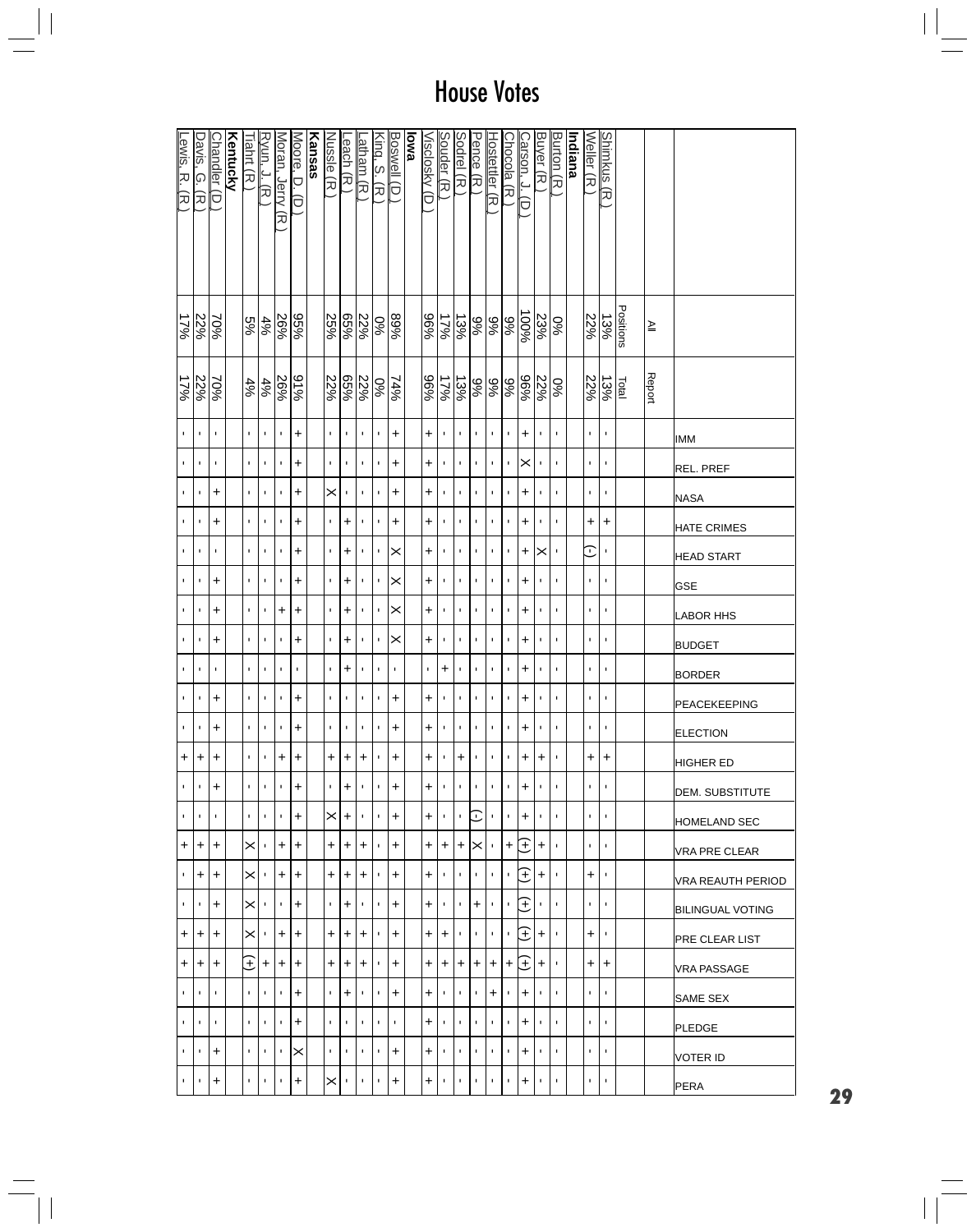|           | <u>Delahunt (D</u> | Capuano (D | <b>Massachusetts</b> | <b>Wynn_</b><br>$\widehat{\Theta}$ | Van Hollen<br>ê | Ruppersberger<br>$\widehat{\mathbf{c}}$ | <u>Hoyer (D</u> )   | Gilchrest (R)  | Cummings (D | Cardin (D | Bartlett (R    | <b>Maryland</b> | Michaud (D | <u>Allen, T.</u><br>g | <b>Maine</b> | <b>Melancon</b><br>$\widehat{\mathord{\text{e}}}$ | McCrery (R     | <u>Jindal (R</u> | <u>Jefferson</u><br>$\widehat{\Theta}$ | Boustany (R    | <u>Baker (R</u>          | <u>Alexander,</u><br>ᅎ<br>$\widehat{\pi}$ | <u>Louisiana</u> | <b>Nutrield GR</b>    | Rogers,<br>H.<br><u>রি</u> | Northup (R     |           |        |                         |
|-----------|--------------------|------------|----------------------|------------------------------------|-----------------|-----------------------------------------|---------------------|----------------|-------------|-----------|----------------|-----------------|------------|-----------------------|--------------|---------------------------------------------------|----------------|------------------|----------------------------------------|----------------|--------------------------|-------------------------------------------|------------------|-----------------------|----------------------------|----------------|-----------|--------|-------------------------|
| 96001     | 100%               | $-6006$    |                      | $\frac{9696}{2}$                   | 96001           | %00L                                    | $\frac{100\%}{200}$ | 45%            | 100%        | 100%      | 5%             |                 | 100%       | $\frac{100\%}{200}$   |              | 73%                                               | 22%            | 13%              | $\frac{95\%}{25}$                      | 26%            | २०<br> <br> <br> <br>    | 9%                                        |                  | $\frac{9\%}{6}$       | 13%                        | %9             | Positions | ≧      |                         |
| 96001     | $\frac{9696}{5}$   | 96001      |                      | $\frac{60}{6}$                     | $\frac{100}{3}$ | 9616                                    | $\frac{100\%}{200}$ | 39%            | $-6001$     | 96001     | 4%             |                 | 100%       | $\frac{100\%}{200}$   |              | %0Z                                               | 22%            | 13%              | 26%<br>87%                             |                | 4%                       | 9%                                        |                  | $\frac{986}{6}$       | 13%                        | 4%             | Total     | Report |                         |
| $\ddot{}$ | +                  | $\ddot{}$  |                      | +                                  | +               | +                                       | +                   | $\blacksquare$ | $\ddot{}$   | $\ddot{}$ | $\times$       |                 | $\ddot{}$  | +                     |              | $\blacksquare$                                    | ×,             | $\blacksquare$   | $\ddot{}$                              | $\blacksquare$ | $\blacksquare$           | $\blacksquare$                            |                  | $\mathbf{r}$          | $\blacksquare$             | $\blacksquare$ |           |        | IMM                     |
| +         | +                  | +          |                      | +                                  | +               | +                                       | +                   | $\blacksquare$ | +           | +         | $\blacksquare$ |                 | +          | +                     |              | +                                                 | ٠              | $\blacksquare$   | +                                      | $\blacksquare$ | $\blacksquare$           | $\blacksquare$                            |                  | $\blacksquare$        | $\blacksquare$             | $\blacksquare$ |           |        | REL. PREF               |
| +         | $\times$           | +          |                      | +                                  | +               | +                                       | +                   | $\blacksquare$ | +           | $\ddot{}$ | $\blacksquare$ |                 | +          | +                     |              | +                                                 | +              | +                | $\boldsymbol{\times}$                  | +              | $\blacksquare$           | $\blacksquare$                            |                  | $\blacksquare$        | $\blacksquare$             | $\blacksquare$ |           |        | <b>NASA</b>             |
| +         | +                  | +          |                      | +                                  | +               | +                                       | +                   | ×              | +           | $\ddot{}$ | ٠              |                 | $\ddot{}$  | +                     |              | ×                                                 | ٠              | T,               | +                                      | $\blacksquare$ | $\blacksquare$           | $\blacksquare$                            |                  | $\blacksquare$        | $\blacksquare$             | $\blacksquare$ |           |        | <b>HATE CRIMES</b>      |
| +         | $+$                | $\ddot{}$  |                      | +                                  | +               | +                                       | +                   | $\mathbf I$    | +           | +         | $\blacksquare$ |                 | +          | +                     |              | +                                                 | ٠              | ×,               | $\ddot{}$                              | C              | $\times$                 | ,                                         |                  | $\blacksquare$        | $\blacksquare$             | $\blacksquare$ |           |        | <b>HEAD START</b>       |
| +         | +                  | +          |                      | +                                  | +               | +                                       | +                   | +              | +           | +         | ٠              |                 | +          | +                     |              | +                                                 | $\blacksquare$ | $\blacksquare$   | +                                      | $\blacksquare$ | $\blacksquare$           | $\blacksquare$                            |                  | $\times$              | ٠                          | $\blacksquare$ |           |        | <b>GSE</b>              |
| +         | +                  | +          |                      | +                                  | +               | +                                       | +                   | $\blacksquare$ | +           | +         | $\blacksquare$ |                 | +          | +                     |              | +                                                 | ٠              | $\blacksquare$   | +                                      | $\blacksquare$ | $\blacksquare$           | $\blacksquare$                            |                  | $\blacksquare$        | ٠                          | T,             |           |        | <b>LABOR HHS</b>        |
| +         | +                  | +          |                      | +                                  | +               | +                                       | +                   | $\blacksquare$ | +           | $\ddot{}$ | $\blacksquare$ |                 | $\ddot{}$  | +                     |              | +                                                 | ٠              | ×,               | $\ddot{}$                              | $\blacksquare$ | $\blacksquare$           | $\blacksquare$                            |                  | $\mathbf{r}$          | J.                         | $\blacksquare$ |           |        | <b>BUDGET</b>           |
| +         | +                  | +          |                      | +                                  | +               | +                                       | +                   | ,              | +           | +         | +              |                 | +          | +                     |              | ٠                                                 | T,             | $\blacksquare$   | +                                      | $\blacksquare$ | $\blacksquare$           | $\blacksquare$                            |                  | $\blacksquare$        | $\blacksquare$             | $\blacksquare$ |           |        | <b>BORDER</b>           |
| +         | +                  | +          |                      | +                                  | +               | +                                       | $\ddot{}$           | $\mathbf{I}$   | $\ddot{}$   | $\ddot{}$ | $\blacksquare$ |                 | +          | +                     |              | +                                                 | $\blacksquare$ | $\mathbf{r}$     | +                                      | $\blacksquare$ | $\blacksquare$           | $\blacksquare$                            |                  | $\blacksquare$        | $\blacksquare$             | $\mathbf{I}$   |           |        | PEACEKEEPING            |
| +         | +                  | +          |                      | +                                  | +               | +                                       | +                   | $\blacksquare$ | +           | +         | 1              |                 | +          | +                     |              | +                                                 | $\blacksquare$ | $\blacksquare$   | +                                      | $\blacksquare$ | $\blacksquare$           | $\blacksquare$                            |                  | $\blacksquare$        | $\blacksquare$             | $\blacksquare$ |           |        | <b>ELECTION</b>         |
| +         | +                  | $\ddot{}$  |                      | $\ddot{}$                          | $\ddot{}$       | $\ltimes$                               | $\left  + \right $  | ∣×             | $\ddot{}$   | $\ddot{}$ | ı              |                 | +          | +                     |              | +                                                 | $\ddot{}$      | +                | $\pm$                                  | $\ddot{}$      | $\left  + \right\rangle$ | +                                         |                  | $\ddot{}$             | $\ddagger$                 | +              |           |        | <b>HIGHER ED</b>        |
| +         | +                  | +          |                      | $\ddot{}$                          | $\ddot{}$       | $\times$                                | $\ddot{}$           | ⋉              | $\ddot{}$   | $\ddot{}$ |                |                 | $\ddot{}$  | $\ddot{}$             |              | $\ddot{}$                                         | $\blacksquare$ | ٠                | $\ddot{}$                              | $\blacksquare$ | $\blacksquare$           | п                                         |                  | $\blacksquare$        | $\blacksquare$             | $\blacksquare$ |           |        | DEM. SUBSTITUTE         |
| +         | +                  | +          |                      | +                                  | +               | +                                       | +                   | $\mathbf{I}$   | +           | +         | ٠              |                 | +          | +                     |              | $\mathbf{L}$                                      | ٠              | $\blacksquare$   | +                                      | $\blacksquare$ | $\blacksquare$           | 1                                         |                  | $\blacksquare$        | ٠                          | $\blacksquare$ |           |        | <b>HOMELAND SEC</b>     |
| +         | $\pm$              | +          |                      | +                                  | +               | +                                       | +                   | +              | +           | +         | ٠              |                 | +          | +                     |              | +                                                 | +              | $\blacksquare$   | +                                      | +              | $\blacksquare$           | ٠                                         |                  | $\mathbf{I}$          | +                          | ×              |           |        | VRA PRE CLEAR           |
| +         | +                  | +          |                      | +                                  | +               | +                                       | +                   | +              | +           | +         | I.             |                 | +          | +                     |              | +                                                 | +              | $\blacksquare$   | +                                      | +              | $\blacksquare$           | $\blacksquare$                            |                  | $\mathbf{I}$          | $\mathbf{I}$               | ×              |           |        | VRA REAUTH PERIOD       |
| +         | +                  | +          |                      | $\ddot{}$                          | +               | +                                       | $\ddot{}$           | +              | $\ddot{}$   | +         | I.             |                 | +          | $\ddot{}$             |              | +                                                 | ٠              | $\blacksquare$   | +                                      | $\blacksquare$ | $\blacksquare$           | I.                                        |                  | $\blacksquare$        | $\blacksquare$             | ⋉              |           |        | <b>BILINGUAL VOTING</b> |
| +         | +                  | +          |                      | +                                  | +               | +                                       | +                   | +              | +           | +         | ٠              |                 | +          | +                     |              | +                                                 | ٠              | $\blacksquare$   | +                                      | +              | $\blacksquare$           | ٠                                         |                  | $\mathbf{L}_{\rm{c}}$ | $\mathbf{I}$               | ×              |           |        | <b>PRE CLEAR LIST</b>   |
| +         | +                  | +          |                      | +                                  | +               | +                                       | +                   | +              | +           | +         | $\blacksquare$ |                 | +          | +                     |              | +                                                 | +              | +                | +                                      | +              | $\blacksquare$           | +                                         |                  | +                     | +                          | $\times$       |           |        | VRA PASSAGE             |
| +         | +                  | +          |                      | +                                  | +               | +                                       | +                   | +              | +           | +         | ٠              |                 | +          | +                     |              | $\blacksquare$                                    | ٠              | ٠                | $\blacksquare$                         | $\blacksquare$ | $\blacksquare$           | $\blacksquare$                            |                  | $\mathbf{I}$          | $\blacksquare$             | ⋉              |           |        | <b>SAME SEX</b>         |
| +         | +                  | +          |                      | $\mathbf{r}$                       | +               | +                                       | ÷                   | +              | +           | +         | ٠              |                 | +          | +                     |              | $\mathbf{L}$                                      | ٠              | $\blacksquare$   | $\ddot{}$                              | $\blacksquare$ | $\blacksquare$           | $\blacksquare$                            |                  | $\blacksquare$        | ٠                          | ⋉              |           |        | <b>PLEDGE</b>           |
| +         | +                  | +          |                      | +                                  | +               | +                                       | +                   |                | +           | +         | ٠              |                 | +          | $\ddot{}$             |              | +                                                 | ٠              | ٠                | +                                      | $\blacksquare$ | $\blacksquare$           | ı                                         |                  | $\mathbf{I}$          | $\blacksquare$             | $\mathbf{I}$   |           |        | <b>VOTER ID</b>         |
| +         | +                  | +          |                      | +                                  | +               | +                                       | +                   | +              | +           | +         | ٠              |                 | +          | +                     |              | ٠                                                 | ٠              | $\blacksquare$   | ×                                      | $\blacksquare$ | $\blacksquare$           |                                           |                  | $\blacksquare$        | ٠                          | $\mathbf{I}$   |           |        | <b>PERA</b>             |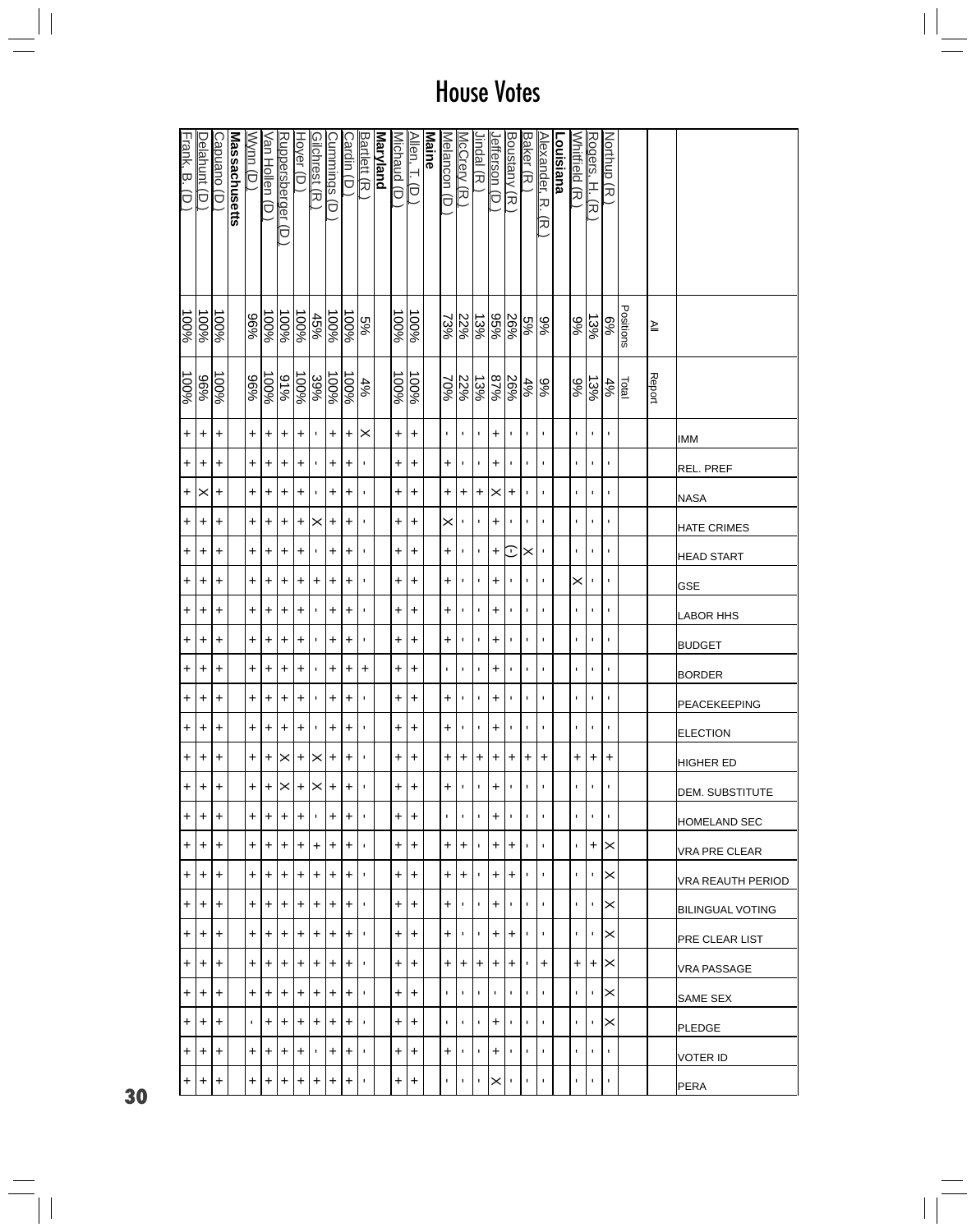| Kline (R           | <u>Kennedy, M.</u><br>ਕ | Gutknecht<br>$\widehat{\pi}$ | <b>Minnesota</b> | <u>Jpton (R</u> | Stupak (D          | Schwarz,<br>$\overline{\bm{x}}$ | Rogers,<br>Mike<br>$\widehat{\pi}$ | Miller, C.<br>$\widehat{\pi}$ | McCotter (R              | evin, S.<br>$\widehat{\Theta}$ | <u>Knollenberg (R</u> | Kilpatrick (D | Kildee (D | Hoekstra (R    | Ehlers (R      | <u>Dingell (D</u> | Conyers (D | Camp (R   | <u>Michigan</u> | Terney (D | Olver (D  | Neal<br>$\widehat{\mathbf{d}}$ | Meehan<br>Ӛ         | McGovern<br>Ō | Markey<br>$\widehat{\mathbf{d}}$ | Jnch (D   |           |               |                     |
|--------------------|-------------------------|------------------------------|------------------|-----------------|--------------------|---------------------------------|------------------------------------|-------------------------------|--------------------------|--------------------------------|-----------------------|---------------|-----------|----------------|----------------|-------------------|------------|-----------|-----------------|-----------|-----------|--------------------------------|---------------------|---------------|----------------------------------|-----------|-----------|---------------|---------------------|
| $\frac{26\%}{4\%}$ |                         | $4\%$                        |                  | 22%             | $\frac{100\%}{\%}$ | 39%                             | 22%                                | 26%                           | 30%                      | 96001                          | 22%                   | 100%          | $-6006$   | %              | 30%            | 100%              | 100%       | 23%       |                 | 100%      | 100%      | $\frac{100\%}{200}$            | $\frac{100\%}{200}$ | 96001         | 96001                            | 100%      | Positions | ≧             |                     |
| $\frac{4\%}{2}$    | 26%                     | $4\%$                        |                  | 22%             | $\frac{8}{36}$     | 39%                             | 22%                                | 26%                           | 30%                      | 100%                           | 22%                   | 100%          | $00\%$    | 966            | 30%            | 96001             | 96001      | 22%       |                 | 100%      | 96001     | 96001                          | $\frac{60}{66}$     | 96001         | 96001                            | $96\%$    | Total     | <b>Report</b> |                     |
| $\mathbf{I}$       | $\blacksquare$          | 1                            |                  | $\mathbf{I}$    | ✕                  | ٠                               | $\blacksquare$                     | $\blacksquare$                | $\blacksquare$           | +                              | $\blacksquare$        | +             | +         | $\blacksquare$ | $\blacksquare$ | +                 | +          | T,        |                 | +         | +         | +                              | +                   | +             | +                                | +         |           |               | <b>IMM</b>          |
| $\blacksquare$     | $\mathbf{I}$            | J.                           |                  | ×,              | +                  | J.                              | ı                                  | $\blacksquare$                | $\blacksquare$           | +                              | ,                     | +             | +         | $\blacksquare$ | ٠              | +                 | +          | J,        |                 | +         | +         | +                              | +                   | +             | +                                | +         |           |               | REL. PREF           |
| $\blacksquare$     | $\blacksquare$          | ı                            |                  | ×,              | +                  | J,                              | $\blacksquare$                     | $\blacksquare$                | $\blacksquare$           | +                              | ,                     | +             | +         | $\blacksquare$ | ٠              | +                 | +          | ٠         |                 | +         | +         | +                              | +                   | +             | +                                | +         |           |               | <b>NASA</b>         |
| $\blacksquare$     | 1                       | J.                           |                  | ٠               | +                  | $\ddot{}$                       | ٠                                  | $\blacksquare$                | $\ddot{}$                | $\ddot{}$                      | ,                     | $\ddot{}$     | +         | ×              | ı              | +                 | +          | ٠         |                 | +         | +         | +                              | +                   | +             | +                                | $\ddot{}$ |           |               | <b>HATE CRIMES</b>  |
| J.                 | 1                       | Ţ                            |                  | $\blacksquare$  | +                  | +                               | ٠                                  | $\blacksquare$                | $\blacksquare$           | $\ddot{}$                      | $\blacksquare$        | $\ddot{}$     | +         | $\blacksquare$ | $\blacksquare$ | +                 | +          | $\times$  |                 | +         | +         | +                              | +                   | +             | +                                | $\times$  |           |               | <b>HEAD START</b>   |
| $\mathbf{r}$       | +                       | Ţ                            |                  | $\blacksquare$  | +                  | ٠                               | ٠                                  | $\blacksquare$                | $\blacksquare$           | +                              | ,                     | +             | +         | $\blacksquare$ | +              | +                 | +          | ٠         |                 | +         | +         | +                              | +                   | +             | +                                | +         |           |               | <b>GSE</b>          |
| $\blacksquare$     | $\blacksquare$          | 1                            |                  | ×,              | +                  | ٠                               | $\blacksquare$                     | $\blacksquare$                | $\blacksquare$           | +                              | ,                     | +             | +         | 1              | ٠              | +                 | +          | ٠         |                 | +         | +         | +                              | +                   | +             | +                                | +         |           |               | LABOR HHS           |
| $\mathbf{r}$       | $\blacksquare$          | 1                            |                  | $\blacksquare$  | +                  | $\blacksquare$                  | $\blacksquare$                     | $\blacksquare$                | $\blacksquare$           | +                              | ,                     | $\ddot{}$     | +         | $\blacksquare$ | $\blacksquare$ | +                 | +          | ٠         |                 | +         | +         | +                              | +                   | +             | +                                | $\ddot{}$ |           |               | <b>BUDGET</b>       |
| $\blacksquare$     | 1                       | I.                           |                  | $\blacksquare$  | +                  | ٠                               | ٠                                  | $\blacksquare$                | $\blacksquare$           | +                              | ,                     | +             | +         | $\blacksquare$ | $\blacksquare$ | +                 | +          | ٠         |                 | +         | +         | +                              | +                   | +             | +                                | +         |           |               | <b>BORDER</b>       |
| $\blacksquare$     | $\mathbf{I}$            | $\blacksquare$               |                  | ×,              | +                  | $\blacksquare$                  | $\blacksquare$                     | $\blacksquare$                | +                        | +                              | ,                     | +             | +         | $\blacksquare$ | $\blacksquare$ | +                 | +          | ٠         |                 | +         | +         | +                              | +                   | +             | +                                | +         |           |               | PEACEKEEPING        |
| $\blacksquare$     | $\blacksquare$          | ı                            |                  | $\blacksquare$  | +                  | J,                              | ٠                                  | $\blacksquare$                | $\blacksquare$           | +                              | Ξ                     | +             | +         | $\blacksquare$ | ٠              | +                 | +          | ٠         |                 | +         | +         | +                              | +                   | +             | +                                | +         |           |               | <b>ELECTION</b>     |
| $\blacksquare$     | +                       | ٠                            |                  | +               | $\ddot{}$          | $\pm$                           | $\ddot{}$                          | $\ddot{}$                     | $\left  + \right\rangle$ | $\ddot{}$                      | $\blacksquare$        | $\ddot{}$     | $\ddot{}$ | $\ddot{}$      | $\ddot{}$      | $\ddot{}$         | $\pm$      | $\ddot{}$ |                 | $\ddot{}$ | $\ddot{}$ | +                              | $\ddot{}$           | $\ddot{}$     | +                                | $\ddot{}$ |           |               | HIGHER ED           |
| $\mathbf{I}$       | $\blacksquare$          | $\blacksquare$               |                  | $\blacksquare$  | +                  | J.                              | $\blacksquare$                     | $\blacksquare$                | $\blacksquare$           | +                              | $\blacksquare$        | +             | +         | $\blacksquare$ | ٠              | +                 | $\ddot{}$  | ٠         |                 | +         | +         | +                              | +                   | +             | +                                | +         |           |               | IDEM. SUBSTITUTE    |
| $\mathbf{I}$       | J.                      | $\blacksquare$               |                  | $\mathbf{L}$    | +                  | ٠                               | $\blacksquare$                     | Ο                             |                          | +                              | $\blacksquare$        | +             | +         | $\mathbf{I}$   | +              | +                 | +          | ٠         |                 | +         | +         | +                              | +                   | +             | +                                | +         |           |               | <b>HOMELAND SEC</b> |
| $\mathbf{I}$       | +                       | I.                           |                  | +               | ÷                  | +                               | +                                  | +                             | +                        | +                              | +                     | +             | +         | $\blacksquare$ | +              | +                 | ÷          | +         |                 | +         | +         | +                              | +                   | +             | +                                | +         |           |               | VRA PRE CLEAR       |
| $\blacksquare$     | +                       | $\blacksquare$               |                  | +               | +                  | +                               | +                                  | ٠                             | +                        | +                              | +                     | +             | +         | $\blacksquare$ | п.             | +                 | +          | +         |                 | +         | +         | +                              | +                   | +             | +                                | +         |           |               | VRA REAUTH PERIOD   |
| $\mathbf{I}$       | 1                       | $\blacksquare$               |                  | $\mathbf{L}$    | $\ddot{}$          | +                               | ٠                                  | $\blacksquare$                | $\blacksquare$           | +                              | $\blacksquare$        | +             | +         | $\blacksquare$ | $\ddot{}$      | +                 | $\ddot{}$  | ٠         |                 | +         | +         | +                              | +                   | +             | +                                | $\ddot{}$ |           |               | IBILINGUAL VOTING   |
| л.                 | +                       | I.                           |                  | +               | +                  | +                               | +                                  | +                             | +                        | +                              | +                     | +             | +         | $\blacksquare$ | +              | +                 | +          | +         |                 | +         | +         | +                              | +                   | +             | +                                | +         |           |               | IPRE CLEAR LIST     |
| +                  | +                       | +                            |                  | +               | +                  | +                               | +                                  | +                             | +                        | +                              | +                     | +             | +         | +              | +              | +                 | +          | +         |                 | +         | +         | +                              | +                   | +             | +                                | +         |           |               | VRA PASSAGE         |
| $\mathbf{I}$       | $\mathbf{I}$            | I.                           |                  | $\mathbf{I}$    | +                  | +                               | J.                                 | $\blacksquare$                | $\blacksquare$           | +                              | +                     | +             | +         | $\mathbf{I}$   | $\mathbf{I}$   | +                 | ٠          |           |                 | ٠         | ÷         | +                              | +                   | +             | +                                | +         |           |               | <b>SAME SEX</b>     |
| $\mathbf{I}$       | $\mathbf{I}$            | I.                           |                  | $\blacksquare$  | +                  | J.                              | ٠                                  | $\blacksquare$                | $\blacksquare$           | +                              | $\blacksquare$        | +             | +         | $\blacksquare$ | л.             | +                 | $\ddot{}$  | ٠         |                 | +         | +         | +                              | +                   | +             | +                                | $\ddot{}$ |           |               | <b>PLEDGE</b>       |
|                    | ٠                       | ٠                            |                  | $\mathbf{I}$    | +                  | ٠                               | ٠                                  | ٠                             | $\blacksquare$           | +                              | 1                     | +             | +         | $\blacksquare$ | $\blacksquare$ | +                 | +          | ٠         |                 | +         | +         | +                              | ٠                   | +             | +                                | +         |           |               | VOTER ID            |
| л.                 | ٠                       | 1                            |                  | ٠               | +                  | ٠                               | J.                                 | +                             | $\blacksquare$           | +                              | $\blacksquare$        | +             | +         | $\blacksquare$ | ٠              | +                 | +          | ٠         |                 | +         | +         | +                              | ×                   | +             | +                                | +         |           |               | PERA                |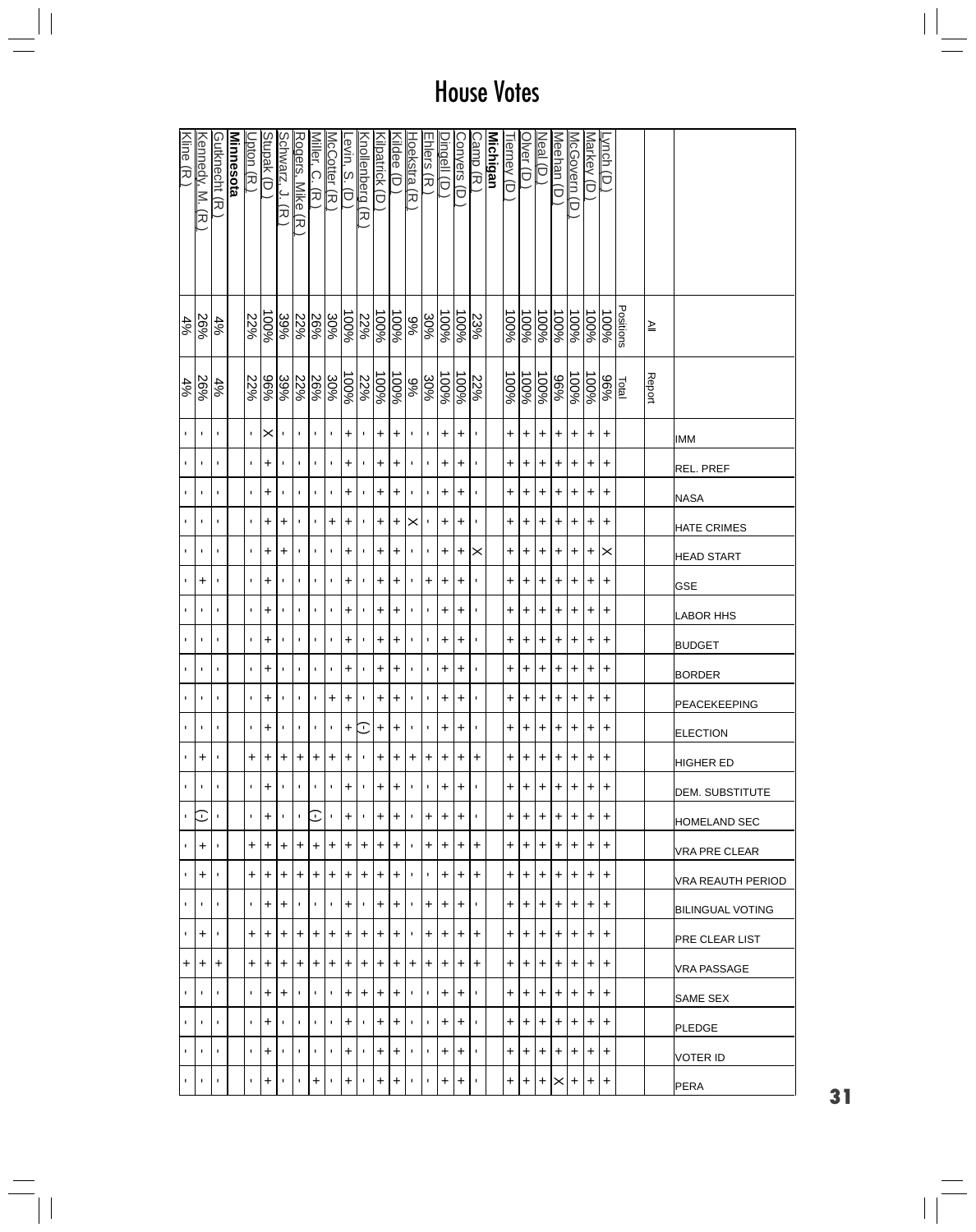|    | <u>Terry (R</u> | Osborne (R     | Fortenberry (R)          | <b>Nebraska</b> | Rehberg (R     | <b>Montana</b> | Skelton (D     | Hulshof (R     | Graves (R      | Emerson (R        | Cleaver<br>$\widehat{\Theta}$ | $C$ lay (D          | <b>Carnahan</b><br>$\widehat{\mathbf{c}}$ | Blunt (R       | $\Delta$ kin<br>$\widehat{\pi}$ | <b>Missouri</b> | Wicker (R      | Thompson,<br>ā.<br>U | Taylor, G.<br>$\widehat{\mathsf{d}}$ | Pickering (R   | <b>Mississippi</b> | Sabo (D           | Ramstad (R     | Peterson.<br><u>ှ</u><br>∂ | <b>Oberstar</b><br>$\widehat{\mathbf{d}}$ | McCollum (D                |                  |               |                         |
|----|-----------------|----------------|--------------------------|-----------------|----------------|----------------|----------------|----------------|----------------|-------------------|-------------------------------|---------------------|-------------------------------------------|----------------|---------------------------------|-----------------|----------------|----------------------|--------------------------------------|----------------|--------------------|-------------------|----------------|----------------------------|-------------------------------------------|----------------------------|------------------|---------------|-------------------------|
|    | 22%             | 27%            | 13%                      |                 | 13%            |                | $74\%$         | 22%            | <b>D%</b>      | 26%               | 100%                          | $\frac{100\%}{200}$ | %96                                       | န့             | $\frac{8}{6}$                   |                 | 4%             | 9/16                 | 32%                                  | 14%            |                    | $\frac{10006}{8}$ | 39%            | $\frac{48\%}{100}$         | $\frac{100\%}{200}$                       | 100%                       | <b>Positions</b> | ≧             |                         |
|    | 22%             | 26%            | 13%                      |                 | 13%            |                | 74%            | 22%            | 9%             | $\frac{968}{268}$ |                               | $87\%$              | $\frac{686}{5}$                           | န့             | န့                              |                 | $rac{4\%}{\%}$ | %28                  | 30%                                  | 13%            |                    | 100%              | 39%            | $\frac{48\%}{100}$         | $\frac{9696}{5}$                          | $\overline{\frac{1}{200}}$ | 高                | <b>Report</b> |                         |
|    | $\blacksquare$  | $\blacksquare$ | $\blacksquare$           |                 | $\blacksquare$ |                | $\blacksquare$ | $\blacksquare$ | $\blacksquare$ | $\mathbf{r}$      | +                             | $\ddot{}$           | $\ddot{}$                                 | $\blacksquare$ | $\blacksquare$                  |                 | $\blacksquare$ | +                    | $\blacksquare$                       | $\blacksquare$ |                    | $\ddot{}$         | $\blacksquare$ | $\mathbf{I}$               | +                                         | $\ddot{}$                  |                  |               | <b>IMM</b>              |
|    | $\blacksquare$  | $\mathbf{I}$   | $\blacksquare$           |                 | $\blacksquare$ |                | $\blacksquare$ | $\blacksquare$ | ٠              | $\blacksquare$    | ×                             | +                   | +                                         | ٠              | $\blacksquare$                  |                 | $\blacksquare$ | +                    | $\blacksquare$                       | $\blacksquare$ |                    | +                 | $\blacksquare$ | ٠                          | +                                         | +                          |                  |               | REL. PREF               |
|    | $\blacksquare$  | $\blacksquare$ | $\blacksquare$           |                 | $\blacksquare$ |                | +              | $\blacksquare$ | $\blacksquare$ | $\blacksquare$    | +                             | $\times$            | +                                         | ×,             | $\blacksquare$                  |                 | $\blacksquare$ | +                    | ×                                    | $\times$       |                    | +                 | $\blacksquare$ | +                          | +                                         | +                          |                  |               | <b>NASA</b>             |
|    | $\blacksquare$  | $\blacksquare$ | $\blacksquare$           |                 | $\blacksquare$ |                | +              | ı.             | $\blacksquare$ | $\blacksquare$    | +                             | +                   | +                                         | J.             | $\blacksquare$                  |                 | $\blacksquare$ | +                    | $\blacksquare$                       | $\blacksquare$ |                    | $\pmb{+}$         | $\blacksquare$ | $\pmb{+}$                  | +                                         | +                          |                  |               | <b>HATE CRIMES</b>      |
|    | $\blacksquare$  | $\blacksquare$ | $\blacksquare$           |                 | $\blacksquare$ |                | $\ddot{}$      | ٠              | $\blacksquare$ | $\blacksquare$    | +                             | $\ddot{}$           | $\ddot{}$                                 | ٠              | $\blacksquare$                  |                 | $\blacksquare$ | $\ddot{}$            | $\blacksquare$                       | $\blacksquare$ |                    | $\ddot{}$         | $\blacksquare$ | $\blacksquare$             | +                                         | $\ddot{}$                  |                  |               | <b>HEAD START</b>       |
|    | $\blacksquare$  | $\blacksquare$ | $\blacksquare$           |                 | $\blacksquare$ |                | +              | $\blacksquare$ | $\blacksquare$ | ٠                 | +                             | +                   | $\ddot{}$                                 | ٠              | $\blacksquare$                  |                 | $\blacksquare$ | +                    | $\blacksquare$                       | $\blacksquare$ |                    | +                 | $\ddot{}$      | +                          | $\ddot{}$                                 | +                          |                  |               | <b>GSE</b>              |
|    | $\blacksquare$  | $\blacksquare$ | $\blacksquare$           |                 | $\blacksquare$ |                | +              | ٠              | $\blacksquare$ | +                 | +                             | +                   | $\ddot{}$                                 | ٠              | $\blacksquare$                  |                 | $\blacksquare$ | +                    | +                                    | +              |                    | +                 | +              | +                          | +                                         | +                          |                  |               | <b>LABOR HHS</b>        |
|    | $\blacksquare$  | $\blacksquare$ | $\blacksquare$           |                 | $\blacksquare$ |                | +              | ٠              | $\blacksquare$ | $\blacksquare$    | +                             | +                   | $\ddot{}$                                 | ٠              | $\blacksquare$                  |                 | $\blacksquare$ | +                    | +                                    | $\blacksquare$ |                    | +                 | $\ddot{}$      | +                          | $\ddot{}$                                 | +                          |                  |               | <b>BUDGET</b>           |
|    | $\blacksquare$  | $\mathbf{I}$   | $\blacksquare$           |                 | $\blacksquare$ |                | T,             | $\blacksquare$ | $\blacksquare$ | $\blacksquare$    | +                             | +                   | $\ddot{}$                                 | ٠              | $\blacksquare$                  |                 | $\blacksquare$ | +                    | $\blacksquare$                       | $\blacksquare$ |                    | +                 | $\blacksquare$ | J.                         | +                                         | +                          |                  |               | <b>BORDER</b>           |
|    | $\blacksquare$  | $\blacksquare$ | Ŧ                        |                 | $\blacksquare$ |                | +              | $\mathbf{I}$   | $\blacksquare$ | $\mathbf{r}$      | +                             | +                   | $\ddot{}$                                 | $\blacksquare$ | $\blacksquare$                  |                 | $\blacksquare$ | +                    | +                                    | $\blacksquare$ |                    | $\pmb{+}$         | $\blacksquare$ | $\mathbf{I}$               | +                                         | +                          |                  |               | PEACEKEEPING            |
|    | $\blacksquare$  | $\blacksquare$ | $\blacksquare$           |                 | $\blacksquare$ |                | +              | $\mathbf{I}$   | $\blacksquare$ | ٠                 | +                             | +                   | +                                         | $\blacksquare$ | $\blacksquare$                  |                 | $\blacksquare$ | +                    | +                                    | $\blacksquare$ |                    | $\ddot{}$         | $\blacksquare$ | $\blacksquare$             | +                                         | +                          |                  |               | <b>ELECTION</b>         |
|    | +               | $\ddot{}$      | $\left  + \right\rangle$ |                 | +              |                | $\ddot{}$      | $\ddot{}$      | $\blacksquare$ | $\ddot{}$         | +                             | $ \times +$         |                                           | $\pm$          | +                               |                 | $\blacksquare$ | +                    | $\ddot{}$                            | $\ddot{}$      |                    | +                 | $\ddot{}$      | +                          | l+                                        | +                          |                  |               | <b>HIGHER ED</b>        |
|    | $\blacksquare$  | $\blacksquare$ | $\blacksquare$           |                 | $\blacksquare$ |                | $\ddot{}$      | $\blacksquare$ | $\blacksquare$ | $\blacksquare$    | +                             | $\times$            | $\ddot{}$                                 | ×              | $\blacksquare$                  |                 | $\blacksquare$ | $\ddot{}$            | $\ddot{}$                            | $\blacksquare$ |                    | $\ddot{}$         | $\blacksquare$ | $\ddot{}$                  | $\ddot{}$                                 | +                          |                  |               | <b>DEM. SUBSTITUTE</b>  |
|    | $\blacksquare$  | ×              | $\blacksquare$           |                 | $\blacksquare$ |                | +              | $\blacksquare$ | $\mathbf{I}$   | $\blacksquare$    | +                             | +                   | +                                         | ٠              | $\blacksquare$                  |                 | $\blacksquare$ | ×                    | $\blacksquare$                       | $\blacksquare$ |                    | +                 | $\mathbf{I}$   | $\mathbf{L}_{\mathrm{c}}$  | $\times$ l+                               |                            |                  |               | <b>HOMELAND SEC</b>     |
|    | +               | $\ddot{}$      | $\blacksquare$           |                 | +              |                | +              | +              | ×              | $\ddot{}$         | +                             | +                   | +                                         | ٠              | $\blacksquare$                  |                 | $\blacksquare$ | +                    | $\blacksquare$                       | $\blacksquare$ |                    | +                 | $\ddot{}$      | +                          | $\ddot{}$                                 | +                          |                  |               | <b>VRA PRE CLEAR</b>    |
|    | +               | +              | $\blacksquare$           |                 | $\blacksquare$ |                | +              | +              | $\times$       | +                 | +                             | +                   | +                                         | $\blacksquare$ | $\blacksquare$                  |                 | $\blacksquare$ | +                    | $\blacksquare$                       | $\blacksquare$ |                    | +                 | $\ddot{}$      | +                          | +                                         | +                          |                  |               | VRA REAUTH PERIOD       |
|    | $\blacksquare$  | $\ddot{}$      | $\blacksquare$           |                 | $\blacksquare$ |                | $\ddot{}$      | $\blacksquare$ | $\times$       | $\mathbf{L}$      | +                             | +                   | +                                         | $\blacksquare$ | $\blacksquare$                  |                 | $\blacksquare$ | $\ddot{}$            | $\blacksquare$                       | $\blacksquare$ |                    | $\ddot{}$         | $\ddot{}$      | $\mathbf{r}$               | +                                         | +                          |                  |               | <b>BILINGUAL VOTING</b> |
|    | +               | $\ddot{}$      | $\blacksquare$           |                 | $\blacksquare$ |                | +              | +              | ×              | +                 | +                             | +                   | +                                         | ٠              | $\blacksquare$                  |                 | $\blacksquare$ | +                    | $\blacksquare$                       | $\blacksquare$ |                    | +                 | +              | +                          | +                                         | +                          |                  |               | <b>PRE CLEAR LIST</b>   |
|    | +               | +              | +                        |                 | +              |                | +              | +              | ×              | +                 | +                             | +                   | +                                         | +              | $\ddot{}$                       |                 | +              | +                    | +                                    | +              |                    | +                 | $\ddot{}$      | +                          | +                                         | +                          |                  |               | <b>VRA PASSAGE</b>      |
|    | $\blacksquare$  | $\blacksquare$ | $\blacksquare$           |                 | $\blacksquare$ |                | $\blacksquare$ | $\blacksquare$ | $\blacksquare$ | $\mathbf{I}$      | +                             | +                   | +                                         | J.             | $\blacksquare$                  |                 | $\blacksquare$ | $\blacksquare$       | $\blacksquare$                       | $\blacksquare$ |                    | +                 | $\mathbf{I}$   | $\blacksquare$             | +                                         | +                          |                  |               | SAME SEX                |
|    | $\blacksquare$  | $\blacksquare$ | $\blacksquare$           |                 | $\blacksquare$ |                | $\blacksquare$ | $\mathbf{I}$   | $\mathbf{I}$   | $\blacksquare$    | +                             | +                   | $\mathbf{r}$                              | ٠              | $\blacksquare$                  |                 | $\blacksquare$ | $\blacksquare$       | $\blacksquare$                       | $\blacksquare$ |                    | +                 | $\blacksquare$ | $\mathbf{L}_{\mathrm{c}}$  | +                                         | +                          |                  |               | PLEDGE                  |
|    | $\blacksquare$  | $\blacksquare$ | $\blacksquare$           |                 | $\blacksquare$ |                | +              | $\mathbf{I}$   | $\blacksquare$ | $\blacksquare$    | +                             | +                   | $\ddot{}$                                 | J.             | $\blacksquare$                  |                 | ٠              | +                    | $\blacksquare$                       | $\blacksquare$ |                    | +                 | $\blacksquare$ | $\blacksquare$             | +                                         | +                          |                  |               | <b>VOTER ID</b>         |
| 32 | $\blacksquare$  | $\blacksquare$ | $\blacksquare$           |                 | $\blacksquare$ |                | $\blacksquare$ | ٠              | $\blacksquare$ | $\blacksquare$    | +                             | +                   | +                                         | п              | $\blacksquare$                  |                 | $\blacksquare$ | +                    | $\blacksquare$                       | $\blacksquare$ |                    | +                 | $\blacksquare$ | $\blacksquare$             | +                                         | +                          |                  |               | <b>PERA</b>             |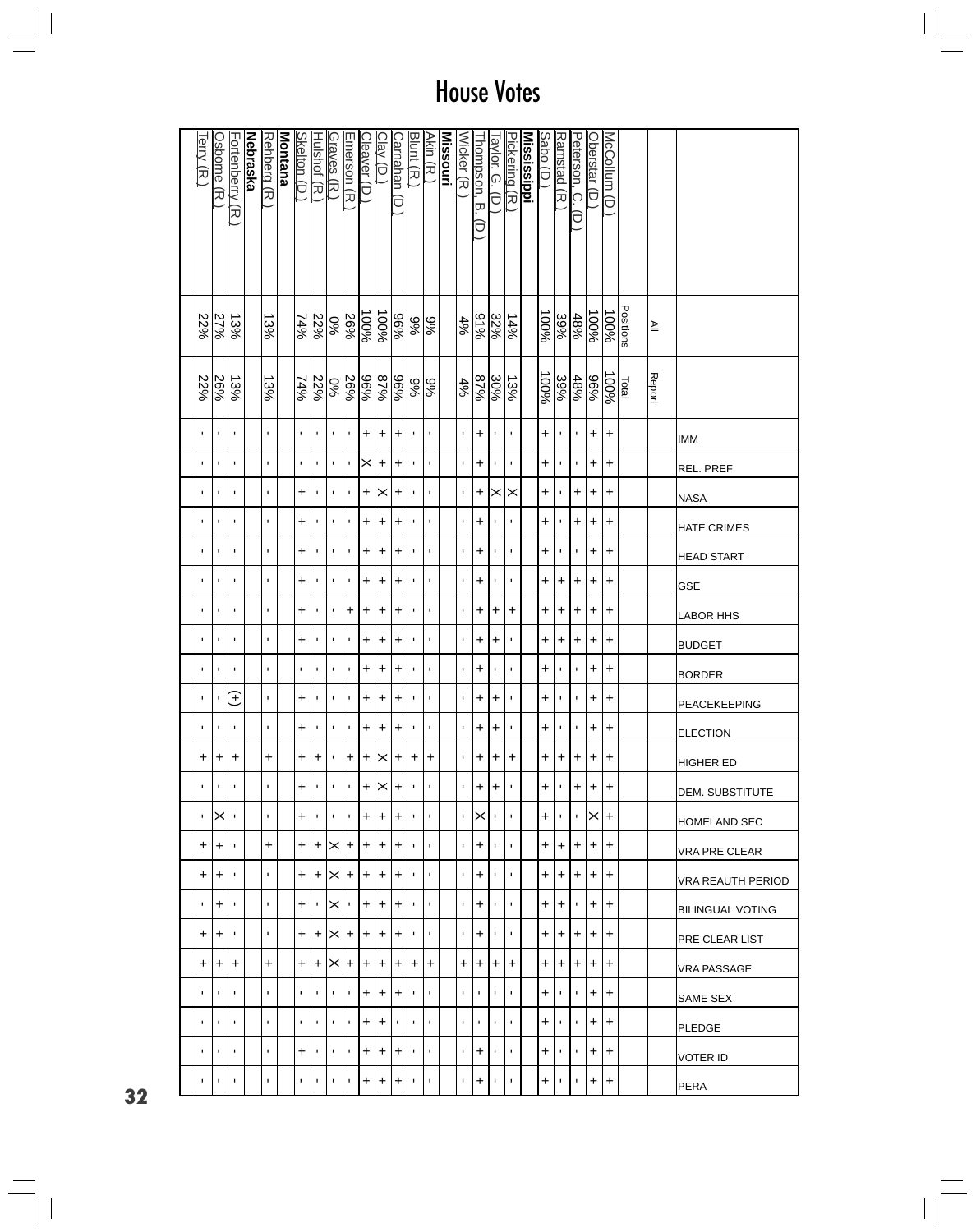| Ackerman           |                        | New York | Wilson,              | <u>Jdall,</u>          | Pearce (R      | <b>New Mexico</b> | Smith.                | Saxton (R)     | Rothman (D               | Payne (D) | Pascrell (D         | Pallone (D | <u>_oBiondo</u> (R   | Holt (D)  | Garrett (R     | Frelinghuysen  | Ferguson (R    | <b>Andrews</b> | New Jersey | <b>Bradley (R</b> | <b>Bass</b><br>$\widehat{\pi}$ | <b>New Hampshire</b> | Porter (R      | <b>Gibbons</b>       | Berkley (D          | <b>Nevada</b> |                  |        |                   |
|--------------------|------------------------|----------|----------------------|------------------------|----------------|-------------------|-----------------------|----------------|--------------------------|-----------|---------------------|------------|----------------------|-----------|----------------|----------------|----------------|----------------|------------|-------------------|--------------------------------|----------------------|----------------|----------------------|---------------------|---------------|------------------|--------|-------------------|
|                    | $\widehat{\mathsf{d}}$ |          | Ŧ<br>$\widehat{\pi}$ | $\widehat{\mathsf{d}}$ |                |                   | ļņ<br>$\widehat{\pi}$ |                |                          |           |                     |            |                      |           |                |                |                | U              |            |                   |                                |                      |                | $\overline{\lambda}$ |                     |               |                  |        |                   |
|                    |                        |          |                      |                        |                |                   |                       |                |                          |           |                     |            |                      |           |                | <u>त्र</u>     |                |                |            |                   |                                |                      |                |                      |                     |               |                  |        |                   |
|                    |                        |          |                      |                        |                |                   |                       |                |                          |           |                     |            |                      |           |                |                |                |                |            |                   |                                |                      |                |                      |                     |               |                  |        |                   |
|                    | <b>100%</b>            |          | 48%                  | <b>100%</b>            | %61            |                   | $\frac{48\%}{100}$    | 30%            | 96001                    | 96001     | $\frac{100\%}{200}$ | $-6001$    | $\frac{100\%}{35\%}$ |           | $0\%$          | 30%            | 30%            | 96001          |            | 30%               | 30%                            |                      | 30%            | $\frac{18\%}{\%}$    | $\frac{100\%}{200}$ |               | <b>Positions</b> | $\geq$ |                   |
| 100%               | 100%                   |          | 48%                  | 86%                    | 17%            |                   | $48\%$                | 30%            | 96001                    | 991%      | 100%                | 100%       | 35%                  | 100%      | 0%             | 30%            | 30%            | 96001          |            | 30%               | 30%                            |                      | 30%            | 17%                  | 96001               |               | Total            | Report |                   |
| $\ddot{}$          | +                      |          | +                    | +                      | $\blacksquare$ |                   | +                     | $\blacksquare$ | +                        | $\ddot{}$ | $\ddot{}$           | +          | $\blacksquare$       | +         | ٠              | $\blacksquare$ | C              | +              |            | $\blacksquare$    | ٠                              |                      | ٠              | $\blacksquare$       | $\ddot{}$           |               |                  |        | <b>IMM</b>        |
| $\left  + \right $ | +                      |          | $\blacksquare$       | +                      | ٠              |                   | ٠                     | ı              | +                        | +         | +                   | +          | $\blacksquare$       | +         | ٠              | ٠              |                | +              |            | ٠                 | ٠                              |                      | J.             | ٠                    | +                   |               |                  |        | REL. PREF         |
| $\ddot{}$          | +                      |          | $\blacksquare$       | +                      | $\times$       |                   | ٠                     | ı              | +                        | +         | $\ddot{}$           | +          | $\blacksquare$       | Ŧ         |                | ı,             | 1              | +              |            | $\blacksquare$    | ٠                              |                      | I,             | ٠                    | +                   |               |                  |        | NASA              |
| $\ddot{}$          | +                      |          | $\blacksquare$       | +                      | ٠              |                   | ı                     | +              | $\ddot{}$                | ×         | $\ddot{}$           | +          | +                    | $\ddot{}$ | ٠              | ٠              | J,             | $\ddot{}$      |            | ٠                 | +                              |                      | ٠              | ٠                    | $\ddot{}$           |               |                  |        | HATE CRIMES       |
| $\ddot{}$          | +                      |          | $\blacksquare$       | +                      | ٠              |                   | $\blacksquare$        | ı              | +                        | +         | $\ddot{}$           | $\ddot{}$  | $\blacksquare$       | +         | ٠              | ı.             | 1              | +              |            | +                 | ٠                              |                      | ٠              | f,                   | +                   |               |                  |        | <b>HEAD START</b> |
| $\ddot{}$          | +                      |          | $\blacksquare$       | +                      | ı              |                   | +                     | ٠              | +                        | +         | +                   | +          | $\blacksquare$       | +         | ٠              | ı,             | $\blacksquare$ | +              |            | +                 | ٠                              |                      | $\blacksquare$ | ٠                    | +                   |               |                  |        | <b>GSE</b>        |
| $\ddot{}$          | +                      |          | $\ddot{}$            | +                      | ٠              |                   | ٠                     | ı              | +                        | +         | $\ddot{}$           | +          | $\blacksquare$       | +         | ı.             | ٠              | J,             | +              |            | ×,                | ٠                              |                      | f,             | +                    | +                   |               |                  |        | <b>LABOR HHS</b>  |
| $\ddot{}$          | +                      |          | +                    | $\ddot{}$              | ٠              |                   | $\ddot{}$             | ×              | +                        | $\ddot{}$ | $\ddot{}$           | +          | $\blacksquare$       | +         | $\blacksquare$ | ı,             | $\blacksquare$ | $\ddot{}$      |            | $\blacksquare$    | $\blacksquare$                 |                      | ٠              | f,                   | $\ddot{}$           |               |                  |        | <b>BUDGET</b>     |
| +                  | +                      |          | +                    | +                      | +              |                   | +                     | ٠              | +                        | +         | $\ddot{}$           | +          | $\blacksquare$       | +         | ı,             | ٠              | 1              | +              |            | ×,                | ٠                              |                      | ٠              | ٠                    | +                   |               |                  |        | <b>BORDER</b>     |
| $\ddot{}$          | +                      |          | +                    | +                      | ٠              |                   | +                     | ×              | +                        | +         | +                   | +          | $\blacksquare$       | +         | ٠              | ٠              | +              | +              |            | +                 | +                              |                      | +              | ٠                    | $\ddot{}$           |               |                  |        | PEACEKEEPING      |
| $\ddot{}$          | +                      |          | $\blacksquare$       | +                      | ٠              |                   | ٠                     | ٠              | +                        | +         | $\ddot{}$           | +          | $\blacksquare$       | +         | ٠              | ٠              | J,             | +              |            | J,                | ٠                              |                      | I,             | ı                    | +                   |               |                  |        | <b>ELECTION</b>   |
| $\ddot{}$          | $+$                    |          | $\ddot{}$            | $\ddot{}$              | ı              |                   | $\ddot{}$             | $\ddot{}$      | $\left  + \right\rangle$ | $\ddot{}$ | $\ddot{}$           | $\ddot{}$  | +                    | $+$       | $\blacksquare$ | $\ddot{}$      | $\ddot{}$      | $\ddot{}$      |            | $\ddot{}$         | $\ddot{}$                      |                      | $\ddot{}$      | $\ddot{}$            | $\ddot{}$           |               |                  |        | <b>HIGHER ED</b>  |
| +                  | $\ddot{}$              |          | $\mathbf{I}$         | +                      | ٠              |                   | ٠                     | ٠              | +                        | +         | +                   | +          | +                    | +         | ٠              | $\blacksquare$ | $\blacksquare$ | +              |            | $\blacksquare$    | J.                             |                      | ٠              | $\blacksquare$       | +                   |               |                  |        | IDEM. SUBSTITUTE  |
| +                  | +                      |          | $\mathbf{I}$         | $\times$               | $\times$       |                   | ٠                     | ٠              | +                        | ×         | +                   | +          | $\blacksquare$       | +         | $\mathbf{I}$   | $\mathbf{I}$   | ٠              | +              |            | $\blacksquare$    | J.                             |                      | +              | ✕∣                   | $\ddot{}$           |               |                  |        | IHOMELAND SEC     |
| +                  | +                      |          | +                    | +                      | +              |                   | +                     | +              | +                        | +         | +                   | +          | +                    | +         |                | +              | +              | +              |            | ٠                 | J.                             |                      | +              | +                    | +                   |               |                  |        | IVRA PRE CLEAR    |
| +                  | +                      |          | +                    | +                      | ٠              |                   | +                     | +              | +                        | +         | +                   | +          | +                    | +         | $\mathbf{I}$   | +              | +              | +              |            | $\mathbf{I}$      | $\blacksquare$                 |                      | +              | $\blacksquare$       | +                   |               |                  |        | VRA REAUTH PERIOD |
| +                  | +                      |          | +                    | +                      | +              |                   | +                     | +              | +                        | +         | +                   | +          | +                    | +         |                | +              | +              | +              |            | $\mathbf{I}$      | $\blacksquare$                 |                      | $\blacksquare$ | $\blacksquare$       | $\ddot{}$           |               |                  |        | IBILINGUAL VOTING |
| $\ddot{}$          | +                      |          | +                    | +                      | ٠              |                   | +                     | +              | +                        | +         | +                   | +          | +                    | +         | ٠              | +              | +              | +              |            | +                 | +                              |                      | +              | $\blacksquare$       | +                   |               |                  |        | PRE CLEAR LIST    |
| $\ddot{}$          | +                      |          | +                    | +                      | +              |                   | +                     | +              | +                        | +         | +                   | +          | +                    | +         | $\mathbf{I}$   | +              | +              | +              |            | +                 | +                              |                      | +              | +                    | +                   |               |                  |        | IVRA PASSAGE      |
| +                  | +                      |          | л.                   | +                      |                |                   |                       | J.             | +                        | +         | +                   | +          |                      | +         | ٠              | +              |                | +              |            |                   | +                              |                      |                | J.                   | +                   |               |                  |        | ISAME SEX         |
| $\ddot{}$          | +                      |          | $\blacksquare$       | +                      | J.             |                   | ٠                     | ٠              | +                        | +         | +                   | +          | $\blacksquare$       | +         |                | ٠              | $\mathbf{I}$   | +              |            | $\blacksquare$    | J.                             |                      | J.             | ٠                    | +                   |               |                  |        | <b>IPLEDGE</b>    |
| ÷                  | +                      |          | $\mathbf{I}$         | +                      | ٠              |                   | ٠                     | ٠              | +                        | +         | +                   | +          |                      | +         | ٠              | ٠              | ٠              | +              |            | +                 | +                              |                      | ٠              | ٠                    | +                   |               |                  |        | IVOTER ID         |
| +                  | +                      |          | $\blacksquare$       | +                      | ٠              |                   | ٠                     | ٠              | +                        | +         | +                   | +          | $\blacksquare$       | +         | $\blacksquare$ | ٠              | ٠              | +              |            | $\blacksquare$    | ٠                              |                      | J.             | ٠                    | +                   |               |                  |        | <b>PERA</b>       |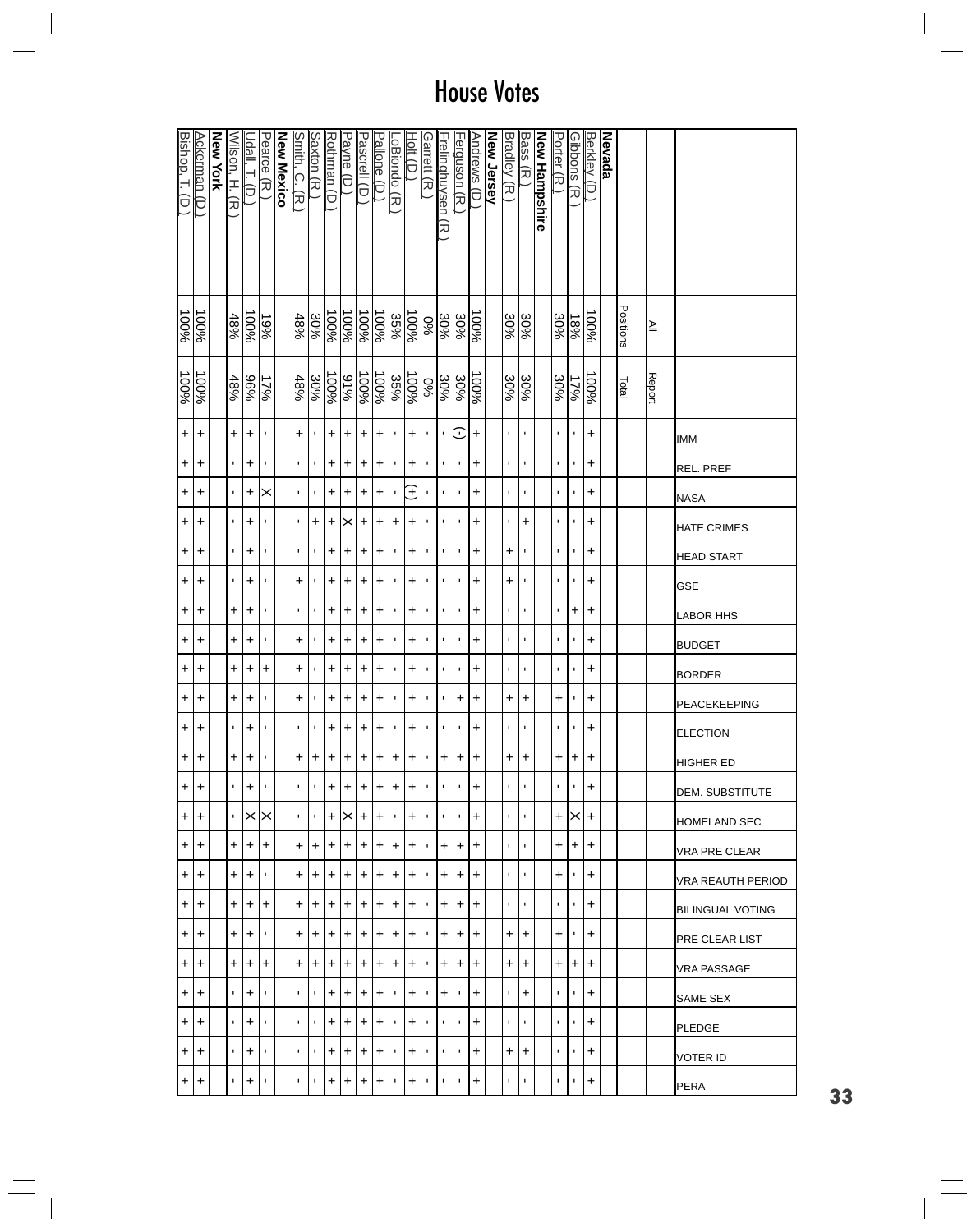|    | <b>Weiner</b><br>$\widehat{\mathsf{d}}$ | <b>Walsh</b><br>⊼ | Velazquez<br>$\widehat{\mathtt{c}}$ | Towns (D       | Sweeney<br>$\widehat{\pi}$ | <b>Slaughter</b><br>$\widehat{\mathbf{d}}$ | <b>Serrano</b><br>ヮ | <u>Reynolds</u><br>ੇ | <u>Rangel (D</u>  | Owens (D            | Nadler (D           | Meeks.<br>စြ<br>$\widehat{\mathbf{d}}$ | McNulty (D | <u>McHugh (R</u> | McCarthy (D | Maloney<br>$\widehat{\mathbf{d}}$ | Owey (D   | Kuhl (<br>$\widehat{\pi}$ | <u>King, P.</u><br>$\widehat{\pi}$ | <b>Kelly (R</b> | <b>Israel</b><br>$\widehat{\Theta}$ | <u>Hinchey</u><br>$\widehat{\Theta}$ | <b>Higgins</b><br>∂ | Fossella (R    | Engel (D | Crowley (D | Boehlert (R    |           |               |                         |
|----|-----------------------------------------|-------------------|-------------------------------------|----------------|----------------------------|--------------------------------------------|---------------------|----------------------|-------------------|---------------------|---------------------|----------------------------------------|------------|------------------|-------------|-----------------------------------|-----------|---------------------------|------------------------------------|-----------------|-------------------------------------|--------------------------------------|---------------------|----------------|----------|------------|----------------|-----------|---------------|-------------------------|
|    | 96001                                   | 36%               | 100%                                | %56            | 43%                        | 96001                                      | 96001               | $rac{35}{66}$        | 100%              | %00L                | 96001               | 100%                                   | 9676       | 30%              | 96001       | 100%                              | 96001     | 22%                       | 22%                                | 30%             | 96001                               | %00L                                 | $\frac{8}{3}$       | 26%            | 96001    | 96001      | 39%            | Positions | ≧             |                         |
|    | 96%                                     | 35%               | 100%                                | %28            | 39%                        | $-89%$                                     | 100%                | 30%                  | $\frac{100\%}{2}$ | $\frac{100\%}{200}$ | $\frac{100\%}{200}$ | 87%                                    | 7496       | 30%              | 100%        | 100%                              | 100%      | 22%                       | 22%                                | 30%             | $-6001$                             | $\frac{9696}{2}$                     | $\frac{8}{36}$      | 26%            | 100%     | $-6001$    | 39%            | Total     | <b>Report</b> |                         |
|    | +                                       | $\blacksquare$    | +                                   | +              | $\blacksquare$             | +                                          | +                   | ٠                    | +                 | +                   | +                   | $\ddot{}$                              | 1          | $\blacksquare$   | +           | +                                 | +         | ٠                         | $\mathbf{I}$                       | $\mathbf{I}$    | +                                   | $\times$                             | +                   | $\blacksquare$ | +        | +          | $\mathbf{I}$   |           |               | <b>IMM</b>              |
|    | +                                       | ٠                 | +                                   | +              | ٠                          | +                                          | +                   | ×                    | +                 | +                   | +                   | $\times$                               | +          | ٠                | +           | +                                 | +         | ٠                         | ٠                                  | ٠               | +                                   | +                                    | +                   | $\blacksquare$ | +        | +          | ٠              |           |               | <b>REL. PREF</b>        |
|    | +                                       | +                 | +                                   | +              | $\blacksquare$             | +                                          | +                   | ✕                    | +                 | +                   | +                   | $\ddot{}$                              | +          | $\blacksquare$   | +           | +                                 | +         | ٠                         | $\mathbf{I}$                       | $\blacksquare$  | +                                   | +                                    | +                   | $\blacksquare$ | +        | +          | $\mathbf{I}$   |           |               | <b>NASA</b>             |
|    | $\times$                                | ×                 | +                                   | +              |                            | +                                          | +                   | ٠                    | +                 | +                   | +                   | +                                      | +          | $\blacksquare$   | +           | +                                 | +         | ٠                         | $\mathbf{I}$                       | +               | +                                   | +                                    | +                   | $\blacksquare$ | +        | +          | +              |           |               | <b>HATE CRIMES</b>      |
|    | +                                       | ı,                | +                                   | +              | $\mathbf I$                | +                                          | +                   |                      | +                 | +                   | +                   | $\ddot{}$                              | +          | ٠                | +           | +                                 | +         |                           | $\blacksquare$                     | +               | +                                   | +                                    | +                   | $\blacksquare$ | +        | +          | ٠              |           |               | <b>HEAD START</b>       |
|    | +                                       | ٠                 | +                                   | ×              | +                          | +                                          | +                   | $\times$             | +                 | +                   | +                   | +                                      | +          | +                | +           | +                                 | +         | ٠                         | ٠                                  | $\blacksquare$  | +                                   | +                                    | +                   | $\blacksquare$ | +        | +          | $\blacksquare$ |           |               | GSE                     |
|    | +                                       | ٠                 | +                                   | +              | $\mathbf I$                | +                                          | +                   | ٠                    | +                 | +                   | +                   | $\ddot{}$                              | +          | $\blacksquare$   | +           | +                                 | +         | ٠                         | $\blacksquare$                     | $\mathbf{I}$    | +                                   | +                                    | +                   | $\blacksquare$ | +        | +          | $\mathbf{r}$   |           |               | <b>LABOR HHS</b>        |
|    | +                                       | ٠                 | +                                   | ×              | +                          | +                                          | +                   | ٠                    | +                 | +                   | +                   | +                                      | +          | +                | +           | +                                 | +         | ٠                         | $\mathbf{I}$                       | $\mathbf{I}$    | +                                   | +                                    | +                   | $\blacksquare$ | +        | +          | $\blacksquare$ |           |               | <b>BUDGET</b>           |
|    | +                                       | ٠                 | +                                   | +              | ٠                          | +                                          | +                   | J,                   | +                 | +                   | +                   | +                                      | +          | ٠                | Ŧ           | +                                 | +         | ٠                         | ٠                                  | $\blacksquare$  | +                                   | +                                    |                     | $\blacksquare$ | +        | +          | ٠              |           |               | <b>BORDER</b>           |
|    | +                                       | ٠                 | +                                   | +              | ×                          | +                                          | +                   | +                    | +                 | +                   | +                   | +                                      | +          | $\blacksquare$   | +           | +                                 | $\ddot{}$ | ٠                         | $\blacksquare$                     | $\blacksquare$  | +                                   | $\ddot{}$                            | +                   | $\blacksquare$ | +        | +          | ٠              |           |               | PEACEKEEPING            |
|    | +                                       | $\blacksquare$    | +                                   | +              | ×                          | +                                          | +                   | ٠                    | +                 | +                   | +                   | +                                      | +          | $\blacksquare$   | +           | +                                 | +         | ٠                         | $\blacksquare$                     | $\blacksquare$  | +                                   | +                                    | +                   | $\blacksquare$ | +        | +          | $\blacksquare$ |           |               | <b>ELECTION</b>         |
|    | +                                       | +                 | +                                   | +              | +                          | +                                          | $\ddot{}$           | +                    | +                 | $\ddag$             | $\left  + \right $  | $\mathbf{ x +}$                        |            | $\ddag$          | $+$         | +                                 | $\ddot{}$ | +                         | +                                  | $\ddot{}$       | +                                   | +                                    | +                   | +              | +        | +          | +              |           |               | HIGHER ED               |
|    | +                                       | $\blacksquare$    | +                                   | +              | $\blacksquare$             | +                                          | +                   |                      | +                 | +                   | ÷                   | $\times$                               | +          | $\mathbf{I}$     | +           | +                                 | +         |                           | ٠                                  | $\blacksquare$  | +                                   | +                                    | +                   | $\blacksquare$ | +        | +          | $\blacksquare$ |           |               | <b>DEM. SUBSTITUTE</b>  |
|    | +                                       | +                 | ÷                                   | ÷              | $\ddot{}$                  | +                                          | +                   | +                    | +                 | +                   | $\ddot{}$           | +                                      | +          | $\blacksquare$   | +           | +                                 | +         | ٠                         | $\mathbf{L}$                       | $\blacksquare$  | +                                   | +                                    | +                   | +              | +        | +          | $\blacksquare$ |           |               | <b>HOMELAND SEC</b>     |
|    | +                                       | +                 | +                                   | +              | +                          | $\times$                                   | +                   | +                    | +                 | +                   | +                   | ÷.                                     | Ι×         | +                | +           | +                                 | +         | +                         | +                                  | +               | +                                   | +                                    | +                   | +              | +        | +          | +              |           |               | VRA PRE CLEAR           |
|    | +                                       | +                 | +                                   | +              | +                          | ×                                          | +                   | +                    | +                 | +                   | +                   | +                                      | $\times$   | +                | +           | +                                 | +         | +                         | +                                  | +               | +                                   | +                                    | +                   | +              | +        | +          | +              |           |               | VRA REAUTH PERIOD       |
|    | +                                       | +                 | +                                   | +              | $\mathbf{I}$               | $\times$                                   | $^{+}$              | ٠                    | +                 | $^{+}$              | ÷                   | +                                      | Ι×         | $\mathbf{I}$     | +           | ÷                                 | +         | ٠                         | $\mathbf{L}$                       | $\blacksquare$  | +                                   | +                                    | +                   | $\mathbf{I}$   | +        | +          | +              |           |               | <b>BILINGUAL VOTING</b> |
|    | +                                       | +                 | +                                   | +              | +                          | $\times$                                   | +                   | +                    | +                 | +                   | +                   | +                                      | Ÿ,         | $\ddot{}$        | +           | +                                 | +         | +                         | +                                  | +               | +                                   | +                                    | +                   | +              | +        | +          | +              |           |               | PRE CLEAR LIST          |
|    | +                                       | +                 | +                                   | +              | +                          | $\times$                                   | +                   | $\ddot{}$            | +                 | +                   | +                   | +                                      | ×          | +                | +           | +                                 | +         | +                         | +                                  | +               | +                                   | +                                    | +                   | +              | +        | +          | +              |           |               | <b>VRA PASSAGE</b>      |
|    | +                                       | л.                | +                                   | +              | +                          | +                                          | +                   | ٠                    | +                 | +                   | +                   | +                                      | +          | $\blacksquare$   | +           | +                                 | +         | ٠                         | $\blacksquare$                     | $\mathbf{I}$    | +                                   | +                                    | +                   | $\blacksquare$ | +        | +          | +              |           |               | SAME SEX                |
|    | +                                       | $\mathbf{I}$      | +                                   | $\blacksquare$ | $\mathbf{I}$               | +                                          | +                   | ٠                    | +                 | +                   | +                   | +                                      | +          | $\blacksquare$   | +           | +                                 | +         | $\blacksquare$            | $\mathbf{L}$                       | $\blacksquare$  | +                                   | +                                    | +                   | $\blacksquare$ | +        | +          | $\blacksquare$ |           |               | PLEDGE                  |
|    | +                                       | ٠                 | +                                   | +              | $\blacksquare$             | +                                          | +                   | ٠                    | +                 | +                   | +                   | +                                      | +          | п.               | +           | +                                 | +         | ٠                         | ٠                                  | $\blacksquare$  | +                                   | +                                    | +                   | $\blacksquare$ | +        | +          | $\mathbf{I}$   |           |               | VOTER ID                |
| 34 | +                                       | ٠                 | +                                   | +              | п.                         | +                                          | +                   |                      | +                 | +                   | +                   | +                                      | +          | ٠                | +           | +                                 | +         | ٠                         | ٠                                  | $\blacksquare$  | +                                   | +                                    | +                   | $\blacksquare$ | +        | +          | +              |           |               | PERA                    |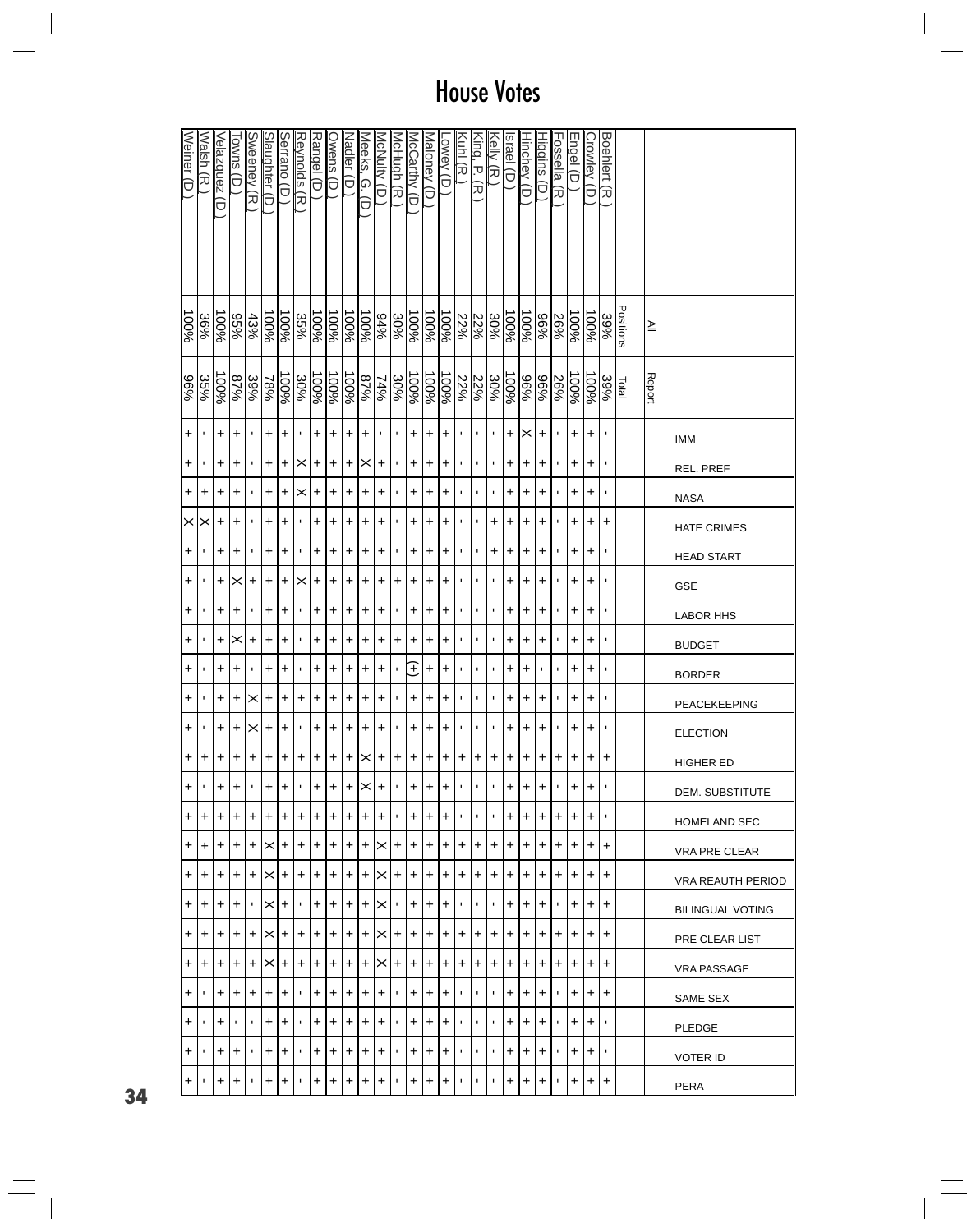|                |                  |                        |           |                     |                |                |                  |                        |                | <b>Ohio</b> |             |              |           |                 |                        |                |            |                   |                |                 |                 |                |                  |                |             |                |           |               |                     |
|----------------|------------------|------------------------|-----------|---------------------|----------------|----------------|------------------|------------------------|----------------|-------------|-------------|--------------|-----------|-----------------|------------------------|----------------|------------|-------------------|----------------|-----------------|-----------------|----------------|------------------|----------------|-------------|----------------|-----------|---------------|---------------------|
| Ney (R         | <u>alourette</u> | <u>Kucinich</u>        | Kaptur (D | Jones, S.           | Hobson (R      | Gillmor (R     | <u>Chabot</u> (R | Brown, S.              |                |             |             |              | Watt (D   | Faylor, C.      | Price, D.              | Myrick (R      | Miller, B. | <b>McIntyre</b>   |                | lones, W.       | Hayes           | Foxx (R        | Etheridge        | <b>Coble</b>   | Butterfield |                |           |               |                     |
|                |                  | $\widehat{\mathtt{c}}$ |           | ō                   |                |                |                  | $\widehat{\mathsf{d}}$ | Boehner (R     |             | Pomeroy (D) | North Dakota |           | $\widehat{\pi}$ | $\widehat{\mathbf{d}}$ |                | ą          | ō                 | McHenry (R     |                 | $\widehat{\pi}$ |                | U                | œ              |             | North Carolina |           |               |                     |
|                | ∣≂               |                        |           |                     |                |                |                  |                        |                |             |             |              |           |                 |                        |                |            |                   |                | $\widehat{\pi}$ |                 |                |                  |                | U           |                |           |               |                     |
|                |                  |                        |           |                     |                |                |                  |                        |                |             |             |              |           |                 |                        |                |            |                   |                |                 |                 |                |                  |                |             |                |           |               |                     |
|                |                  |                        |           |                     |                |                |                  |                        |                |             |             |              |           |                 |                        |                |            |                   |                |                 |                 |                |                  |                |             |                |           |               |                     |
| 43%            | 26%              | 96001                  | $-6001$   | $\frac{100\%}{200}$ | 30%            | 1496           | 22%              | 100%                   | 22%            |             | %96         |              | 100%      | %66             | $\frac{6001}{2}$       | 4%             | $-6006$    | $\frac{20\%}{\%}$ | %              | 있음              |                 | $\sqrt{60}$    | 210 <sup>6</sup> | 4%             | %96         |                | Positions | ≧             |                     |
|                |                  |                        |           |                     |                |                |                  |                        |                |             |             |              |           |                 |                        |                |            |                   |                |                 |                 |                |                  |                |             |                |           |               |                     |
| 39%            | 26%              | $-6006$                | $-6001$   | 9696                | 30%            | 13%            | 22%              | %96                    | 22%            |             | 96%         |              | 100%      | 9%              | $-00\%$                | 4%             | 96001      | $\frac{20\%}{\%}$ | $\sqrt{20}$    | $13\%$          | 22%             | $\sqrt{60}$    | 21%              | 4%             | %96         |                | Total     | <b>Report</b> |                     |
| $\blacksquare$ | ٠                | +                      | +         | $\ddot{}$           | $\blacksquare$ | ,              | $\blacksquare$   | $\ddot{}$              | $\blacksquare$ |             | $\ddot{}$   |              | $\ddot{}$ | ٠               | +                      | $\blacksquare$ | +          | ×,                | ٠              | $\blacksquare$  | $\blacksquare$  | ,              | +                | $\blacksquare$ | T,          |                |           |               | IMM                 |
| $\blacksquare$ | 1                | +                      | +         | +                   | ٠              | $\times$       | $\blacksquare$   | +                      | $\blacksquare$ |             | +           |              | $\ddot{}$ | ٠               | +                      | ٠              | +          | ٠                 | ٠              | 1               | $\blacksquare$  | 1              | +                | $\blacksquare$ | +           |                |           |               | REL. PREF           |
| +              | ٠                | +                      | +         | +                   | $\blacksquare$ | $\blacksquare$ | $\blacksquare$   | +                      | $\blacksquare$ |             | +           |              | +         | C               | +                      | J              | +          | +                 | ٠              |                 |                 | $\blacksquare$ | +                | $\blacksquare$ | $\ddot{}$   |                |           |               | <b>NASA</b>         |
| ٠              | 1                | +                      | +         | +                   | ×,             | $\blacksquare$ | $\blacksquare$   | +                      | $\blacksquare$ |             | $\ddot{}$   |              | +         | ٠               | +                      | ×              | +          | +                 | ٠              | $\blacksquare$  | $\blacksquare$  | 1              | +                | $\blacksquare$ | +           |                |           |               | <b>HATE CRIMES</b>  |
| $\blacksquare$ | I.               | +                      | +         | +                   | ٠              | ,              | $\blacksquare$   | +                      | $\blacksquare$ |             | $\ddot{}$   |              | $\ddot{}$ | ٠               | +                      | ٠              | +          | ٠                 | ٠              | $\blacksquare$  | $\blacksquare$  | $\blacksquare$ | +                | $\blacksquare$ | $\ddot{}$   |                |           |               | <b>HEAD START</b>   |
| ٠              | 1                | +                      | +         | +                   | ٠              | $\blacksquare$ | $\blacksquare$   | +                      | $\blacksquare$ |             | +           |              | $\ddot{}$ | ٠               | +                      | ×,             | +          | +                 | ٠              | I.              | $\blacksquare$  | 1              | +                | J,             | +           |                |           |               | <b>GSE</b>          |
| $\blacksquare$ | ٠                | +                      | +         | +                   | $\blacksquare$ | $\blacksquare$ | $\blacksquare$   | $\ddot{}$              | $\blacksquare$ |             | $\ddot{}$   |              | $\ddot{}$ | $\blacksquare$  | +                      | $\blacksquare$ | +          | +                 | T,             |                 |                 | 1              | +                | $\blacksquare$ | +           |                |           |               | <b>LABOR HHS</b>    |
| +              | 1                | +                      | +         | +                   | $\blacksquare$ | $\blacksquare$ | $\blacksquare$   | +                      | $\blacksquare$ |             | $\ddot{}$   |              | $\ddot{}$ | ٠               | +                      | ٠              | +          | +                 | $\blacksquare$ | +               | $\blacksquare$  | $\blacksquare$ | +                | $\blacksquare$ | +           |                |           |               | <b>BUDGET</b>       |
| $\blacksquare$ | I.               | +                      | +         | +                   | +              | ,              | $\blacksquare$   | +                      | +              |             | ı,          |              | +         | ٠               | +                      | ٠              | +          | $\blacksquare$    | ٠              | 1               | $\blacksquare$  | $\blacksquare$ | +                | $\blacksquare$ | +           |                |           |               | <b>BORDER</b>       |
| +              | +                | +                      | +         | ×                   | $\blacksquare$ | $\blacksquare$ | $\blacksquare$   | +                      | $\blacksquare$ |             | $\ddot{}$   |              | $\ddot{}$ | ٠               | +                      | ٠              | +          | +                 | ٠              | $\ddot{}$       |                 | $\blacksquare$ | +                | $\blacksquare$ | $\ddot{}$   |                |           |               | PEACEKEEPING        |
| +              | 1                | +                      | +         | +                   | ×,             | $\blacksquare$ | $\blacksquare$   | +                      | $\blacksquare$ |             | +           |              | $\ddot{}$ | $\blacksquare$  | +                      | ٠              | +          | +                 | ٠              | $\blacksquare$  | $\blacksquare$  | 1              | +                | $\blacksquare$ | +           |                |           |               | <b>ELECTION</b>     |
| +              | +                | +                      | +         | $\ddot{}$           | $\ddot{}$      | $\blacksquare$ | $\blacksquare$   | +                      | $\blacksquare$ |             | $\ddot{}$   |              | +         | $\ddot{}$       | $\ddot{}$              | $\blacksquare$ | +          | +                 | $\blacksquare$ | $\blacksquare$  | +               | ,              | +                | $\blacksquare$ | $\ddot{}$   |                |           |               | HIGHER ED           |
| $\mathbf{I}$   | I.               | +                      | +         | +                   | $\blacksquare$ | $\blacksquare$ | $\blacksquare$   | +                      | $\blacksquare$ |             | +           |              | +         | $\blacksquare$  | +                      | $\blacksquare$ | +          | +                 | $\blacksquare$ | I.              | $\blacksquare$  | $\blacksquare$ | +                | $\blacksquare$ | +           |                |           |               | IDEM. SUBSTITUTE    |
| ٠              | I.               | +                      | +         | +                   | $\blacksquare$ | $\blacksquare$ | $\blacksquare$   | +                      | $\blacksquare$ |             | +           |              | +         | $\mathbf{I}$    | +                      | $\mathbf{L}$   | +          | +                 | ٠              | $\mathbf{I}$    | $\blacksquare$  | $\blacksquare$ | +                | $\blacksquare$ | +           |                |           |               | <b>HOMELAND SEC</b> |
| +              | +                | +                      | +         | ٠                   | ٠              | +              | +                | +                      | +              |             | +           |              | +         | $\blacksquare$  | +                      | л.             | +          | +                 | ٠              | $\blacksquare$  | +               | $\blacksquare$ | +                |                | +           |                |           |               | VRA PRE CLEAR       |
| +              | +                | +                      | +         | +                   | +              | $\blacksquare$ | +                | +                      | $\blacksquare$ |             | +           |              | +         | $\blacksquare$  | +                      | ٠              | +          | +                 | $\mathbf{I}$   | $\mathbf{I}$    | +               | $\blacksquare$ | +                | $\blacksquare$ | +           |                |           |               | VRA REAUTH PERIOD   |
| $\mathbf{I}$   | $\blacksquare$   | +                      | +         | +                   | $\mathbf{I}$   | $\mathbf{I}$   | +                | +                      | +              |             | +           |              | +         | $\mathbf{I}$    | +                      | $\blacksquare$ | +          | +                 | $\blacksquare$ | $\blacksquare$  | $\blacksquare$  | $\blacksquare$ | +                | $\blacksquare$ | +           |                |           |               | BILINGUAL VOTING    |
| +              | +                | +                      | +         | +                   | +              | +              | +                | +                      | +              |             | +           |              | +         | ٠               | +                      | $\blacksquare$ | +          | +                 | ٠              | ٠               | +               | ٠              | +                | $\blacksquare$ | +           |                |           |               | PRE CLEAR LIST      |
| +              | +                | +                      | +         | +                   | +              | ٠              | +                | ٠                      | +              |             | +           |              | +         | ÷               | +                      | +              | +          | +                 | $\blacksquare$ | +               | +               | $\blacksquare$ | +                | +              | +           |                |           |               | VRA PASSAGE         |
| $\mathbf{I}$   | ٠                | +                      | +         | +                   | +              | $\blacksquare$ | $\blacksquare$   | +                      | $\blacksquare$ |             | +           |              | +         | $\blacksquare$  | +                      | л.             | +          | л.                | ٠              | $\blacksquare$  | $\blacksquare$  | $\blacksquare$ | $\blacksquare$   | $\blacksquare$ | +           |                |           |               | SAME SEX            |
| $\mathbf{I}$   | $\mathbf{I}$     | +                      | +         | +                   | $\blacksquare$ | $\blacksquare$ | $\blacksquare$   | +                      | $\blacksquare$ |             | +           |              | +         | $\mathbf{I}$    | +                      | $\blacksquare$ | +          | $\blacksquare$    | $\blacksquare$ | $\blacksquare$  | $\blacksquare$  | $\blacksquare$ | $\blacksquare$   | $\blacksquare$ | +           |                |           |               | PLEDGE              |
| $\times$ l     | $\mathbf{I}$     | +                      | +         | +                   | ×              | $\blacksquare$ | 1                | +                      | $\blacksquare$ |             | +           |              | +         | ٠               | +                      | ٠              | +          | +                 | J.             | I.              |                 | $\blacksquare$ | +                | $\blacksquare$ | +           |                |           |               | VOTER ID            |
| $\times$       | ٠                | +                      | +         | +                   | ٠              | 1              |                  | ×                      | $\blacksquare$ |             | +           |              | +         | ٠               | +                      | ٠              | +          | ٠                 | ٠              | $\blacksquare$  | 1               | $\blacksquare$ | +                |                | +           |                |           |               | PERA                |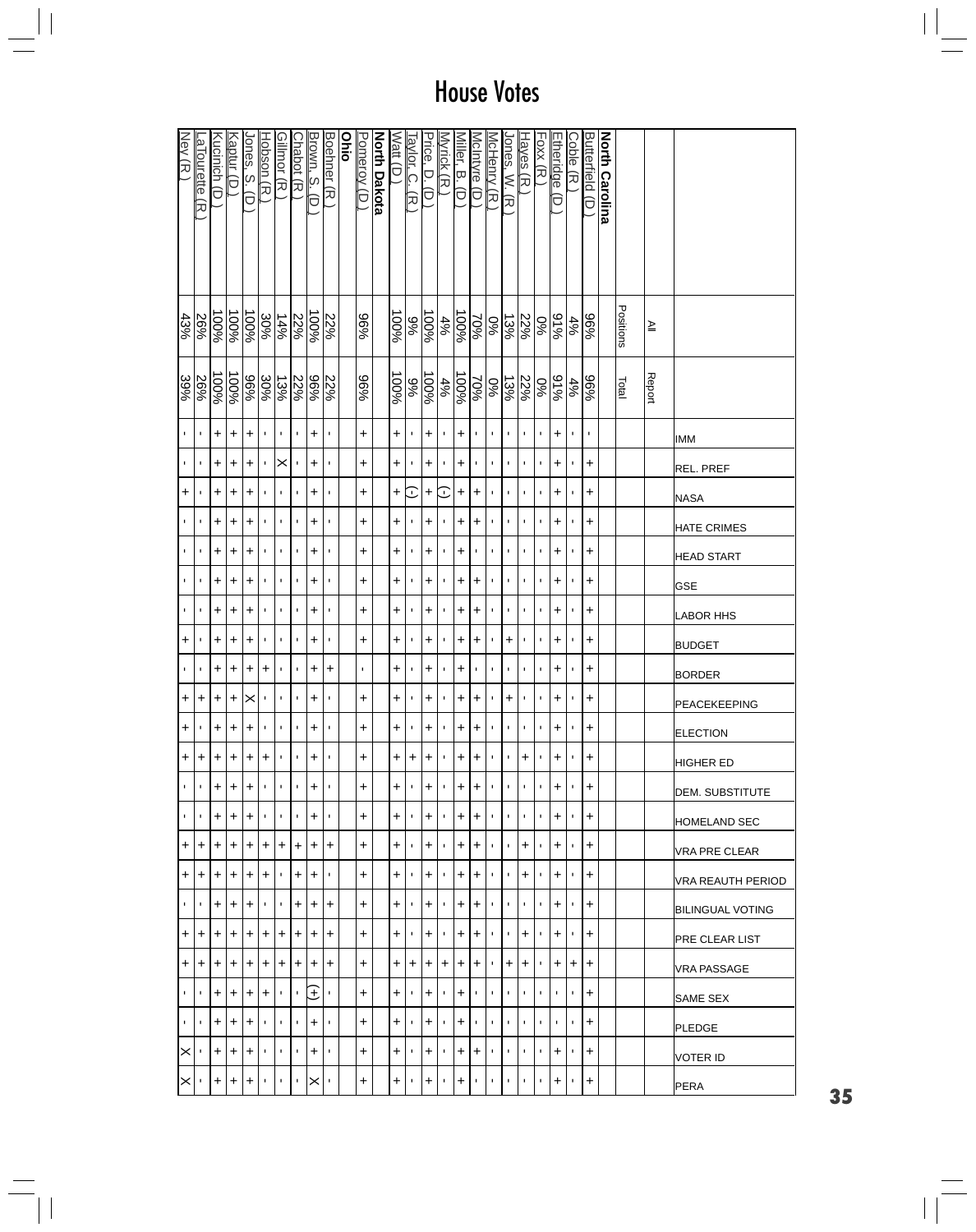| <b>Fattah</b><br>$\widehat{\mathsf{d}}$ | English (R     | Doyle (D  | Dent (R        | Brady, R.<br>U | <b>Pennsylvania</b> | $\frac{1}{\sqrt{u}}$ | Walden (R      | Hooley (D        | DeFazio<br>$\widehat{\Theta}$ | <b>Blumenauer</b><br>$\widehat{\mathbf{d}}$ | <u>Oregon</u> | Sullivan (R      | Lucas (R        | <b>Istook (R</b> | Cole (R        | Boren (D       | <b>Oklahoma</b> | Turner (R      | Tiberi (R )    | Strickland (D  | Schmidt (R     | Ryan.<br>⊢∣<br>Θ | Regula (R                | Pryce.<br>p<br>$\widehat{\pi}$ | <b>Portman</b><br>⊼ | Oxley (R          |                  |               |                         |
|-----------------------------------------|----------------|-----------|----------------|----------------|---------------------|----------------------|----------------|------------------|-------------------------------|---------------------------------------------|---------------|------------------|-----------------|------------------|----------------|----------------|-----------------|----------------|----------------|----------------|----------------|------------------|--------------------------|--------------------------------|---------------------|-------------------|------------------|---------------|-------------------------|
| 96001                                   | 32%            | 100%      | 35%            | $-00\%$        |                     | 100%                 | 26%            | $\frac{9696}{2}$ | $rac{6}{6}$                   | 96001                                       |               | $\frac{5\%}{\%}$ | ပ္တုပ္သ<br> ၁၂၀ |                  | $\frac{66}{6}$ | 55%            |                 | 26%            | 26%            | $\frac{25}{8}$ |                |                  | %  % <br> %  % <br> %  % |                                | $\frac{60}{60}$     | 9621              | <b>Positions</b> | $\geq$        |                         |
| 100%                                    | 30%            | 100%      | 35%            | 100%           |                     | $-00\%$              | 26%            | 9696             | $rac{9}{20}$                  | 100%                                        |               | $\frac{4\%}{\%}$ | 9%              | $\frac{4\%}{\%}$ | %              | 52%            |                 | 26%            | 26%            | 22%<br> 20%    |                | $rac{6}{6}$      | $\frac{26}{212}$         |                                | $\frac{60}{6}$      | $\frac{1796}{11}$ | Total            | <b>Report</b> |                         |
| +                                       | $\blacksquare$ | +         | $\mathbf{I}$   | +              |                     | +                    | ٠              | $\blacksquare$   | T,                            | +                                           |               | $\mathbf{I}$     | $\mathbf{r}$    | $\blacksquare$   | $\blacksquare$ | $\blacksquare$ |                 | ×.             | $\mathbf{r}$   | $\blacksquare$ |                | T,               | $\mathbf{r}$             | T,                             | $\blacksquare$      | $\blacksquare$    |                  |               | IMM                     |
| +                                       | ٠              | +         | ٠              | +              |                     | +                    | $\blacksquare$ | +                | +                             | +                                           |               | $\mathbf{r}$     | $\blacksquare$  | ٠                | $\blacksquare$ | +              |                 | ŧ,             | ٠              | +              |                | +                | $\blacksquare$           | $\blacksquare$                 | ×,                  | $\blacksquare$    |                  |               | REL. PREF               |
| +                                       | ٠              | $\ddot{}$ | $\mathbf{I}$   | +              |                     | +                    | $\blacksquare$ | +                | +                             | +                                           |               | $\blacksquare$   | $\blacksquare$  |                  | $\blacksquare$ | $\ltimes$      |                 | $\mathbf{I}$   | ٠              | +              |                | +                | $\mathbf{r}$             | $\blacksquare$                 |                     | $\blacksquare$    |                  |               | NASA                    |
| +                                       | $\blacksquare$ | +         | +              | +              |                     | +                    | +              | +                | +                             | +                                           |               | $\blacksquare$   | $\blacksquare$  | $\blacksquare$   | $\blacksquare$ | $\blacksquare$ |                 | ı.             | ٠              | +              | $\blacksquare$ | +                | $\blacksquare$           | $\blacksquare$                 |                     | $\blacksquare$    |                  |               | <b>HATE CRIMES</b>      |
| +                                       | ı              | +         | ٠              | +              |                     | +                    | ×              | +                | +                             | +                                           |               | $\blacksquare$   | $\blacksquare$  | $\blacksquare$   | $\blacksquare$ | $\blacksquare$ |                 | ٠              | $\blacksquare$ | +              | $\blacksquare$ | $\ddot{}$        | $\blacksquare$           | ٠                              |                     | $\blacksquare$    |                  |               | <b>HEAD START</b>       |
| +                                       | ٠              | +         | ٠              | +              |                     | +                    | ×              | +                | +                             | +                                           |               | $\blacksquare$   | $\blacksquare$  | ı                |                | +              |                 | ×.             | ٠              | +              | ٠              | +                | $\blacksquare$           | ٠                              |                     | $\blacksquare$    |                  |               | <b>GSE</b>              |
| +                                       | ٠              | $\ddot{}$ | ٠              | +              |                     | +                    | ٠              | +                | +                             | +                                           |               | $\blacksquare$   | $\blacksquare$  |                  | $\blacksquare$ | $\ddot{}$      |                 | ٠              | ٠              | +              | $\blacksquare$ | +                | $\mathbf{r}$             | ٠                              |                     | $\blacksquare$    |                  |               | <b>LABOR HHS</b>        |
| +                                       | $\blacksquare$ | +         | $\blacksquare$ | +              |                     | +                    | ٠              | +                | +                             | +                                           |               | $\blacksquare$   | $\blacksquare$  | $\blacksquare$   | $\blacksquare$ | $\ddot{}$      |                 | $\mathbf{I}$   | ٠              | +              | $\blacksquare$ | +                | $\mathbf{r}$             | ×,                             |                     | $\blacksquare$    |                  |               | <b>BUDGET</b>           |
| +                                       | ı              | +         | ٠              | +              |                     | +                    | ×              | +                | ٠                             | +                                           |               | $\blacksquare$   | $\blacksquare$  | ×                | C              | $\blacksquare$ |                 | +              | +              | 1              | ٠              | +                | $\blacksquare$           | $\blacksquare$                 |                     | $\blacksquare$    |                  |               | <b>BORDER</b>           |
| +                                       | +              | +         | +              | +              |                     | +                    | $\blacksquare$ | +                | +                             | +                                           |               | $\mathbf{I}$     | $\mathbf{I}$    |                  | $\blacksquare$ | C              |                 | $\mathbf{I}$   | $\blacksquare$ | ×              | $\blacksquare$ | +                | $\mathbf{r}$             | $\blacksquare$                 |                     | $\mathbf{I}$      |                  |               | PEACEKEEPING            |
| +                                       | ٠              | +         |                | +              |                     | +                    | ٠              | +                | +                             | +                                           |               | $\mathbf{I}$     | $\blacksquare$  |                  | $\blacksquare$ | C              |                 | $\blacksquare$ | $\blacksquare$ | ×              | $\blacksquare$ | +                | $\mathbf{r}$             | $\blacksquare$                 |                     | $\blacksquare$    |                  |               | <b>ELECTION</b>         |
| +                                       | +              | +         | $\ddot{}$      | +              |                     | +                    | +              | +                | $\ddot{}$                     | +                                           |               | $\blacksquare$   | $\ddot{}$       | J.               | +              | $\ddot{}$      |                 | +              | $\ddot{}$      | $+$            | +              | $\ddot{}$        | $\ddot{}$                | +                              |                     | +                 |                  |               | <b>HIGHER ED</b>        |
| +                                       | $\blacksquare$ | +         | $\blacksquare$ | +              |                     | +                    | $\blacksquare$ | +                | +                             | +                                           |               | $\blacksquare$   | $\blacksquare$  | $\blacksquare$   | о              | +              |                 | $\mathbf{L}$   | $\blacksquare$ | +              | $\mathbf{L}$   | +                | $\mathbf{L}$             |                                |                     | $\blacksquare$    |                  |               | IDEM. SUBSTITUTE        |
| +                                       | I.             | $\ddot{}$ | $\blacksquare$ | +              |                     | +                    | ٠              | +                | +                             | +                                           |               | $\mathbf{I}$     | $\mathbf{I}$    | ⋉                | $\blacksquare$ | $\blacksquare$ |                 | $\blacksquare$ | $\blacksquare$ | ×              | $\blacksquare$ | +                | $\mathbf{I}$             | ٠                              |                     | $\blacksquare$    |                  |               | HOMELAND SEC            |
| +                                       | ÷              | $\ddot{}$ | $\ddot{}$      | $\ddot{}$      |                     | +                    | +              | +                | +                             | +                                           |               | ×                | $\blacksquare$  | ٠                | $\blacksquare$ | $\ddot{}$      |                 | +              | $\ddot{}$      | +              | +              | $\times$         | +                        | +                              |                     | +                 |                  |               | VRA PRE CLEAR           |
| +                                       | +              | +         | +              | +              |                     | +                    | +              | +                | +                             | +                                           |               | $\blacksquare$   | $\blacksquare$  | $\blacksquare$   | $\blacksquare$ | +              |                 | +              | +              | +              | +              | +                | +                        | +                              |                     | $\blacksquare$    |                  |               | VRA REAUTH PERIOD       |
| +                                       | ÷              | $\ddot{}$ | ÷              | +              |                     | +                    | $\blacksquare$ | +                | +                             | +                                           |               | $\blacksquare$   | $\blacksquare$  | $\blacksquare$   | $\blacksquare$ | +              |                 | $\mathbf{L}$   | $\mathbf{I}$   | +              | $\mathbf{L}$   | +                | $\blacksquare$           | ٠                              |                     | $\blacksquare$    |                  |               | <b>BILINGUAL VOTING</b> |
| +                                       | Ι×             | $\ddot{}$ | ÷              | +              |                     | +                    | +              | +                | +                             | +                                           |               | $\blacksquare$   | $\blacksquare$  | $\blacksquare$   | $\blacksquare$ | +              |                 | +              | +              | +              | +              | +                | +                        | +                              |                     | +                 |                  |               | PRE CLEAR LIST          |
| +                                       | +              | $\ddot{}$ | +              | +              |                     | +                    | +              | +                | +                             | +                                           |               | +                | ÷               | +                | +              | +              |                 | +              | +              | +              | +              | +                | +                        | +                              |                     | +                 |                  |               | VRA PASSAGE             |
| +                                       | $\blacksquare$ | +         | л.             | +              |                     | +                    | ×,             | +                | +                             | +                                           |               | $\mathbf{I}$     | $\blacksquare$  | $\blacksquare$   | $\blacksquare$ | $\blacksquare$ |                 | r.             | $\blacksquare$ | E              | $\mathbf{I}$   | +                | $\blacksquare$           | +                              |                     | $\blacksquare$    |                  |               | SAME SEX                |
| +                                       | +              | $\ddot{}$ | $\mathbf{I}$   | +              |                     | +                    | $\blacksquare$ | +                | +                             | +                                           |               | $\blacksquare$   | $\mathbf{I}$    | $\blacksquare$   | $\blacksquare$ | $\blacksquare$ |                 | $\mathbf{r}$   | $\mathbf{I}$   | +              | $\blacksquare$ | +                | $\blacksquare$           | f,                             |                     | $\blacksquare$    |                  |               | PLEDGE                  |
| +                                       | $\blacksquare$ | +         |                | +              |                     | +                    | ٠              | +                | +                             | +                                           |               | $\blacksquare$   | $\blacksquare$  | п                | $\blacksquare$ | +              |                 | ٠.             | $\mathbf{I}$   | $\times$       | $\blacksquare$ | +                | $\blacksquare$           | ٠                              |                     | $\blacksquare$    |                  |               | VOTER ID                |
| +                                       |                | $\ddot{}$ |                | +              |                     | +                    | ٠              | +                | +                             | +                                           |               | $\blacksquare$   | $\blacksquare$  | ×                | $\blacksquare$ | $\blacksquare$ |                 | $\blacksquare$ | п.             | ×              | ٠              | +                | $\blacksquare$           | ٠                              |                     | $\blacksquare$    |                  |               | <b>PERA</b>             |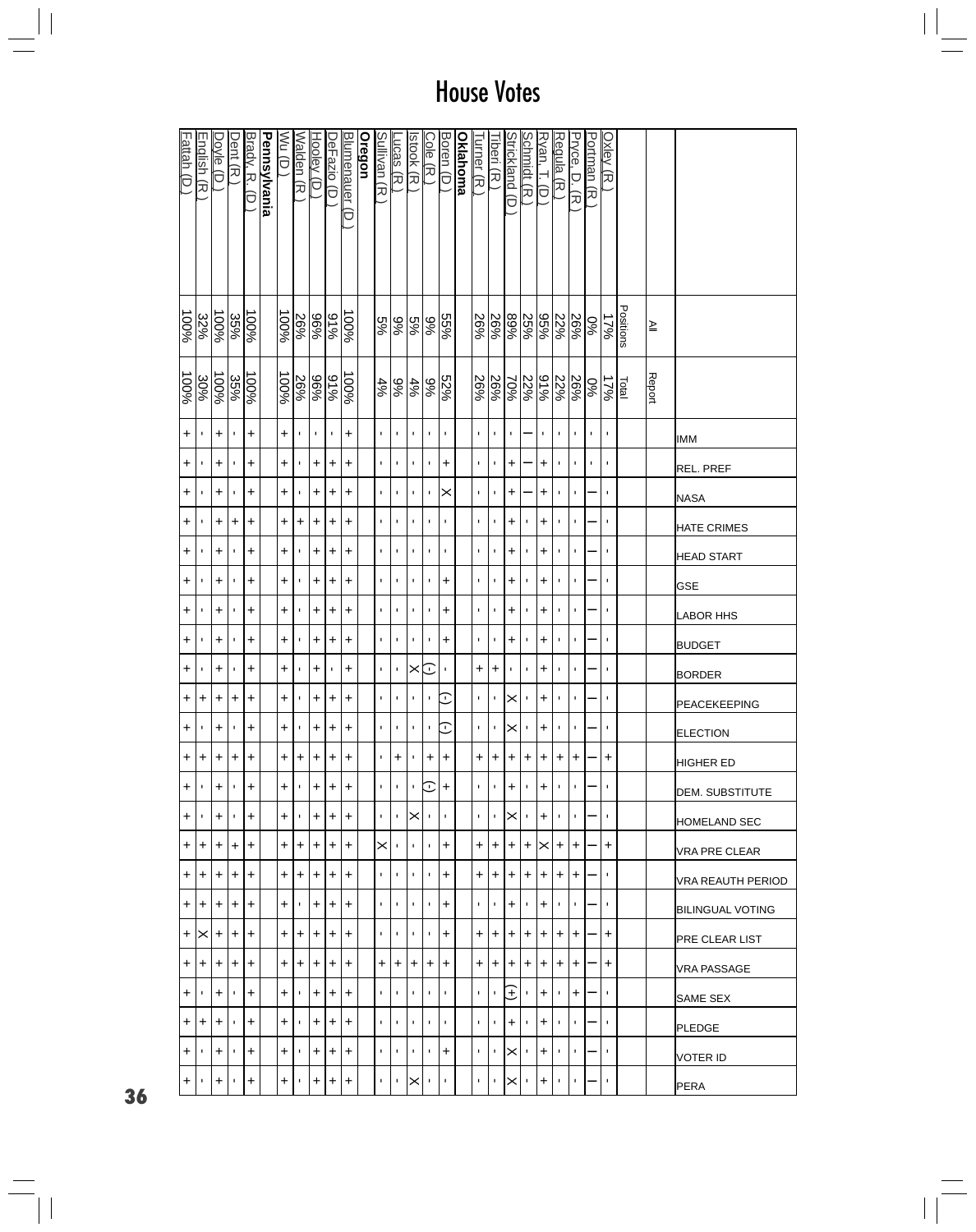| Herseth (D)              | <b>South Dakota</b> | Wilson, J.      | Spratt (D      | Inglis (R      | Clyburn (D | Brown.                | Barrett (R     | <b>South Carolina</b> |            | Kennedy, P. (D   | Rhode Island | Weldon, C.        | Shuster (R     | <b>Sherwood (R</b> | Schwartz, A.       | Platts (R          | Ditts (R       | Peterson, J.     | Murtha (D                        | Murphy (R)     | Kanjorski (D   | Holden (D        | Hart (R           | Gerlach (R)    | <b>Fitzpatrick (R</b> |           |               |                    |
|--------------------------|---------------------|-----------------|----------------|----------------|------------|-----------------------|----------------|-----------------------|------------|------------------|--------------|-------------------|----------------|--------------------|--------------------|--------------------|----------------|------------------|----------------------------------|----------------|----------------|------------------|-------------------|----------------|-----------------------|-----------|---------------|--------------------|
|                          |                     | $\widehat{\pi}$ |                |                |            | Ŧ.<br>$\widehat{\pi}$ |                |                       | angevin (D |                  |              |                   |                |                    |                    |                    |                |                  |                                  |                |                |                  |                   |                |                       |           |               |                    |
|                          |                     |                 |                |                |            |                       |                |                       |            |                  |              | $\widehat{\pi}$   |                |                    | ∂                  |                    |                | $\widehat{\pi}$  |                                  |                |                |                  |                   |                |                       |           |               |                    |
|                          |                     |                 |                |                |            |                       |                |                       |            |                  |              |                   |                |                    |                    |                    |                |                  |                                  |                |                |                  |                   |                |                       |           |               |                    |
|                          |                     |                 |                |                |            |                       |                |                       |            |                  |              |                   |                |                    |                    |                    |                |                  |                                  |                |                |                  |                   |                |                       |           |               |                    |
| $\frac{14\%}{2}$         |                     | %66             | 87%            | 26%            | 96001      | %6                    | $\sqrt{60}$    |                       | 100%       | $-4006$          |              | 27%               | 4%             | 22%                | 96001              | 43%                | 4%             | $\frac{13\%}{2}$ | 9686                             | 22%            | %28            | 74%              | $\frac{13\%}{\%}$ | $48\%$         | 43%                   | Positions | ≧             |                    |
| $\frac{14\%}{2}$         |                     | %66             | 87%            | 26%            | %96        | %6                    | 960            |                       | 100%       | $\frac{9696}{5}$ |              | $\frac{26\%}{26}$ | 4%             | 22%                | 100%               | 39%                | 4%             |                  | $\frac{22\%}{\frac{96\%}{13\%}}$ |                | 87%            | $\frac{14\%}{2}$ | 13%               | $48\%$         | 43%                   | Total     | <b>Report</b> |                    |
| $\blacksquare$           |                     |                 | +              | ×              | +          | $\blacksquare$        | $\blacksquare$ |                       | +          | +                |              | $\blacksquare$    | $\blacksquare$ | $\blacksquare$     | +                  | $\blacksquare$     | $\blacksquare$ | t,               | +                                | $\blacksquare$ | $\blacksquare$ | $\blacksquare$   | $\blacksquare$    | $\blacksquare$ | $\blacksquare$        |           |               | IMM                |
| $\blacksquare$           |                     | ٠               | +              | 1              | +          | ٠                     | J,             |                       | +          | +                |              | $\blacksquare$    | $\blacksquare$ | $\blacksquare$     | $\ddot{}$          | $\blacksquare$     | $\blacksquare$ | ٠                | +                                | $\blacksquare$ | +              | +                | $\blacksquare$    | $\blacksquare$ | $\blacksquare$        |           |               | REL. PREF          |
| $\left  + \right\rangle$ |                     | 1               | +              | ٠              | +          | J                     | ×,             |                       | +          | +                |              | $\blacksquare$    | $\blacksquare$ | $\blacksquare$     | $\ddot{}$          | $\blacksquare$     | $\blacksquare$ | $\blacksquare$   | +                                | $\blacksquare$ | +              | +                | $\blacksquare$    | $\blacksquare$ | $\blacksquare$        |           |               | NASA               |
| $\left  + \right\rangle$ |                     | ٠               | +              | ٠              | ×          | J.                    | $\blacksquare$ |                       | +          | +                |              | $\ddot{}$         | $\blacksquare$ | $\blacksquare$     | $\ddot{}$          | $\ddot{}$          | $\mathbf{I}$   | $\blacksquare$   | +                                | ٠              | +              | +                | ×                 | +              | +                     |           |               | <b>HATE CRIMES</b> |
| $+$                      |                     | ٠               | +              | 1              | +          | ٠                     | ×,             |                       | +          | +                |              | $\blacksquare$    | $\blacksquare$ | +                  | +                  | $\blacksquare$     | $\blacksquare$ | ٠                | +                                | ٠              | +              | +                | ٠                 | ٠              | $\blacksquare$        |           |               | <b>HEAD START</b>  |
| $\ddot{}$                |                     | ٠               | +              | ٠              | $\ddot{}$  | $\blacksquare$        | $\blacksquare$ |                       | +          | +                |              | $\blacksquare$    | $\blacksquare$ | $\blacksquare$     | $\ddot{}$          | ×                  | $\blacksquare$ | $\blacksquare$   | $\ddot{}$                        | $\blacksquare$ | +              | +                | ٠                 | J,             | $\blacksquare$        |           |               | GSE                |
| $\ddot{}$                |                     | ٠               | +              | ٠              | +          | ٠                     | ٠              |                       | +          | +                |              | $\blacksquare$    | $\blacksquare$ | $\blacksquare$     | +                  | +                  | $\blacksquare$ | $\blacksquare$   | +                                | +              | +              | +                | $\blacksquare$    | +              | +                     |           |               | LABOR HHS          |
| $\left  + \right\rangle$ |                     | 1               | +              | ×              | +          | $\blacksquare$        | $\blacksquare$ |                       | +          | +                |              | $\blacksquare$    | $\blacksquare$ | $\blacksquare$     | +                  | $\blacksquare$     | $\mathbf{I}$   | $\blacksquare$   | +                                | $\blacksquare$ | +              | +                | ٠                 | +              | $\blacksquare$        |           |               | <b>BUDGET</b>      |
| $\blacksquare$           |                     | ٠               | +              | ×              | +          | J.                    | J              |                       | +          | +                |              | $\blacksquare$    | $\blacksquare$ | $\blacksquare$     | +                  | $\blacksquare$     | $\blacksquare$ | ٠                | +                                | ×,             | ×,             | ×,               | ×,                | ×,             | $\blacksquare$        |           |               | <b>BORDER</b>      |
| $\ddot{}$                |                     | 1               | $\ddot{}$      | ٠              | $\ddot{}$  | $\blacksquare$        | ×,             |                       | +          | +                |              | $\blacksquare$    | $\blacksquare$ | $\blacksquare$     | $\ddot{}$          | $\ddot{}$          | $\mathbf{I}$   | $\blacksquare$   | $\ddot{}$                        | $\blacksquare$ | $\ddot{}$      | $\ddot{}$        | $\blacksquare$    | $\ddot{}$      | +                     |           |               | PEACEKEEPING       |
| $\left  + \right $       |                     | ٠               | +              | ٠              | +          | ٠                     | ×,             |                       | +          | +                |              | $\blacksquare$    | $\blacksquare$ | $\blacksquare$     | $\ddot{}$          | $\blacksquare$     | $\blacksquare$ | $\blacksquare$   | +                                | $\blacksquare$ | +              | +                | ٠                 | $\blacksquare$ | $\blacksquare$        |           |               | <b>ELECTION</b>    |
| $\ddot{}$                |                     | +               | $\ddot{}$      | $\ddot{}$      | $\ddot{}$  | +                     | ×,             |                       | +          | +                |              | +                 | $\blacksquare$ | $\left  + \right $ | $\left  + \right $ | $\left  + \right $ | $\blacksquare$ | $\ddot{}$        | $+$                              | $\pm$          | $\ddot{}$      | $\ddot{}$        | $\ddot{}$         | $\ddot{}$      | +                     |           |               | HIGHER ED          |
| $\ddot{}$                |                     | $\mathbf{I}$    | +              | $\blacksquare$ | +          | $\blacksquare$        | $\blacksquare$ |                       | +          | +                |              | $\blacksquare$    | $\blacksquare$ | $\blacksquare$     | ÷                  | +                  | $\mathbf{I}$   | $\mathbf{I}$     | ÷                                | $\blacksquare$ | +              | +                | ٠                 | $\blacksquare$ | $\blacksquare$        |           |               | DEM. SUBSTITUTE    |
| +                        |                     | $\blacksquare$  | $\blacksquare$ | $\blacksquare$ | +          | $\blacksquare$        | $\blacksquare$ |                       | +          | +                |              | ×                 | $\blacksquare$ | $\blacksquare$     | +                  | ×                  | $\blacksquare$ | $\blacksquare$   | л.                               | $\blacksquare$ | л.             | л.               | $\blacksquare$    | $\blacksquare$ | $\blacksquare$        |           |               | HOMELAND SEC       |
| $\ddot{}$                |                     | $\mathbf{I}$    | +              | +              | +          | $\blacksquare$        | $\blacksquare$ |                       | +          | +                |              | +                 | $\blacksquare$ | ÷                  | +                  | +                  | $\mathbf{I}$   | +                | +                                | +              | +              | +                | +                 | +              | +                     |           |               | VRA PRE CLEAR      |
| $\ddot{}$                |                     | $\mathbf{I}$    | +              | +              | +          |                       | $\blacksquare$ |                       | +          | +                |              | +                 | $\blacksquare$ | $\mathbf{I}$       | +                  | +                  | $\mathbf{I}$   | $\blacksquare$   | +                                | $\blacksquare$ | +              | +                | $\blacksquare$    | +              | +                     |           |               | VRA REAUTH PERIOD  |
| +                        |                     | $\blacksquare$  | +              | $\blacksquare$ | +          | $\blacksquare$        | $\blacksquare$ |                       | +          | +                |              | $\mathbf{I}$      | $\blacksquare$ | $\blacksquare$     | +                  | $\mathbf{I}$       | $\mathbf{I}$   | $\mathbf{I}$     | +                                | $\blacksquare$ | +              | $\blacksquare$   | $\blacksquare$    | +              | +                     |           |               | IBILINGUAL VOTING  |
| $\pm$                    |                     |                 | +              | +              | +          |                       | J.             |                       | +          | ٠                |              | +                 | $\blacksquare$ | ٠                  | +                  | +                  | $\blacksquare$ | п.               | +                                | +              | +              | +                | ٠                 | +              | +                     |           |               | IPRE CLEAR LIST    |
| +                        |                     | +               | +              | +              | +          | +                     | $\blacksquare$ |                       | +          | +                |              | +                 | +              | +                  | +                  | +                  | +              | +                | +                                | +              | +              | +                | +                 | +              | +                     |           |               | VRA PASSAGE        |
| $\blacksquare$           |                     | $\mathbf{I}$    | $\blacksquare$ |                | +          | ٠                     | $\blacksquare$ |                       | +          | +                |              | $\blacksquare$    | $\blacksquare$ | $\blacksquare$     | +                  | $\blacksquare$     | $\mathbf{I}$   | л.               | +                                | л.             | +              | ٠                | ٠                 | +              | +                     |           |               | SAME SEX           |
| $\blacksquare$           |                     | $\blacksquare$  | +              | +              | +          | $\blacksquare$        | $\blacksquare$ |                       | +          | +                |              | $\blacksquare$    | $\blacksquare$ | $\mathbf{I}$       | +                  | $\mathbf{I}$       | $\mathbf{I}$   | $\mathbf{I}$     | +                                | $\mathbf{L}$   | +              | $\blacksquare$   | $\blacksquare$    | $\blacksquare$ | $\blacksquare$        |           |               | PLEDGE             |
| +                        |                     | $\blacksquare$  | +              | $\blacksquare$ | +          | ×                     | J.             |                       | +          | $\times$         |              | $\blacksquare$    | $\blacksquare$ | $\blacksquare$     | +                  | $\blacksquare$     | $\blacksquare$ | $\blacksquare$   | +                                | $\blacksquare$ | +              | +                | ×,                | $\blacksquare$ | $\blacksquare$        |           |               | VOTER ID           |
| $\blacksquare$           |                     |                 | ٠              | ٠              | +          | ٠                     | ٠              |                       | +          | +                |              | $\blacksquare$    | $\blacksquare$ | $\blacksquare$     | +                  | ٠                  | л.             | л.               | +                                | ٠              | +              | +                | ٠                 | ٠              | $\blacksquare$        |           |               | PERA               |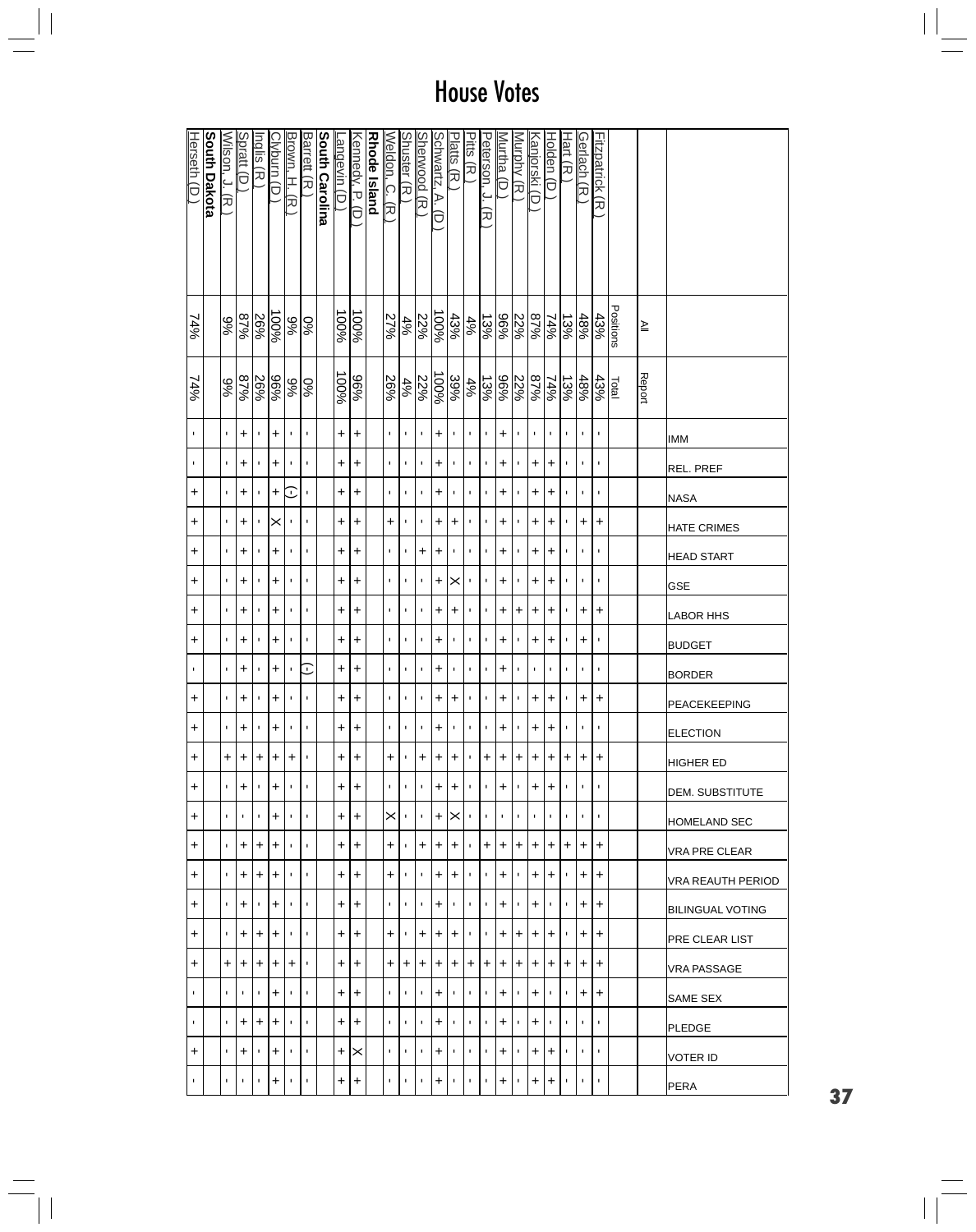|    | Green.<br>ρ.<br>U | Green, A.<br>∂ | <u>Granger (R</u> | Gonzalez (D | Gohmert (R           | Edwards<br>Θ | Doggett (D | <u>DeLay (R</u> | Culberson<br>$\widehat{\pi}$ | Cuellar (D     | Conaway (R     | Carter (R      | <u>Burgess (R</u> | Brady, K. (R   | <b>Bonilla</b><br>$\widehat{\pi}$ | <b>Barton</b><br>ন্নি | Texas | Wamp (R        | Tanner (D    | Jenkins (R     | Gordon (D         | Ford (D           | Duncan (R            | Davis.<br>ŗ<br>$\vec{\sigma}$ | Cooper (D                | <b>Blackburn</b><br>$\widehat{\pi}$ | <b>Tennessee</b> |                  |                                   |                         |
|----|-------------------|----------------|-------------------|-------------|----------------------|--------------|------------|-----------------|------------------------------|----------------|----------------|----------------|-------------------|----------------|-----------------------------------|-----------------------|-------|----------------|--------------|----------------|-------------------|-------------------|----------------------|-------------------------------|--------------------------|-------------------------------------|------------------|------------------|-----------------------------------|-------------------------|
|    | %96               | 100%           | %6                | 100%        | 5%                   | 83%          | 100%       | %               | 4%                           | 83%            | န္စ            | န့             | $\frac{5%}{17%$   |                | $9\%$                             | $\frac{5}{2}$         |       | %66            | 74%          | 4%             | $\frac{82%}{61%}$ |                   | $\sqrt{26}$          | 619                           | $\frac{878}{6}$          | 3%                                  |                  | <b>Positions</b> | $\mathop{\underline{\mathbb{M}}}$ |                         |
|    | $\frac{6}{20}$    | 100%           | $\frac{9}{66}$    | 96001       | 4%                   | 96%<br>83%   |            | $\sqrt{60}$     | $\frac{4\%}{\%}$             | 83%            | $\sqrt{60}$    | န့             | 17%               | $rac{4\%}{\%}$ | $\frac{6}{6}$                     | 4%                    |       | %66            | 74%          | 4%             | 619               | $\frac{28\%}{\%}$ | $\sqrt{60}$          | 9/9                           | $\frac{87%}{65}$         | န့                                  |                  | Total            | <b>Report</b>                     |                         |
|    | '× +              |                |                   | +           | ٠                    | $\mathbf{I}$ | +          | $\blacksquare$  | $\blacksquare$               | $\blacksquare$ | $\mathbf{r}$   | 厄              | $\blacksquare$    | $\blacksquare$ | $\blacksquare$                    | $\blacksquare$        |       | $\blacksquare$ | $\mathbf{r}$ | $\mathbf{r}$   | $\mathbf{r}$      | $\blacksquare$    | $\blacksquare$       | $\mathbf{r}$                  | $\blacksquare$           | $\blacksquare$                      |                  |                  |                                   | IMM                     |
|    | +                 | +              | 1                 | +           | ٠                    | +            | +          | ٠               | $\blacksquare$               | +              | $\blacksquare$ | ,              | $\blacksquare$    | $\blacksquare$ | J,                                | $\blacksquare$        |       | ٠              | +            |                | ٠                 | +                 | $\blacksquare$       | $\mathbf{r}$                  | +                        | $\blacksquare$                      |                  |                  |                                   | REL. PREF               |
|    | +                 | +              | 1                 | +           | ı,                   | +            | $\ddot{}$  | ٠               | $\blacksquare$               | +              | $\mathbf{r}$   | $\blacksquare$ | $\blacksquare$    | ⋉              | ,                                 | $\blacksquare$        |       | $\blacksquare$ | ı.           | ٠              | ٠                 | $\ddot{}$         | $\blacksquare$       | +                             | E                        | $\blacksquare$                      |                  |                  |                                   | NASA                    |
|    | +                 | +              | 1                 | +           |                      | +            | +          | ٠               | $\mathbf{I}$                 | +              | $\blacksquare$ | $\blacksquare$ | $\blacksquare$    | $\blacksquare$ | $\blacksquare$                    | ×                     |       | ٠              | ı.           | ٠              | $\ddot{}$         | $\ddot{}$         | $\blacksquare$       | $\mathbf{r}$                  | +                        | $\blacksquare$                      |                  |                  |                                   | <b>HATE CRIMES</b>      |
|    | Ŧ                 | +              |                   | $\ddot{}$   | $\times$             | +            | +          | $\times$        | $\mathbf{I}$                 | +              | $\mathbf{r}$   | $\blacksquare$ | $\blacksquare$    | ∣×             | $\blacksquare$                    | $\blacksquare$        |       | $\blacksquare$ | +            | ı.             | $\ddot{}$         | $\ddot{}$         | $\blacksquare$       | $\mathbf{r}$                  | +                        | $\blacksquare$                      |                  |                  |                                   | <b>HEAD START</b>       |
|    | +                 | +              | ٠                 | +           | ٠                    | +            | +          | ٠               | $\blacksquare$               | +              | $\blacksquare$ | ,              | $\blacksquare$    | $\blacksquare$ | ,                                 | $\blacksquare$        |       |                | +            | ٠              | +                 | +                 | $\blacksquare$       | +                             | +                        | $\blacksquare$                      |                  |                  |                                   | <b>GSE</b>              |
|    | +                 | +              | $\blacksquare$    | +           |                      | +            | +          | $\blacksquare$  | $\blacksquare$               | +              | $\blacksquare$ | $\blacksquare$ | $\blacksquare$    | $\blacksquare$ | $\blacksquare$                    | $\blacksquare$        |       | $\blacksquare$ | +            | ı.             | +                 | +                 | $\blacksquare$       | +                             | +                        | $\blacksquare$                      |                  |                  |                                   | <b>LABOR HHS</b>        |
|    | +                 | +              | 1                 | +           | ı,                   | +            | +          | $\blacksquare$  | $\blacksquare$               | $\ddot{}$      | $\blacksquare$ | $\blacksquare$ | $\blacksquare$    | $\mathbf{I}$   | $\blacksquare$                    | $\blacksquare$        |       | $\blacksquare$ | +            | ٠              | $\ddot{}$         | $\ddot{}$         | $\mathbf{r}$         | +                             | +                        | $\blacksquare$                      |                  |                  |                                   | <b>BUDGET</b>           |
|    | +                 | +              | ı                 | +           | ٠                    |              | +          | ٠               | $\blacksquare$               | +              | $\blacksquare$ | $\blacksquare$ | $\blacksquare$    | $\blacksquare$ | 1                                 | C                     |       | $\blacksquare$ | ı.           | $\mathbf{I}$   | T,                | $\blacksquare$    | $\blacksquare$       | $\mathbf{r}$                  | +                        | $\blacksquare$                      |                  |                  |                                   | <b>BORDER</b>           |
|    | +                 | +              |                   | +           | ٠                    | +            | +          | $\blacksquare$  | $\blacksquare$               | +              | $\mathbf{r}$   | $\blacksquare$ | $\blacksquare$    | $\mathbf{I}$   | $\blacksquare$                    | $\blacksquare$        |       | ٠              | +            | $\blacksquare$ | $\ddot{}$         | +                 | $\mathsf{ x }$ +     |                               | $\blacksquare$           | $\mathbf{I}$                        |                  |                  |                                   | PEACEKEEPING            |
|    | +                 | +              | ,                 | +           | ٠                    | +            | +          | ٠               | $\mathbf{I}$                 | +              | $\blacksquare$ | ,              | $\blacksquare$    | $\blacksquare$ | $\blacksquare$                    | $\blacksquare$        |       | $\blacksquare$ | +            | ٠              | +                 | +                 | $\vert \times \vert$ | +                             | +                        | $\blacksquare$                      |                  |                  |                                   | <b>ELECTION</b>         |
|    | +                 | +              | +                 | $\ddot{}$   | $\vert \times \vert$ | $+$          | $+$        | $\mathbf{r}$    | $\mathbf{r}$                 | $\ddot{}$      | $\blacksquare$ | $\blacksquare$ | $\ddot{}$         | $\mathbf{I}$   | +                                 | +                     |       | +              | +            | $\blacksquare$ | $\ddot{}$         | $+$               | $\blacksquare$       | +                             | $\left  + \right\rangle$ | $\blacksquare$                      |                  |                  |                                   | <b>HIGHER ED</b>        |
|    | +                 | +              | ٠                 | +           | $\blacksquare$       | +            | +          | $\mathbf{L}$    | $\mathbf{L}$                 | +              | $\blacksquare$ | $\blacksquare$ | $\blacksquare$    | $\blacksquare$ | $\blacksquare$                    | $\blacksquare$        |       | $\mathbf{I}$   | +            | $\blacksquare$ | $\mathbf{r}$      | +                 | $\mathbf{I}$         | +                             | $\ddot{}$                | $\blacksquare$                      |                  |                  |                                   | DEM. SUBSTITUTE         |
|    | +                 | +              |                   | +           | $\mathbf{I}$         | +            | +          | $\blacksquare$  | $\mathbf{I}$                 | +              | $\blacksquare$ | $\blacksquare$ | $\blacksquare$    | $\blacksquare$ | $\mathbf{I}$                      | $\blacksquare$        |       | $\blacksquare$ | +            | $\mathbf{I}$   | $\mathbf{r}$      | +                 | $\blacksquare$       | $\blacksquare$                | +                        | $\blacksquare$                      |                  |                  |                                   | HOMELAND SEC            |
|    | +                 | +              | ٠                 | +           | $\blacksquare$       | +            | $\times$   |                 | $\mathbf{L}$                 | +              | $\blacksquare$ | +              | +                 | $\blacksquare$ | $\blacksquare$                    | $\blacksquare$        |       | $\mathbf{I}$   | +            | ٠              | +                 | +                 | $\blacksquare$       | +                             | +                        | +                                   |                  |                  |                                   | <b>VRA PRE CLEAR</b>    |
|    | +                 | +              | $\blacksquare$    | +           | ٠                    | +            | +          |                 | $\blacksquare$               | +              | $\blacksquare$ | $\blacksquare$ |                   | $\blacksquare$ |                                   | $\blacksquare$        |       | $\blacksquare$ | +            | ٠              | +                 | +                 | $\blacksquare$       | +                             | +                        | $\blacksquare$                      |                  |                  |                                   | VRA REAUTH PERIOD       |
|    | +                 | +              | $\blacksquare$    | +           | $\blacksquare$       | +            | +          |                 | $\mathbf{L}$                 | +              | $\mathbf{I}$   | $\blacksquare$ | $\blacksquare$    | $\blacksquare$ | $\mathbf{I}$                      | $\blacksquare$        |       | $\blacksquare$ | +            | $\mathbf{I}$   | +                 | +                 | $\blacksquare$       | $\pm$                         | +                        | $\blacksquare$                      |                  |                  |                                   | <b>BILINGUAL VOTING</b> |
|    | +                 | +              | ٠                 | +           | $\mathbf{I}$         | +            | +          |                 | $\mathbf{L}$                 | +              | $\blacksquare$ | $\blacksquare$ | +                 | $\blacksquare$ | $\blacksquare$                    | $\blacksquare$        |       | $\mathbf{I}$   | +            | $\blacksquare$ | +                 | +                 | $\blacksquare$       | +                             | +                        | $\blacksquare$                      |                  |                  |                                   | PRE CLEAR LIST          |
|    | +                 | +              | +                 | +           | +                    | +            | +          |                 | +                            | +              | $\mathbf{I}$   | +              | +                 | +              | +                                 | $\blacksquare$        |       | +              | +            | +              | +                 | +                 | $\blacksquare$       | +                             | +                        | +                                   |                  |                  |                                   | VRA PASSAGE             |
|    | +                 | +              | $\blacksquare$    | +           | I.                   | $\mathbf{I}$ | +          |                 | $\blacksquare$               | ٠              | $\mathbf{I}$   | I.             | $\blacksquare$    | $\blacksquare$ | $\blacksquare$                    | $\blacksquare$        |       | $\blacksquare$ | ı.           |                | ٠                 | $\blacksquare$    | $\blacksquare$       | $\blacksquare$                |                          | $\blacksquare$                      |                  |                  |                                   | SAME SEX                |
|    | $\blacksquare$    | +              | $\blacksquare$    | +           | $\mathbf{I}$         | $\mathbf{I}$ | +          |                 | $\mathbf{L}$                 | ٠              | $\blacksquare$ | $\blacksquare$ | $\blacksquare$    | $\blacksquare$ | $\blacksquare$                    | $\blacksquare$        |       | $\blacksquare$ | $\mathbf{I}$ | $\blacksquare$ | T,                | $\blacksquare$    | $\blacksquare$       | $\blacksquare$                | +                        | $\blacksquare$                      |                  |                  |                                   | PLEDGE                  |
|    | +                 | +              | ٠                 | +           | ٠                    | +            | +          |                 | $\mathbf{I}$                 | +              | $\blacksquare$ | ٠              | $\blacksquare$    | $\blacksquare$ | ٠                                 | $\mathbf{I}$          |       | $\blacksquare$ | +            | $\mathbf{I}$   | +                 | +                 | $\blacksquare$       | +                             | +                        | $\blacksquare$                      |                  |                  |                                   | VOTER ID                |
| 38 | +                 | +              | $\blacksquare$    | +           | ٠                    | +            | +          |                 | $\blacksquare$               | ٠              | $\mathbf{L}$   | $\blacksquare$ | $\blacksquare$    | $\blacksquare$ | $\blacksquare$                    | $\blacksquare$        |       | $\blacksquare$ | +            | $\mathbf{I}$   | $\mathbf{L}$      | $\times$          | $\mathbf{I}$         | $\blacksquare$                | +                        | $\blacksquare$                      |                  |                  |                                   | PERA                    |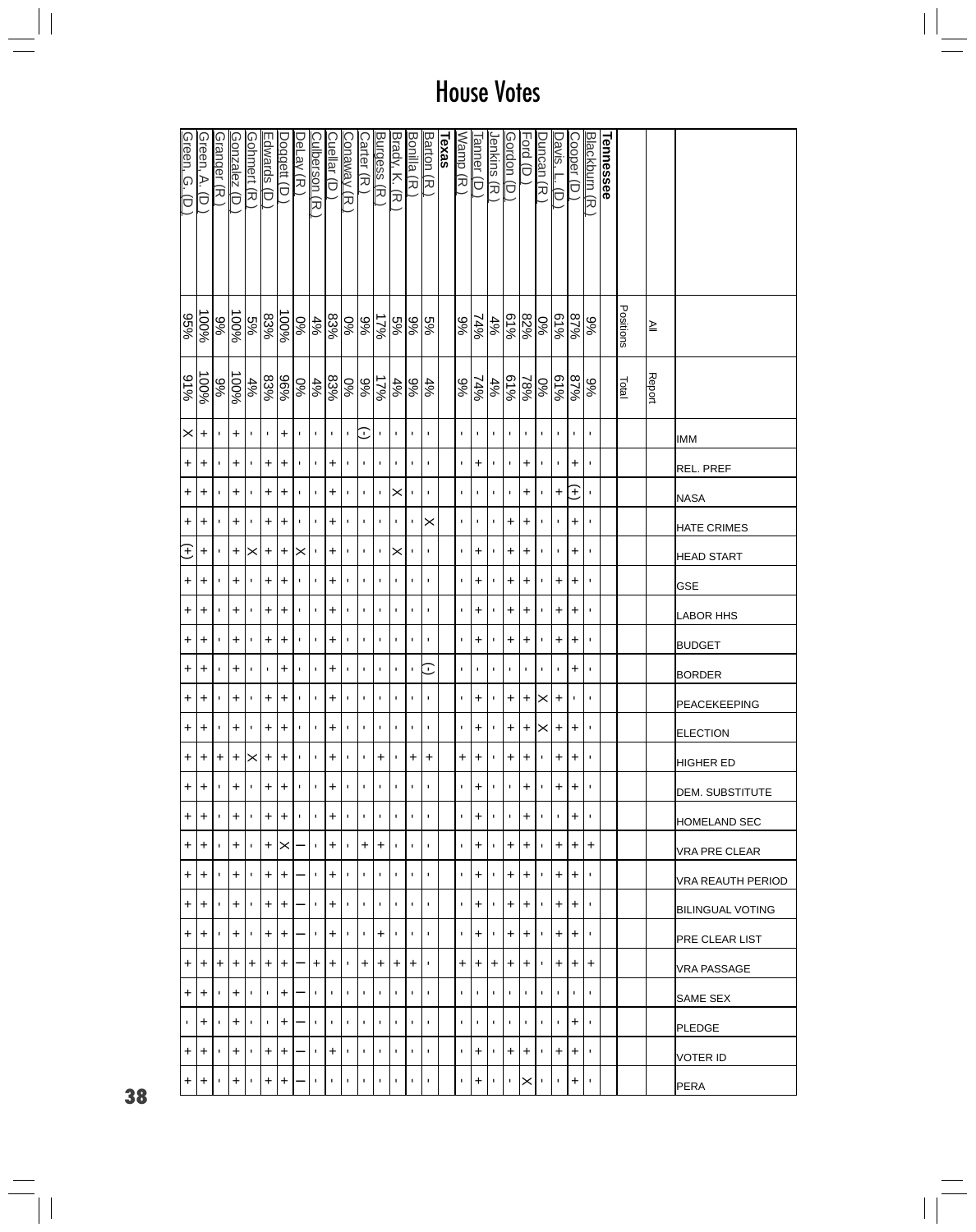| Davis, T. (R)      | Davis, Jo Ann  | Cantor (R      | <b>Boucher</b><br>$\widehat{\Theta}$ | <u>Virginia</u> | <b>Sanders</b> | <b>Vermont</b> | <u>Matheson</u><br>$\widehat{\mathbf{d}}$ | <b>Cannon</b><br>$\widehat{\pi}$ | Bishop.<br>∣ಸ        | <u>Utah</u> | <b><u>Thornberry</u></b> (R | Smith.<br>ŗ<br>$\widehat{\pi}$ | Sessions, P.    | Reyes (D              | <u>Poe (R</u>  | Paul (R)       | $Ortiz$ (D          | Neugebauer (R  | McCaul (R <sup>.)</sup> | Marchant (R    | ohnson.<br>ŗm      | lohnson.<br>Sam | ackson-Lee. | Hinojosa<br>U     | <u>Hensarling</u> | Hall (R                 |           |               |                     |
|--------------------|----------------|----------------|--------------------------------------|-----------------|----------------|----------------|-------------------------------------------|----------------------------------|----------------------|-------------|-----------------------------|--------------------------------|-----------------|-----------------------|----------------|----------------|---------------------|----------------|-------------------------|----------------|--------------------|-----------------|-------------|-------------------|-------------------|-------------------------|-----------|---------------|---------------------|
|                    | ञ              |                |                                      |                 |                |                |                                           |                                  | $\overline{\lambda}$ |             |                             |                                | $\widehat{\pi}$ |                       |                |                |                     |                |                         |                | $\Theta$           | $\widehat{\pi}$ | S<br>ヮ      |                   | $\widehat{\pi}$   |                         |           |               |                     |
| 26%                | $\frac{5}{6}$  | $rac{4\%}{\%}$ | %82                                  |                 | 96001          |                | 74%                                       | 23%                              | 9%                   |             | $rac{4\%}{\%}$              | %6                             | $\sqrt{2.5}$    | $-8001$               | 4%             |                | $\frac{91\%}{22\%}$ |                | $\frac{9\%}{4\%}$       | $\frac{9}{6}$  | $\frac{100\%}{\%}$ | 9%0             |             | $\frac{86\%}{86}$ | န္စ               | $\frac{4\%}{\%}$        | Positions | ≧             |                     |
| 26%                | 4%             | 4%             | $-88\%$                              |                 | 100%           |                | 74%                                       | 22%                              | န့                   |             | $\frac{4\%}{2}$             | နွ                             | $rac{4\%}{\%}$  | 9/96                  | 4%             | 22%            | 9/96                | 4%             | $\frac{6}{6}$           | 9%             | $\frac{100\%}{\%}$ | $\frac{6}{6}$   | $-6001$     | $\frac{1}{28}$    | %                 | $\frac{\log x}{\log x}$ |           | <b>Report</b> |                     |
| $\blacksquare$     | $\blacksquare$ | $\blacksquare$ | $\blacksquare$                       |                 | +              |                | $\blacksquare$                            | ٠                                | ٠                    |             | ٠                           | ٠                              | $\blacksquare$  | +                     | $\blacksquare$ | +              | +                   | 1              | ı,                      | ı,             | +                  | ٠               | $\ddot{}$   | Ŧ                 | ٠                 | $\blacksquare$          |           |               | IMM                 |
| $\mathbf{I}$       | п              | ×              | +                                    |                 | +              |                | +                                         | ٠                                | ٠                    |             | f,                          | ٠                              | $\blacksquare$  | $\ddot{}$             | $\blacksquare$ | $\blacksquare$ | +                   | ×              | ٠                       | ٠              | +                  | J,              | +           | +                 | ٠                 | $\blacksquare$          |           |               | REL. PREF           |
| $\blacksquare$     | $\blacksquare$ | $\blacksquare$ | +                                    |                 | +              |                | +                                         | ٠                                | ×                    |             | $\blacksquare$              | ×,                             | $\blacksquare$  | +                     | $\blacksquare$ | $\blacksquare$ | +                   | $\blacksquare$ | ı.                      | ı.             | +                  | ٠               | +           | $\times$          | $\blacksquare$    | $\blacksquare$          |           |               | NASA                |
| $\blacksquare$     |                | $\mathbf{I}$   | +                                    |                 | +              |                | +                                         | ٠                                | ٠                    |             | ٠                           | ٠                              | $\blacksquare$  | +                     | $\blacksquare$ | $\blacksquare$ | +                   | $\blacksquare$ | I.                      | ٠              | +                  | п               | +           | +                 | ٠                 | $\blacksquare$          |           |               | <b>HATE CRIMES</b>  |
| $\blacksquare$     | $\blacksquare$ | $\blacksquare$ | +                                    |                 | +              |                | +                                         | ٠                                | $\blacksquare$       |             | ٠                           | ٠                              | $\blacksquare$  | $\ddot{}$             | J              | ı              | Ŧ                   | $\blacksquare$ | ı,                      | 1              | +                  | $\blacksquare$  | +           | ×                 | $\blacksquare$    | $\blacksquare$          |           |               | <b>HEAD START</b>   |
| $\blacksquare$     | $\blacksquare$ | 1              | +                                    |                 | +              |                | $\ddot{}$                                 | ×                                | p                    |             | ٠                           | J.                             | $\blacksquare$  | $\boldsymbol{\times}$ | $\blacksquare$ | $\blacksquare$ | $\ddot{}$           | ×              | 1                       | ı              | +                  | J,              | +           | +                 | J,                | $\blacksquare$          |           |               | <b>GSE</b>          |
| $\blacksquare$     | I.             | $\blacksquare$ | +                                    |                 | +              |                | +                                         | ٠                                | f,                   |             | $\blacksquare$              | $\blacksquare$                 | $\blacksquare$  | $\ddot{}$             | $\blacksquare$ | $\ddot{}$      | +                   | $\blacksquare$ | ٠                       | ٠              | +                  | ٠               | +           | +                 | ٠                 | $\blacksquare$          |           |               | <b>LABOR HHS</b>    |
| $\blacksquare$     | $\blacksquare$ | $\blacksquare$ | +                                    |                 | $\ddot{}$      |                | $\ddot{}$                                 | ٠                                | ٠                    |             | f,                          | $\blacksquare$                 | $\blacksquare$  | +                     | $\blacksquare$ | +              | +                   | 1              | ı,                      | ٠              | +                  | J.              | +           | +                 | $\blacksquare$    | $\blacksquare$          |           |               | <b>BUDGET</b>       |
| $\blacksquare$     | Ξ              | $\blacksquare$ | 1                                    |                 | +              |                | 1                                         | ٠                                | ٠                    |             | ٠                           | ı                              | $\blacksquare$  | +                     | $\blacksquare$ | ı              | $\ddot{}$           | ٠              | ٠                       | ٠              | +                  | ٠               | +           | +                 | ı                 | $\blacksquare$          |           |               | <b>BORDER</b>       |
| $\blacksquare$     | $\blacksquare$ | $\blacksquare$ | $\blacksquare$                       |                 | $\ddot{}$      |                | $\ddot{}$                                 | ٠                                | ٠                    |             | $\blacksquare$              | ×,                             | $\blacksquare$  | +                     | $\blacksquare$ | $\blacksquare$ | $\ddot{}$           | $\blacksquare$ | $\blacksquare$          | ı,             | +                  | $\blacksquare$  | $\ddot{}$   | ٠                 | $\blacksquare$    | $\blacksquare$          |           |               | <b>PEACEKEEPING</b> |
| $\blacksquare$     | $\blacksquare$ | $\blacksquare$ | +                                    |                 | +              |                | +                                         | ٠                                | $\blacksquare$       |             | $\blacksquare$              | ٠                              | $\blacksquare$  | +                     | $\blacksquare$ | $\blacksquare$ | +                   | 1              | ٠                       | ٠              | +                  | ٠               | +           | +                 | ٠                 | $\blacksquare$          |           |               | <b>ELECTION</b>     |
| $\left  + \right $ | $\ddot{}$      | $\blacksquare$ | +                                    |                 | +              |                | +                                         | ٠                                | +                    |             | $\ddot{}$                   | +                              | $\blacksquare$  | +                     | $\blacksquare$ | $\ddot{}$      | l+                  | $\blacksquare$ | $\ddot{}$               | $\ddot{}$      | $\ddot{}$          | J.              | Ŧ           | +                 | ı                 | $\blacksquare$          |           |               | HIGHER ED           |
| $\blacksquare$     | $\blacksquare$ | $\blacksquare$ | +                                    |                 | +              |                | +                                         | ٠                                | ٠                    |             | $\blacksquare$              | $\blacksquare$                 | $\blacksquare$  | +                     | $\blacksquare$ | $\blacksquare$ | +                   | $\blacksquare$ | $\blacksquare$          | I.             | +                  | $\blacksquare$  | $\ddot{}$   | +                 | $\blacksquare$    | $\blacksquare$          |           |               | IDEM. SUBSTITUTE    |
| $\blacksquare$     | $\blacksquare$ | $\blacksquare$ | +                                    |                 | $\ddot{}$      |                | $\blacksquare$                            | +                                | ٠                    |             | $\blacksquare$              | ×,                             | $\blacksquare$  | $\times$              | $\blacksquare$ | $\mathbf{I}$   | +                   | $\blacksquare$ | $\blacksquare$          | $\blacksquare$ | +                  | $\blacksquare$  | +           | +                 | $\blacksquare$    | $\blacksquare$          |           |               | HOMELAND SEC        |
| $^{\rm +}$         | ×              | ٠              | +                                    |                 | +              |                | +                                         | +                                | ٠                    |             | ٠                           | ٠                              | $\times$        | +                     | $\blacksquare$ | $\blacksquare$ | +                   | ٠              | ٠                       | ٠              | +                  | $\blacksquare$  | +           | +                 | $\blacksquare$    | $\blacksquare$          |           |               | IVRA PRE CLEAR      |
| $\ddot{}$          | ×              | ٠              | +                                    |                 | +              |                | +                                         | +                                | ٠                    |             | $\blacksquare$              | ٠                              | $\times$        | +                     | $\blacksquare$ | $\blacksquare$ | +                   | ٠              | п.                      | $\mathbf{I}$   | +                  | $\blacksquare$  | +           | +                 | ٠                 | $\blacksquare$          |           |               | IVRA REAUTH PERIOD  |
| +                  | ⋉              | $\mathbf{I}$   | +                                    |                 | +              |                | +                                         | +                                | ٠                    |             | ٠                           | ٠                              | $\times$        | +                     | $\blacksquare$ | $\blacksquare$ | +                   | $\blacksquare$ | $\mathbf{I}$            | $\mathbf{I}$   | +                  | $\mathbf{I}$    | +           | +                 | $\blacksquare$    | $\blacksquare$          |           |               | IBILINGUAL VOTING   |
| +                  | ×              | $\blacksquare$ | +                                    |                 | +              |                | +                                         | ٠                                | ٠                    |             | ٠                           | ٠                              | ×               | +                     | $\blacksquare$ | $\blacksquare$ | +                   | ٠              | ı.                      | ٠              | +                  | $\blacksquare$  | +           | +                 | ٠                 | $\blacksquare$          |           |               | PRE CLEAR LIST      |
| +                  | × +            |                | +                                    |                 | +              |                | +                                         | +                                | +                    |             | ٠                           | +                              | E               | +                     | +              | $\blacksquare$ | +                   | +              | +                       | +              | +                  | ٠               | +           | +                 | ×,                | $\ddot{}$               |           |               | VRA PASSAGE         |
| $\blacksquare$     | $\blacksquare$ | $\blacksquare$ | $\blacksquare$                       |                 | +              |                | $\mathbf{I}$                              | ٠                                | $\blacksquare$       |             | $\blacksquare$              | ٠                              | $\blacksquare$  | +                     | $\blacksquare$ | +              | $\blacksquare$      | $\blacksquare$ | ٠                       | ٠              | +                  | ×               | +           | $^+$              | ٠                 | $\blacksquare$          |           |               | SAME SEX            |
| $\blacksquare$     | $\blacksquare$ | $\blacksquare$ | $\blacksquare$                       |                 | +              |                | $\blacksquare$                            | $\blacksquare$                   | $\blacksquare$       |             | $\blacksquare$              | $\blacksquare$                 | $\blacksquare$  | +                     | $\blacksquare$ | $\blacksquare$ | +                   | $\blacksquare$ | $\blacksquare$          | $\blacksquare$ | +                  | $\blacksquare$  | +           | $\blacksquare$    | $\blacksquare$    | $\blacksquare$          |           |               | PLEDGE              |
| $\blacksquare$     | $\blacksquare$ | $\mathbf{I}$   | +                                    |                 | +              |                | +                                         | ٠                                | ٠                    |             | ٠                           | ٠                              | $\blacksquare$  | +                     | $\blacksquare$ | $\blacksquare$ | +                   | 1              | I.                      | I.             | +                  | J.              | +           | +                 | J.                | $\blacksquare$          |           |               | VOTER ID            |
| 0                  | $\blacksquare$ |                | +                                    |                 | +              |                | ٠                                         | ٠                                | ٠                    |             | ٠                           | ı                              | $\blacksquare$  | +                     | 1              | 1              | $\blacksquare$      | 1              | ٠                       | ٠              | +                  | п               | +           | J.                | ٠                 | ٠                       |           |               | PERA                |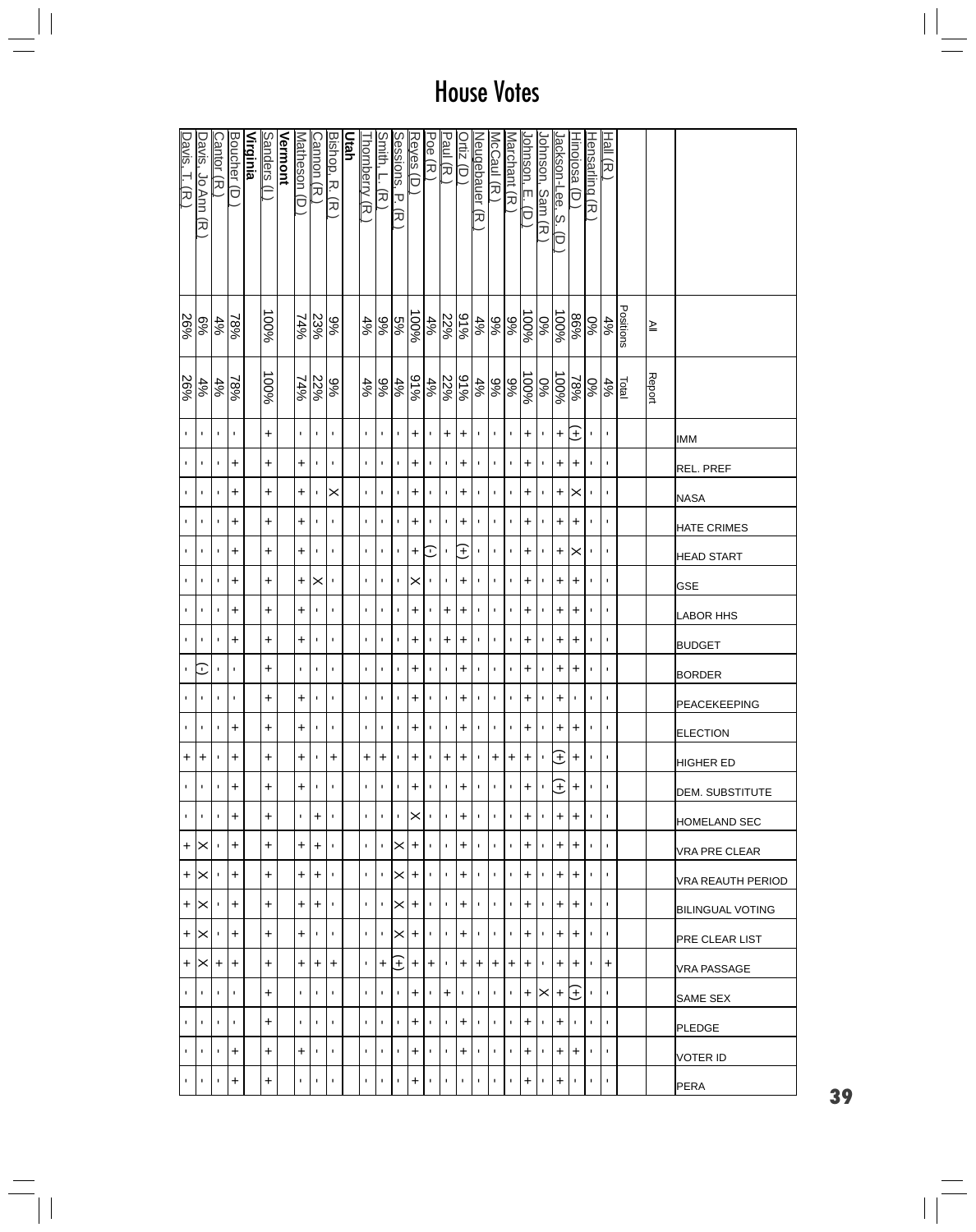|    | Obey (<br>U | Moore,<br>ω<br>σ | <u>Kind (D</u>      | Green, M.<br>$\widehat{\pi}$ | Baldwin (D          | <b>Wisconsin</b> | Rahall (D        | Mollohan (D    | Capito (R      | West Virginia | $S$ mith, A.<br>$\widehat{\mathsf{C}}$ | Reichert<br>$\widehat{\pi}$ | <u>McMorris (R</u> | McDermott (D | arsen, R.<br>$\bigcirc$ | nslee (D            | <u>Hastings,</u><br>ヮ<br>त्रि | <u>Dicks (D</u>     | Baird (D | <b>Washington</b> | ≫olt (R        | <u>Scott, R.</u><br>ヮ | Moran, James<br>$\widehat{\Theta}$ | <b>Goodlatte</b><br>$\widehat{\pi}$ | Goode (R       | Forbes (R      | Drake (R       |           |               |                         |
|----|-------------|------------------|---------------------|------------------------------|---------------------|------------------|------------------|----------------|----------------|---------------|----------------------------------------|-----------------------------|--------------------|--------------|-------------------------|---------------------|-------------------------------|---------------------|----------|-------------------|----------------|-----------------------|------------------------------------|-------------------------------------|----------------|----------------|----------------|-----------|---------------|-------------------------|
|    | 96001       | 100%             | $\frac{100\%}{200}$ | 26%                          | $\frac{100\%}{200}$ |                  | $\frac{83}{6}$   | $\frac{83}{6}$ | 22%            |               | 100%                                   | 43%                         | $5\%$              | $-00\%$      | %96                     | $\frac{100\%}{200}$ | <b>100%</b>                   |                     | 96001    |                   | 22%            | $\frac{1000}{6}$      | $\frac{100\%}{200}$                | %6                                  | $4\%$          | 30%            | 22%            | Positions | ≧             |                         |
|    | 100%        | 100%             | $rac{6}{6}$         | 26%                          | $\frac{100\%}{200}$ |                  | $\frac{83\%}{2}$ | 83%            | 22%            |               | 100%                                   | 43%                         | 4%                 | 100%         | 96%                     | $-6001$             | $\frac{90}{6}$                | $\frac{100\%}{200}$ | 100%     |                   | 22%            | %96                   | $\frac{96}{6}$                     | 9%                                  | 4%             | 30%            | 22%            | Total     | <b>Report</b> |                         |
|    | +           | +                | +                   | $\mathbf{r}$                 | +                   |                  | +                | +              | $\blacksquare$ |               | +                                      | ٠                           | $\blacksquare$     | +            | +                       | +                   | $\mathbf{I}$                  | +                   | +        |                   | ٠              | +                     | +                                  | $\blacksquare$                      | $\blacksquare$ | T.             | $\blacksquare$ |           |               | <b>IMM</b>              |
|    | +           | +                | +                   | $\blacksquare$               | +                   |                  | T,               | $\blacksquare$ | $\blacksquare$ |               | +                                      | ٠                           | J.                 | $\ddot{}$    | +                       | +                   | $\blacksquare$                | +                   | +        |                   | ٠              | +                     | +                                  | $\blacksquare$                      | $\blacksquare$ | ı.             | $\blacksquare$ |           |               | <b>REL. PREF</b>        |
|    | +           | +                | +                   | $\blacksquare$               | +                   |                  | +                | +              | $\blacksquare$ |               | +                                      | ٠                           | $\blacksquare$     | +            | +                       | +                   | $\blacksquare$                | +                   | +        |                   | ٠              | +                     | +                                  | $\blacksquare$                      | $\blacksquare$ | +              | $\blacksquare$ |           |               | <b>NASA</b>             |
|    | +           | +                | +                   | $\mathbf{r}$                 | +                   |                  | +                | +              | $\blacksquare$ |               | +                                      | +                           | ٠                  | +            | +                       | +                   | $\blacksquare$                | +                   | +        |                   | ٠              | +                     | +                                  | $\blacksquare$                      | $\blacksquare$ | 1              | $\blacksquare$ |           |               | <b>HATE CRIMES</b>      |
|    | +           | +                | ×                   | $\mathbf{I}$                 | +                   |                  | +                | ı              | $\blacksquare$ |               | +                                      | ٠                           | 1                  | +            | +                       | +                   | $\times$                      | $\ddot{}$           | +        |                   | ٠              | +                     | $\left  + \right $                 | $\blacksquare$                      | $\blacksquare$ | ı.             | $\blacksquare$ |           |               | <b>HEAD START</b>       |
|    | +           | +                | +                   | $\blacksquare$               | +                   |                  | +                | +              |                |               | +                                      |                             | ٠                  | +            | +                       | +                   | ٠                             | +                   | +        |                   | ٠              | +                     | ×                                  | 1                                   | $\blacksquare$ | 1              | $\blacksquare$ |           |               | <b>GSE</b>              |
|    | +           | +                | +                   | $\mathbf{r}$                 | +                   |                  | +                | +              | $\blacksquare$ |               | +                                      | ٠                           | J.                 | +            | +                       | +                   | $\blacksquare$                | +                   | +        |                   | ٠              | $\ddot{}$             | $\left  + \right\rangle$           | $\blacksquare$                      | $\mathbf{I}$   | ٠              | ٠              |           |               | <b>LABOR HHS</b>        |
|    | +           | +                | +                   | $\mathbf{r}$                 | +                   |                  | +                | +              | $\blacksquare$ |               | +                                      | ٠                           | J.                 | +            | +                       | +                   | $\blacksquare$                | +                   | +        |                   | ٠              | +                     | $\ddot{}$                          | $\blacksquare$                      | $\blacksquare$ | ı.             | $\blacksquare$ |           |               | <b>BUDGET</b>           |
|    | +           | +                | +                   | $\mathbf{r}$                 | +                   |                  | +                | +              | $\blacksquare$ |               | +                                      | 1                           | 1                  | +            | $\mathbf I$             | +                   | +                             | +                   | +        |                   | ٠              | +                     | +                                  | $\blacksquare$                      | $\blacksquare$ | $\blacksquare$ | 1              |           |               | <b>BORDER</b>           |
|    | +           | +                | +                   | $\mathbf{r}$                 | +                   |                  | +                | ٠              | $\blacksquare$ |               | +                                      | +                           | ٠                  | +            | +                       | +                   | $\blacksquare$                | +                   | +        |                   | ٠              | +                     | $\left  + \right $                 | $\blacksquare$                      | $\mathbf{I}$   | $\ddot{}$      | $\blacksquare$ |           |               | PEACEKEEPING            |
|    | +           | +                | +                   | $\mathbf{r}$                 | +                   |                  | +                | +              | $\blacksquare$ |               | +                                      |                             | $\blacksquare$     | +            | +                       | +                   | $\blacksquare$                | +                   | +        |                   | ٠              | Ŧ                     | +                                  | $\blacksquare$                      | $\blacksquare$ | ı.             | $\blacksquare$ |           |               | <b>ELECTION</b>         |
|    | +           | +                | $\ddot{}$           | +                            | +                   |                  | +                | +              | +              |               | $\ddot{}$                              | +                           | ×                  | $\ddot{}$    | $\ddot{}$               | $\ddot{}$           | $\mathbf{r}$                  | +                   | +        |                   | +              | +                     | $\left  + \right $                 | $\ddot{}$                           | $\blacksquare$ | $\ddot{}$      | +              |           |               | <b>HIGHER ED</b>        |
|    | +           | +                | +                   | $\mathbf{L}$                 | $\ddot{}$           |                  | +                | +              | $\blacksquare$ |               | $\ddot{}$                              | +                           | $\blacksquare$     | $\ddot{}$    | +                       | +                   | $\blacksquare$                | +                   | +        |                   |                | $\ddot{}$             | +                                  | $\blacksquare$                      | f.             |                | $\blacksquare$ |           |               | <b>DEM. SUBSTITUTE</b>  |
|    | +           | +                | +                   | $\mathbf{I}$                 | $\ddot{}$           |                  | +                | +              | $\blacksquare$ |               | +                                      | +                           | $\mathbf{I}$       | +            | +                       | +                   | $\mathbf{I}$                  | +                   | +        |                   | $\mathbf{L}$   | ×l+                   |                                    | $\blacksquare$                      | $\blacksquare$ | ٠              | $\blacksquare$ |           |               | <b>HOMELAND SEC</b>     |
|    | +           | +                | +                   | +                            | $\ddot{}$           |                  | +                | +              | +              |               | +                                      | +                           | ×                  | $\ddot{}$    | +                       | +                   | $\blacksquare$                | +                   | +        |                   | +              | +                     | $\ddot{}$                          | $\blacksquare$                      |                | +              | +              |           |               | <b>VRA PRE CLEAR</b>    |
|    | +           | +                | +                   | +                            | +                   |                  | +                | +              | +              |               | +                                      | +                           | $\mathbf{I}$       | +            | +                       | +                   | $\blacksquare$                | +                   | +        |                   | +              | +                     | $\ddot{}$                          | $\blacksquare$                      | $\mathbf{I}$   | +              | +              |           |               | VRA REAUTH PERIOD       |
|    | +           | $+$              | +                   | +                            | +                   |                  | +                | +              | $\blacksquare$ |               | +                                      | +                           | $\mathbf{I}$       | +            | +                       | +                   | $\mathbf{L}$                  | +                   | +        |                   | $\mathbf{r}$   | +                     | $\ddot{}$                          | $\blacksquare$                      | $\blacksquare$ | $\mathbf{I}$   | $\mathbf{I}$   |           |               | <b>BILINGUAL VOTING</b> |
|    | +           | +                | +                   | +                            | +                   |                  | +                | +              | $\ddot{}$      |               | +                                      | +                           | ٠                  | +            | +                       | +                   | $\blacksquare$                | +                   | +        |                   | +              | +                     | +                                  | $\blacksquare$                      |                | +              | +              |           |               | PRE CLEAR LIST          |
|    | +           | +                | +                   | +                            | +                   |                  | +                | +              | $\ddot{}$      |               | +                                      | +                           | +                  | +            | +                       | +                   | +                             | +                   | +        |                   | +              | +                     | $\ddot{}$                          | +                                   | +              | +              | +              |           |               | <b>VRA PASSAGE</b>      |
|    | +           | +                | ×                   | $\mathbf{I}$                 | +                   |                  | $\mathbf{L}$     | +              | $\blacksquare$ |               | $\ddot{}$                              | $\blacksquare$              | $\blacksquare$     | +            | +                       | +                   | $\mathbf{I}$                  | +                   | +        |                   | $\blacksquare$ | +                     | +                                  | $\blacksquare$                      | $\mathbf{I}$   | п.             | $\mathbf{I}$   |           |               | SAME SEX                |
|    | +           | +                | +                   | $\blacksquare$               | +                   |                  | $\mathbf{I}$     | $\blacksquare$ | $\blacksquare$ |               | $\ddot{}$                              |                             | $\mathbf{I}$       | +            | +                       | $^{(+)}$            | $\mathbf{L}$                  | +                   | +        |                   | $\mathbf{r}$   | +                     | $\pm$                              | $\blacksquare$                      | $\blacksquare$ | ٠              | $\blacksquare$ |           |               | <b>PLEDGE</b>           |
|    | +           | +                | +                   | $\blacksquare$               | +                   |                  | +                | +              | $\blacksquare$ |               | +                                      | $\blacksquare$              |                    | +            | +                       | +                   | $\blacksquare$                | +                   | +        |                   | ٠              | +                     | +                                  |                                     | $\blacksquare$ |                | $\blacksquare$ |           |               | <b>VOTER ID</b>         |
| 40 | +           | +                | +                   | Ξ                            | +                   |                  | $\mathbf{r}$     | +              | $\blacksquare$ |               | +                                      | 1                           | ٠                  | +            | +                       | +                   | $\blacksquare$                | +                   | +        |                   | ٠              | +                     | ∣+                                 | $\blacksquare$                      | $\blacksquare$ | $\mathbf{I}$   |                |           |               | PERA                    |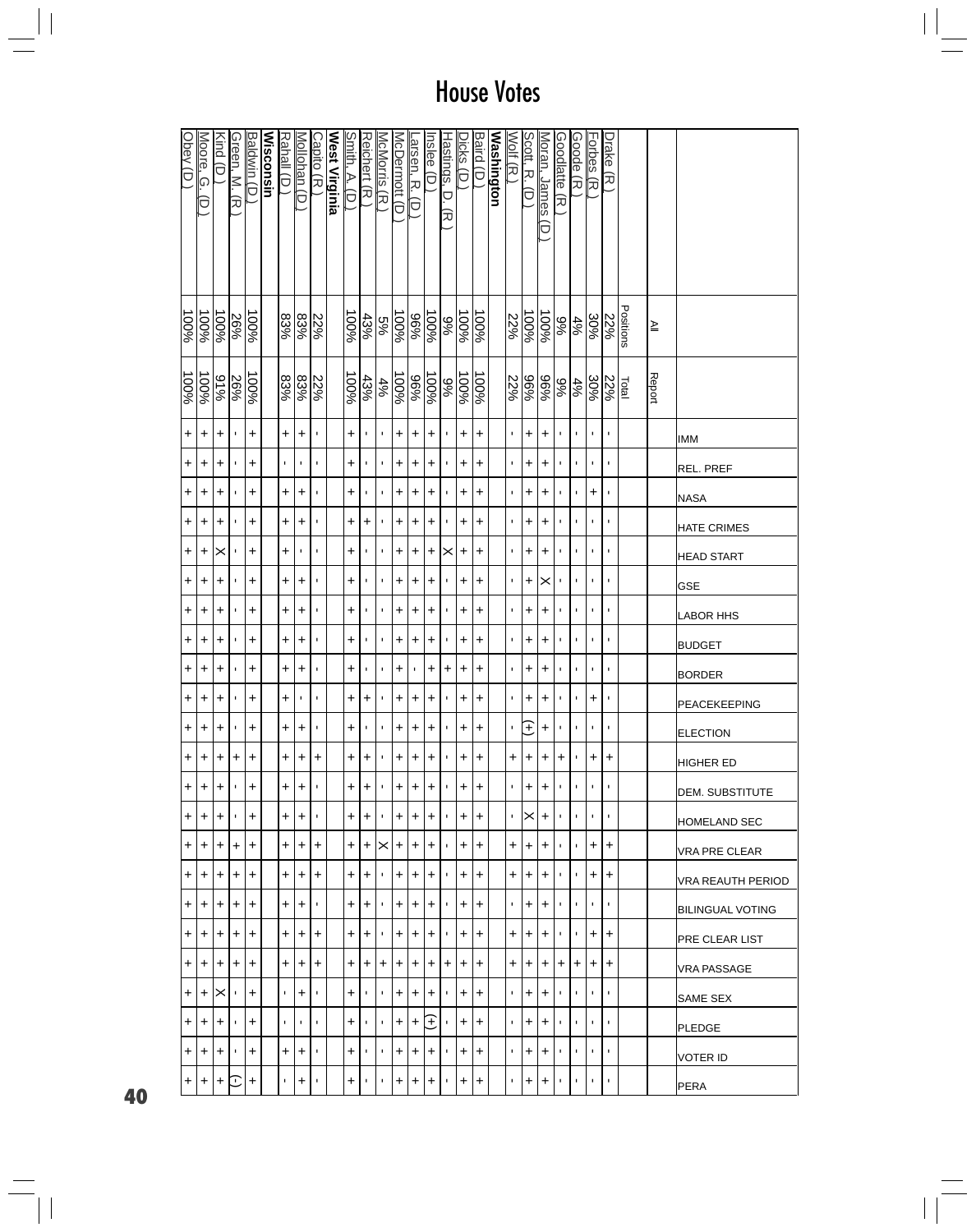| Cubin (R ) | <u>Wyoming</u> | Sensenbrenner (R | Petri (R )<br>Ryan, P. (R ) |                                                                              |        |                         |
|------------|----------------|------------------|-----------------------------|------------------------------------------------------------------------------|--------|-------------------------|
| $-6%$      |                |                  |                             | $\frac{\frac{\text{Position}}{22\%}}{\frac{22\%}{23\%}}$                     | ≧      |                         |
| %6         |                |                  |                             | $\frac{\log \left  \mathcal{X} \right }{\mathcal{X} \mathcal{X}} \approx 0.$ | Report |                         |
| ٠          |                | ٠                | ı                           | I.                                                                           |        | IMM                     |
| ٠          |                | ı                | ı                           | п                                                                            |        | REL. PREF               |
| ×          |                | ı                | ı                           | ı                                                                            |        | NASA                    |
| ٠          |                | ı                | ı                           | ı                                                                            |        | <b>HATE CRIMES</b>      |
| ٠          |                | ٠                | п                           | ٠                                                                            |        | HEAD START              |
| ٠          |                | ı                | ı                           | +                                                                            |        | <b>GSE</b>              |
| ٠          |                | ı                | ı                           | ı                                                                            |        | <b>LABOR HHS</b>        |
| ٠          |                | ı                | ı                           | ı                                                                            |        | <b>BUDGET</b>           |
| ٠          |                |                  |                             | ٠                                                                            |        | <b>BORDER</b>           |
| ı          |                | ı                | ı                           | ı                                                                            |        | PEACEKEEPING            |
| ı          |                | ×                | ı                           | ı                                                                            |        | ELECTION                |
| ı          |                | $\blacksquare$   | ∣+                          | п                                                                            |        | HIGHER ED               |
| ٠          |                | $\blacksquare$   | $\blacksquare$              | $\blacksquare$                                                               |        | DEM. SUBSTITUTE         |
| ٠          |                | $\blacksquare$   | I.                          | $\blacksquare$                                                               |        | HOMELAND SEC            |
| +          |                | +                | +                           | +                                                                            |        | VRA PRE CLEAR           |
| ı          |                | +                | +                           | +                                                                            |        | IVRA REAUTH PERIOD      |
| ٠          |                | +                | ٠                           | ٠                                                                            |        | <b>BILINGUAL VOTING</b> |
| t,         |                | +                | +                           | +                                                                            |        | IPRE CLEAR LIST         |
| +          |                | +                | $\ddot{}$                   | +                                                                            |        | VRA PASSAGE             |
| ٠          |                |                  | ı                           |                                                                              |        | SAME SEX                |
| ٠          |                | ٠                | ٠                           | I.                                                                           |        | <b>PLEDGE</b>           |
| ×          |                | I.               | ٠                           | $\blacksquare$                                                               |        | VOTER ID                |
| ı          |                | ı                | ī                           | ı                                                                            |        | <b>PERA</b>             |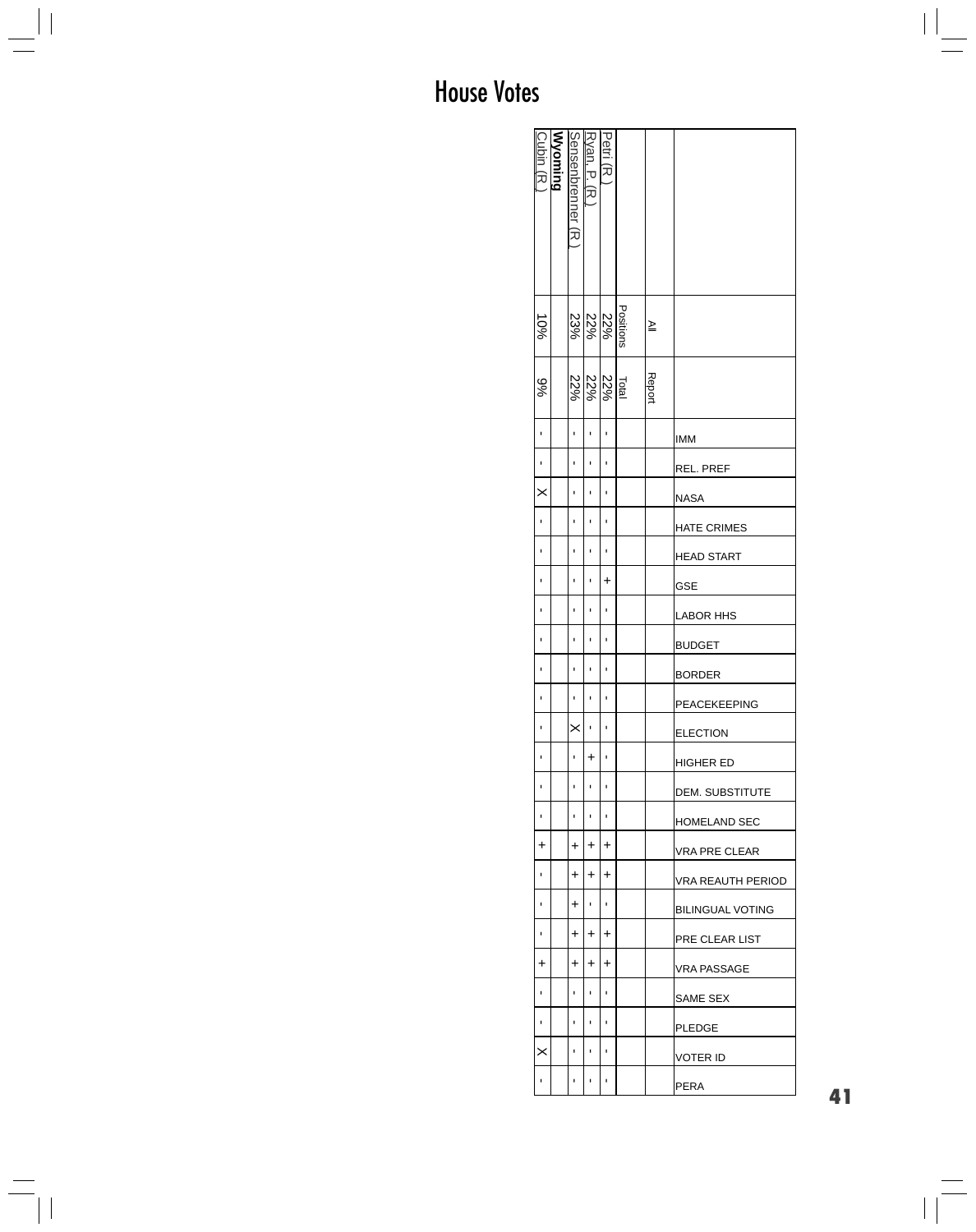| Nelson, Bill (D)         | Martinez (R    | <b>Florida</b> | Carper (D) | Biden (D.) | Delaware | ieberman (D)   | $0$ odd (D)           | Connecticut | Salazar, K. (D | Allard (R)       | <b>Colorado</b> | Feinstein (D   | Boxer (D)           | California | Pryor (D)         | incoln (D)     | <b>Arkansas</b> | McCain (R      | Kyl (R )       | <u>Arizona</u> | Stevens (R)                               | Murkowski (R)  | <u>Alaska</u> | Shelby (R)     | Sessions, J.<br><u>त्र</u> | <b>Alabama</b> |           |               |                              |
|--------------------------|----------------|----------------|------------|------------|----------|----------------|-----------------------|-------------|----------------|------------------|-----------------|----------------|---------------------|------------|-------------------|----------------|-----------------|----------------|----------------|----------------|-------------------------------------------|----------------|---------------|----------------|----------------------------|----------------|-----------|---------------|------------------------------|
| $\sqrt{882}$             | $2\%$          |                | $67\%$     | 89%        |          | $\frac{88}{8}$ |                       |             | 81%            | $\frac{4\%}{\%}$ |                 | $88\%$         | $\frac{100\%}{200}$ |            | <b>285</b><br>285 |                |                 | 9651           | $\frac{2}{3}$  |                | $ \overset{\otimes}{\mathscr{E}} _\infty$ |                |               |                | $\frac{4\%}{4\%}$          |                | Positions | $\geq$        |                              |
| $\frac{78\%}{2}$         | $\frac{2}{3}$  |                | 67%        | 9668       |          | 81%            | $85\%$                |             | 81%            | 4%               |                 | 85%            | $\frac{60}{6}$      |            | $\frac{18\%}{2}$  | $\sqrt{88/5}$  |                 | 15%            | $\sqrt{26}$    |                | $\frac{3}{2}$                             | $\sqrt{62}$    |               |                | $\frac{4\%}{4\%}$          |                | Total     | <b>Report</b> |                              |
| $\blacksquare$           | $\blacksquare$ |                | $\ddot{}$  | $\ddot{}$  |          | $\blacksquare$ | $\ddot{}$             |             | $\blacksquare$ | $\blacksquare$   |                 | $\ddot{}$      | $\ddot{}$           |            | T,                | +              |                 | $\blacksquare$ | $\blacksquare$ |                | $\blacksquare$                            | $\blacksquare$ |               | $\mathbf{I}$   | $\blacksquare$             |                |           |               | Gonzales                     |
| +                        | $\blacksquare$ |                | ×,         | $\ddot{}$  |          | $\ddot{}$      | J.                    |             | $\ddot{}$      | J.               |                 | $\mathbf{I}$   | $\ddot{}$           |            | +                 | +              |                 | $\blacksquare$ | $\blacksquare$ |                | $\blacksquare$                            | $\blacksquare$ |               | $\blacksquare$ | $\blacksquare$             |                |           |               | <b>Class Action</b>          |
| +                        | I.             |                | J.         | ٠          |          | +              | $\ddot{}$             |             | +              | J,               |                 | +              | +                   |            | ÷                 | +              |                 | $\blacksquare$ | $\blacksquare$ |                | $\blacksquare$                            | $\blacksquare$ |               | $\blacksquare$ | $\blacksquare$             |                |           |               | <b>Predatory Lending</b>     |
| ٠                        | $\blacksquare$ |                | ٠          | ×,         |          | +              | +                     |             | $\blacksquare$ | T,               |                 | +              | +                   |            | T,                | $\blacksquare$ |                 | $\blacksquare$ | ٠              |                | $\blacksquare$                            | $\blacksquare$ |               | $\blacksquare$ | $\blacksquare$             |                |           |               | Bankruptcy                   |
| $\ddot{}$                | $\blacksquare$ |                | +          | $\ddot{}$  |          | +              | +                     |             | +              | J,               |                 | +              | +                   |            | ÷                 | +              |                 | ×              | $\blacksquare$ |                | $\blacksquare$                            | J.             |               | $\blacksquare$ | $\blacksquare$             |                |           |               | <b>Education Funding I</b>   |
| $\ddot{}$                | ı              |                | +          | +          |          | +              | +                     |             | +              | J.               |                 | +              | +                   |            | +                 | +              |                 | $\blacksquare$ | $\blacksquare$ |                | $\blacksquare$                            | ٠              |               | $\blacksquare$ | $\blacksquare$             |                |           |               | Social Security              |
| $\ddot{}$                | ı              |                | +          | $\ddot{}$  |          | +              | +                     |             | +              | J,               |                 | +              | +                   |            | +                 | +              |                 | ,              | ٠              |                | $\blacksquare$                            | J.             |               | $\blacksquare$ | $\blacksquare$             |                |           |               | <b>Eduction Funding II</b>   |
| $\ddot{}$                | +              |                | +          | +          |          | +              | +                     |             | +              | J,               |                 | ı              | $\ddot{}$           |            | +                 | +              |                 | $\ddot{}$      | $\blacksquare$ |                | $\blacksquare$                            | J.             |               | $\blacksquare$ | $\blacksquare$             |                |           |               | Approps                      |
| $\ddot{}$                | J.             |                | +          | $\ddot{}$  |          | +              | $\ddot{}$             |             | +              | J,               |                 | +              | $\ddot{}$           |            | +                 | +              |                 | $\blacksquare$ | ٠              |                | ×                                         |                |               | $\blacksquare$ | $\blacksquare$             |                |           |               | Owen                         |
| $\ddot{}$                | $\blacksquare$ |                | +          | $\ddot{}$  |          | +              | +                     |             | +              | J.               |                 | +              | +                   |            | +                 | +              |                 | $\blacksquare$ | $\blacksquare$ |                | $\blacksquare$                            | $\blacksquare$ |               | $\blacksquare$ | $\blacksquare$             |                |           |               | Brown                        |
| $\ddot{}$                | $\blacksquare$ |                | +          | +          |          | +              | +                     |             | J.             | ı                |                 | +              | $\ddot{}$           |            | +                 | +              |                 | ,              | $\blacksquare$ |                | $\blacksquare$                            | ×              |               | $\blacksquare$ | $\blacksquare$             |                |           |               | Pryor                        |
| $\blacksquare$           | $\blacksquare$ |                | ٠          | T,         |          | $\mathbf{r}$   | J.                    |             | +              | J,               |                 | $\blacksquare$ | $\ddot{}$           |            | $\blacksquare$    | $\blacksquare$ |                 | ,              | $\blacksquare$ |                | $\blacksquare$                            | $\blacksquare$ |               | $\blacksquare$ | $\blacksquare$             |                |           |               | Griffith                     |
| ٠                        | $\blacksquare$ |                | f,         | +          |          | $\blacksquare$ | $\blacksquare$        |             | J.             | J.               |                 | +              | +                   |            | ٠                 | J.             |                 | I.             | $\blacksquare$ |                | $\blacksquare$                            | J.             |               | $\blacksquare$ | $\blacksquare$             |                |           |               | Roberts                      |
| $\mathbf{I}$             | $\blacksquare$ |                | ٠          | +          |          | $\mathbf{I}$   | +                     |             | $\blacksquare$ | J.               |                 | +              | +                   |            | $\blacksquare$    | ı              |                 | ,              | $\blacksquare$ |                | $\blacksquare$                            | $\blacksquare$ |               | $\blacksquare$ | $\blacksquare$             |                |           |               | Alito Cloture                |
| +                        | $\blacksquare$ |                | $\ddot{}$  | $\ddot{}$  |          | $\ddot{}$      | $\ddot{}$             |             | +              | J,               |                 | $\ddot{}$      | +                   |            | $\ddot{}$         | +              |                 | ı              | $\blacksquare$ |                | $\blacksquare$                            | $\blacksquare$ |               | $\blacksquare$ | $\mathbf{I}$               |                |           |               | <b>Alito Confirmation</b>    |
| +                        | $\blacksquare$ |                | +          | $\ddot{}$  |          | $\ddot{}$      | +                     |             | +              | $\blacksquare$   |                 | +              | +                   |            | +                 | +              |                 | $\blacksquare$ | $\blacksquare$ |                | $\blacksquare$                            | $\blacksquare$ |               | $\blacksquare$ | $\blacksquare$             |                |           |               | <b>Education Funding III</b> |
| +                        | 1              |                | $\ddot{}$  | +          |          | +              | +                     |             | +              | J.               |                 | +              | +                   |            | +                 | +              |                 | $\blacksquare$ | $\blacksquare$ |                | $\blacksquare$                            | $\blacksquare$ |               | $\blacksquare$ | $\blacksquare$             |                |           |               | <b>LIHEAP</b>                |
| $\ddot{}$                | $\blacksquare$ |                | +          | $\ddot{}$  |          | $\ddot{}$      | $\ddot{}$             |             | $\ddot{}$      | J.               |                 | +              | +                   |            | +                 | +              |                 | $\blacksquare$ | $\blacksquare$ |                | $\blacksquare$                            | $\blacksquare$ |               | $\mathbf{I}$   | $\blacksquare$             |                |           |               | <b>Title I Grants</b>        |
| +                        | $\blacksquare$ |                | ٠          | +          |          | +              | +                     |             | +              | T,               |                 | +              | +                   |            | +                 | +              |                 | $\blacksquare$ | $\blacksquare$ |                | $\blacksquare$                            | $\blacksquare$ |               | $\blacksquare$ | $\blacksquare$             |                |           |               | After School                 |
| $\ddot{}$                | $\blacksquare$ |                | $\ddot{}$  | $\ddot{}$  |          | $\ddot{}$      | $\ddot{}$             |             | $\ddot{}$      | T,               |                 | $\ddot{}$      | $\ddot{}$           |            | +                 | +              |                 | $\blacksquare$ | $\blacksquare$ |                | $\blacksquare$                            | $\blacksquare$ |               | $\mathbf{I}$   | $\blacksquare$             |                |           |               | Voter ID                     |
| +                        | $\blacksquare$ |                | ٠          | $\ddot{}$  |          | +              | +                     |             | Ŧ              | T,               |                 | +              | ×                   |            | +                 | +              |                 | $\blacksquare$ | $\blacksquare$ |                | $\blacksquare$                            | $\blacksquare$ |               | $\blacksquare$ | $\blacksquare$             |                |           |               | Kavanaugh                    |
| $\ddot{}$                | $\blacksquare$ |                | $\ddot{}$  | $\ddot{}$  |          | $\ddot{}$      | $\boldsymbol{\times}$ |             | $\ddot{}$      | T,               |                 | +              | $\ddot{}$           |            | +                 | +              |                 | $\ddot{}$      | $\blacksquare$ |                | $\blacksquare$                            | $\blacksquare$ |               | $\mathbf{I}$   | $\blacksquare$             |                |           |               | Same Sex                     |
| $\mathbf{I}$             | $\blacksquare$ |                | +          | +          |          | +              | +                     |             | +              | T,               |                 | +              | +                   |            | +                 | $\blacksquare$ |                 | $\blacksquare$ | $\blacksquare$ |                | $\blacksquare$                            | $\blacksquare$ |               | $\blacksquare$ | $\blacksquare$             |                |           |               | <b>Estate Tax</b>            |
| $\ddot{}$                | $\blacksquare$ |                | +          | $\ddot{}$  |          | $\pm$          | $\ddot{}$             |             | +              | J,               |                 | +              | $\ddot{}$           |            | ÷.                | +              |                 | $\ddot{}$      | $\ddot{}$      |                | $\ddot{}$                                 | $\ddot{}$      |               | $\mathbf{I}$   | $\blacksquare$             |                |           |               | <b>Native Hawaiians</b>      |
| $\ddot{}$                | $\blacksquare$ |                | +          | +          |          | +              | +                     |             | +              | J.               |                 | +              | +                   |            | +                 | +              |                 | $\blacksquare$ | f.             |                | $\blacksquare$                            | ٠              |               | $\times$       | $\blacksquare$             |                |           |               | Min Wage                     |
| $\ddot{}$                | $\ddot{}$      |                | +          | $\ddot{}$  |          | +              | $\ddot{}$             |             | +              | +                |                 | +              | $\ddot{}$           |            | +                 | +              |                 | $\ddot{}$      | $\ddot{}$      |                | +                                         | $\ddot{}$      |               | +              | $\ddot{}$                  |                |           |               | <b>VRA</b>                   |
| $\left  + \right\rangle$ | $\blacksquare$ |                | ٠          | +          |          | $\times$       | $\ddot{}$             |             | +              | л                |                 | ×              | +                   |            | ٠                 | л              |                 | ٠              | п              |                | $\blacksquare$                            |                |               | ,              | $\blacksquare$             |                |           |               | Holmes                       |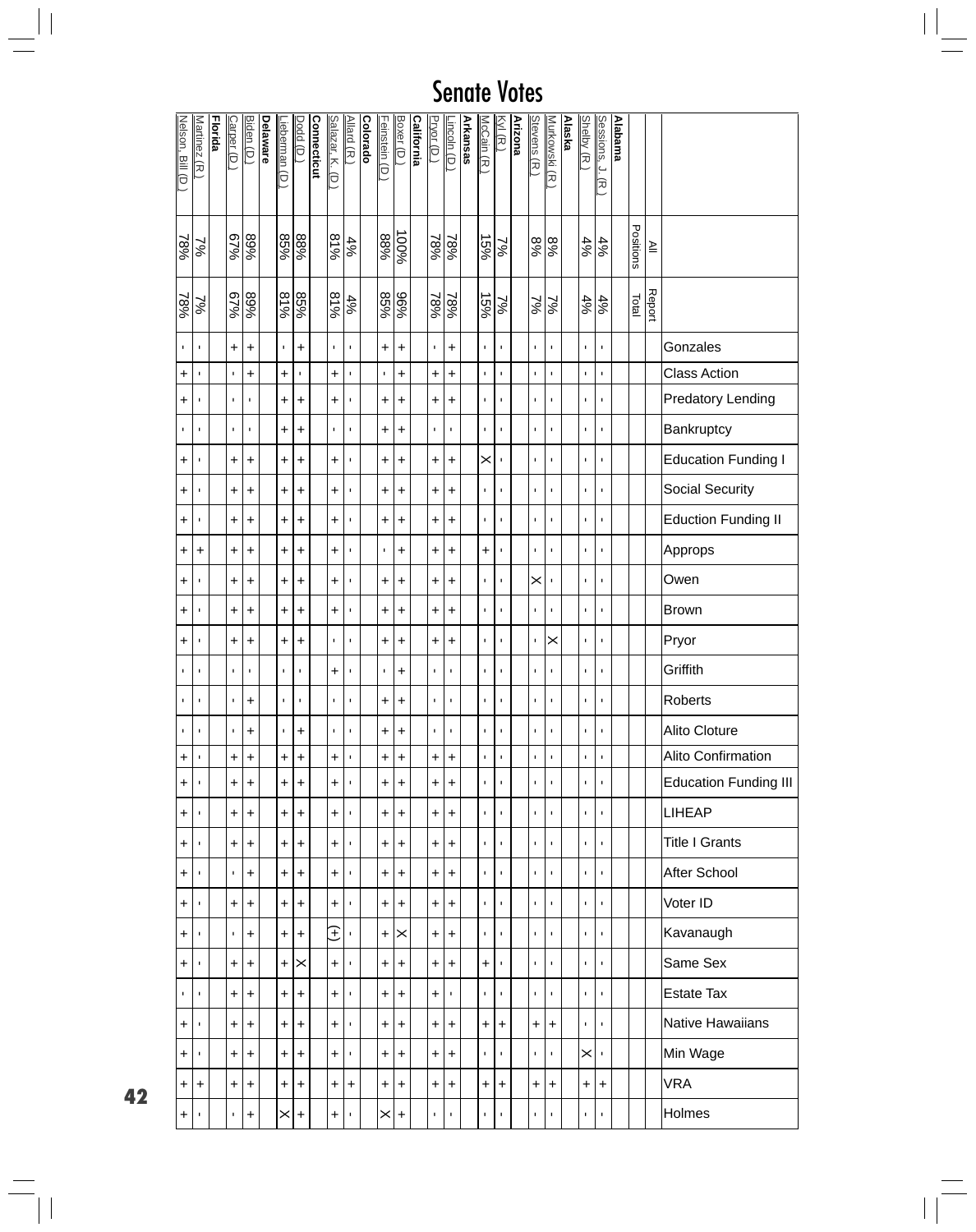| Vitter (R)     | <u>Landrieu (D</u> | Louisiana | McConnell (R      | Bunning (R)      | <b>Kentucky</b> | Roberts (R        | <b>Brownback (R</b> | <b>Kansas</b> | Harkin (D)          | Grassley (R    | <b>Dwa</b> | Lugar $(R)$      | Bayh (D)  | <u>Indiana</u> | Obama (D)      | Durbin (D    | lllinois | Crapo (R)      | Craig (R)      | $\frac{1}{\sin \theta}$ | nouye (D)      | Akaka $(D)$      | <b>Hawaii</b> | Isakson (R)    | <b>Chambliss</b><br>ন্তি | <u>Georgia</u> |           |               |                              |
|----------------|--------------------|-----------|-------------------|------------------|-----------------|-------------------|---------------------|---------------|---------------------|----------------|------------|------------------|-----------|----------------|----------------|--------------|----------|----------------|----------------|-------------------------|----------------|------------------|---------------|----------------|--------------------------|----------------|-----------|---------------|------------------------------|
| 4%             | $\frac{7496}{2}$   |           | $\frac{4\%}{4\%}$ |                  |                 | $\frac{4\%}{4\%}$ |                     |               | $\frac{7\%}{100\%}$ |                |            | $\frac{118}{15}$ |           |                | 88%            |              |          | 4%             | 7%             |                         | 96%<br>88%     |                  |               |                | $rac{4%}{4%}$            |                | Positions | $\geq$        |                              |
| 4%             | 74%                |           | 4%                | $\frac{4\%}{\%}$ |                 | $\frac{4\%}{4\%}$ |                     |               | $\frac{9696}{2}$    | $\sqrt{20}$    |            | 11%              | 86%       |                | 93%            | 93%          |          | 4%             | $\frac{2}{3}$  |                         | 81%            | $\frac{9696}{5}$ |               | 4%             | 4%                       |                | Total     | <b>Report</b> |                              |
| $\blacksquare$ | $\blacksquare$     |           | $\blacksquare$    | $\blacksquare$   |                 | $\blacksquare$    | $\blacksquare$      |               | $\ddot{}$           | $\blacksquare$ |            | $\blacksquare$   | $\ddot{}$ |                | $\ddot{}$      | $\ddot{}$    |          | $\blacksquare$ | Ţ              |                         | Ŧ              | $\ddot{}$        |               | $\blacksquare$ | $\blacksquare$           |                |           |               | Gonzales                     |
| $\mathbf{I}$   | $\ddot{}$          |           | ï                 | $\blacksquare$   |                 | $\blacksquare$    | ï                   |               | $\ddot{}$           | $\blacksquare$ |            | $\mathbf{I}$     | $\ddot{}$ |                | $\ddot{}$      | $\ddot{}$    |          | $\blacksquare$ | $\blacksquare$ |                         | $\ddot{}$      | $\ddot{}$        |               | $\blacksquare$ | $\blacksquare$           |                |           |               | <b>Class Action</b>          |
| $\blacksquare$ | +                  |           | $\blacksquare$    | ï                |                 | $\blacksquare$    | $\blacksquare$      |               | ÷                   | $\blacksquare$ |            | $\blacksquare$   | $\ddot{}$ |                | +              | +            |          | $\blacksquare$ | $\blacksquare$ |                         | ×              | ÷                |               | $\mathbf{r}$   | $\blacksquare$           |                |           |               | <b>Predatory Lending</b>     |
| $\blacksquare$ | $\blacksquare$     |           | $\blacksquare$    | $\blacksquare$   |                 | $\blacksquare$    | $\blacksquare$      |               | +                   | $\blacksquare$ |            | $\blacksquare$   | ×,        |                | +              | +            |          | $\blacksquare$ | $\blacksquare$ |                         | $\blacksquare$ | +                |               | $\blacksquare$ | $\blacksquare$           |                |           |               | Bankruptcy                   |
| $\blacksquare$ | +                  |           | $\blacksquare$    | $\blacksquare$   |                 | ×                 | ×,                  |               | $\times$            | $\blacksquare$ |            | $\blacksquare$   | $\ddot{}$ |                | $\ddot{}$      | +            |          | $\blacksquare$ | $\blacksquare$ |                         | +              | +                |               | $\blacksquare$ | $\blacksquare$           |                |           |               | <b>Education Funding I</b>   |
| $\blacksquare$ | $\pmb{+}$          |           | $\blacksquare$    | $\blacksquare$   |                 | $\blacksquare$    | $\blacksquare$      |               | ÷                   | $\blacksquare$ |            | $\blacksquare$   | +         |                | +              | +            |          | $\blacksquare$ | $\blacksquare$ |                         | +              | +                |               | $\blacksquare$ | $\blacksquare$           |                |           |               | Social Security              |
| $\blacksquare$ | +                  |           | $\blacksquare$    | $\blacksquare$   |                 | $\blacksquare$    | $\blacksquare$      |               | $\ddot{}$           | $\blacksquare$ |            | $\blacksquare$   | $\ddot{}$ |                | $\ddot{}$      | $\ddot{}$    |          | $\blacksquare$ | $\blacksquare$ |                         | +              | +                |               | $\blacksquare$ | $\blacksquare$           |                |           |               | Eduction Funding II          |
| $\blacksquare$ | $\pmb{+}$          |           | $\blacksquare$    | $\blacksquare$   |                 | $\blacksquare$    | $\blacksquare$      |               | +                   | J.             |            | +                | +         |                | ×              | ×            |          | $\blacksquare$ | +              |                         | +              | +                |               | $\blacksquare$ | $\blacksquare$           |                |           |               | Approps                      |
| $\blacksquare$ | ı                  |           | $\blacksquare$    | $\blacksquare$   |                 | $\blacksquare$    | $\blacksquare$      |               | $\ddot{}$           | ï              |            | $\blacksquare$   | $\ddot{}$ |                | $\ddot{}$      | $\ddot{}$    |          | $\blacksquare$ | Ţ              |                         | Ŧ              | +                |               | $\blacksquare$ | $\blacksquare$           |                |           |               | Owen                         |
| ٠              | +                  |           | $\blacksquare$    | $\blacksquare$   |                 | $\blacksquare$    | ×,                  |               | $\ddot{}$           | $\blacksquare$ |            | $\blacksquare$   | $\ddot{}$ |                | $\ddot{}$      | +            |          | $\blacksquare$ | Ţ              |                         | +              | +                |               | $\blacksquare$ | $\blacksquare$           |                |           |               | Brown                        |
| ï              | +                  |           | $\blacksquare$    | $\blacksquare$   |                 | $\blacksquare$    | ï                   |               | $\ddot{}$           | ï              |            | $\blacksquare$   | $\ddot{}$ |                | $\ddot{}$      | $\ddot{}$    |          | $\blacksquare$ | Ţ              |                         | $\pmb{+}$      | +                |               | $\blacksquare$ | $\blacksquare$           |                |           |               | Pryor                        |
| ×,             | +                  |           | $\blacksquare$    | $\blacksquare$   |                 | Ţ                 | ï                   |               | $\ddot{}$           | $\blacksquare$ |            | $\blacksquare$   | +         |                | $\blacksquare$ | $\mathbf{I}$ |          | $\blacksquare$ | $\blacksquare$ |                         | ,              | +                |               | $\blacksquare$ | $\blacksquare$           |                |           |               | Griffith                     |
| ٠              | J.                 |           | ٠                 | f,               |                 | $\blacksquare$    | ×                   |               | +                   | ×              |            | $\blacksquare$   | $\ddot{}$ |                | +              | $\ddot{}$    |          | $\blacksquare$ | $\blacksquare$ |                         | +              | +                |               | $\blacksquare$ | $\blacksquare$           |                |           |               | Roberts                      |
| ٠              | 1                  |           | $\blacksquare$    | ٠                |                 | $\blacksquare$    | ı                   |               | Ŧ                   | J.             |            | $\blacksquare$   | +         |                | +              | +            |          | $\blacksquare$ | $\blacksquare$ |                         | ,              | $\blacksquare$   |               | $\blacksquare$ | $\blacksquare$           |                |           |               | Alito Cloture                |
| $\mathbf{I}$   | $\ddot{}$          |           | $\blacksquare$    | $\blacksquare$   |                 | $\blacksquare$    | $\blacksquare$      |               | $\ddot{}$           | $\blacksquare$ |            | $\blacksquare$   | $\ddot{}$ |                | $\ddot{}$      | $\ddot{}$    |          | $\blacksquare$ | $\blacksquare$ |                         | +              | $\ddot{}$        |               | $\blacksquare$ | $\mathbf{I}$             |                |           |               | <b>Alito Confirmation</b>    |
| ٠              | +                  |           | ï                 | $\blacksquare$   |                 | $\blacksquare$    | ï                   |               | $\ddot{}$           | $\blacksquare$ |            | $\blacksquare$   | +         |                | $\ddot{}$      | +            |          | $\blacksquare$ | $\blacksquare$ |                         | $\pmb{+}$      | $\ddot{}$        |               | $\blacksquare$ | $\blacksquare$           |                |           |               | <b>Education Funding III</b> |
| ٠              | +                  |           | $\blacksquare$    | ٠                |                 | $\blacksquare$    | J.                  |               | $\ddot{}$           | ×              |            | $\blacksquare$   | Ŧ         |                | $\ddot{}$      | $\ddot{}$    |          | $\blacksquare$ | $\blacksquare$ |                         | $\pmb{+}$      | $\ddot{}$        |               | $\blacksquare$ | $\blacksquare$           |                |           |               | <b>LIHEAP</b>                |
| ٠              | +                  |           | $\blacksquare$    | $\blacksquare$   |                 | $\blacksquare$    | ï                   |               | $\ddot{}$           | J.             |            | $\blacksquare$   | $\ddot{}$ |                | $\ddot{}$      | $\ddot{}$    |          | $\blacksquare$ | $\blacksquare$ |                         | $\pmb{+}$      | $\ddot{}$        |               | $\blacksquare$ | T,                       |                |           |               | <b>Title I Grants</b>        |
| T,             | +                  |           | $\blacksquare$    | ٠                |                 | $\mathbf{r}$      | ×,                  |               | $\ddot{}$           | J.             |            | $\mathbf{r}$     | $\ddot{}$ |                | $\ddot{}$      | $\ddot{}$    |          | $\blacksquare$ | $\blacksquare$ |                         | $\ddot{}$      | $\ddot{}$        |               | $\blacksquare$ | T,                       |                |           |               | After School                 |
| ٠              | +                  |           | ï                 | $\blacksquare$   |                 | $\mathbf{I}$      | ï                   |               | $\ddot{}$           | $\blacksquare$ |            | $\blacksquare$   | $\ddot{}$ |                | $\ddot{}$      | $\ddot{}$    |          | $\blacksquare$ | $\blacksquare$ |                         | $\pmb{+}$      | $\ddot{}$        |               | $\blacksquare$ | $\mathbf{I}$             |                |           |               | Voter ID                     |
| ٠              | ,                  |           | ×,                | ٠                |                 | $\mathbf{r}$      | ٠                   |               | $\ddot{}$           | J.             |            | $\blacksquare$   | $\ddot{}$ |                | $\ddot{}$      | $\ddot{}$    |          | $\blacksquare$ | $\blacksquare$ |                         | $\times$  +    |                  |               | $\blacksquare$ | T,                       |                |           |               | Kavanaugh                    |
| T,             | +                  |           | ï                 | $\blacksquare$   |                 | $\mathbf{I}$      | ×,                  |               | $\ddot{}$           | $\mathbf{I}$   |            | $\blacksquare$   | $\ddot{}$ |                | $\ddot{}$      | $\ddot{}$    |          | $\blacksquare$ | $\blacksquare$ |                         | $\pmb{+}$      | $\ddot{}$        |               | $\blacksquare$ | T,                       |                |           |               | Same Sex                     |
| $\blacksquare$ | +                  |           | $\blacksquare$    | $\blacksquare$   |                 | $\blacksquare$    | ï                   |               | $\ddot{}$           | $\blacksquare$ |            | $\mathbf{r}$     | $\ddot{}$ |                | $\ddot{}$      | +            |          | $\blacksquare$ | $\blacksquare$ |                         | $\pmb{+}$      | ÷                |               | $\blacksquare$ | $\blacksquare$           |                |           |               | <b>Estate Tax</b>            |
| ×,             | +                  |           | f,                | $\blacksquare$   |                 | $\mathbf{I}$      | ï                   |               | $\ddot{}$           | $\ddot{}$      |            | $\mathbf{r}$     | $\ddot{}$ |                | $\ddot{}$      | $\ddot{}$    |          | $\blacksquare$ | $\blacksquare$ |                         | $\pmb{+}$      | $\ddot{}$        |               | $\blacksquare$ | $\mathbf{I}$             |                |           |               | Native Hawaiians             |
| $\blacksquare$ | +                  |           | $\blacksquare$    | ٠                |                 | $\blacksquare$    | ï                   |               | +                   | $\blacksquare$ |            | $\ddot{}$        | +         |                | $\ddot{}$      | +            |          | $\blacksquare$ | $\blacksquare$ |                         | $\pmb{+}$      | +                |               | $\blacksquare$ | $\blacksquare$           |                |           |               | Min Wage                     |
| +              | +                  |           | Ŧ                 | $\ddot{}$        |                 | $\ddot{}$         | $\ddot{}$           |               | +                   | +              |            | $\ddot{}$        | +         |                | $\ddot{}$      | $\ddot{}$    |          | Ŧ              | $\ddot{}$      |                         | $\pmb{+}$      | $\ddot{}$        |               | +              | +                        |                |           |               | <b>VRA</b>                   |
| ٠              | $\blacksquare$     |           | ×,                | ×,               |                 | $\mathbf{I}$      | $\mathbf{I}$        |               | +                   | $\blacksquare$ |            | ×,               | +         |                | +              | +            |          | $\blacksquare$ | $\blacksquare$ |                         | $\pmb{+}$      | $\ddot{}$        |               | ٠              | $\blacksquare$           |                |           |               | Holmes                       |

**43**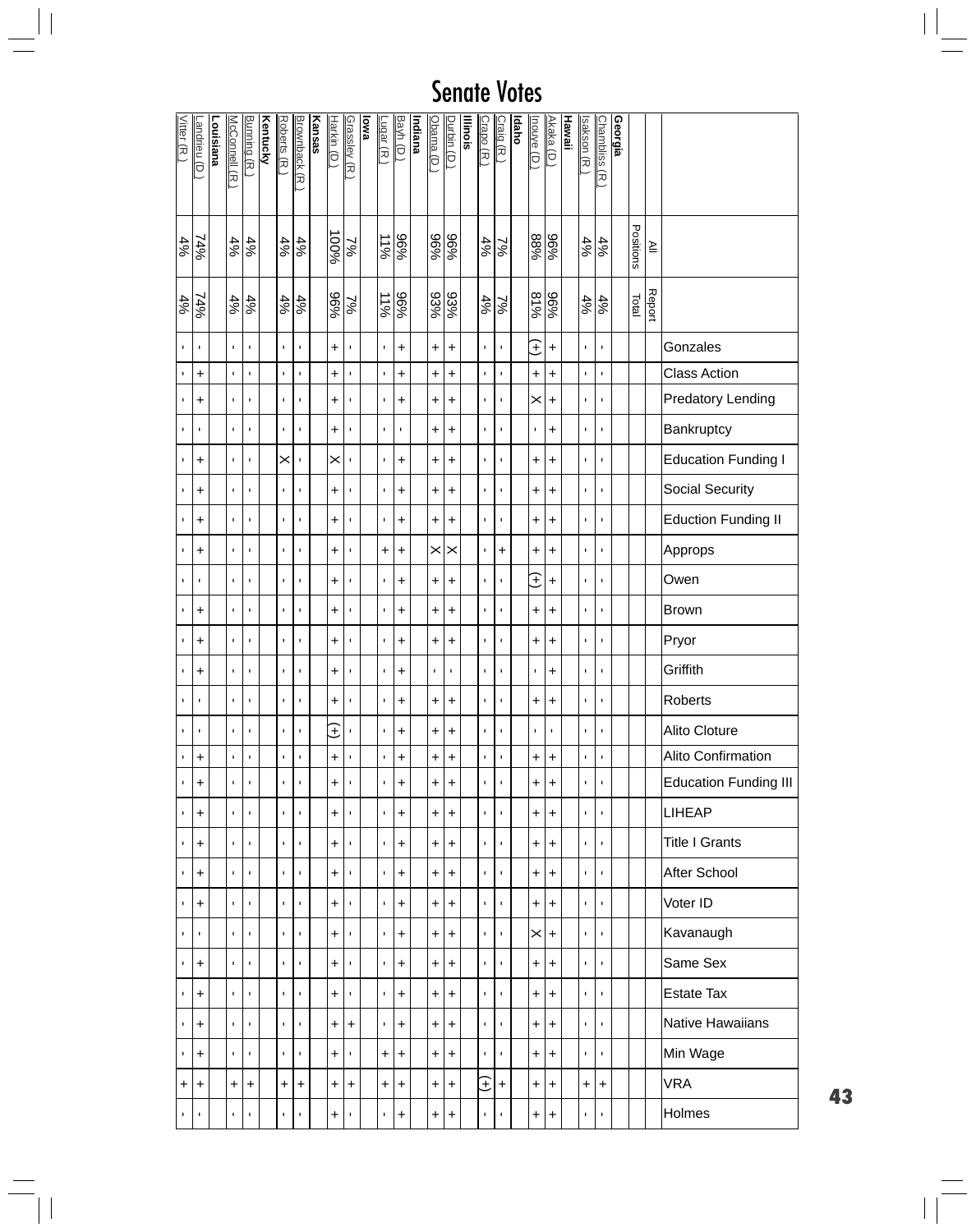| Nelson, Ben (D) | Hagel (R)      | <u>Nebraska</u> | Burns (R)      | Baucus, M.<br>Ĝ) | <b>Montana</b> | <b>Talent (R)</b> | Bond (R)       | <b>Missouri</b> | $-$ ott (R)    | Cochran (R)    | <u>Mississippi</u> | Dayton (D) | Coleman <sub>(R)</sub> | Minnesota | Stabenow (D | evin, C.<br>$\widehat{\mathbf{d}}$ | Michigan | Kerry (D) | Kennedy, E.<br>$\widehat{\Theta}$ | Massachusetts | Sarbanes $(D)$ | Mikulski (D)        | Maryland | Snowe (R)      | Collins (R          | <b>Maine</b> |           |               |                              |
|-----------------|----------------|-----------------|----------------|------------------|----------------|-------------------|----------------|-----------------|----------------|----------------|--------------------|------------|------------------------|-----------|-------------|------------------------------------|----------|-----------|-----------------------------------|---------------|----------------|---------------------|----------|----------------|---------------------|--------------|-----------|---------------|------------------------------|
| 44%             | 12%            |                 | $2\%$          | 73%              |                | 4%                | 4%             |                 | 4%             | 8%             |                    | 100%       | 30%                    |           | 93%<br>96%  |                                    |          | 100%      | $\frac{1000}{6}$                  |               | 9600L          | $\frac{100\%}{200}$ |          |                | $\frac{41\%}{44\%}$ |              | Positions | $\geq$        |                              |
| 44%             | 11%            |                 | $\frac{2}{3}$  | 70%              |                | 4%                | 4%             |                 | 4%             | $\frac{3}{2}$  |                    | 100%       | 30%                    |           | %96         | 93%                                |          | 100%      | $\frac{100\%}{200}$               |               | 100%           | $\frac{100\%}{200}$ |          | 44%            | $\frac{41\%}{2}$    |              | Total     | <b>Report</b> |                              |
| $\blacksquare$  | Ţ              |                 | C              | ×                |                | $\blacksquare$    | $\blacksquare$ |                 | $\blacksquare$ | $\blacksquare$ |                    | +          | $\blacksquare$         |           | +           | +                                  |          | +         | +                                 |               | $\ddot{}$      | $\ddot{}$           |          | $\mathbf{I}$   | ٠                   |              |           |               | Gonzales                     |
| $\blacksquare$  | $\blacksquare$ |                 | ı              | $\ddot{}$        |                | $\blacksquare$    | $\blacksquare$ |                 | T,             | 1              |                    | +          | $\blacksquare$         |           | +           | +                                  |          | +         | +                                 |               | +              | $\ddot{}$           |          | $\blacksquare$ | ٠                   |              |           |               | <b>Class Action</b>          |
| $\blacksquare$  | J,             |                 | $\blacksquare$ | $\ddot{}$        |                | T,                | $\blacksquare$ |                 | ٠              | $\blacksquare$ |                    | +          | 1                      |           | +           | +                                  |          | +         | +                                 |               | +              | +                   |          | $\mathbf{r}$   | +                   |              |           |               | Predatory Lending            |
| ,               | J,             |                 | ,              | $\blacksquare$   |                | T,                | $\blacksquare$ |                 | J.             | $\blacksquare$ |                    | +          | $\blacksquare$         |           | ٠           | +                                  |          | $\ddot{}$ | +                                 |               | +              | $\ddot{}$           |          | $\blacksquare$ | ٠                   |              |           |               | Bankruptcy                   |
| $\ddot{}$       | J,             |                 | $\blacksquare$ | +                |                | T,                | $\blacksquare$ |                 | ٠              | $\blacksquare$ |                    | +          | +                      |           | +           | +                                  |          | +         | +                                 |               | +              | $\ddot{}$           |          | $\blacksquare$ | ٠                   |              |           |               | <b>Education Funding I</b>   |
| $\ddot{}$       | ı              |                 | ,              | $\ddot{}$        |                | $\blacksquare$    | $\blacksquare$ |                 | ٠              | $\blacksquare$ |                    | +          | $\blacksquare$         |           | +           | +                                  |          | ÷         | +                                 |               | +              | $\ddot{}$           |          | +              | +                   |              |           |               | Social Security              |
| $\ddot{}$       | ı              |                 | ,              | +                |                | T,                | $\blacksquare$ |                 | ٠              | $\blacksquare$ |                    | +          | +                      |           | +           | +                                  |          | +         | +                                 |               | +              | $\ddot{}$           |          | +              | +                   |              |           |               | <b>Eduction Funding II</b>   |
| $\ddot{}$       | +              |                 | +              | +                |                | $\blacksquare$    | $\blacksquare$ |                 | J.             | $\blacksquare$ |                    | +          | +                      |           | +           | +                                  |          | +         | +                                 |               | +              | +                   |          | +              | $\blacksquare$      |              |           |               | Approps                      |
| $\ddot{}$       | $\blacksquare$ |                 | $\blacksquare$ | +                |                | T,                | $\blacksquare$ |                 | $\blacksquare$ | $\blacksquare$ |                    | +          | $\blacksquare$         |           | +           | +                                  |          | +         | +                                 |               | +              | $\ddot{}$           |          | $\blacksquare$ | ٠                   |              |           |               | Owen                         |
| $\blacksquare$  | $\blacksquare$ |                 | $\blacksquare$ | +                |                | $\blacksquare$    | $\blacksquare$ |                 | ٠              | $\blacksquare$ |                    | +          | $\blacksquare$         |           | +           | +                                  |          | +         | +                                 |               | +              | +                   |          | $\blacksquare$ | ٠                   |              |           |               | <b>Brown</b>                 |
| $\blacksquare$  | $\blacksquare$ |                 | $\blacksquare$ | +                |                | T,                | $\blacksquare$ |                 | $\blacksquare$ | $\blacksquare$ |                    | +          | $\blacksquare$         |           | +           | +                                  |          | +         | +                                 |               | +              | +                   |          | +              | +                   |              |           |               | Pryor                        |
| $\blacksquare$  | $\blacksquare$ |                 | $\blacksquare$ | $\blacksquare$   |                | $\mathbf{I}$      | $\blacksquare$ |                 | T,             | $\blacksquare$ |                    | +          | $\blacksquare$         |           | +           | f,                                 |          | +         | +                                 |               | +              | +                   |          | $\mathbf{I}$   | $\blacksquare$      |              |           |               | Griffith                     |
| $\blacksquare$  | $\blacksquare$ |                 | $\blacksquare$ | $\blacksquare$   |                | $\blacksquare$    | $\blacksquare$ |                 | ٠              | $\blacksquare$ |                    | +          | ٠                      |           | +           | f,                                 |          | +         | +                                 |               | +              | +                   |          | $\blacksquare$ | ٠                   |              |           |               | Roberts                      |
| $\blacksquare$  | $\times$       |                 | $\blacksquare$ | $\blacksquare$   |                | $\mathbf{r}$      | $\blacksquare$ |                 | $\blacksquare$ | $\blacksquare$ |                    | +          |                        |           | +           | +                                  |          | +         | +                                 |               | +              | +                   |          | $\mathbf{I}$   | $\blacksquare$      |              |           |               | Alito Cloture                |
| $\blacksquare$  | $\blacksquare$ |                 | $\blacksquare$ | $\ddot{}$        |                | $\blacksquare$    | $\blacksquare$ |                 | f,             | ı              |                    | $\ddot{}$  | ,                      |           | $\ddot{}$   | $\ddot{}$                          |          | $\ddot{}$ | $\ddot{}$                         |               | $\ddot{}$      | $\ddot{}$           |          | $\blacksquare$ | $\blacksquare$      |              |           |               | <b>Alito Confirmation</b>    |
| $\ddot{}$       | $\blacksquare$ |                 | $\mathbf{r}$   | $\ddot{}$        |                | $\mathbf{r}$      | $\blacksquare$ |                 | $\mathbf{r}$   | $\blacksquare$ |                    | $\ddot{}$  | $\ddot{}$              |           | $\ddot{}$   | Ŧ                                  |          | $\ddot{}$ | $\ddot{}$                         |               | $\ddot{}$      | $\ddot{}$           |          | $\ddot{}$      | $\ddot{}$           |              |           |               | <b>Education Funding III</b> |
| $\ddot{}$       | $\blacksquare$ |                 | $\blacksquare$ | $\ddot{}$        |                | Ť.                | $\blacksquare$ |                 | ×,             | $\blacksquare$ |                    | +          | +                      |           | +           | +                                  |          | $\ddot{}$ | +                                 |               | +              | $\ddot{}$           |          | +              | $\ddot{}$           |              |           |               | <b>LIHEAP</b>                |
| $\ddot{}$       | $\blacksquare$ |                 | $\mathbf{I}$   | $\ddot{}$        |                | $\mathbf{r}$      | $\blacksquare$ |                 | $\mathbf{I}$   | $\blacksquare$ |                    | $\ddot{}$  | $\blacksquare$         |           | $\ddot{}$   | +                                  |          | $\ddot{}$ | +                                 |               | $\ddot{}$      | $\ddot{}$           |          | $\ddot{}$      | $\ddot{}$           |              |           |               | <b>Title I Grants</b>        |
| $\blacksquare$  | $\blacksquare$ |                 | $\blacksquare$ | $\blacksquare$   |                | f,                | $\blacksquare$ |                 | $\mathbf{r}$   | $\blacksquare$ |                    | +          | $\blacksquare$         |           | +           | +                                  |          | $\ddot{}$ | +                                 |               | +              | $\ddot{}$           |          | +              | ×,                  |              |           |               | After School                 |
| +               | $\blacksquare$ |                 | $\blacksquare$ | $\ddot{}$        |                | $\mathbf{r}$      | $\blacksquare$ |                 | $\mathbf{r}$   | $\times$       |                    | $\ddot{}$  | $\blacksquare$         |           | +           | $\ddot{}$                          |          | $\ddot{}$ | +                                 |               | $\ddot{}$      | $\ddot{}$           |          | $\mathbf{I}$   | ٠                   |              |           |               | Voter ID                     |
| ı.              | $\blacksquare$ |                 | $\blacksquare$ | +                |                | T,                | $\blacksquare$ |                 | $\mathbf{r}$   | ,              |                    | +          | $\blacksquare$         |           | +           | +                                  |          | +         | +                                 |               | +              | $\ddot{}$           |          | $\mathbf{I}$   | $\blacksquare$      |              |           |               | Kavanaugh                    |
| $\mathbf I$     | ⋉              |                 | $\blacksquare$ | $\ddot{}$        |                | $\mathbf{r}$      | $\blacksquare$ |                 | $\mathbf{I}$   | ,              |                    | +          | $\blacksquare$         |           | +           | +                                  |          | +         | +                                 |               | +              | $\ddot{}$           |          | $\ddot{}$      | $\ddot{}$           |              |           |               | Same Sex                     |
| $\blacksquare$  | $\mathbf{I}$   |                 | $\blacksquare$ | $\blacksquare$   |                | $\mathbf{r}$      | $\blacksquare$ |                 | T,             | $\blacksquare$ |                    | +          | $\blacksquare$         |           | +           | +                                  |          | +         | +                                 |               | +              | $\ddot{}$           |          | $\mathbf{I}$   | ×,                  |              |           |               | <b>Estate Tax</b>            |
| +               | $\ddot{}$      |                 | $\blacksquare$ | $\ddot{}$        |                | $\mathbf{r}$      | $\blacksquare$ |                 | $\mathbf{I}$   | +              |                    | +          | $\ddot{}$              |           | $\ddot{}$   | +                                  |          | $\ddot{}$ | +                                 |               | $\ddot{}$      | $\ddot{}$           |          | $\ddot{}$      | $\ddot{}$           |              |           |               | Native Hawaiians             |
| $\ddot{}$       | $\blacksquare$ |                 | $\blacksquare$ | $\ddot{}$        |                | $\mathbf{r}$      | $\blacksquare$ |                 | ×,             | $\blacksquare$ |                    | +          | +                      |           | +           | +                                  |          | $\ddot{}$ | +                                 |               | $\ddot{}$      | $\ddot{}$           |          | +              | $\ddot{}$           |              |           |               | Min Wage                     |
| $\ddot{}$       | +              |                 | $\ddot{}$      | $\ddot{}$        |                | $\ddot{}$         | $\ddot{}$      |                 | $\ddot{}$      | +              |                    | +          | +                      |           | +           | +                                  |          | $\ddot{}$ | +                                 |               | $\ddot{}$      | $\ddot{}$           |          | $\ddot{}$      | $\ddot{}$           |              |           |               | <b>VRA</b>                   |
| $\mathbf I$     | $\blacksquare$ |                 | ,              | ,                |                | ٠                 | $\blacksquare$ |                 | f,             | ı              |                    | $\ddot{}$  | J.                     |           | $\ddot{}$   | +                                  |          | +         | +                                 |               | $\ddot{}$      | +                   |          | $\mathbf{I}$   | ٠                   |              |           |               | Holmes                       |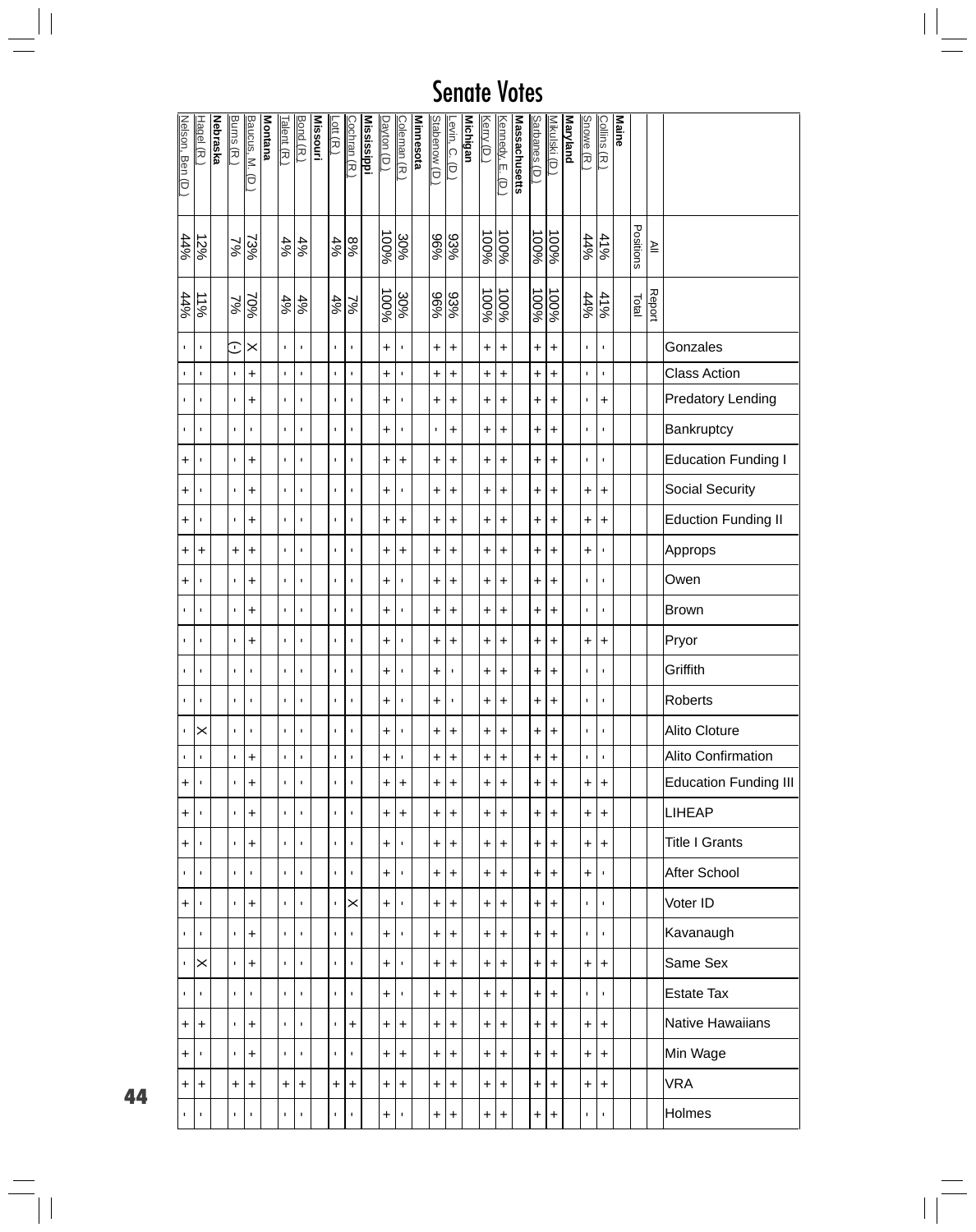| Coburn (R)     | <b>Oklahoma</b> | Voinovich (R)  | DeWine (R)     | Ohio | Dorgan (D)     | Conrad (D)     | <b>North Dakota</b> | Dole (R)       | Burr (R )       | <b>North Carolina</b> | Schumer (D)  | Clinton <sub>(D)</sub> | <b>New York</b> | Domenici (R)   | Bingaman (D    | <b>New Mexico</b> | Menendez (D | autenberg (D)       | Corzine (D)  | New Jersey | Sununu (R)       | Gregg (R)      | New Hampshire | Reid, H. (D)   | Ensign (R      | <b>Nevada</b> |           |               |                              |
|----------------|-----------------|----------------|----------------|------|----------------|----------------|---------------------|----------------|-----------------|-----------------------|--------------|------------------------|-----------------|----------------|----------------|-------------------|-------------|---------------------|--------------|------------|------------------|----------------|---------------|----------------|----------------|---------------|-----------|---------------|------------------------------|
| 4%             |                 | 15%            | 37%            |      | 22%<br>81%     |                |                     |                | $\frac{4%}{4%}$ |                       | %96          | 100%                   |                 | $\frac{1}{20}$ | $81\%$         |                   | <b>100%</b> | $\frac{100\%}{200}$ | $-6001$      |            | $\frac{25}{128}$ |                |               | 93%            | $rac{4}{6}$    |               | Positions | $\geq$        |                              |
| 4%             |                 | $5\%$          | 37%            |      | 81%            | $67\%$         |                     | 4%             | 4%              |                       | 93%<br> 198  |                        |                 | $41\%$         | %18            |                   | 52%         | $\frac{100\%}{\%}$  | 44%          |            | $41\%$           | 7%             |               | 93%            | 4%             |               | Total     | <b>Report</b> |                              |
| $\blacksquare$ |                 | ,              | ı              |      | +              | ×              |                     | $\mathbf{I}$   | ı               |                       | Ŧ            | +                      |                 | $\mathbf{I}$   | <sup>+</sup>   |                   |             | $\ddot{}$           | $\ddot{}$    |            | $\mathbf{I}$     | $\blacksquare$ |               | $\ddot{}$      | $\blacksquare$ |               |           |               | Gonzales                     |
| $\blacksquare$ |                 | $\blacksquare$ | $\blacksquare$ |      | +              | +              |                     | $\blacksquare$ | $\blacksquare$  |                       | $\ddot{}$    | +                      |                 | $\blacksquare$ | $\ddot{}$      |                   |             | $\ddot{}$           | +            |            | $\times$         | $\blacksquare$ |               | $\ddot{}$      | $\blacksquare$ |               |           |               | <b>Class Action</b>          |
| $\blacksquare$ |                 | ı              | ı              |      | +              | $\ddot{}$      |                     | ٠              | $\blacksquare$  |                       | +            | +                      |                 | T,             | +              |                   |             | +                   | +            |            | ٠                | $\blacksquare$ |               | $\ddot{}$      | $\blacksquare$ |               |           |               | <b>Predatory Lending</b>     |
| $\blacksquare$ |                 | ı              | ı              |      | +              | $\blacksquare$ |                     | ×              | ı               |                       | $\ddot{}$    | ×                      |                 | $\blacksquare$ | $\blacksquare$ |                   |             | +                   | +            |            | $\blacksquare$   | $\blacksquare$ |               | ٠              | $\blacksquare$ |               |           |               | Bankruptcy                   |
| $\blacksquare$ |                 | ,              | +              |      | +              | +              |                     | $\blacksquare$ | $\blacksquare$  |                       | +            | ×                      |                 | $\blacksquare$ | +              |                   |             | +                   | ×            |            | T,               | $\blacksquare$ |               | $\ddot{}$      | $\blacksquare$ |               |           |               | <b>Education Funding I</b>   |
| $\blacksquare$ |                 | $\blacksquare$ | $\ddot{}$      |      | +              | $\ddot{}$      |                     | $\blacksquare$ | $\blacksquare$  |                       | $\ddot{}$    | +                      |                 | $\blacksquare$ | $\ddot{}$      |                   |             | +                   | $\ddot{}$    |            | ٠                | $\blacksquare$ |               | +              | $\blacksquare$ |               |           |               | Social Security              |
| $\blacksquare$ |                 | $\blacksquare$ | +              |      | +              | +              |                     | J.             | ,               |                       | +            | +                      |                 | T,             | +              |                   |             | +                   | $\ddot{}$    |            | $\blacksquare$   | ,              |               | +              | $\blacksquare$ |               |           |               | <b>Eduction Funding II</b>   |
| $\blacksquare$ |                 | +              | $\ddot{}$      |      | $\blacksquare$ | $\blacksquare$ |                     | ×              | $\blacksquare$  |                       | $\ddot{}$    | +                      |                 | $\ddot{}$      | $\ddot{}$      |                   |             | +                   | <sup>+</sup> |            | ×,               | $\blacksquare$ |               | $\ddot{}$      | ı              |               |           |               | Approps                      |
| $\blacksquare$ |                 | $\blacksquare$ | $\blacksquare$ |      | +              | +              |                     | $\mathbf{I}$   | ı               |                       | +            | +                      |                 | $\blacksquare$ | +              |                   |             | +                   | +            |            | ٠                | $\blacksquare$ |               | +              | $\blacksquare$ |               |           |               | Owen                         |
| $\blacksquare$ |                 | $\blacksquare$ | $\blacksquare$ |      | +              | +              |                     | $\mathbf{I}$   | $\blacksquare$  |                       | +            | +                      |                 | $\mathbf{I}$   | +              |                   |             | +                   | +            |            | $\mathbf{I}$     | $\blacksquare$ |               | +              | $\blacksquare$ |               |           |               | <b>Brown</b>                 |
| $\blacksquare$ |                 | $\blacksquare$ | $\blacksquare$ |      | +              | +              |                     | $\mathbf{I}$   | ı               |                       | +            | +                      |                 | $\blacksquare$ | +              |                   |             | +                   | +            |            | ٠                | $\blacksquare$ |               | +              | $\blacksquare$ |               |           |               | Pryor                        |
| $\blacksquare$ |                 | ,              | $\blacksquare$ |      | $\blacksquare$ | $\blacksquare$ |                     | $\mathbf{I}$   | $\blacksquare$  |                       | $\mathbf{I}$ | +                      |                 | $\mathbf{I}$   | $\blacksquare$ |                   |             | +                   | +            |            | $\blacksquare$   | $\blacksquare$ |               | $\blacksquare$ | $\blacksquare$ |               |           |               | Griffith                     |
| $\blacksquare$ |                 | $\blacksquare$ | $\blacksquare$ |      | T,             | $\blacksquare$ |                     | $\blacksquare$ | $\blacksquare$  |                       | +            | +                      |                 | $\blacksquare$ | $\blacksquare$ |                   |             | +                   | +            |            | T,               | ı              |               | +              | $\blacksquare$ |               |           |               | Roberts                      |
| $\blacksquare$ |                 | $\blacksquare$ | $\blacksquare$ |      | $\blacksquare$ | $\blacksquare$ |                     | $\blacksquare$ | $\blacksquare$  |                       | +            | +                      |                 | $\mathbf{I}$   | $\blacksquare$ |                   | +           | +                   |              |            | $\blacksquare$   | $\blacksquare$ |               | +              | ×              |               |           |               | Alito Cloture                |
| $\blacksquare$ |                 | ı              | $\blacksquare$ |      | $\ddot{}$      | $\blacksquare$ |                     | $\blacksquare$ | ı               |                       | $\ddot{}$    | $\ddot{}$              |                 | ×,             | $\ddot{}$      |                   | +           | $\ddot{}$           |              |            | f,               | $\blacksquare$ |               | $\ddot{}$      | $\blacksquare$ |               |           |               | <b>Alito Confirmation</b>    |
| ٠              |                 | $\blacksquare$ | $\ddot{}$      |      | $\ddot{}$      | $\ddot{}$      |                     | $\mathbf{r}$   | $\blacksquare$  |                       | $\ddot{}$    | $\ddot{}$              |                 | $\mathbf{r}$   | $\ddot{}$      |                   | $\ddot{}$   | $\ddot{}$           |              |            | $\mathbf{r}$     | $\blacksquare$ |               | $\ddot{}$      | $\blacksquare$ |               |           |               | <b>Education Funding III</b> |
| ٠              |                 | $\blacksquare$ | $\ddot{}$      |      | $\ddot{}$      | $\ddot{}$      |                     | $\blacksquare$ | $\blacksquare$  |                       | +            | $\ddot{}$              |                 | f,             | $\ddot{}$      |                   | $\ddot{}$   | $\ddot{}$           |              |            | ×,               | $\blacksquare$ |               | $\ddot{}$      | $\blacksquare$ |               |           |               | <b>LIHEAP</b>                |
| T,             |                 | ,              | $\ddot{}$      |      | +              | $\ddot{}$      |                     | $\mathbf{I}$   | $\blacksquare$  |                       | $\ddot{}$    | +                      |                 | $\mathbf{r}$   | $\ddot{}$      |                   | $\ddot{}$   | $\ddot{}$           |              |            | T,               | $\blacksquare$ |               | $\ddot{}$      | $\blacksquare$ |               |           |               | <b>Title I Grants</b>        |
| ٠              |                 | ï              | f,             |      | $\ddot{}$      | +              |                     | $\blacksquare$ | $\blacksquare$  |                       | +            | $\ddot{}$              |                 | $\mathbf{r}$   | $\ddot{}$      |                   | $\ddot{}$   | $\ddot{}$           |              |            | $\mathbf{r}$     | $\blacksquare$ |               | $\ddot{}$      | $\blacksquare$ |               |           |               | After School                 |
| $\blacksquare$ |                 | +              | $\ddot{}$      |      | +              | $\ddot{}$      |                     | $\mathbf{I}$   | $\blacksquare$  |                       | $\ddot{}$    | $\ddot{}$              |                 | $\mathbf{r}$   | $\ddot{}$      |                   | $\ddot{}$   | $\ddot{}$           |              |            | $\ddot{}$        | $\blacksquare$ |               | $\ddot{}$      | $\blacksquare$ |               |           |               | Voter ID                     |
| $\blacksquare$ |                 | ï              | f,             |      | $\ddot{}$      | ×              |                     | J              | $\blacksquare$  |                       | $\ddot{}$    | $\ddot{}$              |                 | ×,             | $\ddot{}$      |                   | $\ddot{}$   | +                   |              |            | $\blacksquare$   | $\blacksquare$ |               | $\ddot{}$      | $\blacksquare$ |               |           |               | Kavanaugh                    |
| ٠              |                 | ,              | ı              |      | +              | $\ddot{}$      |                     | $\blacksquare$ | ,               |                       | $\ddot{}$    | +                      |                 | $\mathbf{I}$   | $\ddot{}$      |                   | $\ddot{}$   | +                   |              |            | $\ddot{}$        | $\ddot{}$      |               | Ŧ              | $\blacksquare$ |               |           |               | Same Sex                     |
| ı.             |                 | +              | f,             |      | +              | $\ddot{}$      |                     | $\mathbf{I}$   | $\blacksquare$  |                       | $\times$     | $\ddot{}$              |                 | $\mathbf{r}$   | $\ddot{}$      |                   | $\ddot{}$   | +                   |              |            | $\mathbf{r}$     | $\blacksquare$ |               | +              | $\blacksquare$ |               |           |               | <b>Estate Tax</b>            |
| ٠              |                 | $\blacksquare$ | $\blacksquare$ |      | +              | $\ddot{}$      |                     | $\mathbf{r}$   | $\blacksquare$  |                       | $\times$ l+  |                        |                 | $\ddot{}$      | +              |                   | $\ddot{}$   | $\ddot{}$           |              |            | $\mathbf{r}$     | $\blacksquare$ |               | Ŧ              | $\blacksquare$ |               |           |               | <b>Native Hawaiians</b>      |
| $\blacksquare$ |                 | $\blacksquare$ | +              |      | +              | $\ddot{}$      |                     | $\blacksquare$ | $\blacksquare$  |                       | +            | +                      |                 | $\mathbf{r}$   | $\ddot{}$      |                   | $\ddot{}$   | +                   |              |            | $\mathbf{r}$     | $\blacksquare$ |               | +              | $\blacksquare$ |               |           |               | Min Wage                     |
| +              |                 | $\ddot{}$      | $\ddot{}$      |      | +              | $\ddot{}$      |                     | $\ddot{}$      | +               |                       | +            | +                      |                 | $\ddot{}$      | +              |                   | $\ddot{}$   | +                   |              |            | $\ddot{}$        | $\ddot{}$      |               | +              | $\ddot{}$      |               |           |               | <b>VRA</b>                   |
| ×              |                 | I.             | ٠              |      | ı              | $\blacksquare$ |                     | ٠              | ,               |                       | $\ddot{}$    | +                      |                 | ×,             | $\blacksquare$ |                   | +           | $\ddot{}$           |              |            | ٠                | ,              |               | $\ddot{}$      | ,              |               |           |               | Holmes                       |

**45**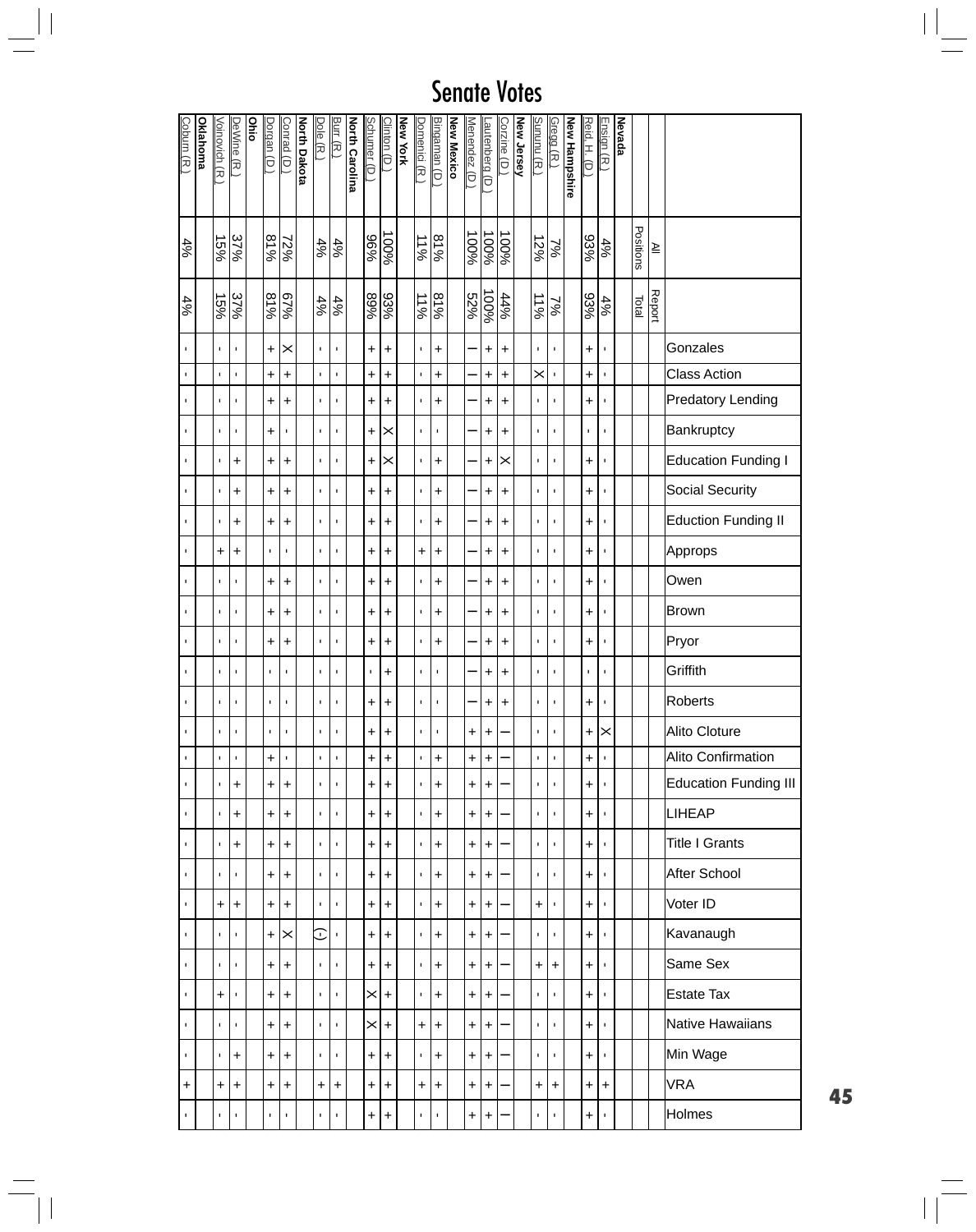| Hatch (R)      | Bennett (R)       | <u>Utah</u> | Hutchison (R)  | Cornyn (R)     | <b>Texas</b> | Frist $(R)$       | Alexander,<br>г<br>$\widehat{\mathcal{F}}$ | <b>Tennessee</b> | Thune (R)    | Johnson, Tim (D    | <b>South Dakota</b> | Graham (R)        | DeMint (R)     | <b>South Carolina</b> | Reed, J. (D)  | Chafee (R)           | <b>Rhode Island</b> | Specter (R)        | Santorum (R)          | Pennsylvania | Wyden (D)    | Smith, G.<br>$\widehat{\pi}$ | Oregon | <u>Inhofe (R)</u> |           |               |                              |
|----------------|-------------------|-------------|----------------|----------------|--------------|-------------------|--------------------------------------------|------------------|--------------|--------------------|---------------------|-------------------|----------------|-----------------------|---------------|----------------------|---------------------|--------------------|-----------------------|--------------|--------------|------------------------------|--------|-------------------|-----------|---------------|------------------------------|
|                | $\frac{4\%}{4\%}$ |             | 4%             | $rac{4}{6}$    |              | $\frac{4\%}{4\%}$ |                                            |                  |              | $\frac{78\%}{4\%}$ |                     | $\frac{4\%}{8\%}$ |                |                       |               | $\frac{52\%}{100\%}$ |                     | $\frac{4\%}{31\%}$ |                       |              | %96          | $\frac{1}{2}$                |        | 4%                | Positions | $\geq$        |                              |
| 4%             | 496               |             | 4%             | 4%             |              | 4%                | 4%                                         |                  | 4%           | 78%                |                     | $\frac{1}{2}$     | 4%             |                       | $\frac{1}{2}$ | 52%                  |                     | 30%                | 4%                    |              | %96          | 1196                         |        | 4%                | Total     | <b>Report</b> |                              |
| $\blacksquare$ | $\blacksquare$    |             | $\mathbf{I}$   | $\blacksquare$ |              | $\mathbf{r}$      | $\blacksquare$                             |                  | $\mathbf{r}$ | $\ddot{}$          |                     | $\mathbf{r}$      | $\blacksquare$ |                       | $\ddot{}$     | $\blacksquare$       |                     | $\mathbf{r}$       | $\mathbf{I}$          |              | +            | $\blacksquare$               |        | $\mathbf{I}$      |           |               | Gonzales                     |
| $\blacksquare$ | $\blacksquare$    |             | $\mathbf i$    | $\blacksquare$ |              | î,                | $\blacksquare$                             |                  | $\mathbf{r}$ | $\ddot{}$          |                     | ï                 | $\mathbf{I}$   |                       | $\ddot{}$     | $\blacksquare$       |                     | $\mathbf{r}$       | $\mathbf{r}$          |              | $\ddot{}$    | $\mathbf{I}$                 |        | $\blacksquare$    |           |               | <b>Class Action</b>          |
| $\blacksquare$ | ı                 |             | $\blacksquare$ | ï              |              | $\mathbf{r}$      | $\blacksquare$                             |                  | $\mathbf{I}$ | $\mathbf{I}$       |                     | $\blacksquare$    | ı              |                       | $\ddot{}$     | $\blacksquare$       |                     | $\mathbf{r}$       | $\mathbf{I}$          |              | <sup>+</sup> | $\blacksquare$               |        | $\mathbf{I}$      |           |               | <b>Predatory Lending</b>     |
| $\blacksquare$ | ı                 |             | $\blacksquare$ | $\blacksquare$ |              | ×,                | $\blacksquare$                             |                  | $\mathbf{r}$ | ï                  |                     | $\blacksquare$    | $\blacksquare$ |                       | +             | $\blacksquare$       |                     | $\mathbf{r}$       | $\blacksquare$        |              | +            | $\blacksquare$               |        | $\blacksquare$    |           |               | Bankruptcy                   |
| $\blacksquare$ | $\blacksquare$    |             | $\blacksquare$ | $\blacksquare$ |              | T,                | $\blacksquare$                             |                  | Ť.           | $\ddot{}$          |                     | ×                 | ,              |                       | $\ddot{}$     | +                    |                     | $\mathbf{I}$       | $\blacksquare$        |              | +            | $\blacksquare$               |        | $\blacksquare$    |           |               | <b>Education Funding I</b>   |
| $\blacksquare$ | ı                 |             | $\blacksquare$ | ï              |              | ×,                | $\blacksquare$                             |                  | T,           | $\ddot{}$          |                     | $\ddot{}$         | $\blacksquare$ |                       | +             | $\blacksquare$       |                     | $\pmb{+}$          | $\blacksquare$        |              | +            | $\blacksquare$               |        | $\blacksquare$    |           |               | <b>Social Security</b>       |
| $\blacksquare$ | ï                 |             | $\blacksquare$ | $\blacksquare$ |              | $\mathbf{r}$      | $\blacksquare$                             |                  | T,           | $\ddot{}$          |                     | $\blacksquare$    | $\blacksquare$ |                       | +             | +                    |                     | $\ddot{}$          | $\mathbf{r}$          |              | <sup>+</sup> | f,                           |        | $\blacksquare$    |           |               | <b>Eduction Funding II</b>   |
| $\blacksquare$ | ï                 |             | $\blacksquare$ | $\blacksquare$ |              | $\blacksquare$    | $\blacksquare$                             |                  | T,           | $\ddot{}$          |                     | f,                | $\blacksquare$ |                       | +             | +                    |                     | +                  | $\blacksquare$        |              | +            | +                            |        | $\mathbf{r}$      |           |               | Approps                      |
|                | $\blacksquare$    |             | $\blacksquare$ | $\blacksquare$ |              | $\mathbf{r}$      | $\blacksquare$                             |                  | T,           | $\ddot{}$          |                     | $\blacksquare$    | $\blacksquare$ |                       | +             | +                    |                     | $\mathbf{I}$       | $\mathbf{I}$          |              | +            | f,                           |        | $\blacksquare$    |           |               | Owen                         |
| $\blacksquare$ | $\blacksquare$    |             | $\blacksquare$ | $\blacksquare$ |              | $\mathbf{r}$      | $\blacksquare$                             |                  | T,           | $\ddot{}$          |                     | $\blacksquare$    | $\blacksquare$ |                       | +             | $\blacksquare$       |                     | $\mathbf{I}$       | $\blacksquare$        |              | +            | ï                            |        | $\mathbf{r}$      |           |               | Brown                        |
|                | $\blacksquare$    |             | $\blacksquare$ | $\blacksquare$ |              | $\mathbf{r}$      | $\blacksquare$                             |                  | $\mathbf{I}$ | $\ddot{}$          |                     | ٠                 | $\blacksquare$ |                       | +             | +                    |                     | $\mathbf{I}$       | $\blacksquare$        |              | +            | $\blacksquare$               |        | $\mathbf{I}$      |           |               | Pryor                        |
| $\blacksquare$ | $\blacksquare$    |             | $\blacksquare$ | ï              |              | $\blacksquare$    | $\blacksquare$                             |                  | T,           | +                  |                     | $\blacksquare$    | $\blacksquare$ |                       | +             | $\blacksquare$       |                     | $\times$           | $\boldsymbol{\times}$ |              | ÷            | $\blacksquare$               |        | $\mathbf{I}$      |           |               | Griffith                     |
| ٠              | $\blacksquare$    |             | J.             | ٠              |              | ٠                 | $\blacksquare$                             |                  | T,           | $\blacksquare$     |                     | ٠                 | I.             |                       | +             | ı                    |                     | $\blacksquare$     | $\blacksquare$        |              | J.           | J.                           |        | $\blacksquare$    |           |               | <b>Roberts</b>               |
| $\blacksquare$ | $\blacksquare$    |             | ı              | ٠              |              | ٠                 | $\blacksquare$                             |                  | T,           | $\blacksquare$     |                     | ×,                | ,              |                       | +             | $\blacksquare$       |                     | $\blacksquare$     | $\blacksquare$        |              | +            | ٠                            |        | $\blacksquare$    |           |               | <b>Alito Cloture</b>         |
| $\blacksquare$ | $\blacksquare$    |             | $\blacksquare$ | $\blacksquare$ |              | ×,                | $\blacksquare$                             |                  | Ť.           | $\blacksquare$     |                     | ï                 | $\blacksquare$ |                       | $\ddot{}$     | $\ddot{}$            |                     | $\mathbf{r}$       | $\blacksquare$        |              | +            | $\blacksquare$               |        | $\blacksquare$    |           |               | <b>Alito Confirmation</b>    |
| $\blacksquare$ | $\blacksquare$    |             | $\blacksquare$ | $\blacksquare$ |              | Ť.                | $\blacksquare$                             |                  | ĭ.           | $\ddot{}$          |                     | $\mathbf{r}$      | $\blacksquare$ |                       | $\ddot{}$     | $\ddot{}$            |                     | $\mathbf{r}$       | $\blacksquare$        |              | $\ddot{}$    | $\blacksquare$               |        | $\mathbf{I}$      |           |               | <b>Education Funding III</b> |
| $\blacksquare$ | $\blacksquare$    |             | $\blacksquare$ | $\blacksquare$ |              | T,                | $\blacksquare$                             |                  | Ť.           | $\ddot{}$          |                     | $\blacksquare$    | $\blacksquare$ |                       | +             | +                    |                     | $\ddot{}$          | $\mathbf{I}$          |              | $\ddot{}$    | ٠                            |        | $\mathbf{I}$      |           |               | <b>LIHEAP</b>                |
| $\blacksquare$ | $\blacksquare$    |             | $\blacksquare$ | ï              |              | f,                | $\blacksquare$                             |                  | Ť.           | $\ddot{}$          |                     | $\blacksquare$    | $\blacksquare$ |                       | Ŧ             | $\ddot{}$            |                     | $\mathbf{r}$       | $\blacksquare$        |              | +            | $\blacksquare$               |        | $\mathbf{I}$      |           |               | <b>Title I Grants</b>        |
| $\blacksquare$ | $\blacksquare$    |             | $\blacksquare$ | $\blacksquare$ |              | f,                | $\blacksquare$                             |                  | Ť.           | $\ddot{}$          |                     | $\blacksquare$    | $\blacksquare$ |                       | +             | $\blacksquare$       |                     | $\mathbf{r}$       | $\blacksquare$        |              | $\ddot{}$    | ٠                            |        | $\mathbf{I}$      |           |               | After School                 |
| $\blacksquare$ | $\blacksquare$    |             | $\blacksquare$ | $\blacksquare$ |              | r.                | $\blacksquare$                             |                  | $\mathbf{r}$ | $\ddot{}$          |                     | $\blacksquare$    | $\blacksquare$ |                       | $\ddot{}$     | ÷.                   |                     | $\mathbf{r}$       | $\blacksquare$        |              | $\ddot{}$    | $\blacksquare$               |        | $\mathbf{r}$      |           |               | Voter ID                     |
| $\blacksquare$ | $\mathbf{I}$      |             | $\blacksquare$ | $\blacksquare$ |              | f,                | $\blacksquare$                             |                  | Ξ            | $\ddot{}$          |                     | $\blacksquare$    | $\blacksquare$ |                       | +             | $\blacksquare$       |                     | $\mathbf{r}$       | $\mathbf{I}$          |              | +            | $\blacksquare$               |        | $\blacksquare$    |           |               | Kavanaugh                    |
| $\blacksquare$ | $\blacksquare$    |             | $\blacksquare$ | $\blacksquare$ |              | r.                | $\blacksquare$                             |                  | $\mathbf{r}$ | $\ddot{}$          |                     | $\mathbf{I}$      | $\blacksquare$ |                       | $\ddot{}$     | +                    |                     | +                  | $\blacksquare$        |              | +            | $\blacksquare$               |        | $\mathbf{I}$      |           |               | Same Sex                     |
| $\blacksquare$ | $\blacksquare$    |             | $\mathbf{I}$   | $\blacksquare$ |              | $\mathbf{r}$      | $\blacksquare$                             |                  | r.           | $\ddot{}$          |                     | $\mathbf{r}$      | $\blacksquare$ |                       | +             | +                    |                     | $\mathbf{r}$       | $\mathbf{I}$          |              | +            | $\blacksquare$               |        | $\mathbf{I}$      |           |               | <b>Estate Tax</b>            |
| $\blacksquare$ | $\blacksquare$    |             | $\blacksquare$ | ï              |              | r.                | $\blacksquare$                             |                  | $\mathbf{r}$ | $\ddot{}$          |                     | $\times$          | $\blacksquare$ |                       | Ŧ             | $\blacksquare$       |                     | $\ddot{}$          | $\mathbf{I}$          |              | $\ddot{}$    | $\ddot{}$                    |        | $\mathbf{I}$      |           |               | Native Hawaiians             |
|                | ı                 |             | $\blacksquare$ | $\blacksquare$ |              | f,                | $\blacksquare$                             |                  | Ť.           | $\ddot{}$          |                     | $\blacksquare$    | $\blacksquare$ |                       | +             | +                    |                     | $\ddot{}$          | $\mathbf{r}$          |              | $\ddot{}$    | $\blacksquare$               |        | $\mathbf{r}$      |           |               | Min Wage                     |
| +              | $\ddot{}$         |             | $\ddot{}$      | $\ddot{}$      |              | $\ddot{}$         | $\ddot{}$                                  |                  | $\ddot{}$    | $+$                |                     | $\ddot{}$         | $\ddot{}$      |                       | $\ddot{}$     | $\ddot{}$            |                     | $\ddot{}$          | $\ddot{}$             |              | $\ddot{}$    | $\ddot{}$                    |        | $\ddot{}$         |           |               | <b>VRA</b>                   |
| $\blacksquare$ | $\blacksquare$    |             | $\blacksquare$ | $\blacksquare$ |              | ٠                 | $\blacksquare$                             |                  | Ť.           | $\blacksquare$     |                     | $\times$          | $\blacksquare$ |                       | $\ddot{}$     | $\blacksquare$       |                     | r,                 | $\blacksquare$        |              | $\ddot{}$    | ٠                            |        | $\mathbf{I}$      |           |               | Holmes                       |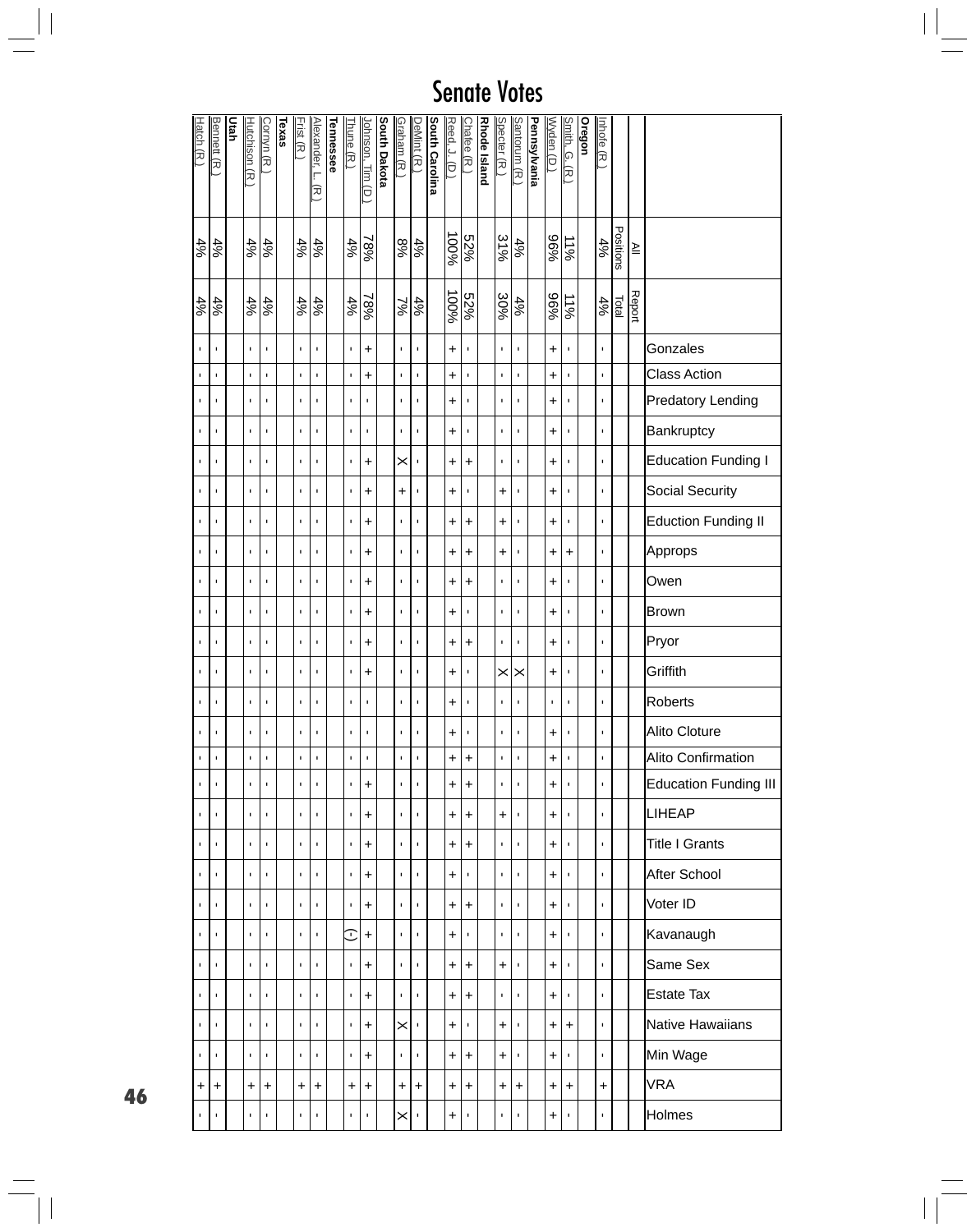|  |  | Thomas, C.<br>$\widehat{\mathbb{E}}$ | Enzi (R)              | <b>Wyoming</b> | Kohl (D )      | Feingold (D     | <b>Wisconsin</b> | Rockefeller (D | Byrd (D)                 | West Virginia | Murray (D)    | Cantwell (D)                     | <b>Washington</b> | Warner (R      | Allen, G.<br>$\widehat{\mathcal{L}}$ | Virginia | Leahy (D)        | Jeffords (I)       | <b>Vermont</b> |           |               |                              |
|--|--|--------------------------------------|-----------------------|----------------|----------------|-----------------|------------------|----------------|--------------------------|---------------|---------------|----------------------------------|-------------------|----------------|--------------------------------------|----------|------------------|--------------------|----------------|-----------|---------------|------------------------------|
|  |  | $\frac{0\%}{4\%}$                    |                       |                | 81%            | $\frac{686}{5}$ |                  | $rac{1}{8}$    | $67\%$                   |               | $\frac{8}{8}$ |                                  |                   | 4196           | $rac{496}{6}$                        |          | $\frac{9696}{5}$ | 88%                |                | Positions | $\geq$        |                              |
|  |  | 4%                                   | $\frac{5}{6}$         |                | %18            | 93%             |                  | 63%            | $\frac{679}{65}$         |               |               | 96%<br>96%                       |                   | 41%            | 4%                                   |          | 93%              | $78\%$             |                | Total     | <b>Report</b> |                              |
|  |  | Ť.                                   | f,                    |                | $\ddot{}$      | $\ddot{}$       |                  | $\ddot{}$      | $\ddot{}$                |               | $\ddot{}$     | $\ddot{}$                        |                   | $\mathbf{I}$   | $\mathbf{r}$                         |          | $\ddot{}$        | $\ddot{}$          |                |           |               | Gonzales                     |
|  |  | r.                                   | f,                    |                | $\blacksquare$ | $\ddot{}$       |                  | $\ddot{}$      | $\ddot{}$                |               | $\ddot{}$     | $\ddot{}$                        |                   | $\mathbf{I}$   | $\mathbf{I}$                         |          | $\ddot{}$        | $\ddot{}$          |                |           |               | <b>Class Action</b>          |
|  |  | Ť.                                   |                       |                | $\ddot{}$      | ×               |                  | $\ddot{}$      | $\ddot{}$                |               | +             | $\ddot{}$                        |                   | $\blacksquare$ | $\blacksquare$                       |          | $\ddot{}$        | $\ddot{}$          |                |           |               | Predatory Lending            |
|  |  | f,                                   |                       |                | $\blacksquare$ | $\ddot{}$       |                  | $\ddot{}$      | $\blacksquare$           |               | $\ddot{}$     | +                                |                   | $\blacksquare$ | $\mathbf{I}$                         |          | $\ddot{}$        | $\blacksquare$     |                |           |               | <b>Bankruptcy</b>            |
|  |  | Ť.                                   |                       |                | +              | $\ddot{}$       |                  | $\ddot{}$      | $\ddot{}$                |               | +             | +                                |                   | $\blacksquare$ | $\blacksquare$                       |          | $\times$         | $\left  + \right $ |                |           |               | Education Funding I          |
|  |  | r.                                   |                       |                | $\ddot{}$      | $\ddot{}$       |                  | $\ddot{}$      | $\ddot{}$                |               | $\ddot{}$     | $\ddot{}$                        |                   | $\blacksquare$ | $\mathbf{r}$                         |          | $\ddot{}$        | $\ddot{}$          |                |           |               | Social Security              |
|  |  | r.                                   |                       |                | +              | $\ddot{}$       |                  | $\ddot{}$      | $\ddot{}$                |               | +             | $\ddot{}$                        |                   | $\blacksquare$ | $\mathbf{I}$                         |          | $\ddot{}$        | $\ddot{}$          |                |           |               | <b>Eduction Funding II</b>   |
|  |  | r.                                   |                       |                | +              | $\ddot{}$       |                  | $\blacksquare$ | $\blacksquare$           |               | $\ddot{}$     | +                                |                   | $\ddot{}$      | $\mathbf{I}$                         |          | $\ddot{}$        | $\ddot{}$          |                |           |               | Approps                      |
|  |  | Ť.                                   |                       |                | +              | $\ddot{}$       |                  | $\ddot{}$      | $\blacksquare$           |               | $\ddot{}$     | +                                |                   | $\blacksquare$ | $\mathbf{I}$                         |          | $\ddot{}$        | $\ddot{}$          |                |           |               | Owen                         |
|  |  | Ť.                                   | f,                    |                | +              | $\ddot{}$       |                  | $\ddot{}$      | $\ddot{}$                |               | +             | +                                |                   | $\blacksquare$ | $\mathbf{I}$                         |          | $\ddot{}$        | ×                  |                |           |               | Brown                        |
|  |  | Ť.                                   |                       |                | +              | $\ddot{}$       |                  | $\ddot{}$      | $\ddot{}$                |               | +             | +                                |                   | $\blacksquare$ | $\mathbf{I}$                         |          | $\ddot{}$        | $\times$           |                |           |               | Pryor                        |
|  |  | r.                                   | f,                    |                | $\mathbf{I}$   | $\ddot{}$       |                  | $\ddot{}$      | $\ddot{}$                |               | $\ddot{}$     | $\pmb{+}$                        |                   | $\mathbf{I}$   | $\mathbf{r}$                         |          | $\ddot{}$        | $\times$           |                |           |               | Griffith                     |
|  |  | Ť.                                   | f,                    |                | $\blacksquare$ | r.              |                  | $\mathbf{I}$   | $\blacksquare$           |               | r.            | +                                |                   | $\blacksquare$ | $\mathbf{r}$                         |          | $\blacksquare$   | $\blacksquare$     |                |           |               | Roberts                      |
|  |  | Ť.                                   | ×,                    |                | $\blacksquare$ | $\ddot{}$       |                  | $\mathbf{I}$   | $\blacksquare$           |               | +             | $\blacksquare$                   |                   | $\blacksquare$ | $\mathbf{I}$                         |          | +                | +                  |                |           |               | Alito Cloture                |
|  |  | r.                                   | $\blacksquare$        |                | +              | $\ddot{}$       |                  | $\ddot{}$      | $\blacksquare$           |               | $\ddot{}$     | $\begin{array}{c} + \end{array}$ |                   | $\mathbf{I}$   | $\blacksquare$                       |          | $\ddot{}$        | $\ddot{}$          |                |           |               | Alito Confirmation           |
|  |  | ĭ.                                   | f,                    |                | $\ddot{}$      | $\ddot{}$       |                  | $\ddot{}$      | $\left  + \right\rangle$ |               | +             | $\ddot{}$                        |                   | $\blacksquare$ | $\mathbf{r}$                         |          | $\ddot{}$        | $\left  + \right $ |                |           |               | <b>Education Funding III</b> |
|  |  | ĭ.                                   | ٠                     |                | +              | $\ddot{}$       |                  | $\ddot{}$      | $\pm$                    |               | $\ddot{}$     | +                                |                   | $\blacksquare$ | $\mathbf{r}$                         |          | $\ddot{}$        | $+$                |                |           |               | LIHEAP                       |
|  |  | ĭ.                                   | $\blacksquare$        |                | $\ddot{}$      | $\ddot{}$       |                  | $\ddot{}$      | $\left  + \right\rangle$ |               | $+$           | +                                |                   | $\mathbf{I}$   | $\mathbf{r}$                         |          | $\ddot{}$        | $\left  + \right $ |                |           |               | <b>Title I Grants</b>        |
|  |  | Ť.                                   | ×,                    |                | $\ddot{}$      | $\ddot{}$       |                  | $\ddot{}$      | $\pm$                    |               | $\ddot{}$     | +                                |                   | $\blacksquare$ | $\mathbf{r}$                         |          | $\ddot{}$        | $\ddot{}$          |                |           |               | After School                 |
|  |  | ĭ.                                   | $\times$              |                | $\ddot{}$      | $\ddot{}$       |                  | $\times$       | $\pm$                    |               | $+$           | $\ddot{}$                        |                   | $\mathbf{I}$   | $\mathbf{r}$                         |          | $\ddot{}$        | $\left  + \right $ |                |           |               | Voter ID                     |
|  |  | r.                                   | $\blacksquare$        |                | $\ddot{}$      | $\ddot{}$       |                  | $\times$       | $\mathbf{I}$             |               | $\ddot{}$     | +                                |                   | $\blacksquare$ | $\mathbf{I}$                         |          | $\ddot{}$        | $\ddot{}$          |                |           |               | Kavanaugh                    |
|  |  | Ť.                                   | f,                    |                | $\ddot{}$      | $\ddot{}$       |                  | $\times$       | $\blacksquare$           |               | $\ddot{}$     | $\ddot{}$                        |                   | $\mathbf{I}$   | $\mathbf{r}$                         |          | $\ddot{}$        | $\left  + \right $ |                |           |               | Same Sex                     |
|  |  | r.                                   | ×,                    |                | +              | $\ddot{}$       |                  | ×              | $\left  + \right $       |               | $\ddot{}$     | $\begin{array}{c} + \end{array}$ |                   | $\mathbf{I}$   | r.                                   |          | $\ddot{}$        | $\left  + \right $ |                |           |               | <b>Estate Tax</b>            |
|  |  | r.                                   | f,                    |                | $\ddot{}$      | $\ddot{}$       |                  | $\times$       | $\left  + \right $       |               | $\ddot{}$     | $\ddot{}$                        |                   | $\mathbf{I}$   | $\mathbf{r}$                         |          | +                | $\ddot{}$          |                |           |               | Native Hawaiians             |
|  |  | Ť.                                   | $\mathbf{r}$          |                | +              | $\ddot{}$       |                  | $\times$       | $\pm$                    |               | $\ddot{}$     | $\ddot{}$                        |                   | $\ddot{}$      | $\mathbf{r}$                         |          | $\ddot{}$        | $+$                |                |           |               | Min Wage                     |
|  |  | $\ddot{}$                            | $\boldsymbol{\times}$ |                | +              | $\ddot{}$       |                  | $\ddot{}$      | $\ddot{}$                |               | +             | $\ddot{}$                        |                   | $\ddot{}$      | $\ddot{}$                            |          | $\ddot{}$        | $\left  + \right $ |                |           |               | <b>VRA</b>                   |
|  |  | Ť.                                   | f,                    |                | +              | $\ddot{}$       |                  | $\blacksquare$ | $\blacksquare$           |               | $\ddot{}$     | +                                |                   | $\blacksquare$ | $\mathbf{r}$                         |          | $\ddot{}$        | $\blacksquare$     |                |           |               | Holmes                       |